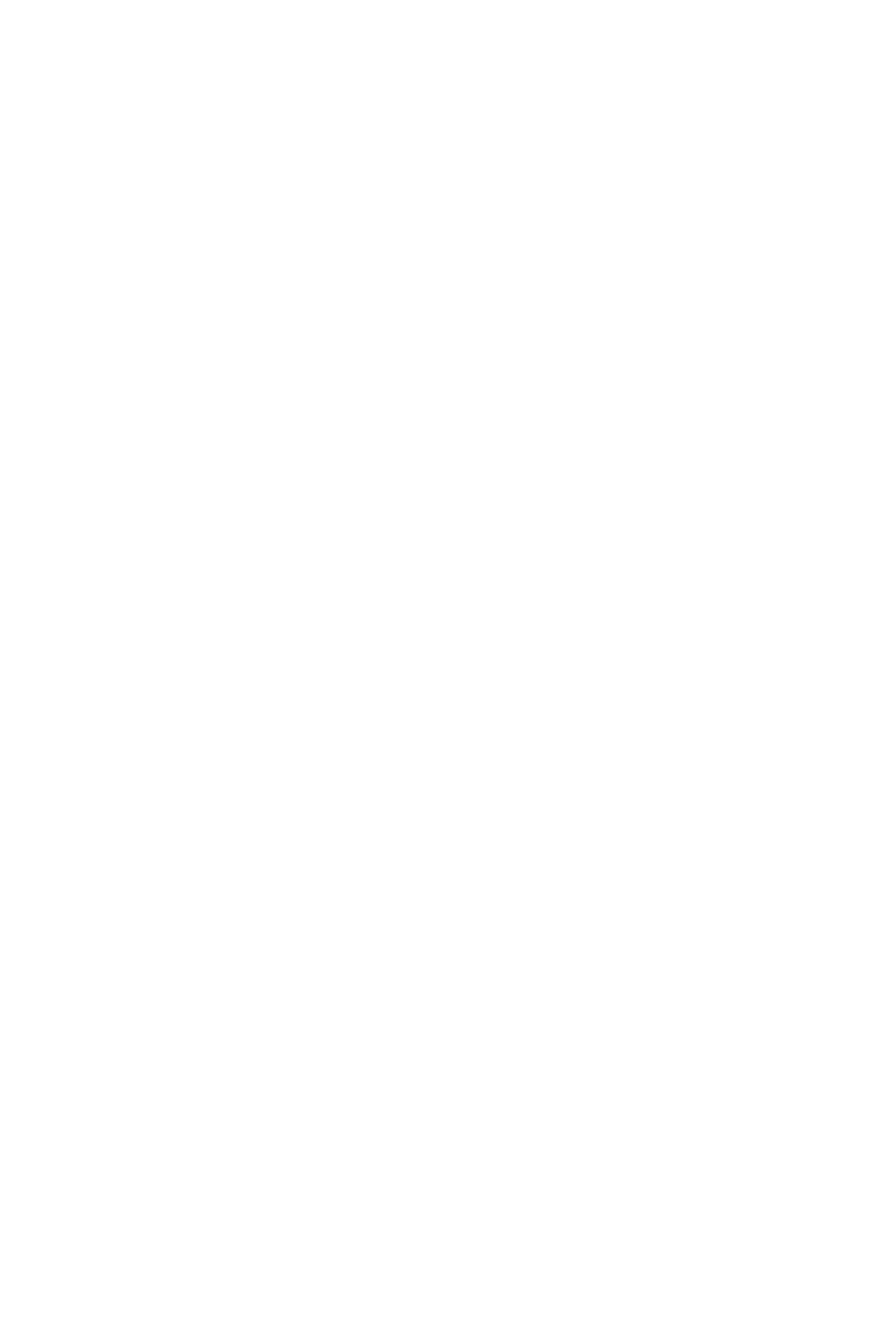# INSIDER STRATEGIES FOR THE CONFIDENT COMMUNICATOR

**HOW TO MASTER MEETINGS, PRESENTATIONS, INTERVIEWS, AND ADVOCACY**

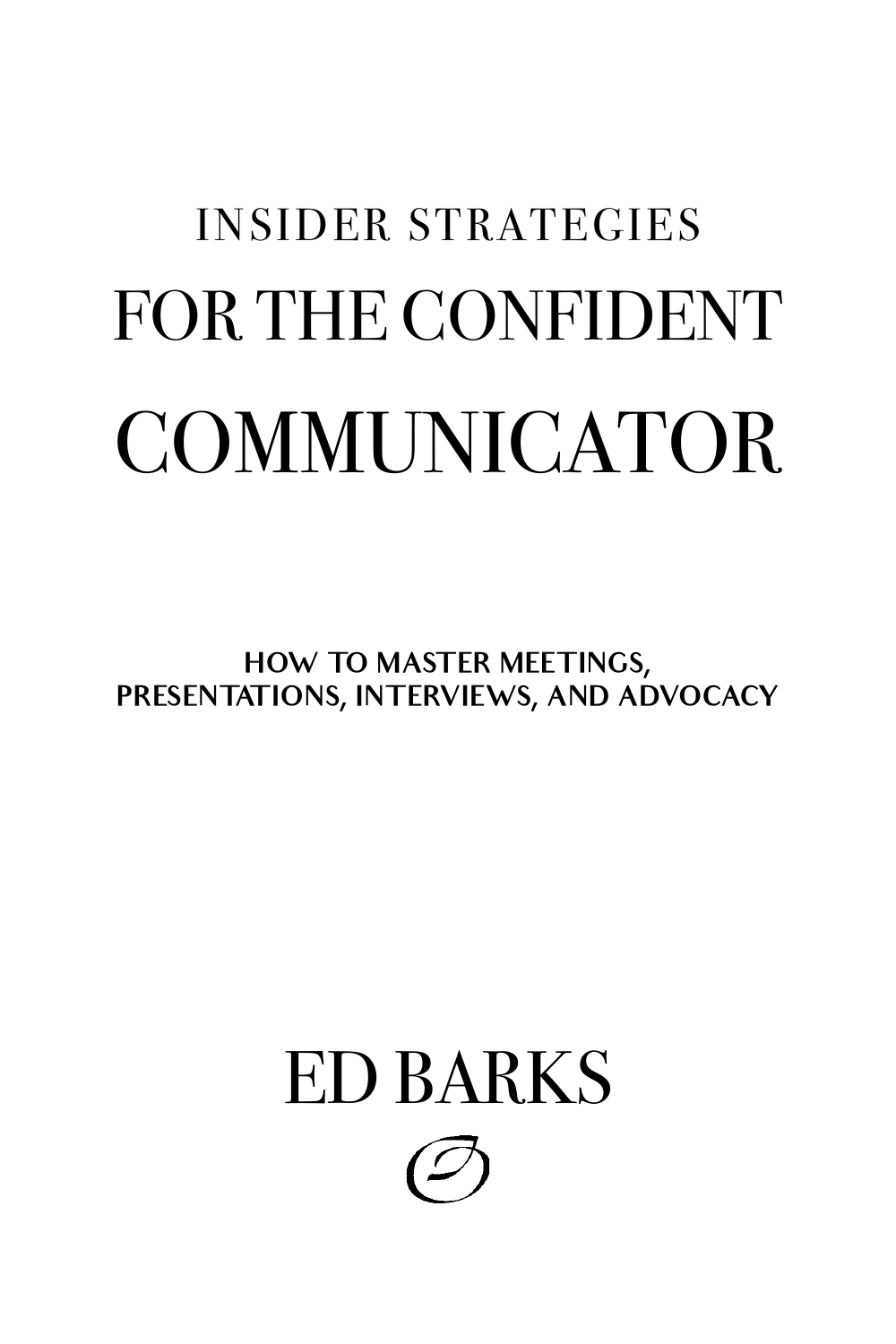**Insider Strategies for the Confident Communicator: How to Master Meetings, Presentations, Interviews, and Advocacy** Ed Barks

Published by: Ogmios Publishing Falls Church, Virginia

All rights reserved. No part of this publication may be reproduced or transmitted in any form or by any means, electronic or mechanical, including photocopying, recording, or by any information storage and retrieval system, without the express written consent of the author, except for the use of brief quotations in a critical article or review.

© 2022 Edward J. Barks

ISBN 979-8-9856154-0-1

This publication is designed to provide accurate and authoritative information in regard to the subject matter covered. It is sold with the understanding that the publisher is not engaged in rendering legal, accounting, or other professional service. If legal advice or other expert assistance is required, the services of a competent professional person should be sought.

 — From a Declaration of Principles jointly adopted by a committee of the American Bar Association and a Committee of Publishers and Associations

Discounts for bulk purchases are available for corporate and association meetings, professional societies, and book clubs. Call (703) 533-0403 to make arrangements.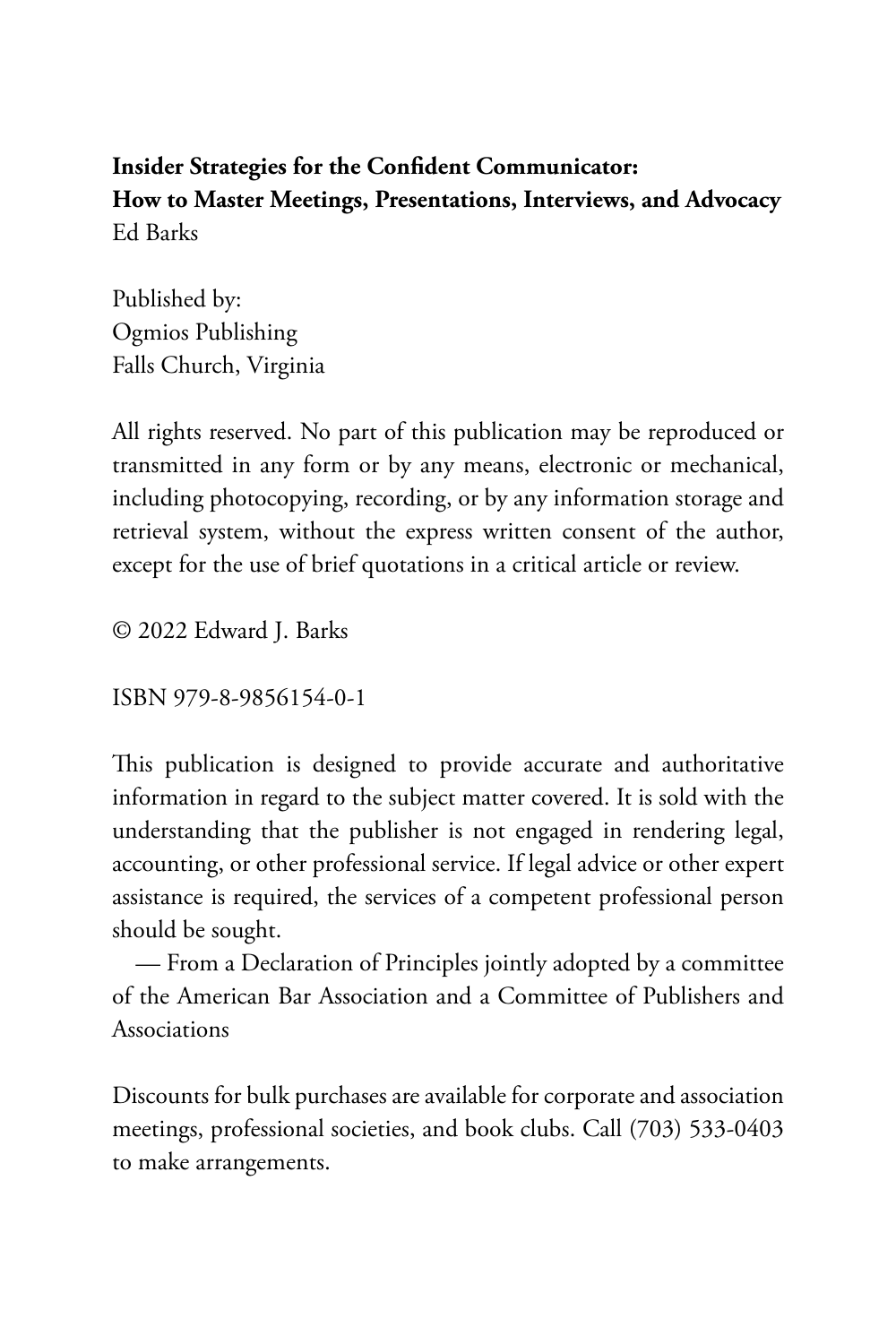Ed Barks is available to speak at your next annual meeting, conference, or retreat. To learn more, visit [www.barkscomm.com/speaker](https://www.barkscomm.com/speaker) or call (703) 533-0403.

Ed likes to hear from his readers. Email him at [ebarks@barkscomm.](mailto:ebarks@barkscomm.com) [com](mailto:ebarks@barkscomm.com). Visit him online at [www.barkscomm.com.](https://www.barkscomm.com)

Barks, Ed

Insider Strategies for the Confident Communicator: How to Master Meetings, Presentations, Interviews, and Advocacy

- 1. media relations
- 2. communications
- 3. reporters
- 4. public speaking
- 5. presentation skills
- 6. speeches
- 7. advocacy
- 8. government relations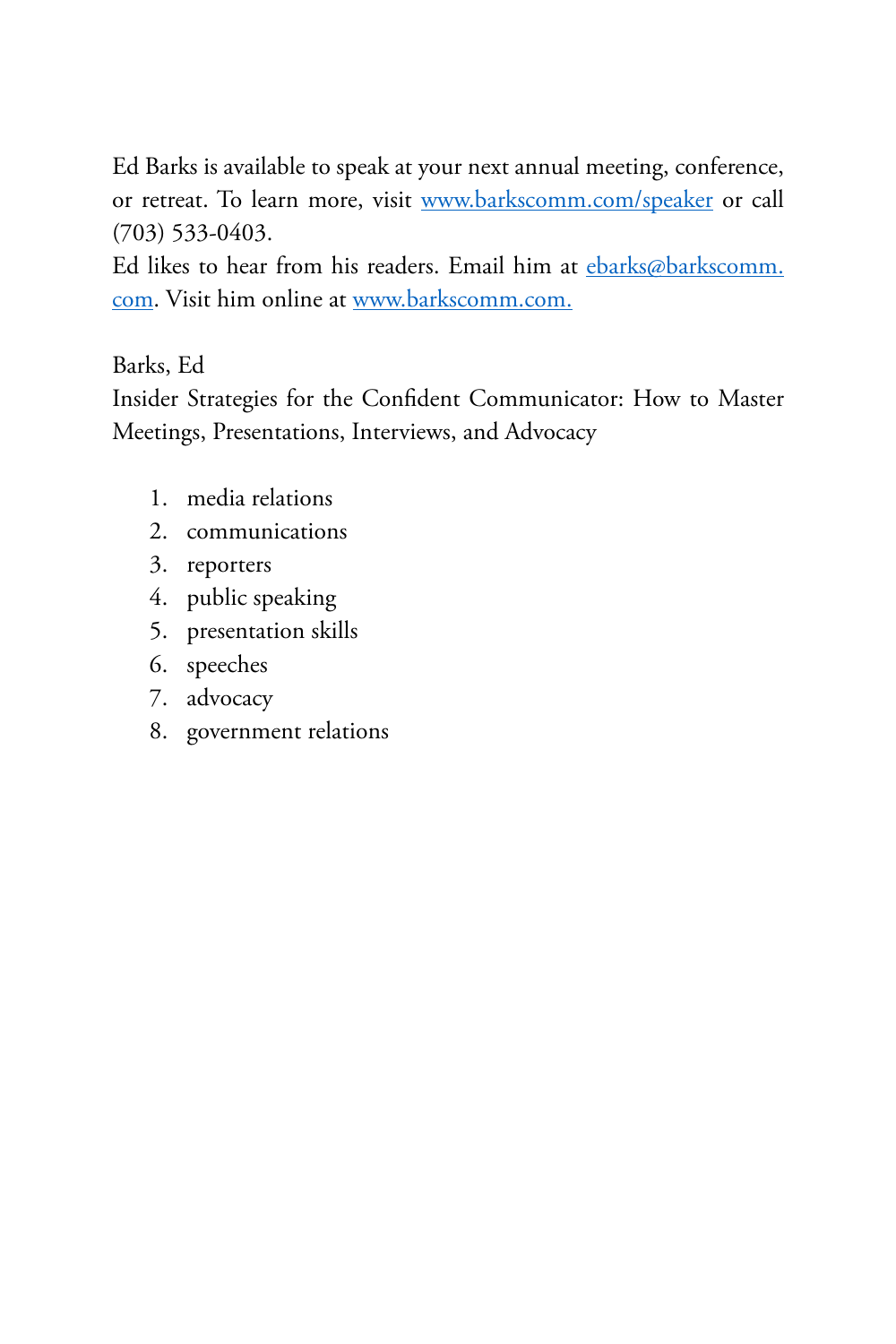# [ALSO BY ED BARKS](https://www.barkscomm.com/eds-books)

*Reporters Don't Hate You: 100+ Amazing Media Relations Strategies*

*A+ Strategies for C-Suite Communications: Turning Today's Leaders into Tomorrow's Influencers*

*The Truth About Public Speaking: The Three Keys to Great Presentations*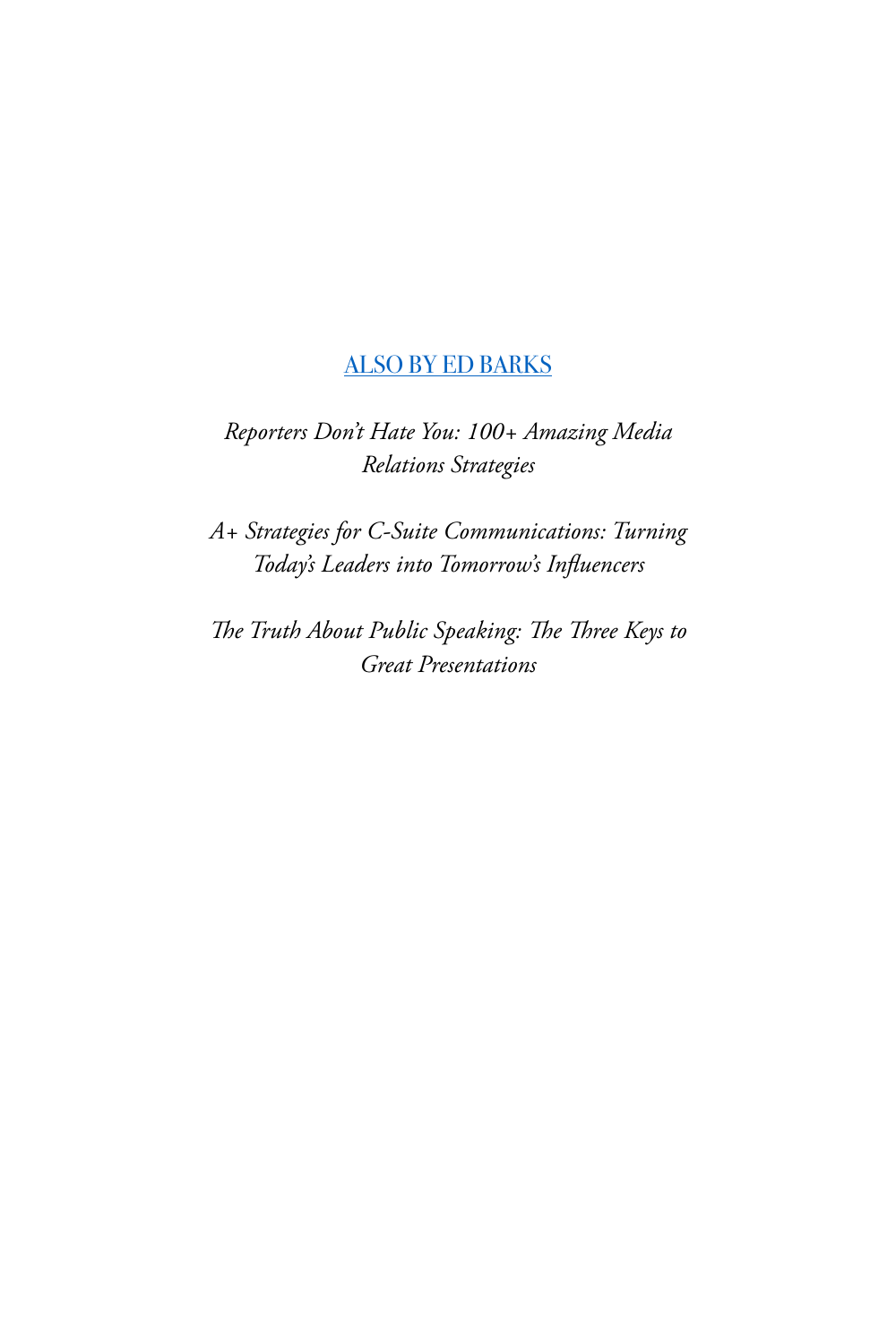More than ever, to Celeste and Polly for their love and support through these trying pandemic times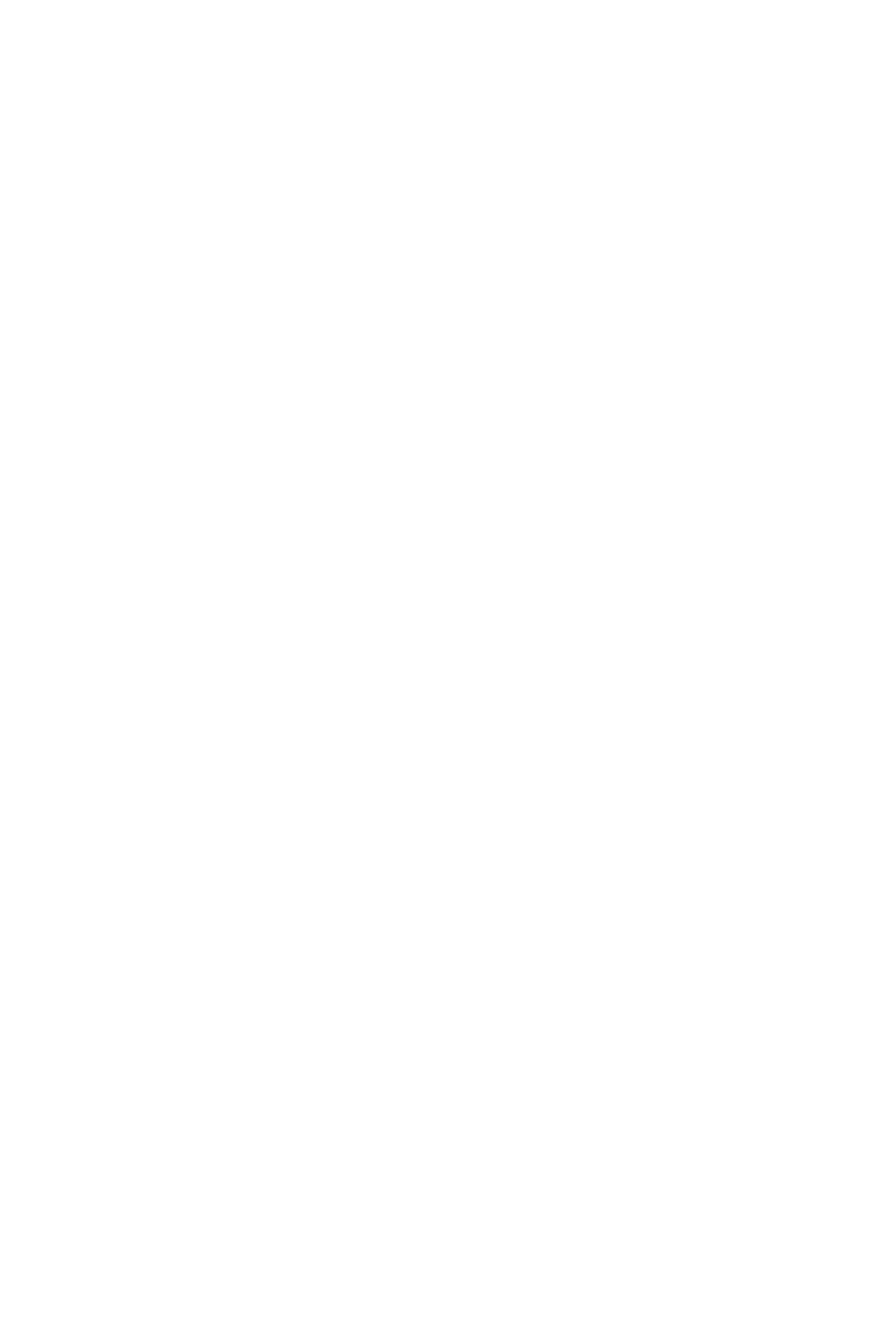# **CONTENTS**

# **[Preface](#page-9-0) [Introduction](#page-13-0)**

### **[Chapter 1](#page-17-0) [Public Speaking Strategies](#page-17-0)**

[Why You Need to Speak in Public](#page-19-0) [A Handy Presentation Preparation Checklist](#page-20-0) [6 Methods to Organize Your Remarks: The Pros and Cons](#page-22-0) [Audience Essentials Every Presenter Needs to Grasp](#page-24-0) [8 Opening Lines Guaranteed to Turn Off Your Audience](#page-25-0) [12 Roadblocks to Speaking Success — And How to](#page-27-0)  [Overcome Them](#page-27-0) [Don't Make Your Audience Head for the Hills](#page-29-0) [A Dozen Slide Show No-nos](#page-31-0) [Laws to Lighten Life Behind the Lectern](#page-33-0) [Taming the Teleprompter](#page-35-0) [A Dynamic Dozen Panel Moderator Methods](#page-37-0) [Succinct Steps to Speechwriting Success](#page-39-0) [A Simple System to Streamline Your Full Text Speech](#page-41-0)

#### **[Chapter 2](#page-43-0) [Media Relations Strategies](#page-43-0)**

[11 Pro Level Media Interview Techniques](#page-44-0) [10 Steps to Gaining Control of Your Media Interviews](#page-46-0) [Your Media Rights and Responsibilities](#page-48-0) [Phrases that Alienate Reporters](#page-49-0) [How to Prepare for Your Next Podcast or Radio Talk Show](#page-52-0) [Perfecting Your Radio and Podcast Performances](#page-54-0) [A Roundup of News Conference Niceties](#page-56-0) [Can We Talk Off the Record? Definitions for Journalists and](#page-58-0)  [Media Relations Experts](#page-58-0)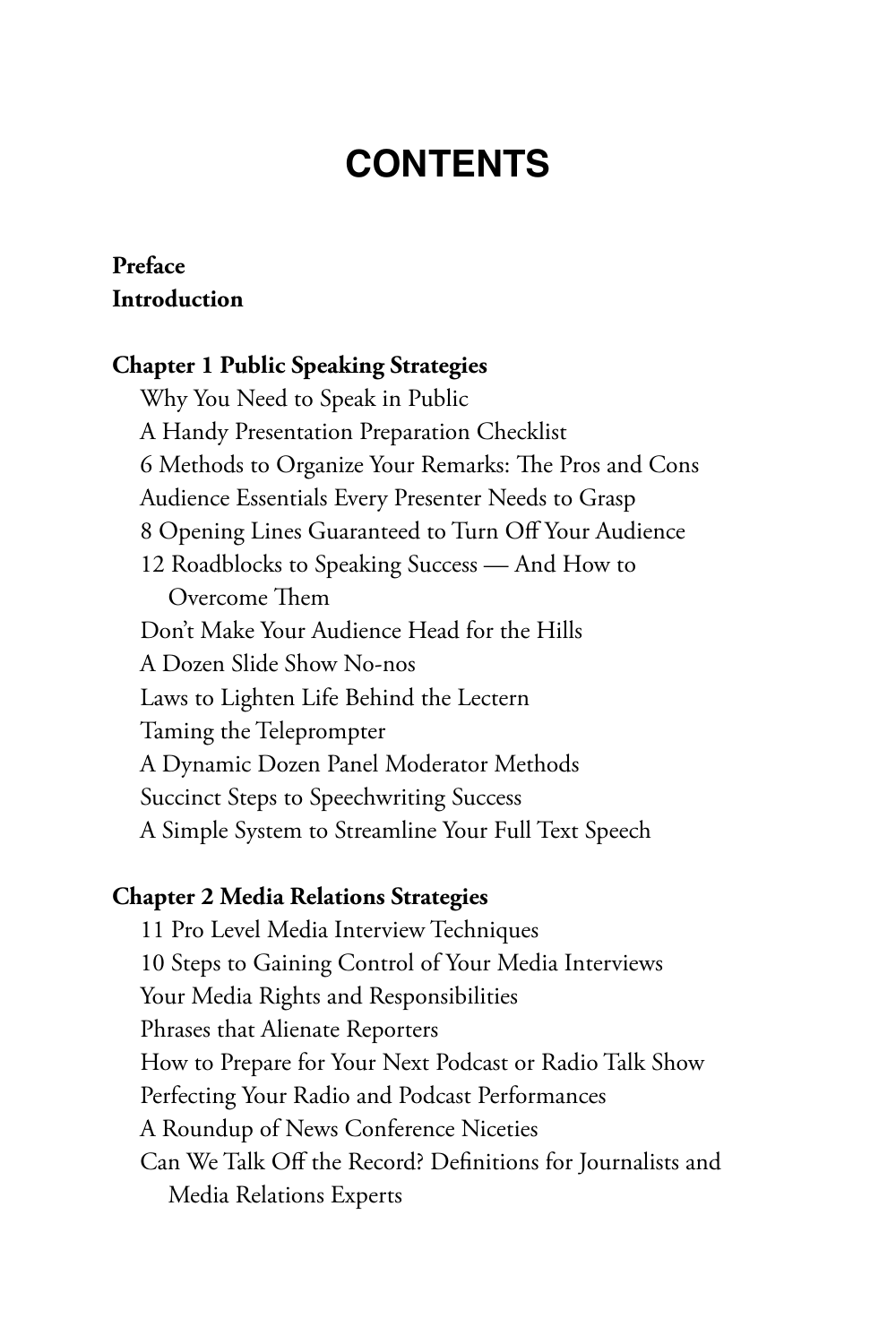[Can We Talk Off the Record? Common Sense Recommendations](#page-60-0) [What to Look for in Your Media Strategy Consultant](#page-62-0)

#### **[Chapter 3](#page-64-0) [Advocacy Strategies](#page-64-0)**

[Fine-tuning Your Capitol Hill Strategy](#page-66-0) [Essentials of a Capitol Hill Fly-in](#page-68-0) [No-nonsense Steps for Congressional Testimony](#page-70-0)

#### **[Chapter 4](#page-72-0) [Remote Communications Strategies](#page-72-0)**

[Become a Video Conference Pro](#page-74-0) [How to Organize a Video Conference](#page-77-0) [How to Moderate a Video Conference](#page-79-0) [Media Interviews on Zoom: Best Practices](#page-81-0) [14 Favorite Satellite Media Tour Techniques](#page-83-0)

#### **[Chapter 5](#page-85-0) [Bonus Communications Strategies](#page-85-0)**

[Your Communications Strategy: 10 Warning Signs](#page-86-0) [Creating Quotable Quotes](#page-88-0) [Crucial Crisis Communications Clues](#page-90-0) [Taking Inventory of Your Nonverbal Skills](#page-92-0) [Simulations Generate Communications Success](#page-94-0) [An 8-step Program for Your Digital Media Communications Plan](#page-96-0) [How to Work with Your Communications Strategy Consultant](#page-98-0)

# **[About the Author](#page-100-0) [Join Ed's Communications Community](#page-102-0)**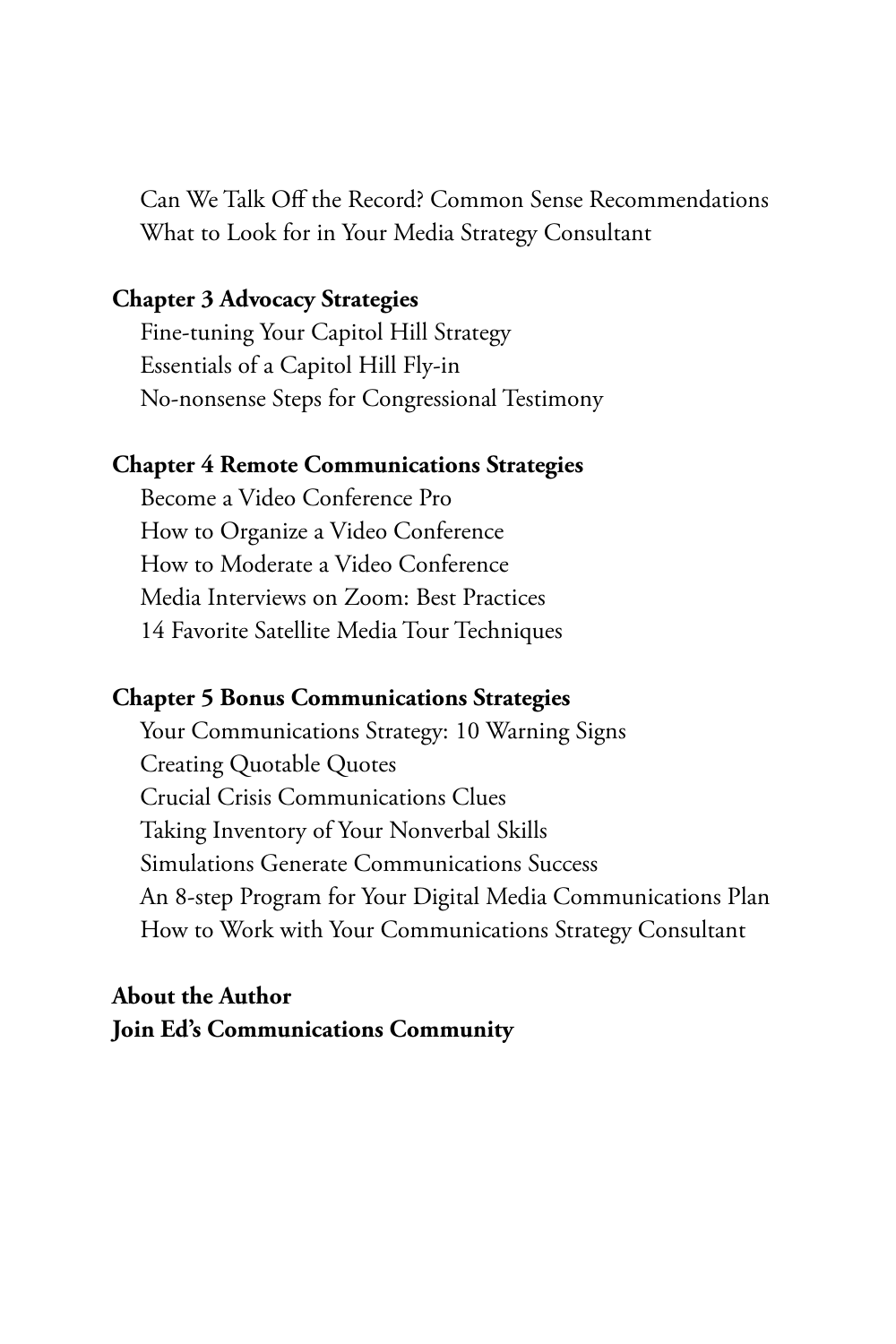# <span id="page-9-0"></span>**Preface**

Why write a book? And why write this book?<br>
I hear these questions every now and the penned three books previously, have gro<br>
to them. I pursue authorship in general for a num I hear these questions every now and then and, having penned three books previously, have grown accustomed to them. I pursue authorship in general for a number of reasons. I've always been a writer, whether it's news copy, executive speeches, research reports aligned with my consulting business, or any number of other vehicles. The simple fact is I enjoy the craft of writing.

Who did I have in mind when writing the book? You are likely to benefit if you see yourself in any of the following profiles:

- An executive who speaks in a wide variety of public forums, in person and remote
- A corporate or association spokesperson who deals with the media
- A professional who wants to shine during video meetings and presentations
- A C-suite leader seeking to advance your company's business goals
- A government relations pro charged with attaining public policy objectives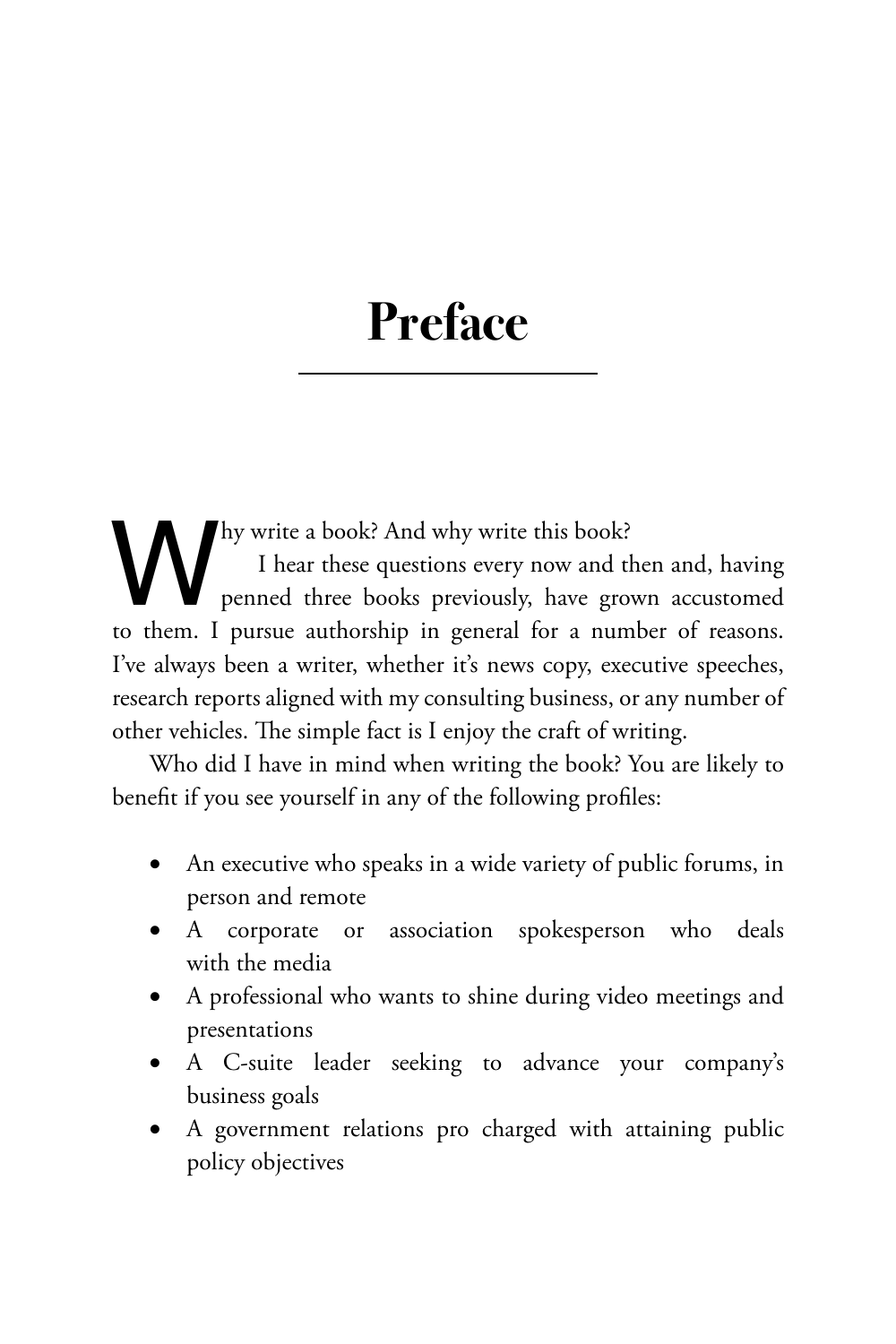- A subject matter expert who tends to drift when addressing audiences, reporters, and public officials
- A developing executive motivated to climb the corporate ladder
- An entrepreneur newly accustomed to attention from the press and public

My hope is that you will gain career and business dividends, no matter your current station in the professional world.

You may have noticed that this book is free. It will remain forever so. This sometimes leads to puzzled looks or makes people wonder, "What is this guy's angle?"

I'm quite transparent on the answer to this question, and have openly shared my reasons for the "forever free" approach with those who inquire. My goal is for this volume to give you kernels of knowledge that help you advance your company's communications and public policy goals. Consider it your go-to deskside reference.

By no means do I anticipate you will carefully examine each segment, for some will apply to your situation, others not. As a reader, I consider reading a business book a worthwhile endeavor if I get even a small handful of practical ideas. If you find such benefits here, I'll be a happy fellow.

There are also business reasons for publishing this book. Communications and public affairs strategy consulting has been my business since 1997. The books I author are intended to drive clients my way. As a matter of fact, I won one of my largest contracts because a client bought one of my books, read it, and knew I was the consultant he wanted. No hesitation. No competition. Love it.

Furthermore, I have a professional reputation burnished over several decades. I'm quite fond of it (we authors do tend to have healthy egos). Authorship boosts that reputation.

One more thought about the notion of a free book. Some have advised me to charge for it, even suggesting the bargain basement price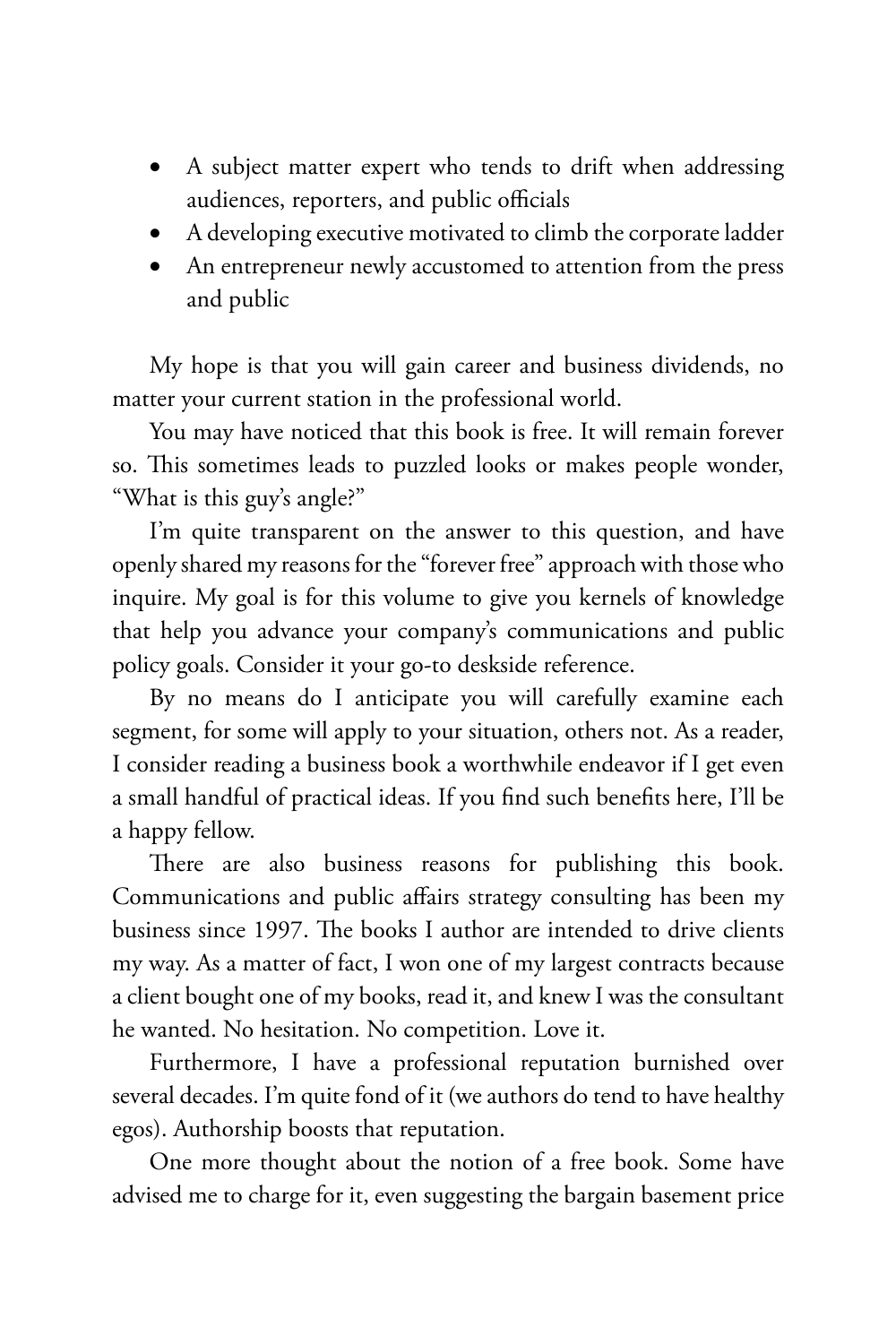of 99 cents. Nope, not interested. A low price, to me, connotes a cheap, worthless book. There's no way I want to be tagged with that image.

Which leads to a logical question: How good can it be if it's free? I'll stack up this advice against any other ready reference. You be the judge.

Plainly stated, I hope the value you find here will lead you to examine my other books. So, yes, I want to sell books. Any author who tells you otherwise is either playing it too cagey or is an artiste in the extreme.

What are [those other books?](https://www.barkscomm.com/eds-books) Here's the roster:

- • *Reporters Don't Hate You: 100+ Amazing Media Relations Strategies*
- • *The Truth About Public Speaking: The Three Keys to Great Presentations*
- • *A+ Strategies for C-Suite Communications: Turning Today's Leaders into Tomorrow's Influencers*

I make them available wherever you prefer to buy your books. Some authors consider selling them solely on the largest online bookseller enough. Count me out. I don't want to force you into any single option. Consumer choice matters, so purchase them wherever you like.

My name goes on the cover and I hold responsibility for the content. But this is by no means a solo endeavor. I receive ongoing support and encouragement from my colleagues with the independent authors group I launched at the National Press Club.

In particular, my thanks to Jody Beck, Elizabeth McGowan, Mackley McKenzie, Edward Segal, and Carol Stevens for generously contributing as beta readers. Your observations have been immensely helpful and made this a better resource.

Once again, my gratitude to exceptional copy editor Sheryl Bauerschmidt. This book — the third we have worked on together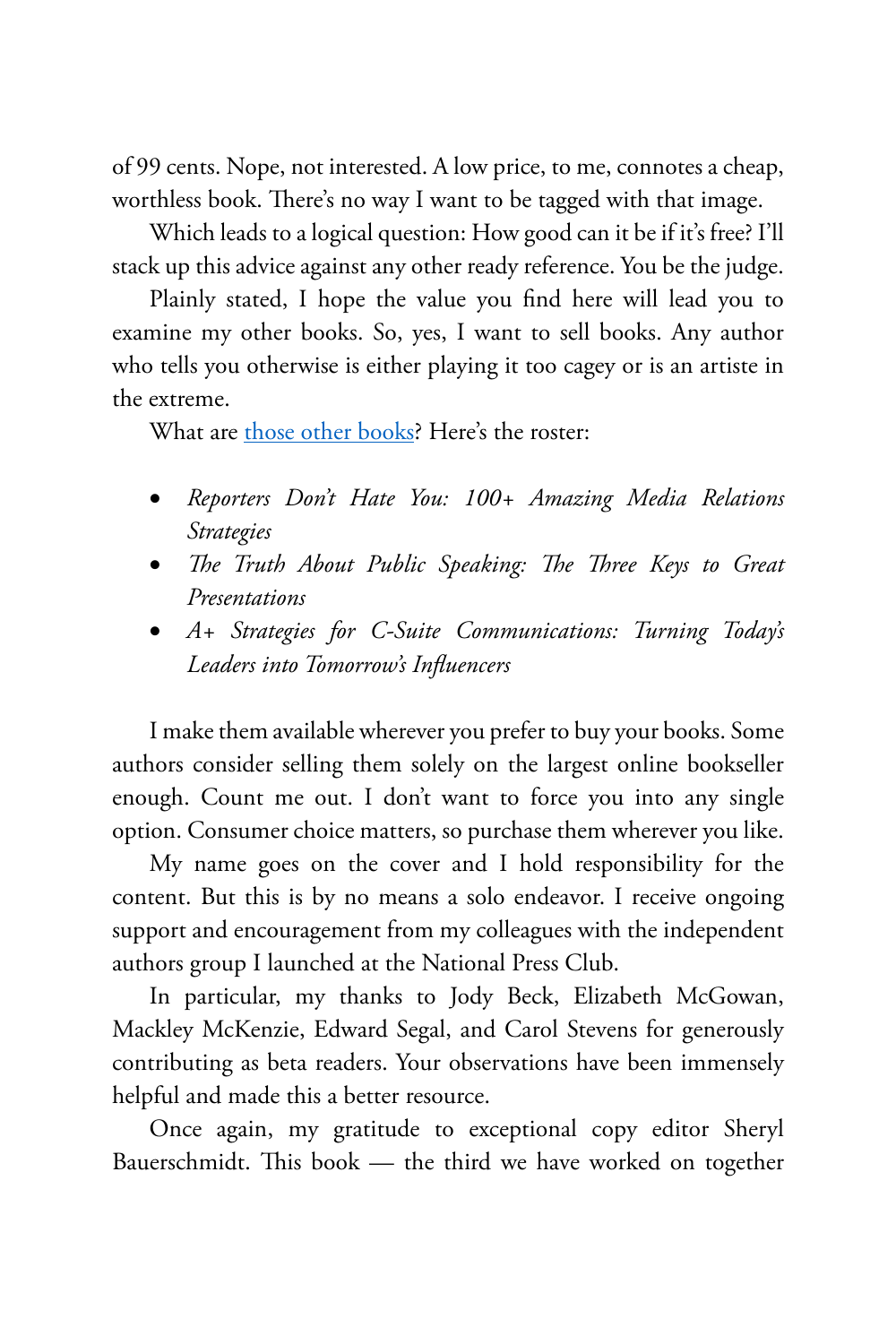— would suffer were it not for her eagle eye, common sense approach, and encouraging words.

And, as always, the biggest debt of thanks goes to you, dear readers. Without you, I'd just be shouting into the void.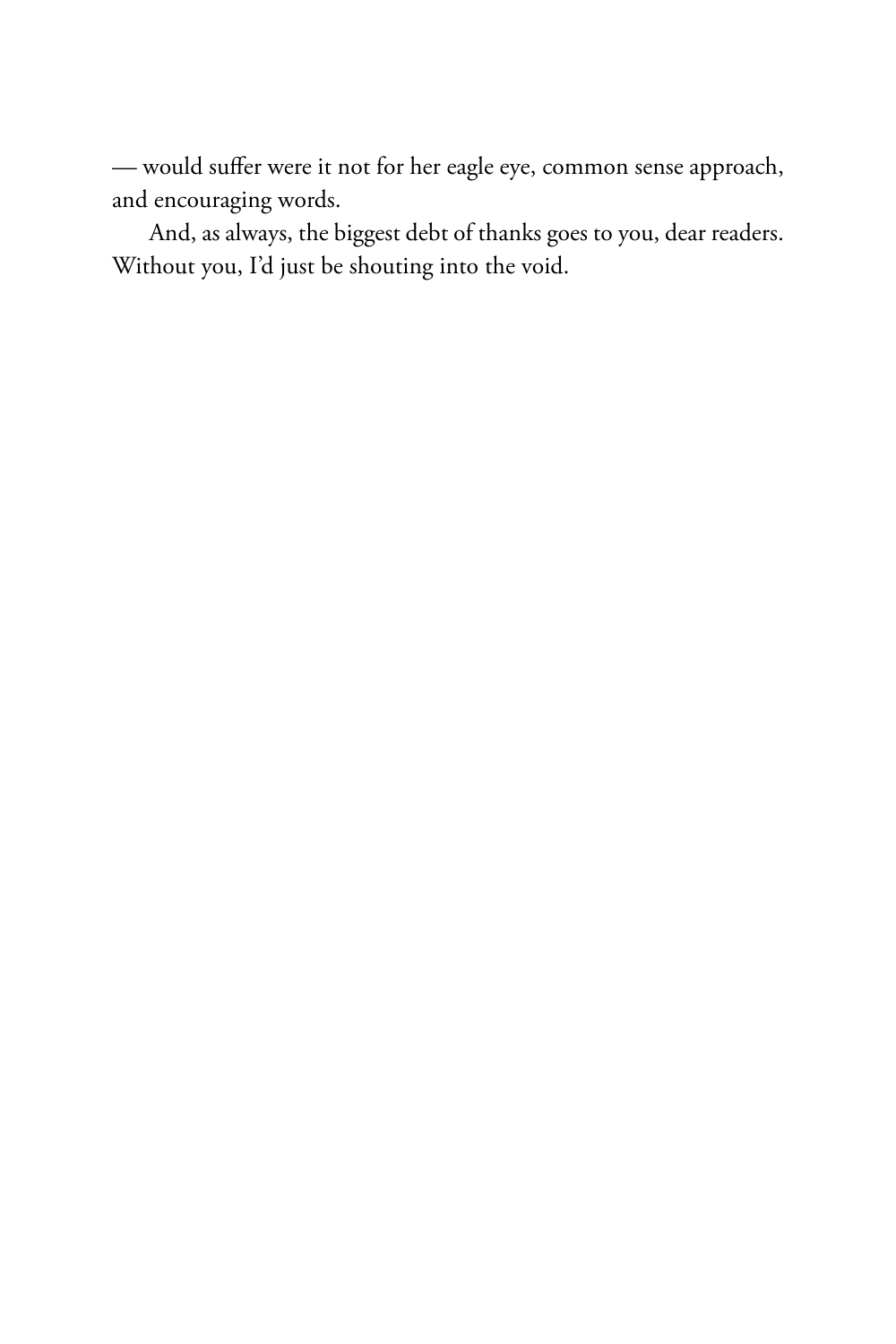# <span id="page-13-0"></span>**Introduction**

The foundation of this book is a series of Insider Strategies briefs<br>I've published and updated over the years. They encompass the<br>range of sometimes vexing issues that communications and<br>government relations pros confront I've published and updated over the years. They encompass the range of sometimes vexing issues that communications and government relations pros confront.

Some of these passages might be familiar if you have requested one of the briefs from me. You may have read certain passages on my [C-suite Blueprint blog](http://bit.ly/CsuiteBlueprint) or in some form in my previous books.

I decided to offer the advice here in one complimentary resource to give you a one-stop guide for all your communications endeavors, whether you interact with audiences in overflowing auditoriums (or Zoom offerings), one-on-one conversations, or anything in between. This may encompass customers, clients, the press, policymakers, direct reports, C-suite executives, and much more.

The first section deals with public speaking strategy. Are you looking for a ready-made checklist to help your issue experts prepare their presentations? Got it. How about guardrails for your executives who use slide shows? It's here. You're not sure how to coax your CEO to deliver a full text speech? Read all about it.

The second section covers media relations — what it takes to shine in the press. Maybe your chief operations officer needs some ideas for controlling interviews with reporters? Yes, you'll find it here. You'll also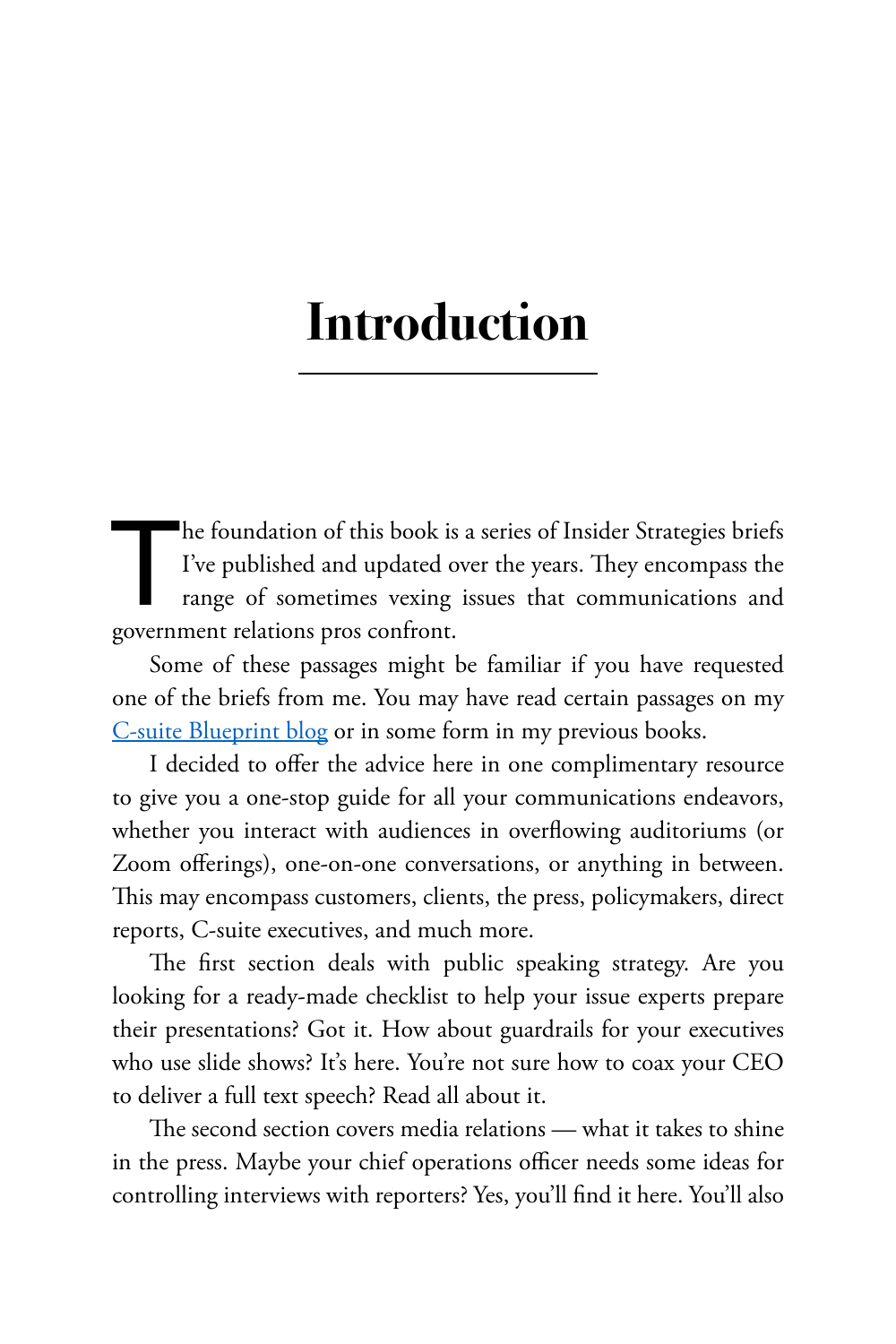benefit by learning what to do when invited to appear on a radio talk show or podcast. I'll even discuss the positives and negatives of going "off the record" (and how to behave when you do).

The third section is all about advocacy. Are you stuck when it comes to organizing your public affairs strategy? You won't be after reading here. Are you a membership organization that sends members to Capitol Hill or your state legislature to plead your case? This has the advice you need. Is there a critical round of Congressional testimony in your future? Check out the recommendations here.

Then there are the bonus sections. The first one has the lowdown on how to perform on today's never-ending video presentations. I'll even show you what it takes to successfully organize and moderate a Zoom conference. And if you're being interviewed by the media remotely, you'll want to read how you can excel.

Other bonus content includes advice on your nonverbal tools, the structuring of quotable quotes … even how to find and work with your communications strategy consultant.

Don't feel obligated to read this book from front to back. In fact, I encourage you to skip around as befits your situation from month to month and day to day. You may have a big media campaign starting on Monday, a Washington fly-in (or Zoom-in) on Wednesday, and a crucial speech by your CEO to your association's convention next weekend. You have my license to hop from page to page as needed.

Before we dive into the main content, I want to ask something of you that you won't find in every book. Some authors prefer to write in a vacuum. Not me. I love hearing from readers. So get in touch. That's one way I advance my professional development and my chops as a writer. There are lots of avenues for you to chime in. For instance:

- Postamini-review on the website where you downloaded the book
- Share your reaction (and this book) with communications and government relations experts you know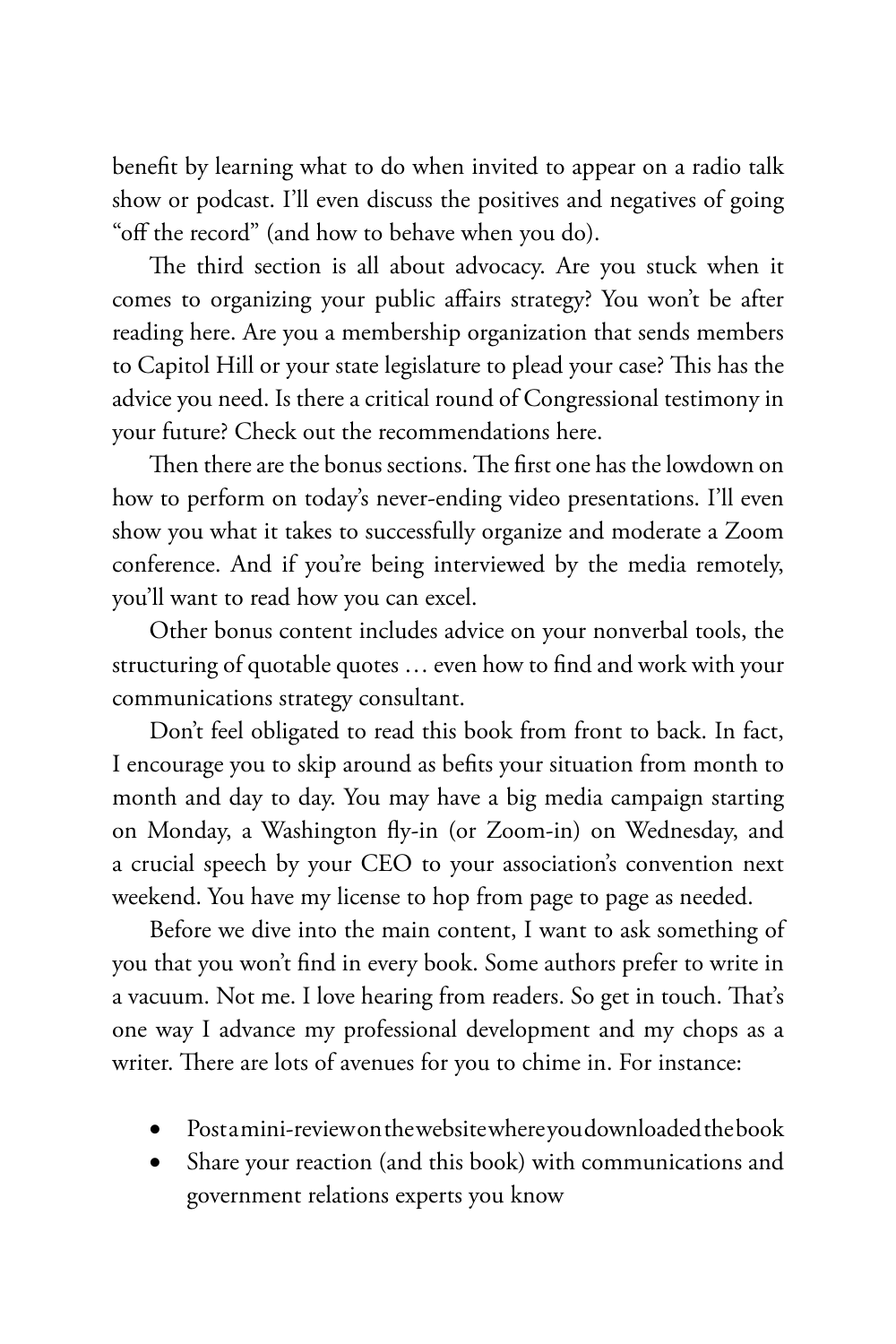- Post reviews on the large online booksellers' websites
- Leave a comment on my [C-suite Blueprint blog;](http://bit.ly/CsuiteBlueprint) there will be several posts about this book, so choose your favorite
- [Email me](mailto:ebarks@barkscomm.com) with your thoughts
- Call me at  $(703)$  533-0403 (I answer my own phone)

If you want to support content like this, here are some ways you can help (hey, you are getting this book for free, after all):

- Buy one or more of [my other books](https://www.barkscomm.com/eds-books) from your favorite bookseller
- Engage me to conduct an [executive consultation](https://www.barkscomm.com/executive-consultation) with your company's leadership
- Invite me to speak with your **business book club or reading group**
- Tell your local bookstore to stock a few copies of my three previous books
- Visit [www.barkscomm.com](https://www.barkscomm.com) and take a peek at my consulting offerings

My thanks in advance for your help. Now, on to the good stuff.

Ed Barks February 2022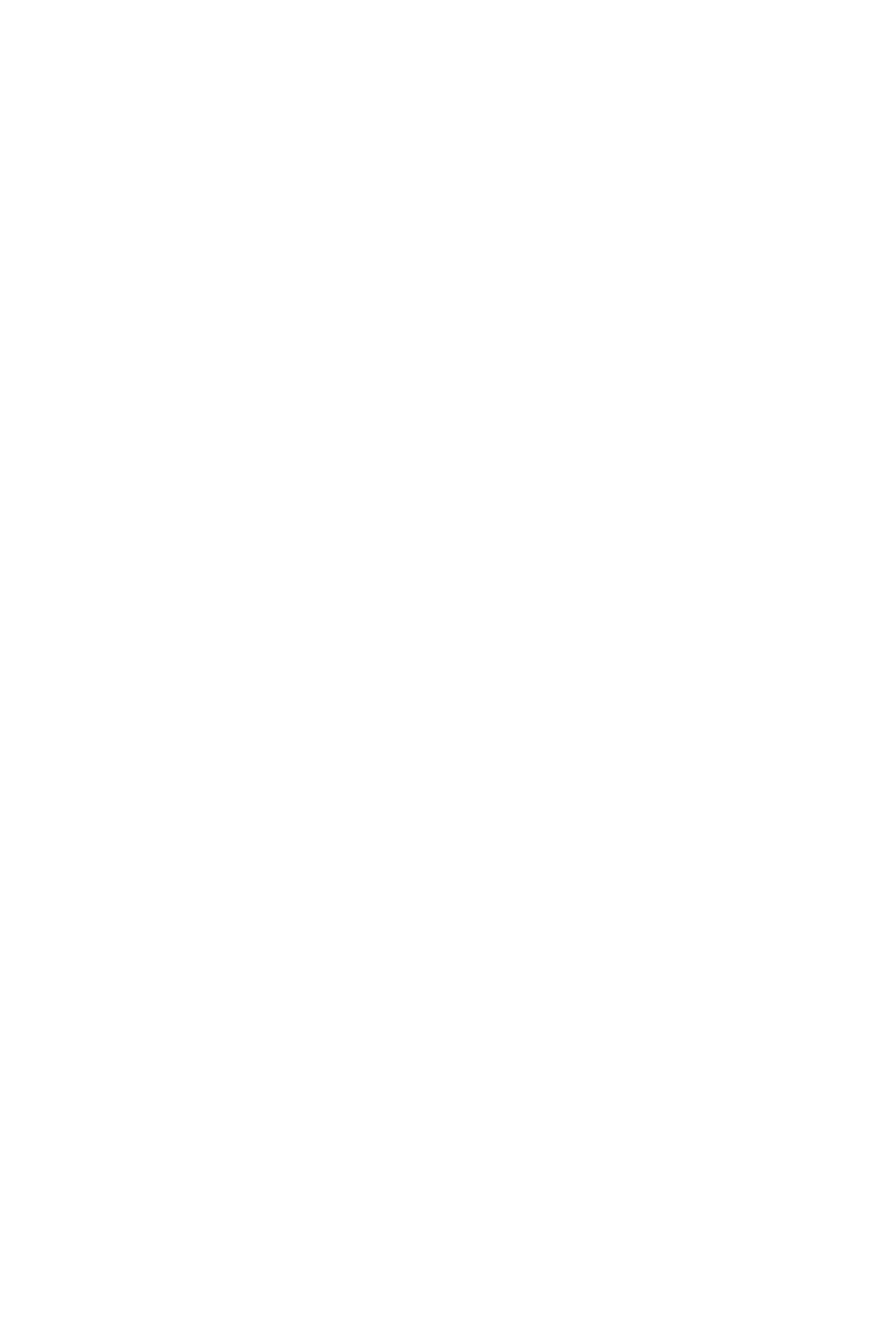# CHAPTER 1

# <span id="page-17-0"></span>**Public Speaking Strategies**

e was troubled. I could hear it in his voice.<br>My prospective client was about to pursue a new round of<br>financing for his firm. The company was a recognized industry<br>leader and had raised funds previously. But something tol My prospective client was about to pursue a new round of financing for his firm. The company was a recognized industry could do better. Their presentations weren't registering at 100 percent. After reviewing some of them, I could see why.

Their speakers leaned on their slides, making that inanimate presentation software — and not the company — the star of the show. Moreover, the panels were stuffed with complex graphs, tiny fonts, and a gazillion numbers.

How to motivate change? Working on their mindset. These were all smart people, so once they realized that their pitches were not as elegant as they could be, they were receptive to a better, more profitable path.

We magnetized their messaging, making it compelling for listeners. In addition, we decluttered the slides, ramped up their presentation skills, and encouraged them to reinforce their primary messages at every turn.

The result? A funding round that exceeded their already ambitious goal.

After our work together, the executive who hired me invited me to attend when he presented at a conference (a marvelous signal of his commitment to sustained professional development). His stage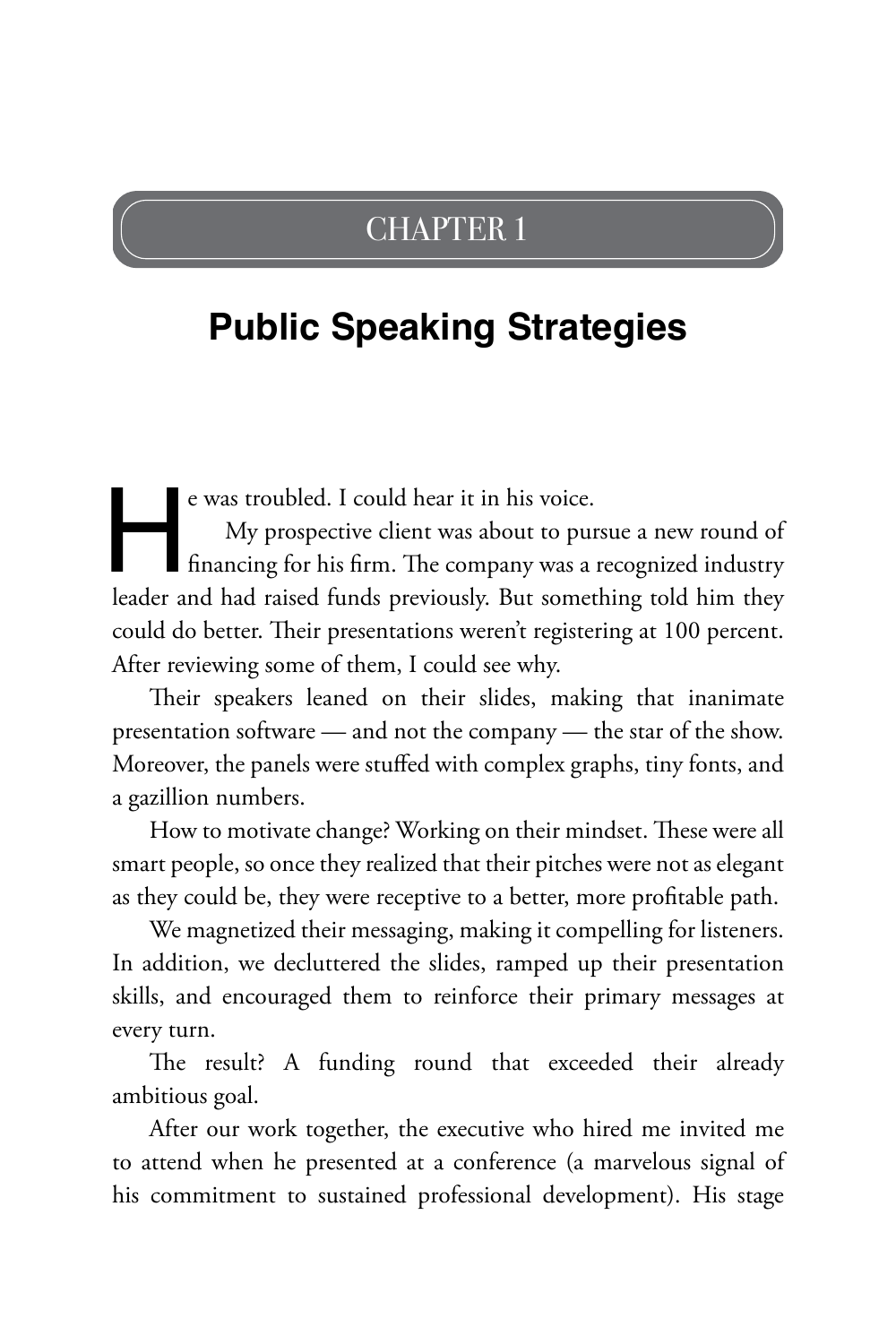personality was much livelier than in the past and his slides stood out visually from other presenters. He even got a few laughs — on purpose — from a fairly staid audience.

You can get there, too. Your speaking objective could be something as basic as a talk to colleagues around your office conference table or Zoom link. Or you could be steeling yourself for a speech to a packed ballroom. No matter the forum, your reputation and your livelihood depend on the ability to share a magnetic message using solid communications skills in public situations.

If you see yourself in that description, you're in luck. That's what this section is all about.

Before you bound up to the stage, it is helpful to know the reasons for tackling that initiative. Let's start there.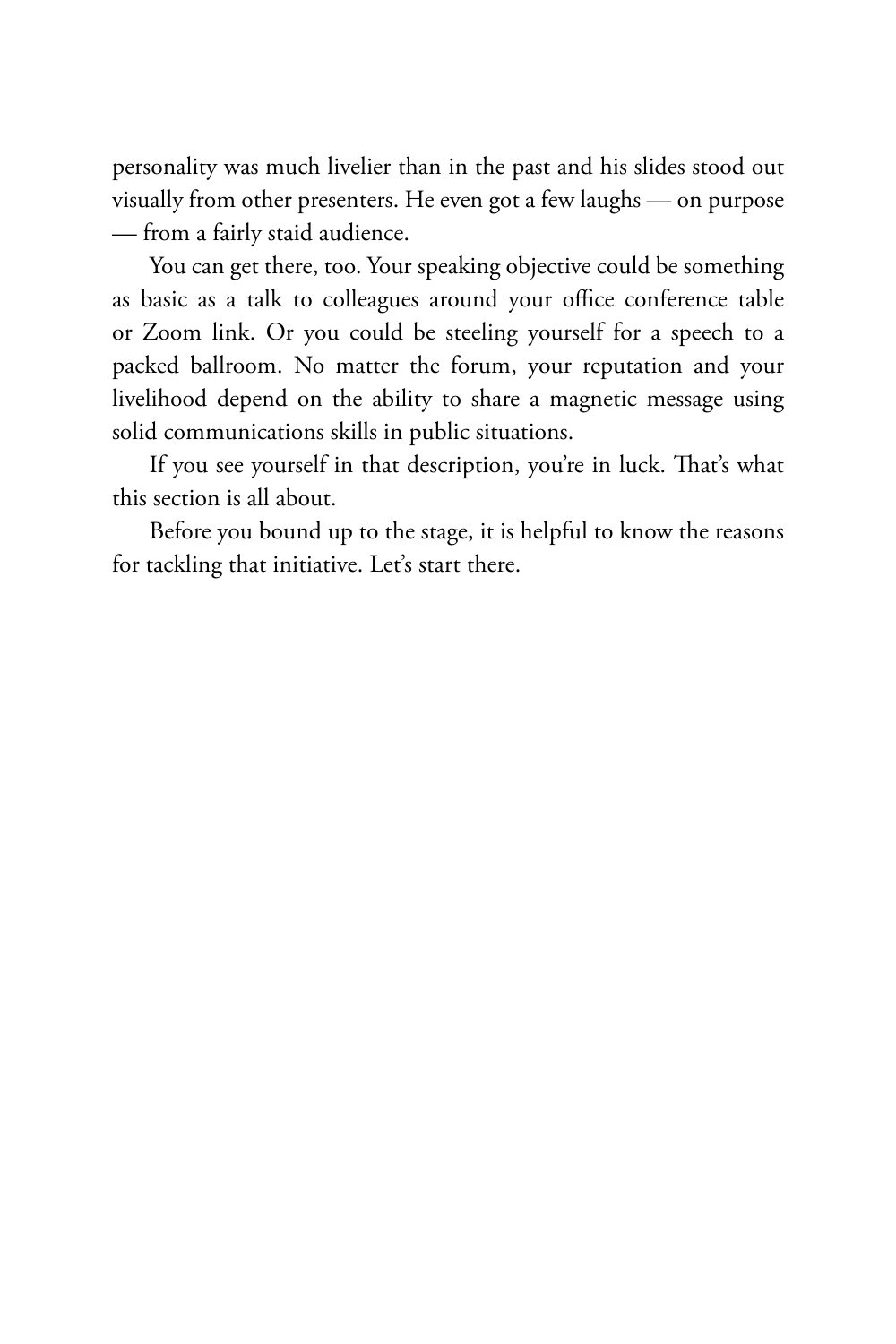<span id="page-19-0"></span>Many people get the shakes when asked to deliver a presentation. If you are among them, it doesn't make you a weirdo.

Think about it. The rewards vastly outweigh any potential negatives. If you don't care about higher salaries, workplace promotions, or a heightened reputation, feel free to neglect your speaking abilities.

Different people have different motives for spreading their message. And to be sure, there are many more ingredients to your professional success than an ability to communicate commendably. Still, you are more likely to benefit in these areas the next time you step to the front of a room or take the lead in a video conference:

- • **Seize a leadership role** in your workplace, association, or community
- • **Refuse to lose that big new account** to your chief competitor
- • **Get that new promotion** complete with pay raise and fancy title
- • **Persuade public officials** to enact your favored legislation or bend regulations to your liking
- • **Gain the presidency** of your professional society
- • **Secure a new job** thanks to sharp messaging and communications skills
- • **Win election to any office** from your local school board to Congress
- • **Harvest more contributions** for your favorite charity
- • **Honor loved ones** by offering a heartfelt wedding toast or eulogy

Whatever your motivation for reaching out to your target audiences, it's important to understand how to assemble a presentation. Let's examine that next.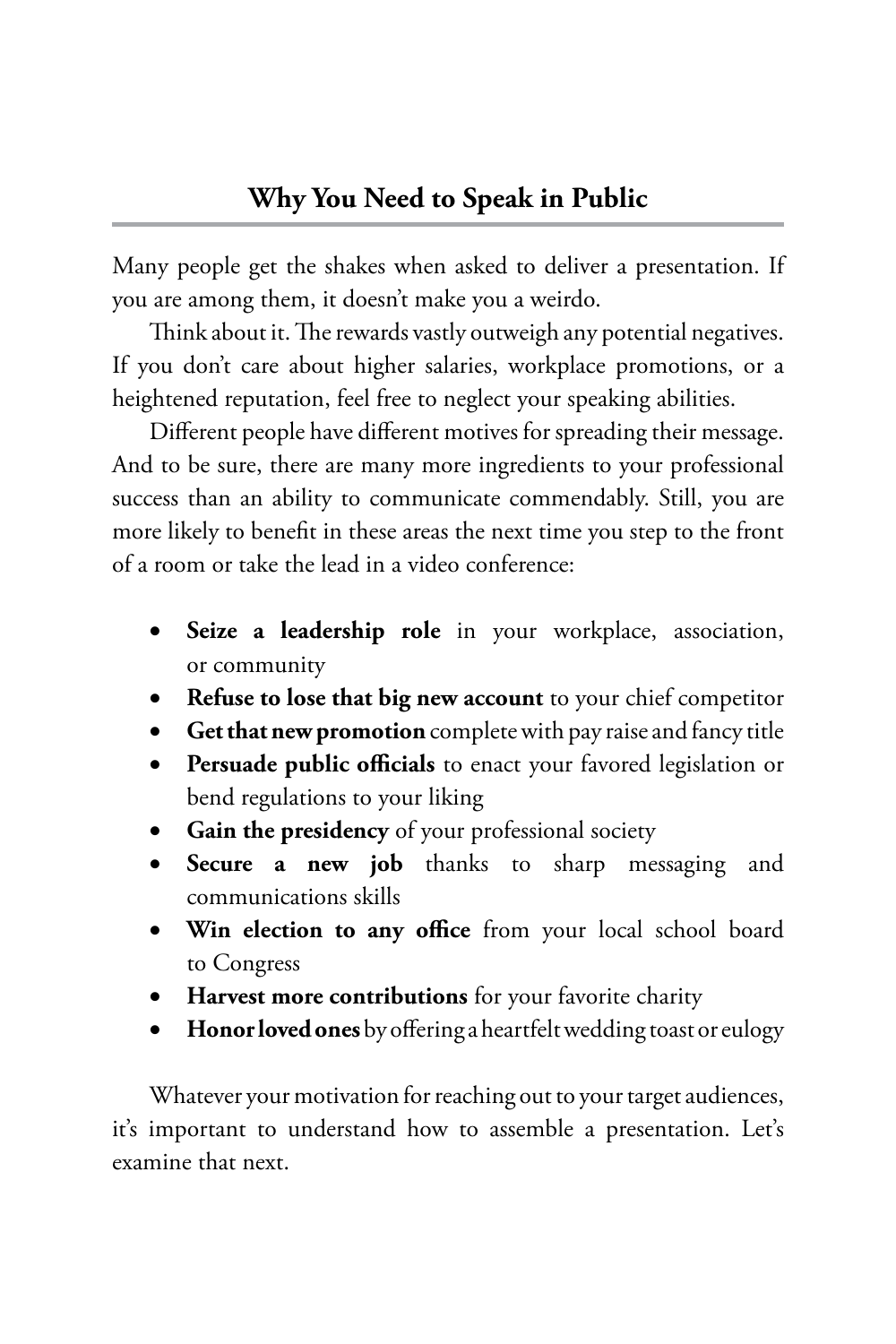<span id="page-20-0"></span>There are many moving parts to pull together as you prepare to deliver any type of talk, live or remote. This checklist is designed to help you streamline the process.

- Make a considered decision whether you want to address the organization that invites you. There's no law that says you must accept every overture.
- • **Research your audience**. Who are they? How many are expected to attend? What is their level of sophistication relative to your topic? Are they attending voluntarily or are they compelled to attend?
- • **Will the presentation be in person or remote**?
- • **Forge your message** before you begin to draft any remarks.
- • **Settle on the format of your presentation**: Full text speech? Outline? Notes? Extemporaneous?
- • **Never default to using slides every time**. Use them only when you wish to emphasize something visual and when appropriate for the specific occasion.
- • **Punch up your remarks** with quotable quotes, using tactics like stories, numbers, case histories, third party references, and current trends.
- Practice your remarks diligently numerous times. Then practice some more.
- **Request the room (or Zoom) setup you want**. Do you prefer classroom or theater seating? Need a projector and screen? What type of microphone? If remote, do you want to be able to see the audience and interact in real time?
- **Keep in touch with the event organizer** to stay current with any changes. Time slots have a way of shifting slightly on occasion.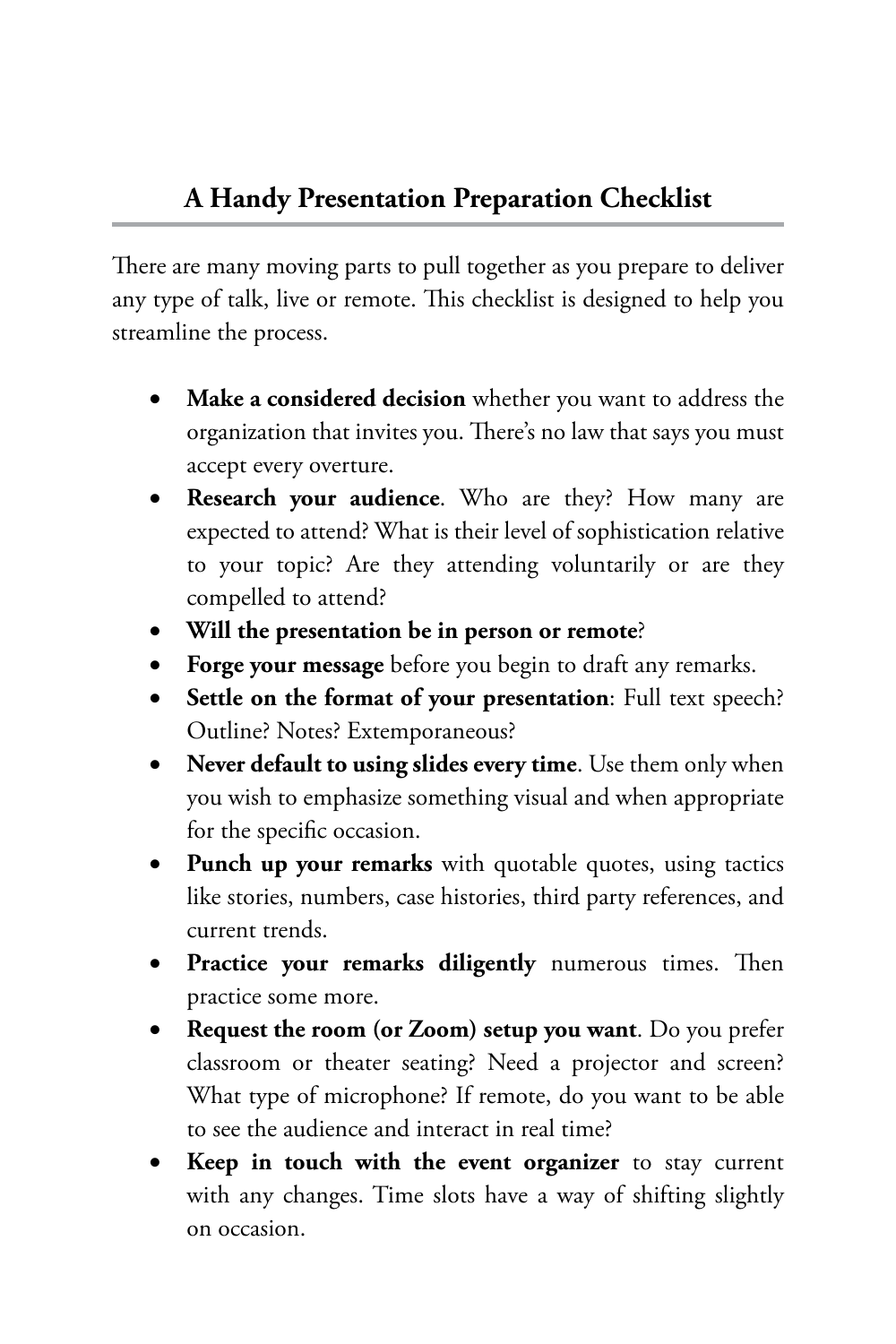- • **Study notes and videos from your past presentations**. Emphasize what you do well and either minimize or work to improve your challenges.
- • **Stay up to date with any last minute developments** on your subject. You don't want to be surprised if events have evolved.
- • **Keep a spare copy of your remarks close at hand** in the event your notes go flying or technology fails you.
- • **Confirm a few days ahead of time all logistics**, such as the date, time, and length of your remarks. Also confirm any agreed upon specifics with regard to matters like your microphone preference and room set up.
- **Obtain an emergency contact number** for the day of your presentation in case you are unavoidably delayed or an emergency arises.

We'll get into more detail on some of these items, starting with the formats you have at your disposal.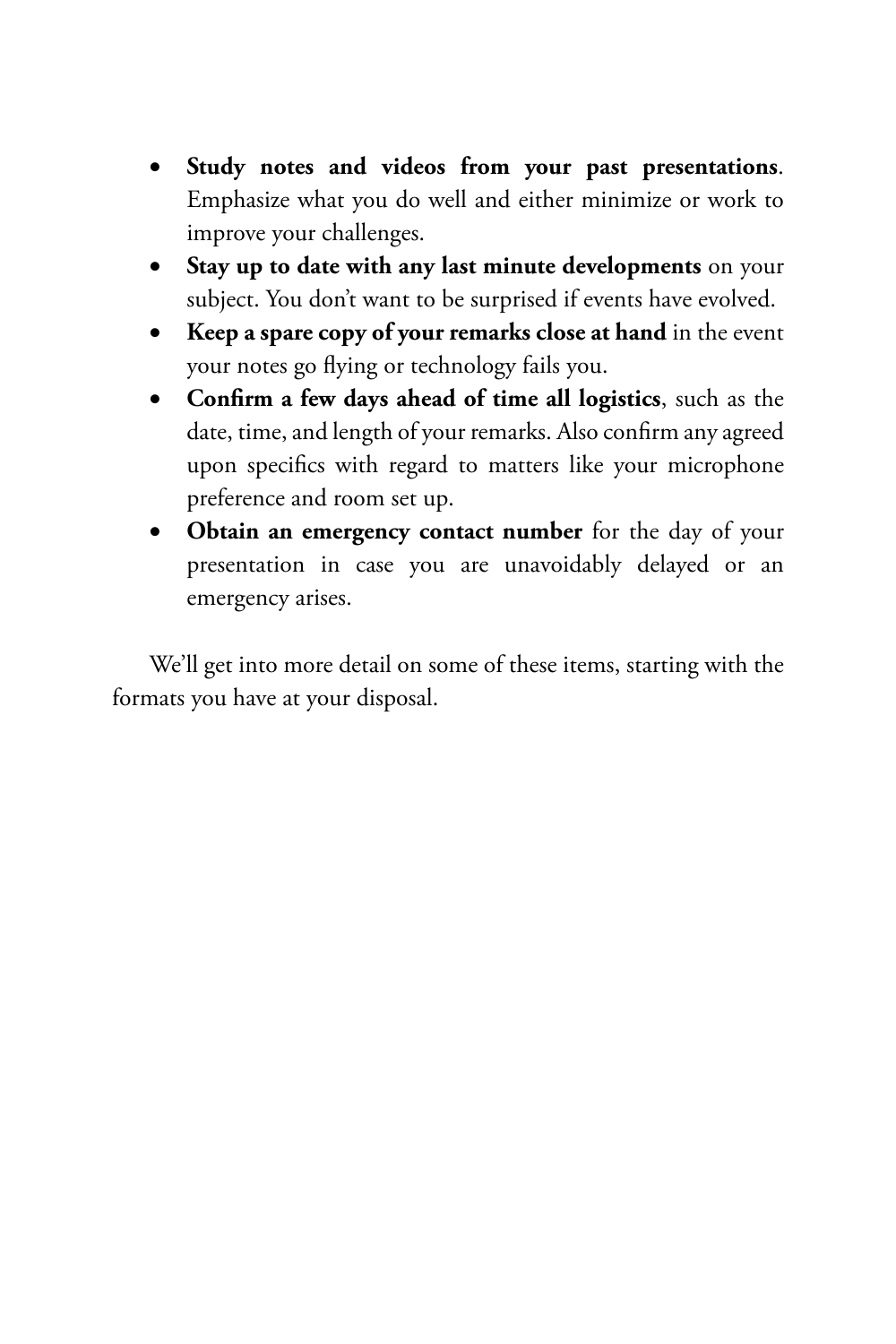<span id="page-22-0"></span>You have choices in how you structure your presentations. Don't let anyone tell you there is one proper method for every circumstance. And don't fall into the trap of using the same format every time. What suits one audience may be wholly inappropriate for another. The top choice is what works best for your audience and what suits your style and comfort level. Let's talk about the advantages and disadvantages of each method:

# **1. Full text**

PRO: All but impossible to go off message; convenient to distribute the text to your audience and beyond.

CON: The most difficult format to carry out since it is a challenge to read a speech out loud while sounding natural. Be ready to commit to a great deal of rehearsal time.

# **2. Outline or talking points**

PRO: Avoids the canned sound of a full text speech while keeping you on track with your message.

CON: You can sometimes lose your train of thought. It can be difficult to get that train chugging again when using this bare bones tactic.

# **3. Presentation software**

PRO: Allows you to readily demonstrate visual concepts. CON: Too often a slide show turns into a mind-numbing litany of bullet points that lulls the audience to sleep.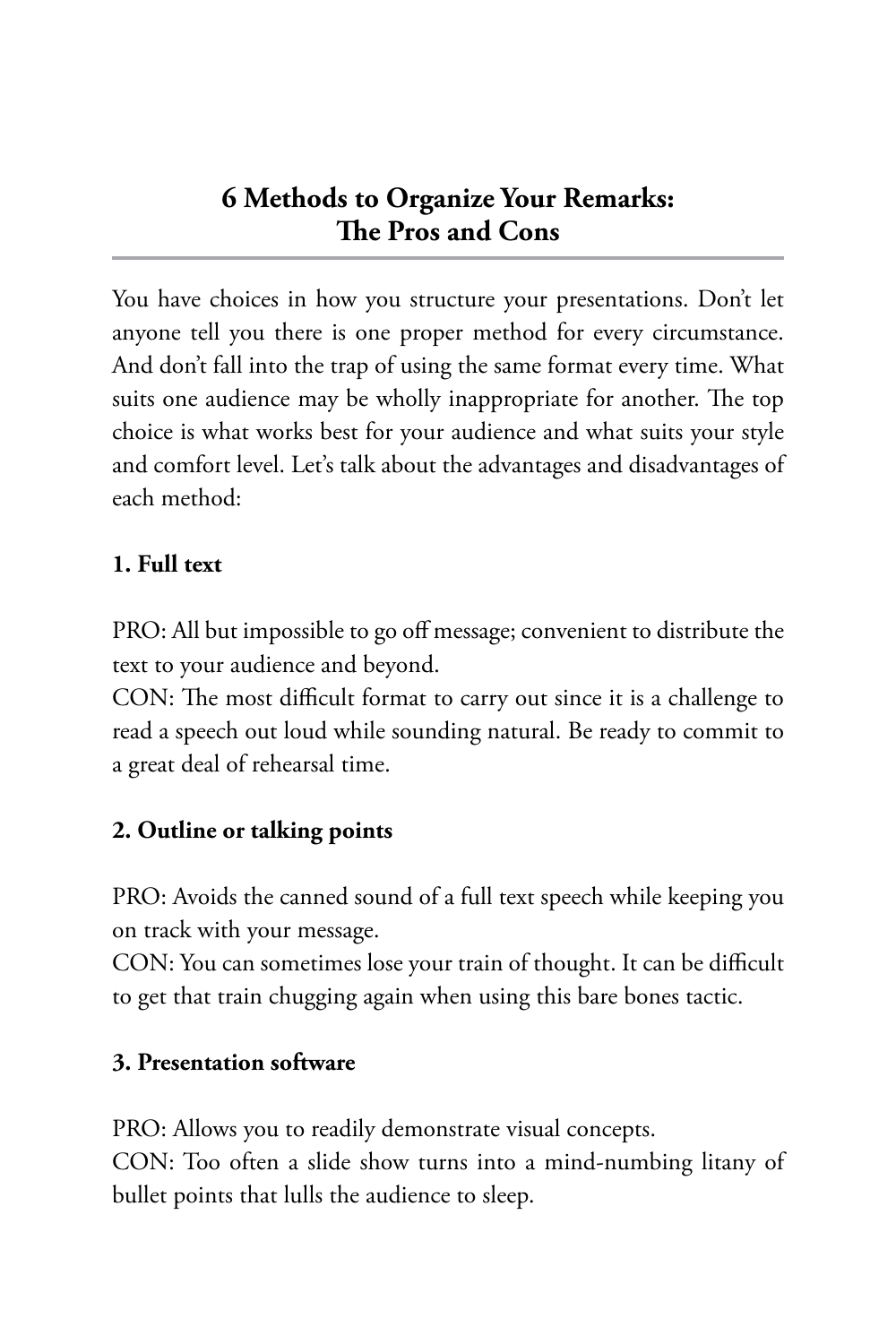# **4. Extemporaneous** (remarks prepared but not written)

PRO: Useful if you speak about the same topic to the same type of audience frequently.

CON: Strong temptation to veer off into uncharted waters.

# **5. Stump speech**

PRO: Maintains consistency of message while allowing you to tailor matters to a specific audience. With this approach, as much as 90 percent of your speech remains the same, while the "doughnut" is filled with material specific to the given situation.

CON: Since this is a variation of the full text speech, you must rehearse rigorously so as not to sound canned.

# **6. Impromptu** (nothing prepared)

PRO: None. I vehemently discourage this "winging it" method. CON: You will lose your train of thought, fail to deliver your message, and look like an unprepared amateur.

Now that you have the mechanics of your format in mind, we should spend a few moments discussing who really matters: Your audience members.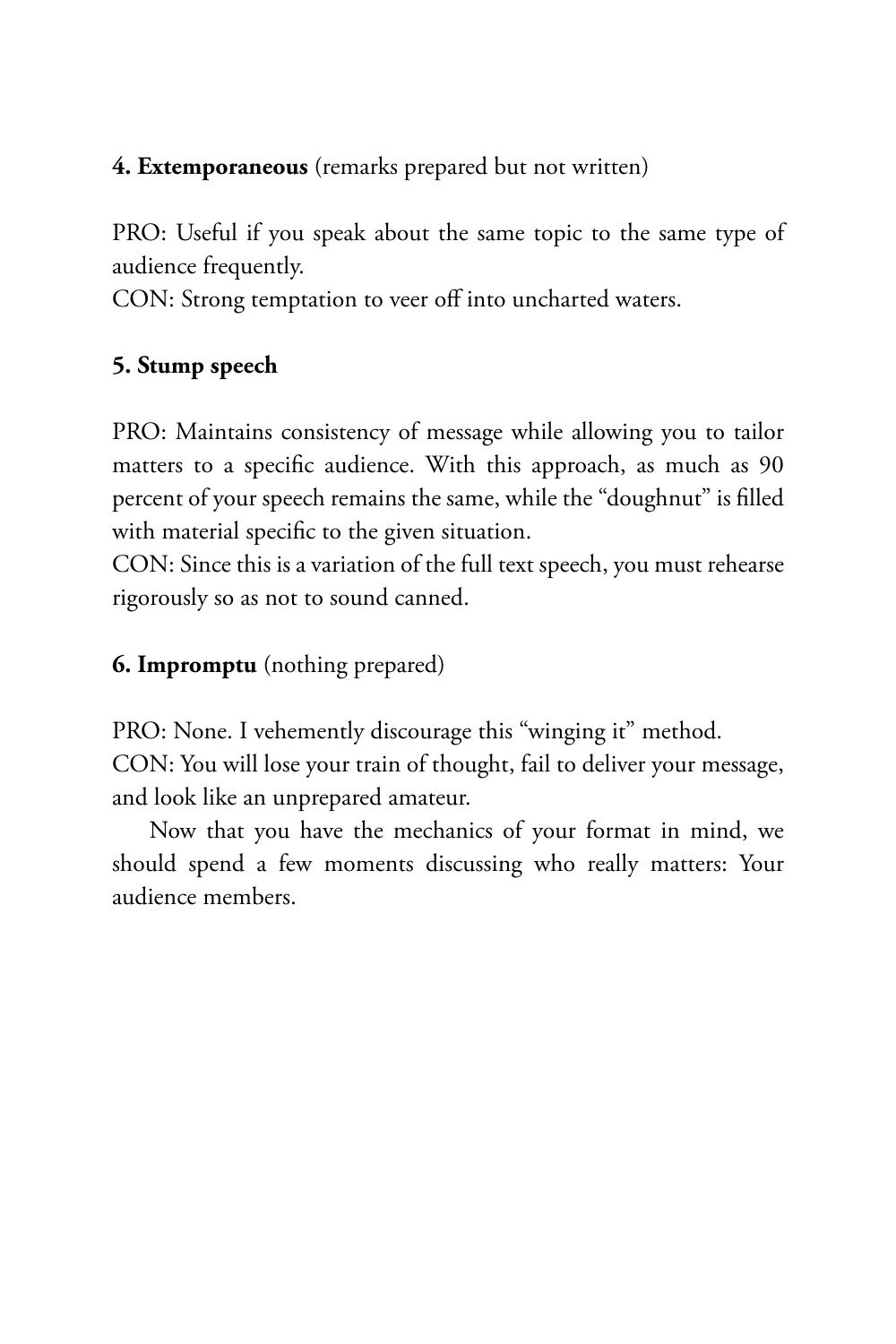# <span id="page-24-0"></span>**Audience Essentials Every Presenter Needs to Grasp**

Every audience is different. Whether seeking to persuade, educate, inform, or entertain, executives who speak in public need to determine who is in the house and what they need to understand. These principles apply whether you speak before an auditorium filled with hundreds of people, a more interactive venue, or a remote setting.

Here are must-know necessities capable of giving you the insights you need into any audience:

- Who are they, both as a group and individually?
- • **How many are expected to attend**?
- • **What is the age range**?
- • **Do they already know each other** or are they meeting for the first time?
- • **Is attendance compulsory**?
- • **How much do they know** about my topic?
- • **What is their viewpoint on my topic**: Supportive? Hostile? Ambivalent? Uninformed?
- • **Is there likely to be someone in attendance who may know more than I do** about certain aspects?

Of course, it's important to avoid alienating your audience from the get-go. Next, some words of advice on that subject.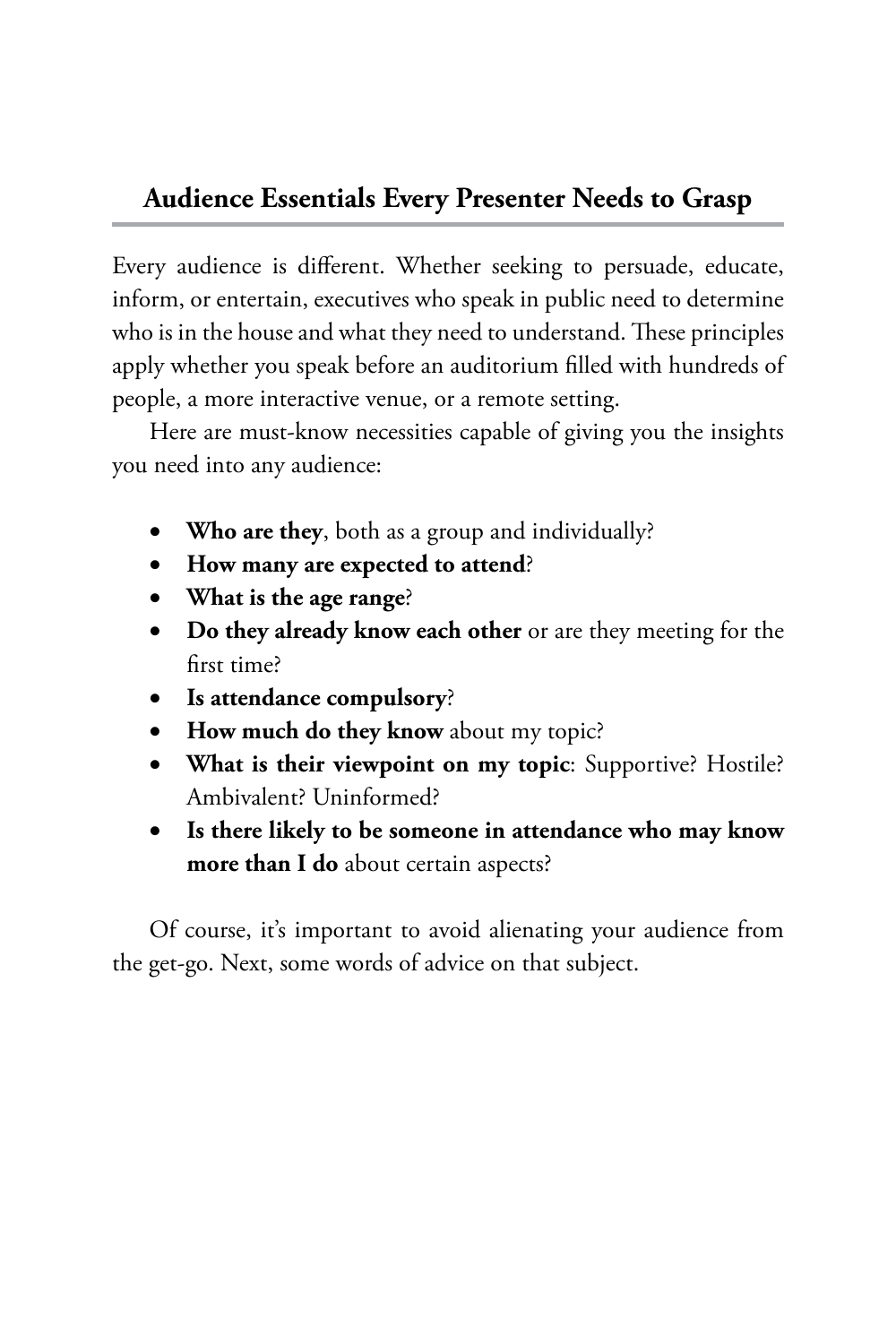# <span id="page-25-0"></span>**8 Opening Lines Guaranteed to Turn Off Your Audience**

Accomplished presenters know that they need to get the audience on their side the moment they step on stage or appear on the screen. Here are some openers to *avoid at all costs* (and some positive techniques that can get you off to a solid start):

- 1. **Open with a joke**. I've always found it surprising how many people think this is a good idea. Forget about this technique unless you have experience as a stand-up comic. The fact is few of us can tell jokes without falling flat. Why not begin with a surprising, intriguing, or seemingly contradictory statement as an alternative?
- 2. **Say "Good morning" or "Good evening."** Your audience already knows what time of day it is.
- 3. **Recite a dry litany of facts**. You are better off grabbing audience members' ears with a personal anecdote or a provocative thought.
- 4. **Begin with a long, convoluted story**. It's better to start simple and expand as appropriate during the balance of your presentation.
- 5. **Ask a confusing question** to which no one knows the answer. Opening with a question is fine. Just be sure its complexity isn't baffling.
- 6. **Recite a ribald tale**. Bawdy language has no place in a professional environment.
- 7. **Mention religion or politics**. Even if your audience is religious or political in nature, these topics are the third rails of public speaking.
- 8. **Belittle the previous speaker**. Do unto others …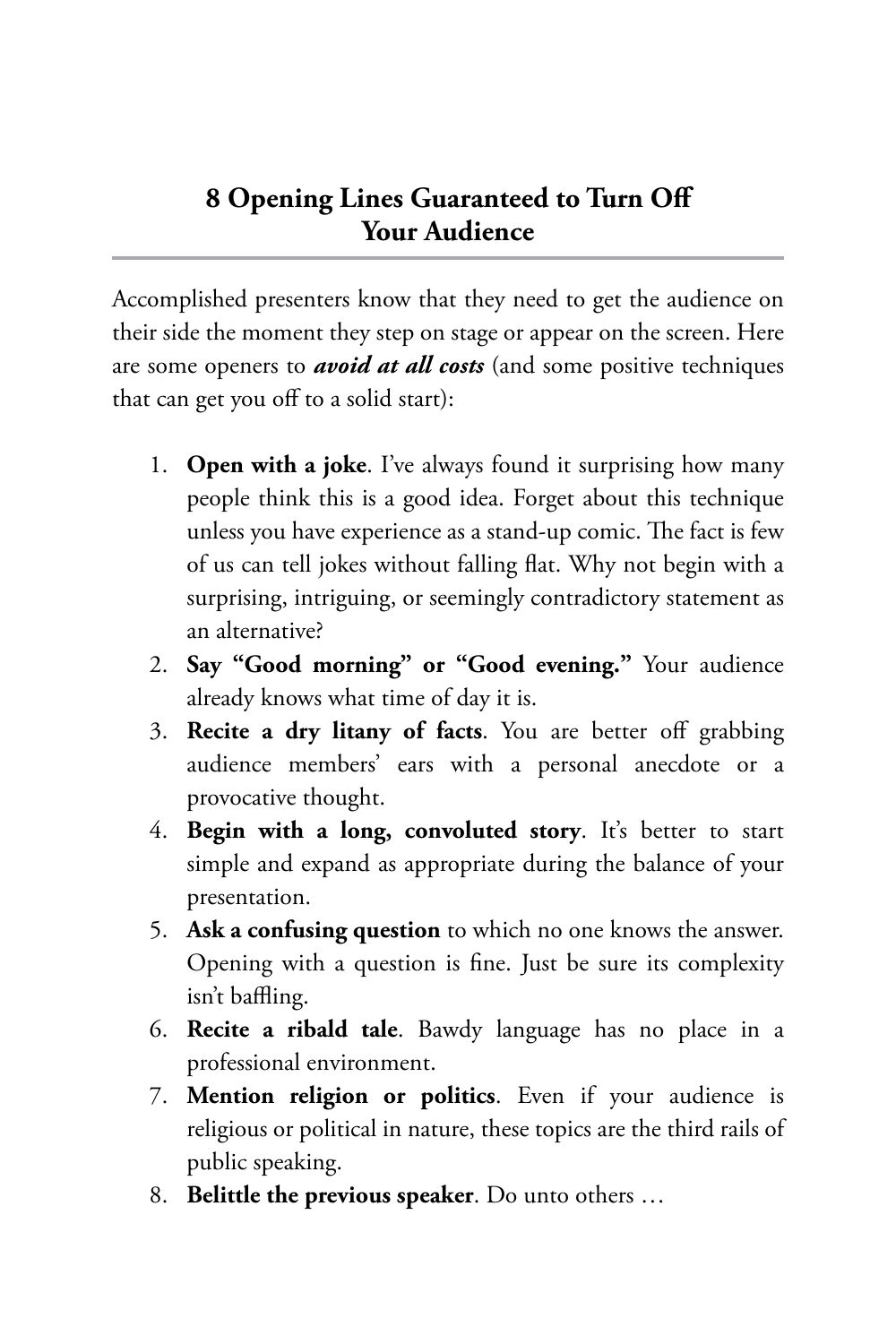A solid start opens the audience to your message while boosting your confidence. Lots of people have asked me about combating stage fright. Yet there are more mental blocks than that. It's time to examine some of them.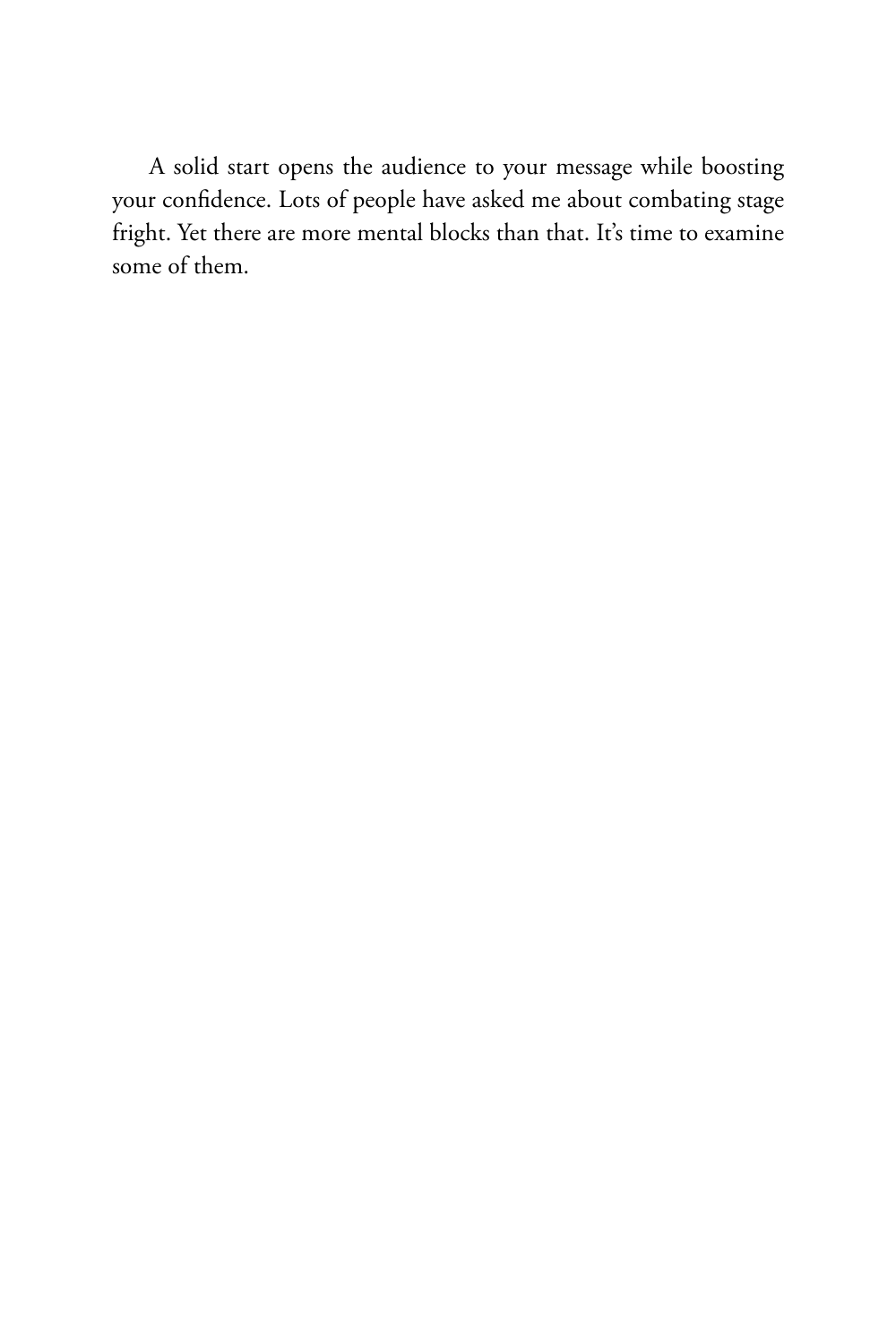# <span id="page-27-0"></span>**12 Roadblocks to Speaking Success — And How to Overcome Them**

People sometimes ask me how to combat "stage fright." Upon hearing that question, I try to dig deeper, realizing that stage fright is often used as a catch-all for a host of causes. The fact is there are many reasons even the boldest of individuals dread public speaking. Here are some of the leading causes along with remedies to help cure them:

- 1. **Stage fright**: Combat this "fight or flight" reaction with lots of practice. Also, release your nervous energy by slightly boosting your vocal pitch and volume and by suitably enhancing your gestures and facial expressions.
- 2. **Shyness:** Former shrinking violets realize that hard work and conscious effort can conquer bashfulness. Remind yourself that a presentation is an opportunity to grow both personally and professionally.
- 3. **Uncertainty about your topic**: Keep up with the latest news in your field. Connect with experts who can give you insights into the latest trends. Write articles, columns, op-eds, and books to establish your expertise.
- 4. **Arrogance**: No matter how long you have been speaking in public, there are always things to learn. Swallow your pride and acknowledge that you need to continually sharpen your communications edge.
- 5. **Being a bore**: Deliver a magnetic message with solid nonverbal tools (see the section on "Taking Inventory of Your Nonverbal Skills" for specifics), and boredom will cease to be a cause for concern.
- 6. **Judgment day**: Realize that your listeners will generally be on your side unless you give them reason to turn against you.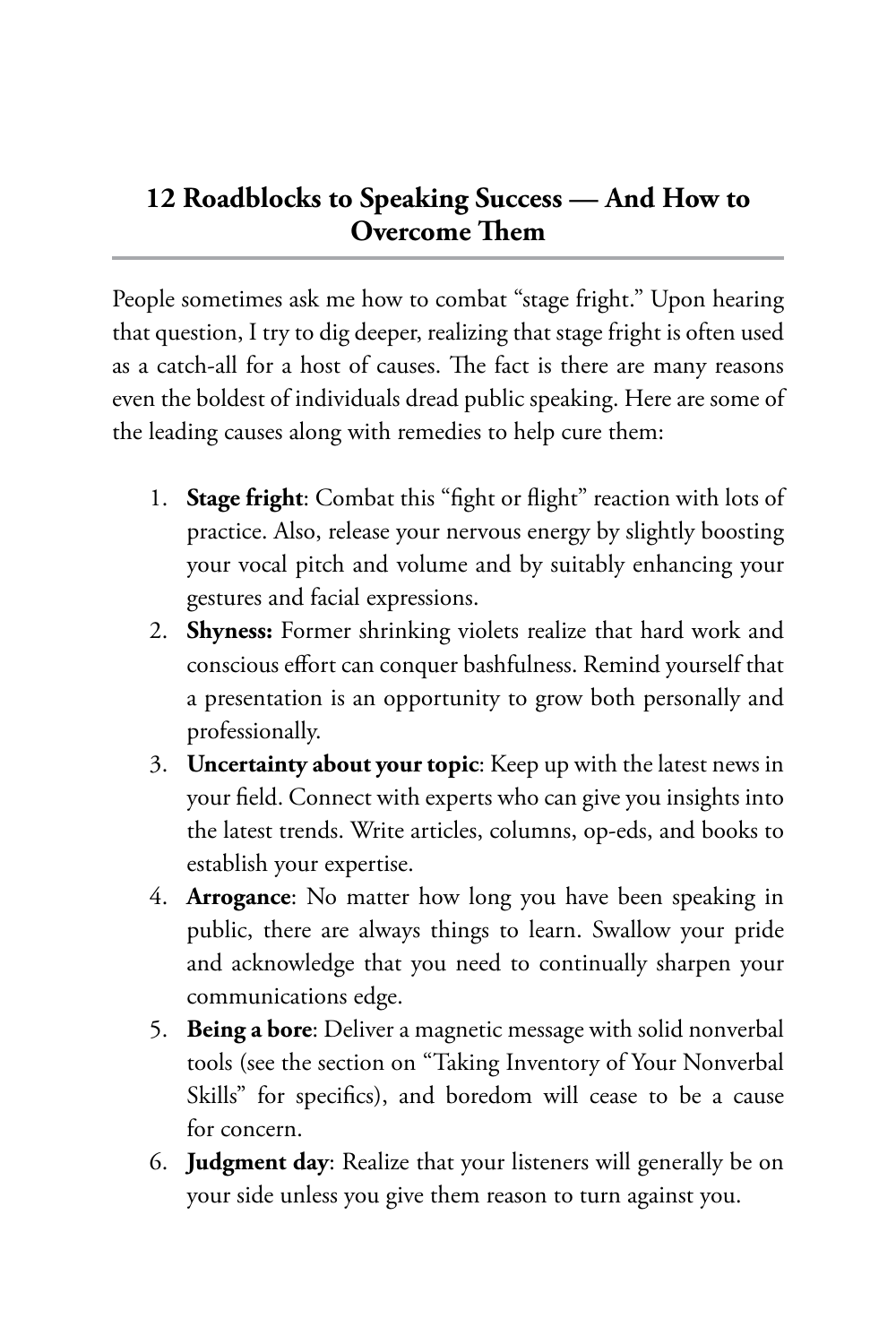- 7. **Ill-prepared**: You have no excuse for not being equipped for a speaking engagement. Preparation and practice are the basic solutions.
- 8. **Lack of passion**: Accept a speaking invitation only when you are invested in the outcome.
- 9. **Reluctance**: Ask a friend to offer some encouraging words. Read a passage that inspires you. Find some way to psych yourself up.
- 10. **Never been taught**: None of us is born with the skill to speak in public. It is a matter of sustained professional development. If you have not taken advantage of any formal training, that is the place to start.
- 11. **Bad advice**: Carefully check the credentials of anyone who tries to offer public speaking counsel to you. Ask about their experience working with executives who present, philosophy on professional development, and ability as a speaker.
- 12. **Poor facilities**: Arrive early to prepare and you may be able to cure a stuffy room, missing projector, or naïve Zoom host's shortfalls.

It's not just opening lines and mental barriers that can tank a speaking engagement. Now we'll look at some additional alienating devices and how to sidestep them.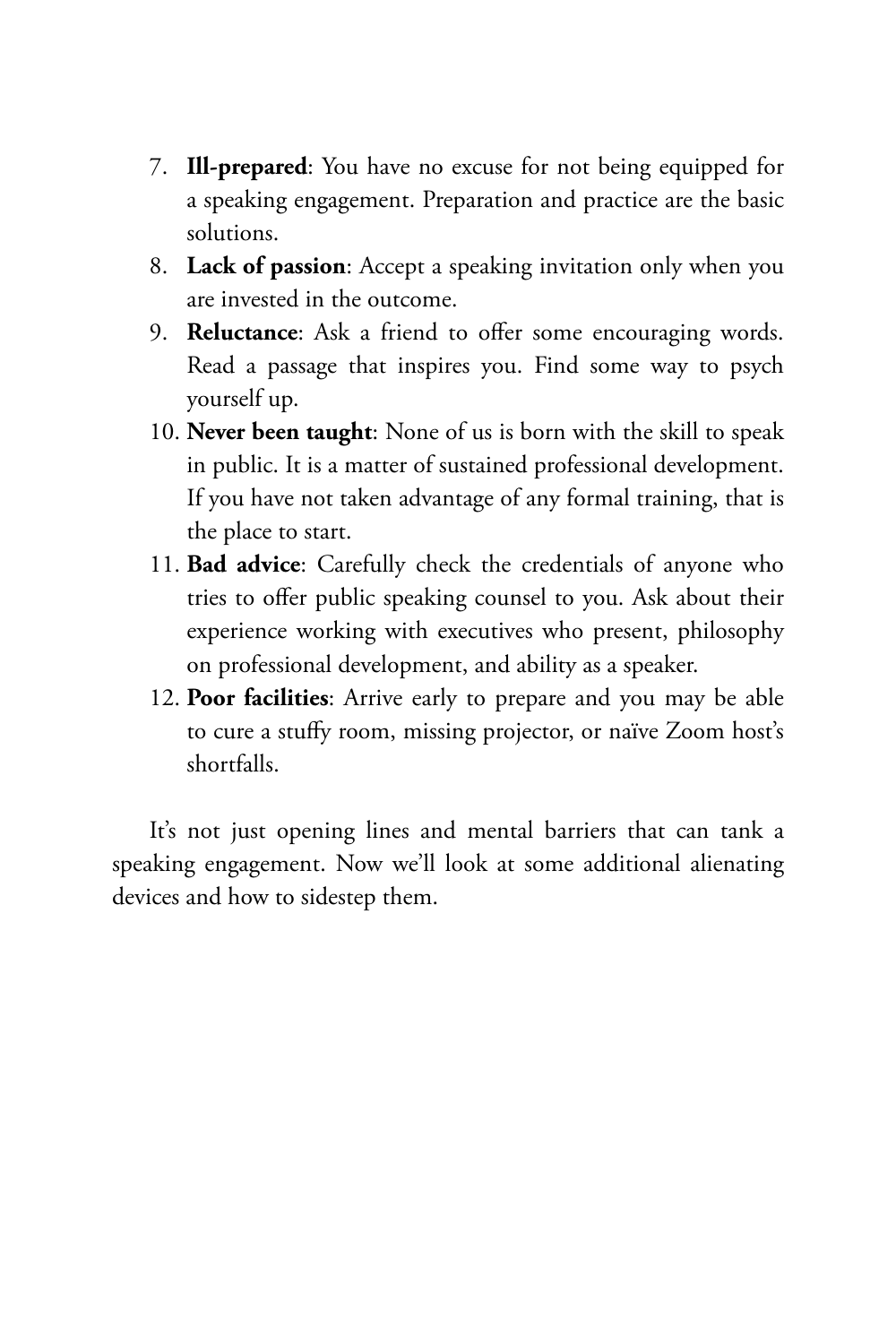<span id="page-29-0"></span>Sad to say, some speakers make for better sleep aids than a warm glass of milk. Others offend their audience and remain clueless. This applies both to in person presentations and video talks.

Here are some of the speaking sins that are sure to make an audience head for the exits or click that "Leave Meeting" button, and deservedly so:

- Punish those who arrive on time by beginning the program **late**. This one really drives me nuts. Refuse to be an enabler to those who fail to be seated punctually or give themselves insufficient time to log on.
- • **Leave the temperature in the room so stifling** that audience members are fanning themselves and gasping for air. The converse also holds true; don't freeze everyone to the point of shivering and turning blue.
- Tell a story that rambles pointlessly before it eventually dies of boredom. Rehearse every tale you plan to spin. It's also a good idea to have different length versions — for instance, 30 seconds, one minute, and five minutes — in case time gets tight or you have some extra moments to fill.
- **Fumble with your technology** because you neglected to practice with it in advance. Microphones, laptop connections, and share screen functions are just some of the logistics you need to sort out ahead of time.
- **Ignore the technical crew**. Whether it's a videographer or a moderator for a remote program, know what they can and cannot do. And be sure to acknowledge them and treat them with the respect they deserve.
- Talk to the slides instead of engaging the audience. You are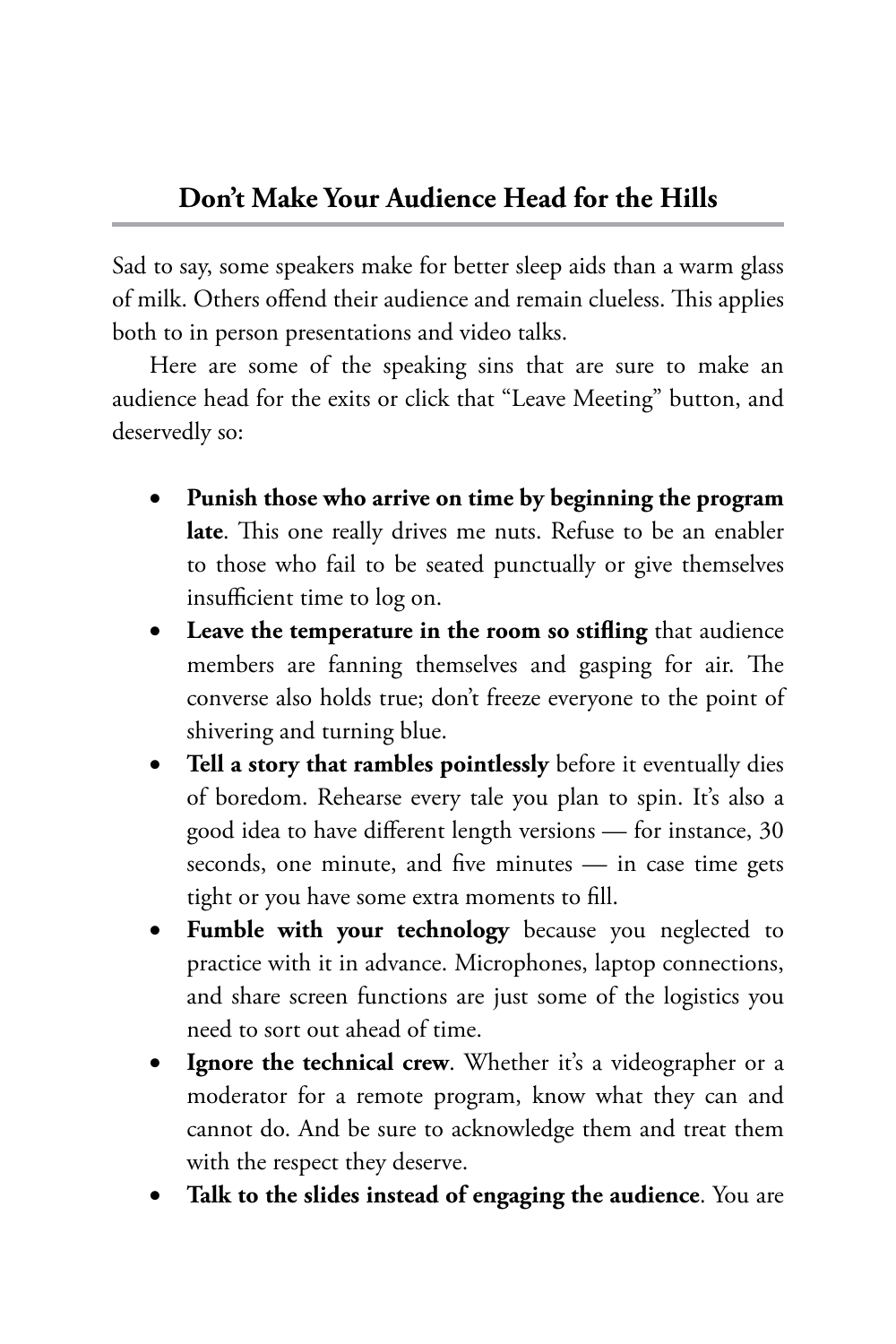not there to converse with an inanimate projector screen. Pay attention to those in the room.

- • **Insult the audience** by insinuating that they are a bunch of stupid, unsophisticated rubes, either with your words or nonverbally.
- **Mumble so that no one can possibly understand**. Articulate clearly, even if you are using a microphone.
- • **Yammer non-stop for 60 minutes or more**. Unless you are a former Secretary of State or trending celebrity, the odds of you holding the audience at rapt attention are close to zero if you prattle on endlessly.
- **Ramble on past the allotted time**. No, it's not okay to say, "Oops, we're running a little over time. I can finish in just another five minutes." You entered into an agreement with attendees to end by a time certain. It's up to you to organize your remarks to meet that time frame.

These are just some of the ways to alienate an audience. Methods specific to how you display slides also come into play.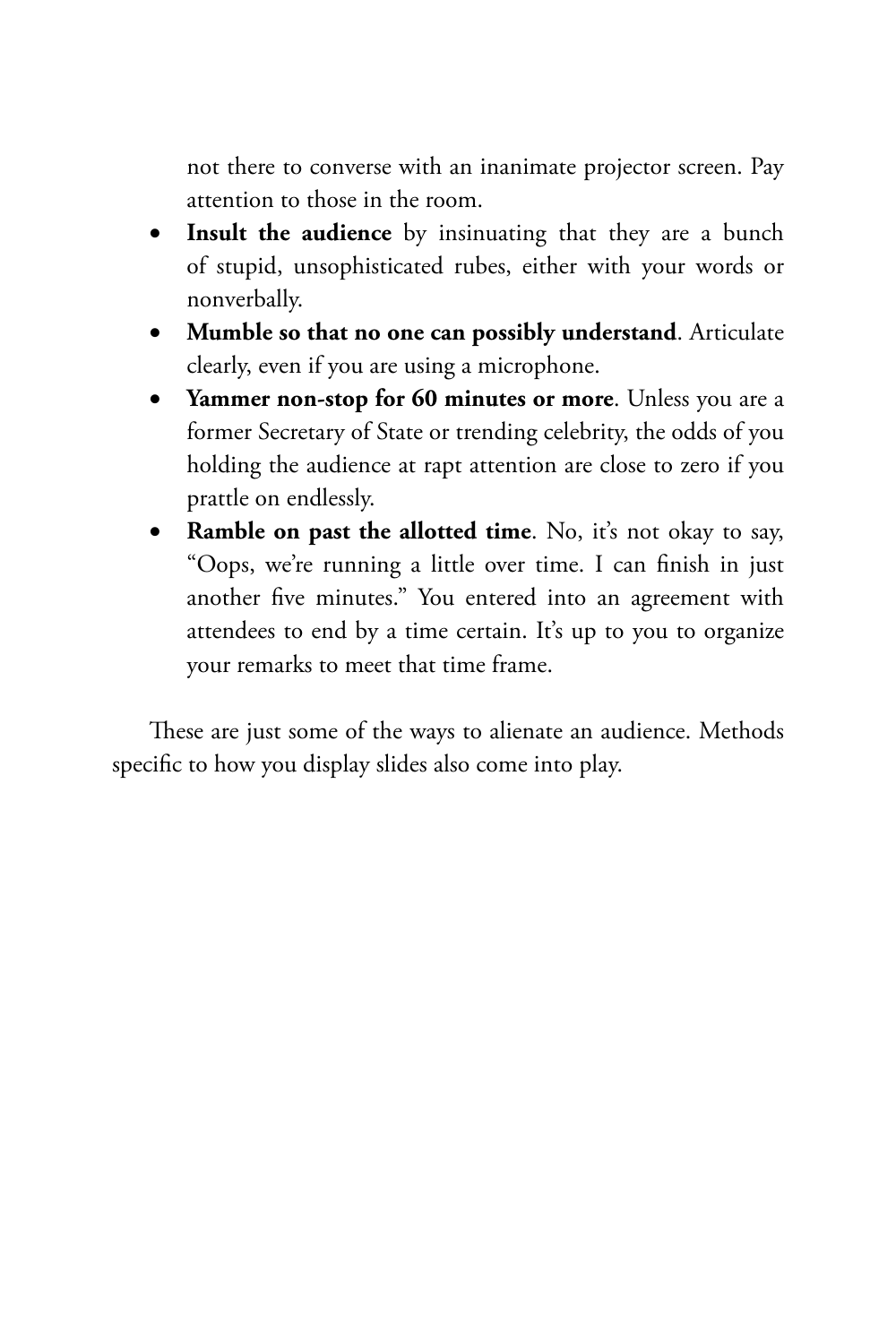<span id="page-31-0"></span>Using slides during your presentations — both live and online — must be a conscious decision. Never assume you need to deliver a slide show every time. It makes sense in some situations, not in others. If you find them useful in a particular environment and you feel comfortable with the equipment, great. If you are frightened by your laptop or video services like Teams and Zoom, or you simply don't care for the technology, keep it out of your repertoire. Here is a handy list of things to avoid when you opt to use slides:

- 1. **Never assume that people come to see your slides**. They come to see you and to gain from your point of view.
- 2. **Never exhibit slides that are so dense** or complex that your audience finds them incomprehensible.
- 3. **Never talk to the screen**; talk to your audience. Pro tip: In a remote presentation, keep eye contact with the camera lens, not the image on screen.
- 4. **Never appear without a backup of your slide show on a USB drive**. If your PC, laptop, or tablet dies, you can try it on another device.
- 5. **Never be without a hard copy of your slides as a backup**. You will still be ready to go even if every iota of technology fails.
- 6. **Never forget Plan B**. Plot out in advance how you will continue with your talk in the event something goes wrong.
- 7. **Never darken the entire room**, only the area near the screen. Otherwise, you've just given everyone license to take a nap.
- 8. **Never use fonts that are too small** to be viewed from the back of the room or on a mobile device.
- 9. **Never leave home without the remote control** that allows you to advance slides without being tethered to the keyboard.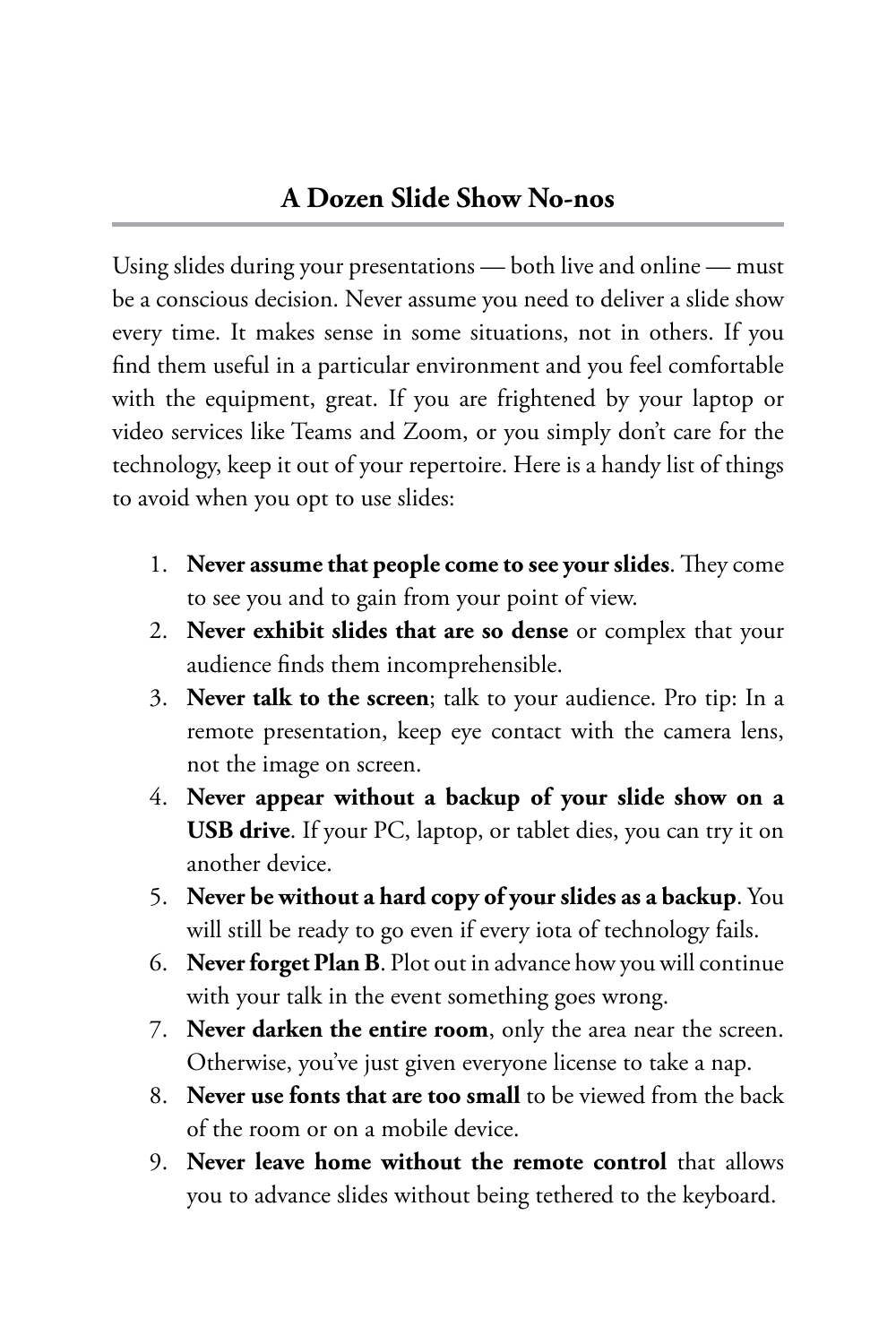- 10. **Never say "next slide please"** if someone else is advancing the slides for you. This is highly annoying and exhibits a distinct lack of advance preparation.
- 11. **Never get carried away** with animation, emojis, and sound effects. These are too cute and, for the most part, have no place in a professional setting.
- 12. **Never neglect to hold a technical run through** in advance of your talk. This applies both to in person events and video conferencing.

Whether presenting with slides or without, the question sometimes arises, "Should I use a lectern?" In those rare cases where that is advised, following are some lessons for lectern life.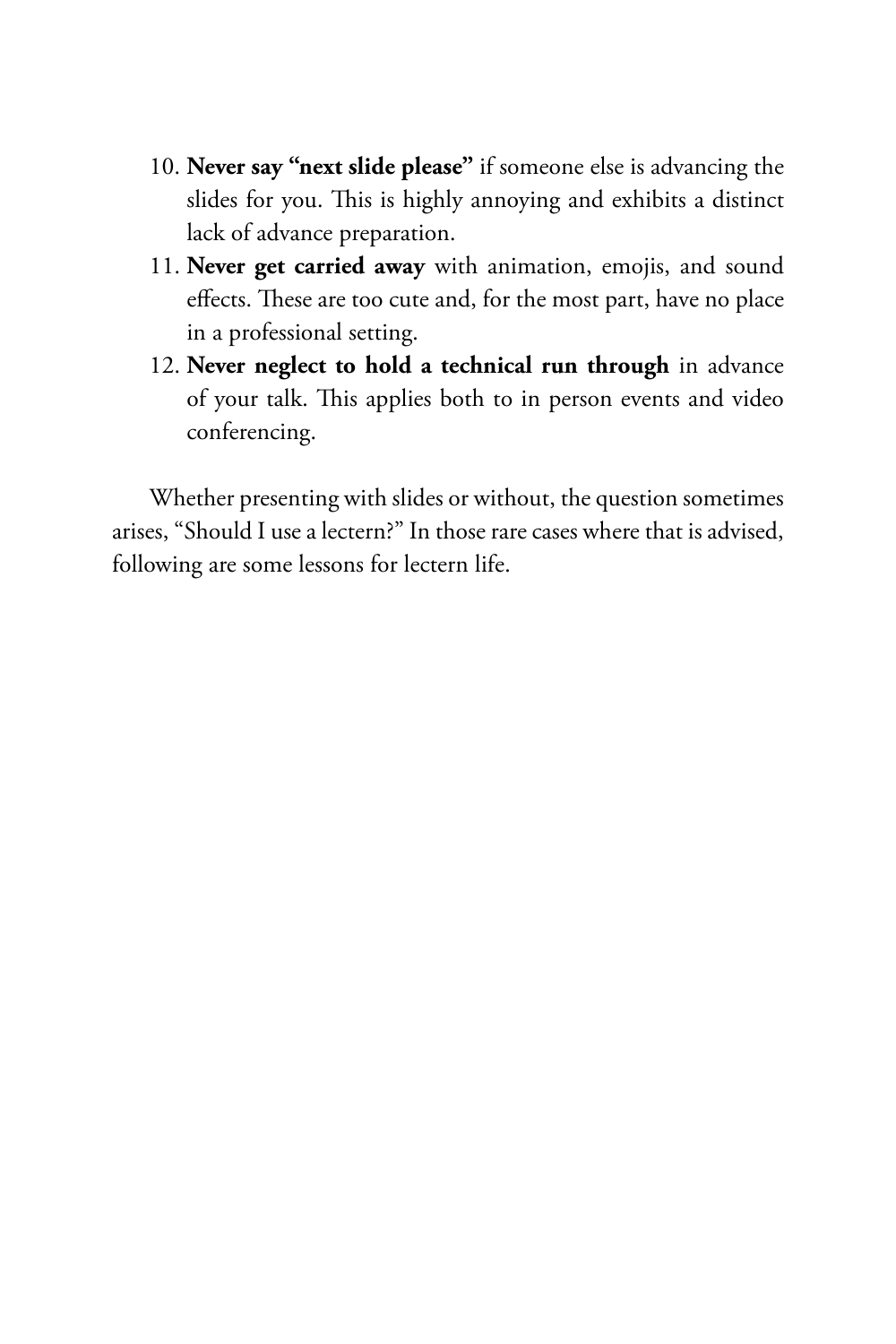<span id="page-33-0"></span>Working with a lectern is a daunting proposition for many speakers, both experienced and beginning. These tips will help put you at ease when you decide to step behind that large piece of furniture that represents a barrier between you and your audience.

- **Stand up straight.** Adjust the lectern to your height, not vice versa. You do not want to appear overly short or tall.
- Use a riser if the lectern is too high for you. Practice stepping up to it and down from it a few times beforehand; this minimizes the odds of an embarrassing pratfall.
- Place your materials script, notes, laptop, remote, props, **and so forth — on the lectern**, then leave them alone until you need them. No fiddling allowed.
- • **Do not clutch or grab the edge**. That white-knuckle look does nothing to enhance your prestige.
- Do not lean on it. You are not at a bus stop. Leaning collapses your posture, thereby decreasing your vocal abilities.
- Take a moment when you first arrive to arrange things the **way you want**. Is there a reading light on a gooseneck you need to adjust? Where do you want to place your glass of water?
- **When using a microphone attached to the lectern**, position it so that your voice remains audible if you turn to face a screen to emphasize a slide. You want your voice path crossing the microphone, not aimed directly at it.
- **Stay squarely behind the lectern at all times** unless you have planned in advance to walk away from it to conduct a particular piece of business. No aimless wandering allowed.
- Place the lectern near the left front of the room (as the audience sees it) and angle it toward the center. Why the left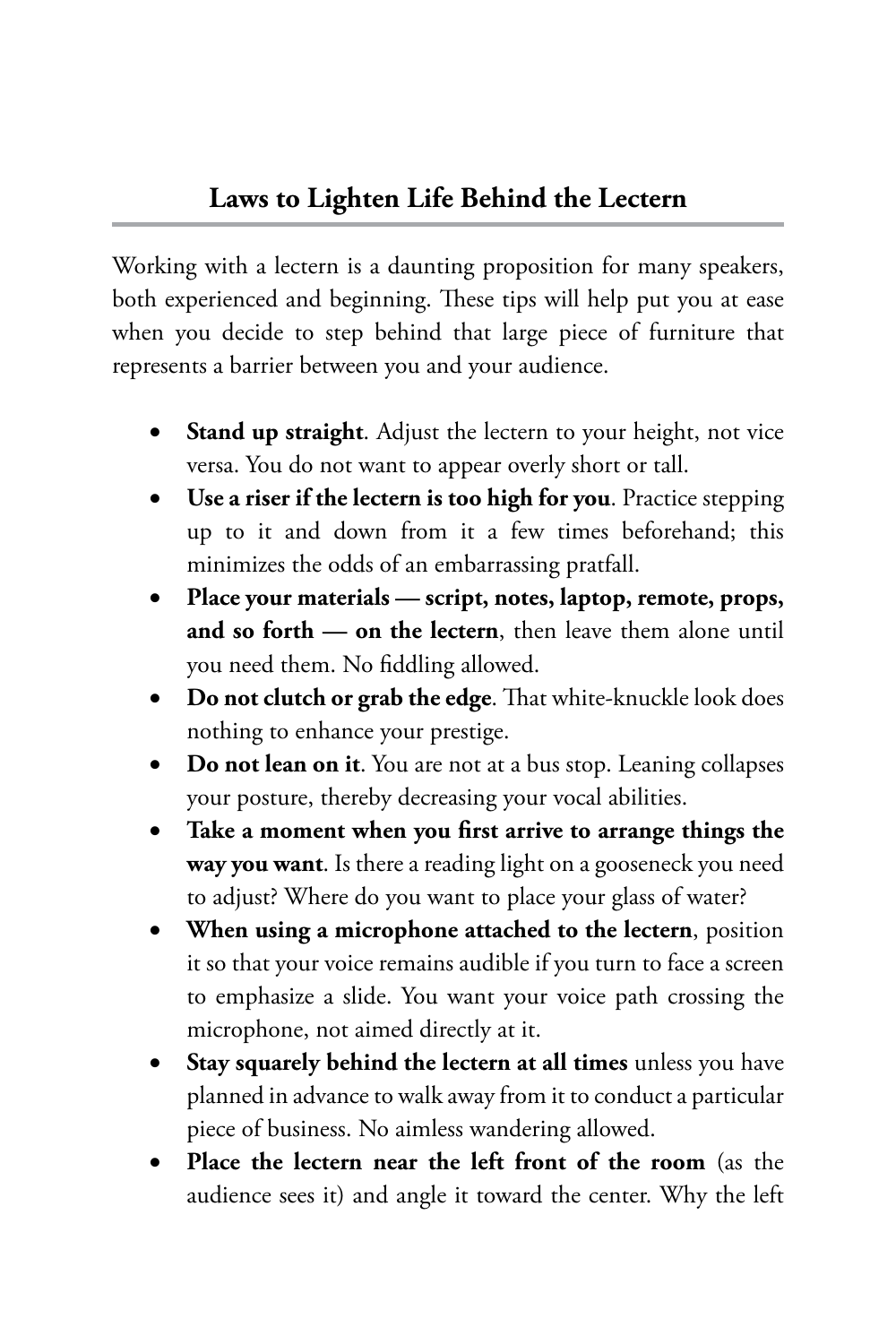front? You want the attention on you as the expert speaker. Since our eyes tend to scan from left to right, the crowd will look at you first and foremost.

• **If the facilities staff has placed a lectern in the room** and you do not plan to use it, have them remove it. You do not want your audience wondering why that huge fixture is on stage.

If you are speaking in a large hall behind a lectern, you may also use a Teleprompter occasionally. How can you enhance your use of that device? Read on.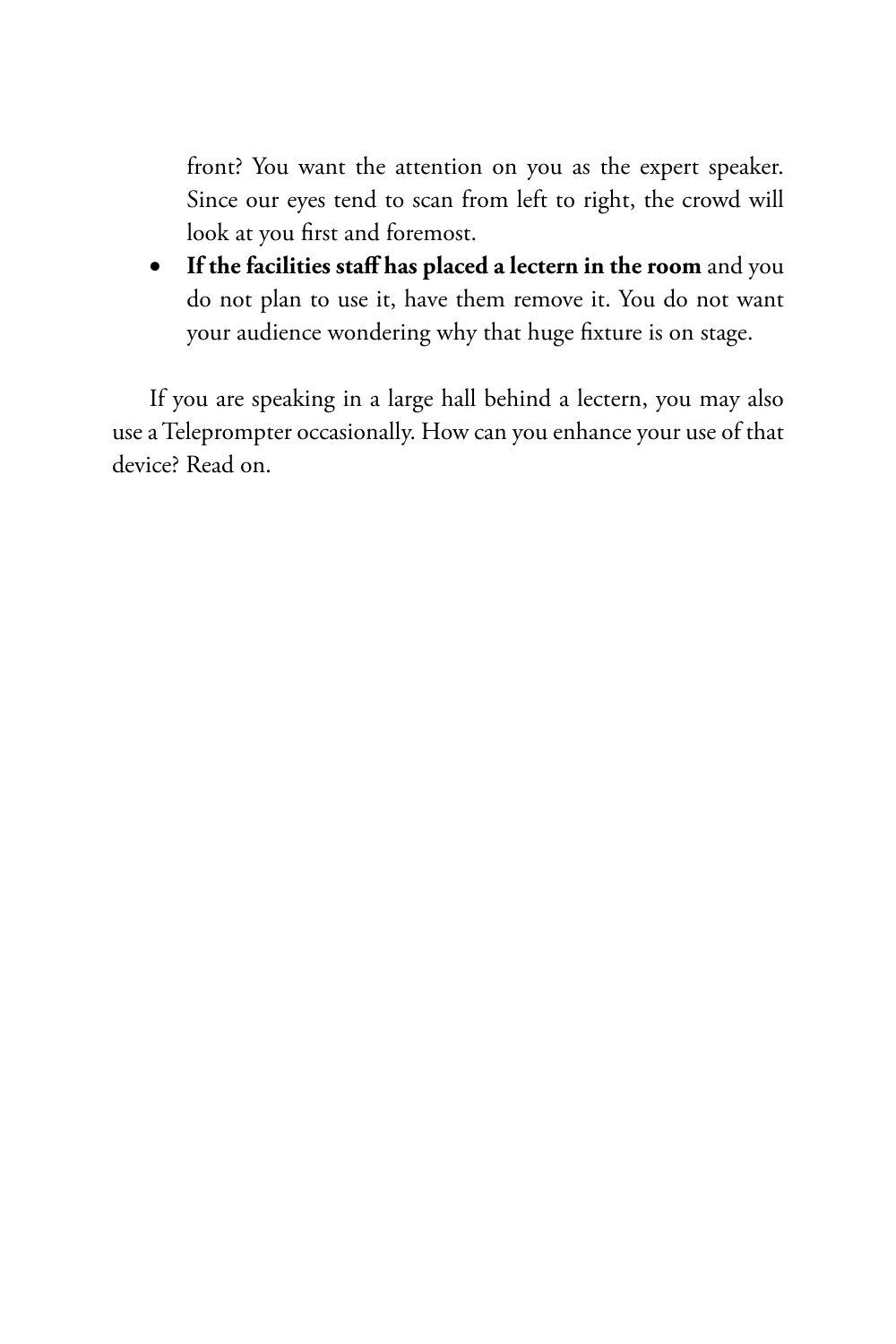<span id="page-35-0"></span>Whether it's your first speech using a Teleprompter or you're a veteran user of the technology, here are some points to help you look and sound as natural as TV newsreaders. This advice pertains both to a speech in a large venue and to presentations conducted via video conferencing:

- **Gain a comfort level with the equipment** by doing lots of practice rounds. This is vital especially if you have never or rarely used a Teleprompter previously.
- Be aware that you will be reading your text from one or more screens that, during in person presentations, appear transparent to your audience.
- If presenting remotely, make sure your text is closely aligned with your camera's lens so that it appears you are looking directly at your audience. Also, bring in the margins so your eyes scan a smaller field, again making your eye contact appear more natural.
- • **For in person remarks, rehearse with the operator who will run the Teleprompter** to establish a rhythm that matches your rate and style. This is not optional. Refuse to settle for someone who just happens to be at hand during rehearsals. You need to become simpatico with whoever runs it at your performance.
- Provide your operator with your text well ahead of time. This allows them to enter the text into the scroll and to get a feel for your flow.
- Make sure you can read the scrolling text. There are two factors here: Size and speed. Regarding size, determine in advance whether you will need eyeglasses or a larger font. As for speed, work with your operator to find the pace that feels comfortable for you.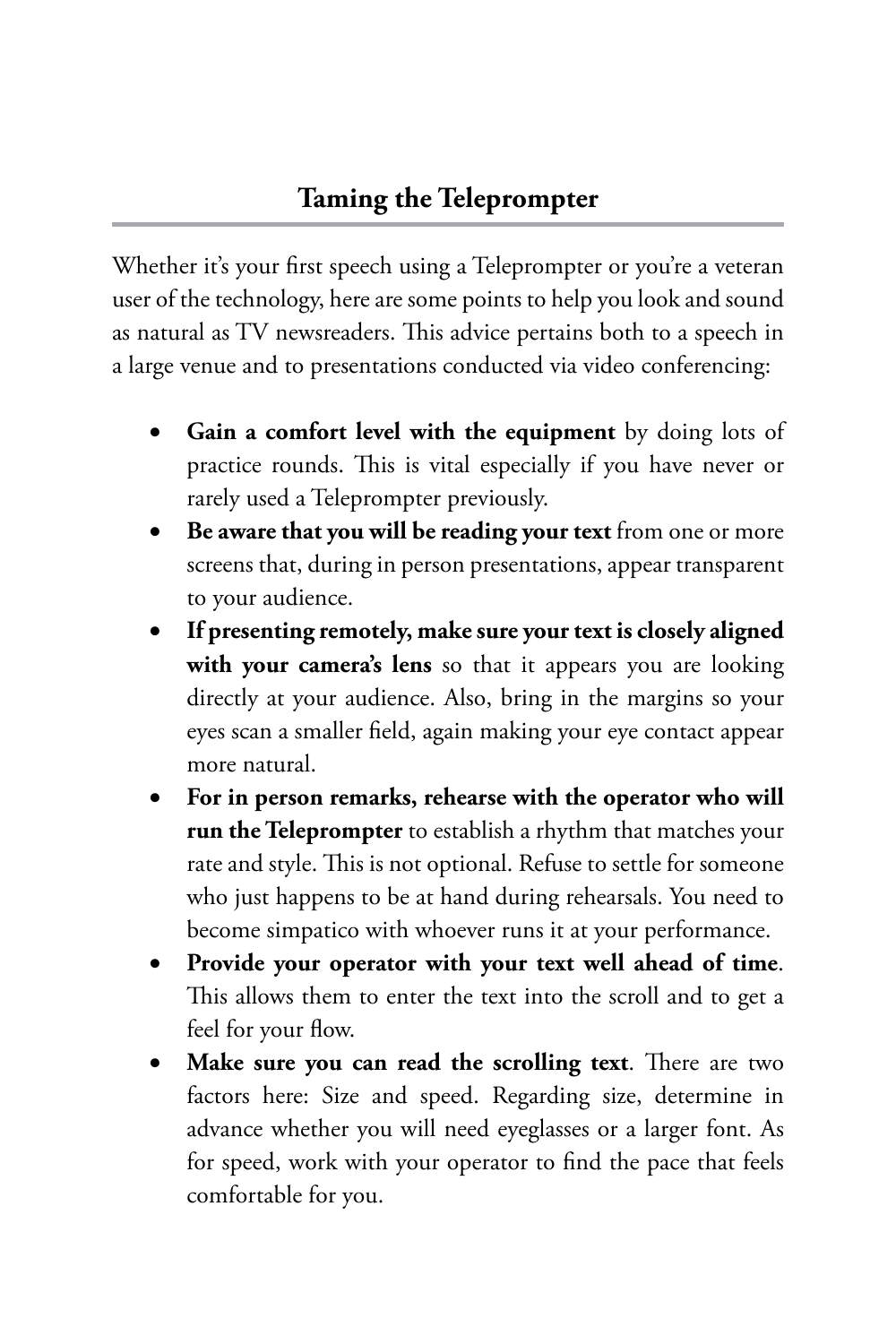- Rehearse with the actual equipment you will use during **your talk**. You can do this as the crew conducts light and sound checks for in person presentations.
- • **Notify your operator of any last minute edits**. Experienced operators can quickly and easily accommodate minor changes, though you should avoid large scale teardowns.
- **•** Strive to sound conversational. This takes practice, so conduct a few run-throughs.
- • **Don't stress if you miss a few words**. At the same time, don't plan to go off script. Every word should be written with an express purpose. The crowd cannot see your text so they will never know that you've deviated from the script.
- • **Remember to make the most of your nonverbal skills**. Don't focus so much on the technology that you submerge your speaking strengths.
- • **Have a hard copy of your remarks ready as a backup** in the event your Teleprompter breaks down while you are speaking. This prevents you from hemming and hawing until the tech crew gets things working again (assuming they can).

I've talked a lot so far about solo presentations. Now let's take a gander at panel discussions.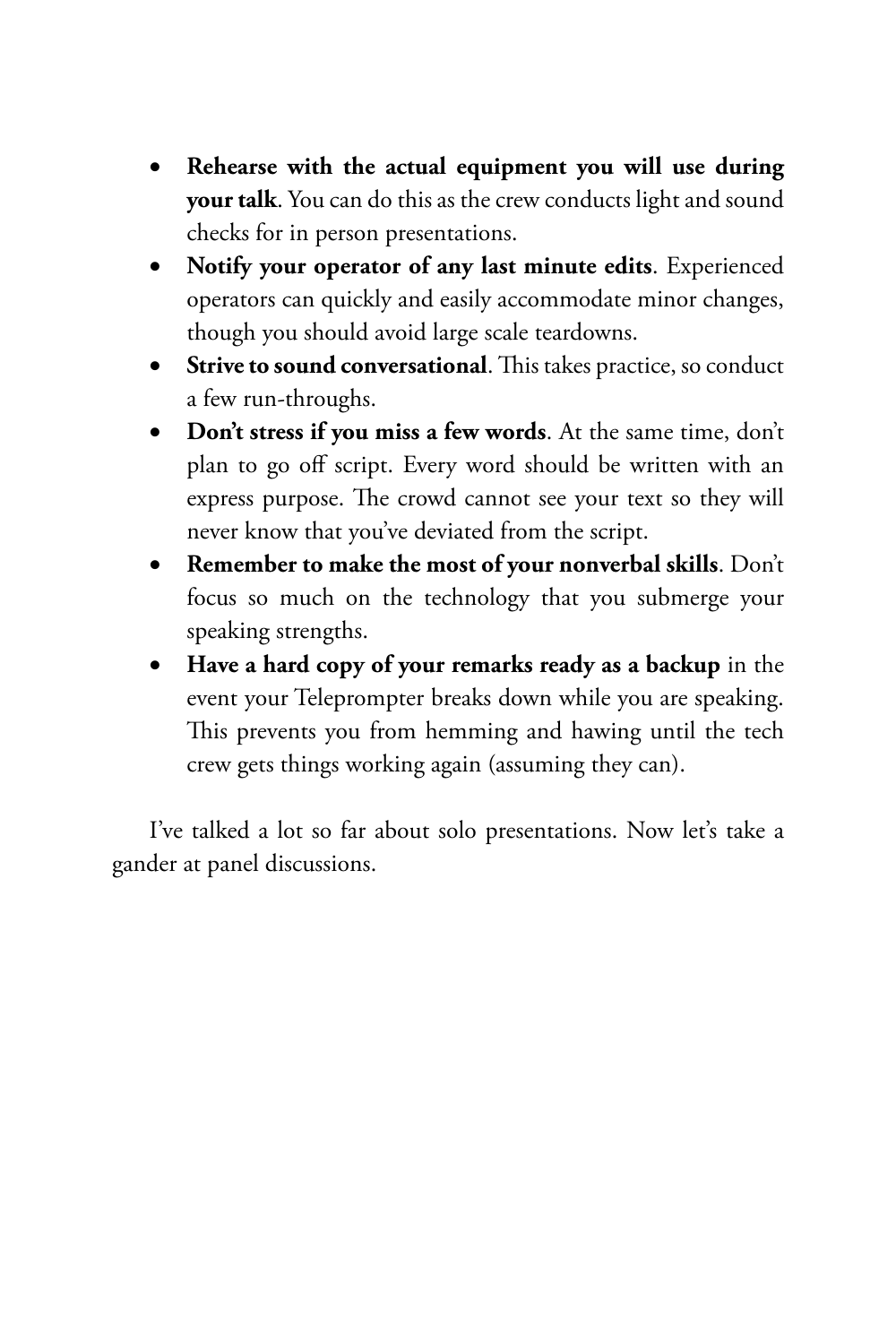How many times have you witnessed a panel discussion fall flat because the moderator lost control? It takes skill and forethought to wrangle a panel of experts, whether in person or by video conference. Few dedicate time to refining the skills required to successfully guide both panelist performance and audience Q&A. Here is a quick primer to put you on the path to becoming a master moderator:

- 1. **Set expectations with event organizers and panelists** by clarifying your role. Inform them that you are there to guide the discussion (not to opine yourself), make sure things don't get off track, and enforce time limits.
- 2. **Collect concise bios from all panelists well in advance**. You need a solid 30- to 60-second intro, not an exhaustive curriculum vitae regurgitation. If one of the speakers still insists on submitting a lengthy tome, it's your right to trim it as you see fit.
- 3. **Do your homework**. Gain familiarity with the issues and personalities. Conduct research online on sources ranging from their LinkedIn profiles to a news search to determine if they have been in the public eye — for better or worse.
- 4. **Introduce panel members to each other prior to the event**, whether it is in person or on a video platform. Devote a few moments to letting them introduce themselves at one of your rehearsal sessions.
- 5. **Start promptly**. This demonstrates respect for your audience. Never punish those who arrive on time. If a panelist is late, start without them. Don't worry about bringing them up to speed or giving them added time. There is absolutely no reason to treat such disrespect with equanimity.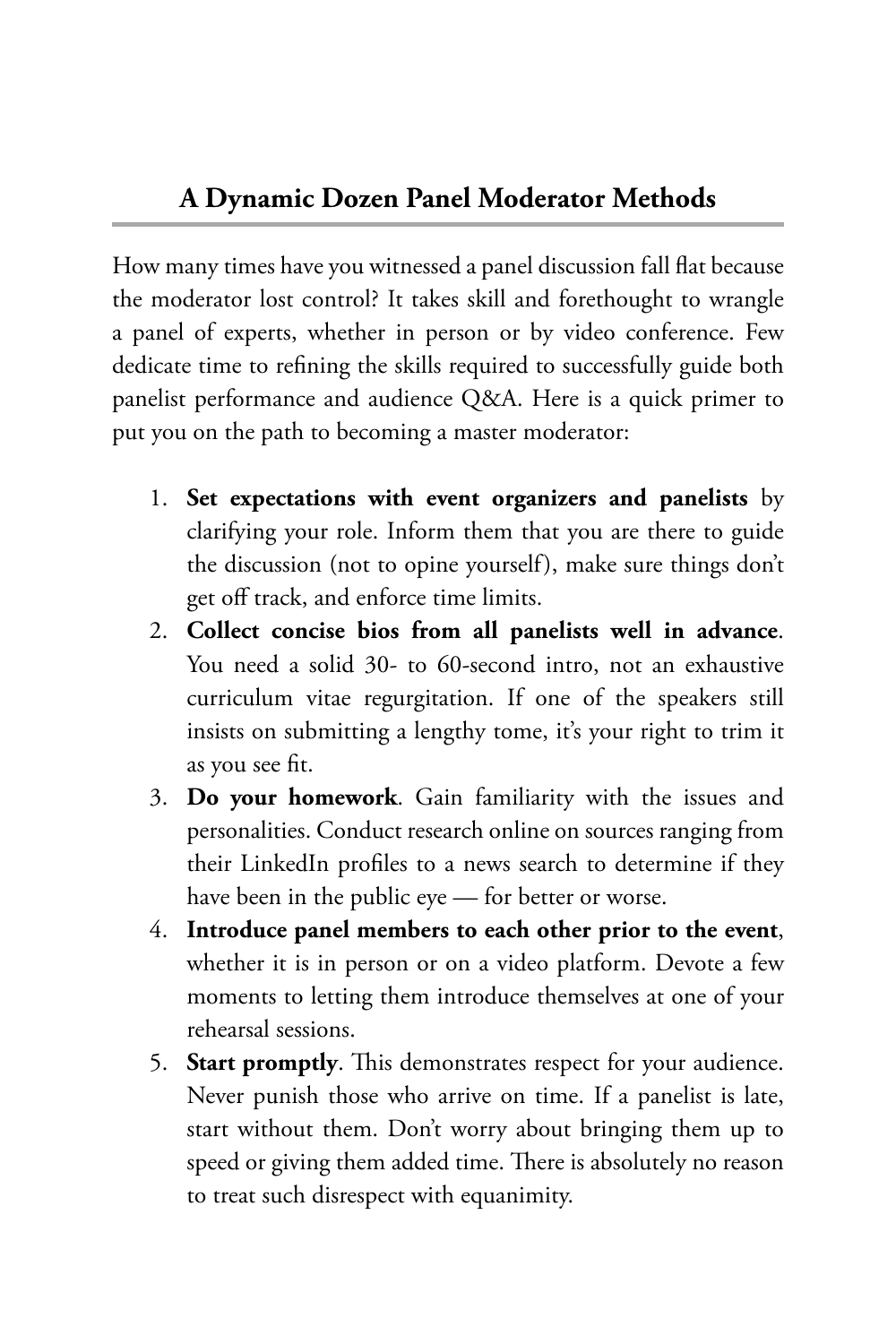- 6. **Inform your audience of the day's format** right from the top. For instance, tell them who the panelists are, how long they will speak, and if you plan to entertain questions verbally or in writing.
- 7. **Treat all panelists courteously**, no matter your opinion of them. The moderator's job is to foster an enlightening conversation, not take sides.
- 8. **Play the friendly traffic cop** by involving all panelists in the discussion. Some tend to dominate, others to disappear. At the same time, each person's time does not need to be precisely equal. The fact is some individuals are more interesting than others.
- 9. **Enforce agreed-upon time limits**, both for the overall event and for each panelist's remarks. You may have to play the "heavy" at times. That's the role you accepted, so don't shy away from it.
- 10. **Take charge during audience Q&A**. Insist upon questions no diatribes. In rare cases, you may need to cut off rants from those with a personal agenda. Rest assured, most attendees will be on your side.
- 11. **Come prepared with questions of your own** in the event the audience is slow to engage. Sometimes all it takes is one query to prime the pump.
- 12. **Handle disruptive audience members diplomatically yet firmly**. If you anticipate trouble, appoint a "sergeant-at-arms" charged with handling any flagrant offenders. If your meeting is remote, mute any blatant offenders or, in extreme cases, kick them out.

Some panelists draft their own remarks. Others, especially higher up the corporate ladder, employ speechwriters. Next, some methods to implement when you get the call to craft a speech for one of your leaders.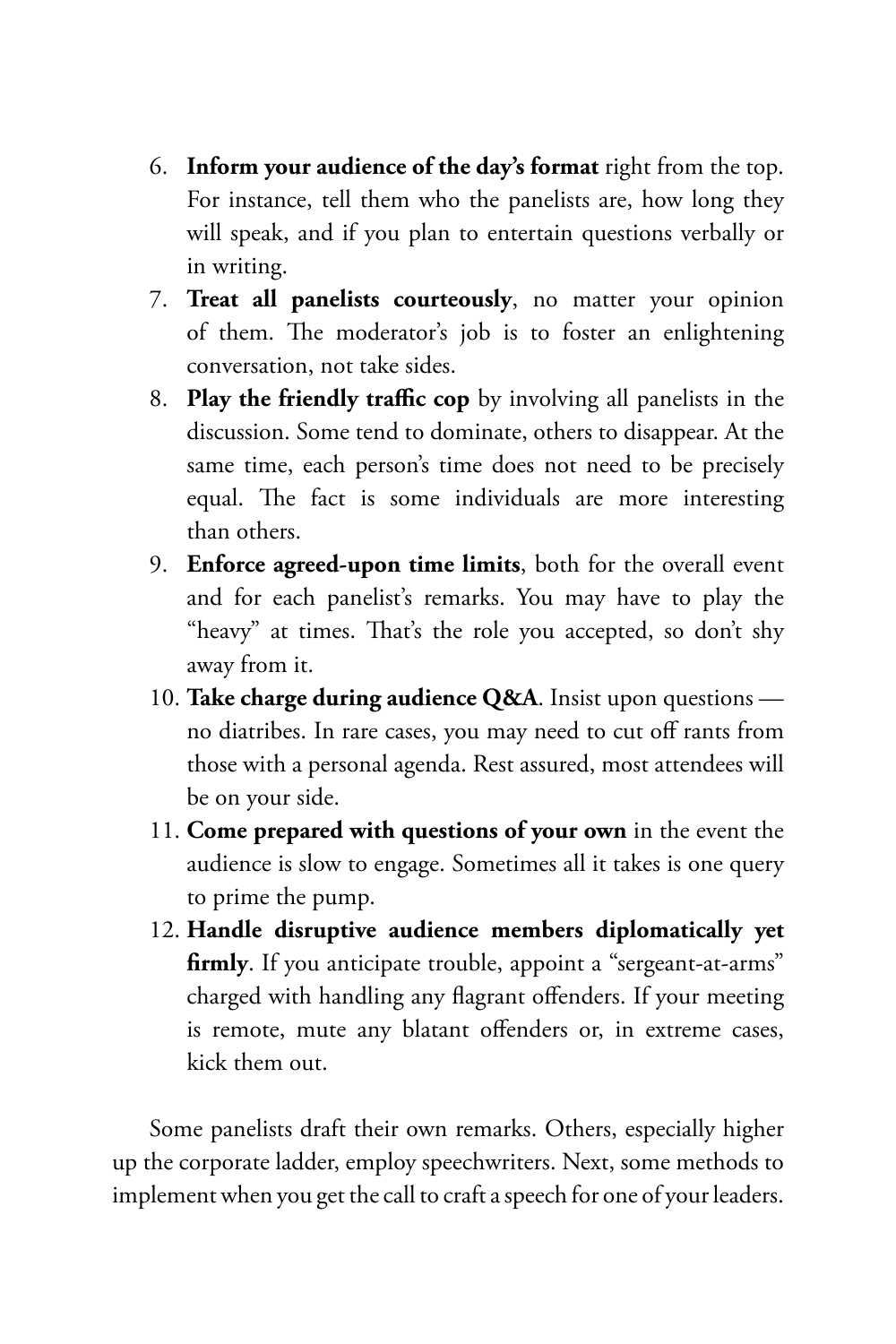Before you sit down at your desk, crack your knuckles, and put fingers to keyboard to write that big speech for your CEO — think. Crafting an effective talk demands several steps. This list serves as a starting point.

- Know the audience. Aim the remarks toward them. Are they intimately familiar with the topic or do you need to start with the basics?
- **Know your principal**. You must be able to capture the speaker's voice. Whether you are writing for your CEO, a medical researcher, or political candidate, your styles must mesh. It's no sin if that chemistry doesn't develop; that's life. When that's the case, find another capable writer who might be a better match.
- Delve into your research. Review your principal's previous speeches and public utterances. Dig into what any opponents are saying about the issue at hand. Review relevant news accounts.
- Build your speech around your message. No distractions. No detours.
- **Open and close with command**. A dynamic introduction and conclusion are mandatory. Learn what tactics best suit your executive — beginning with a powerful personal anecdote or controversial fact? An emotional close or an uplifting parable?
- **Enliven remarks throughout the speech**. Use appropriate stories, analogies, personal narratives, third party endorsements, and famous quotes.
- **Remember that you are writing for the ear**, not the eye. Some writers have a gift for making words jump off a printed page. That's not your job. You are aiming to capture listeners' ears. Read it aloud yourself or for a trusted colleague to check the flow.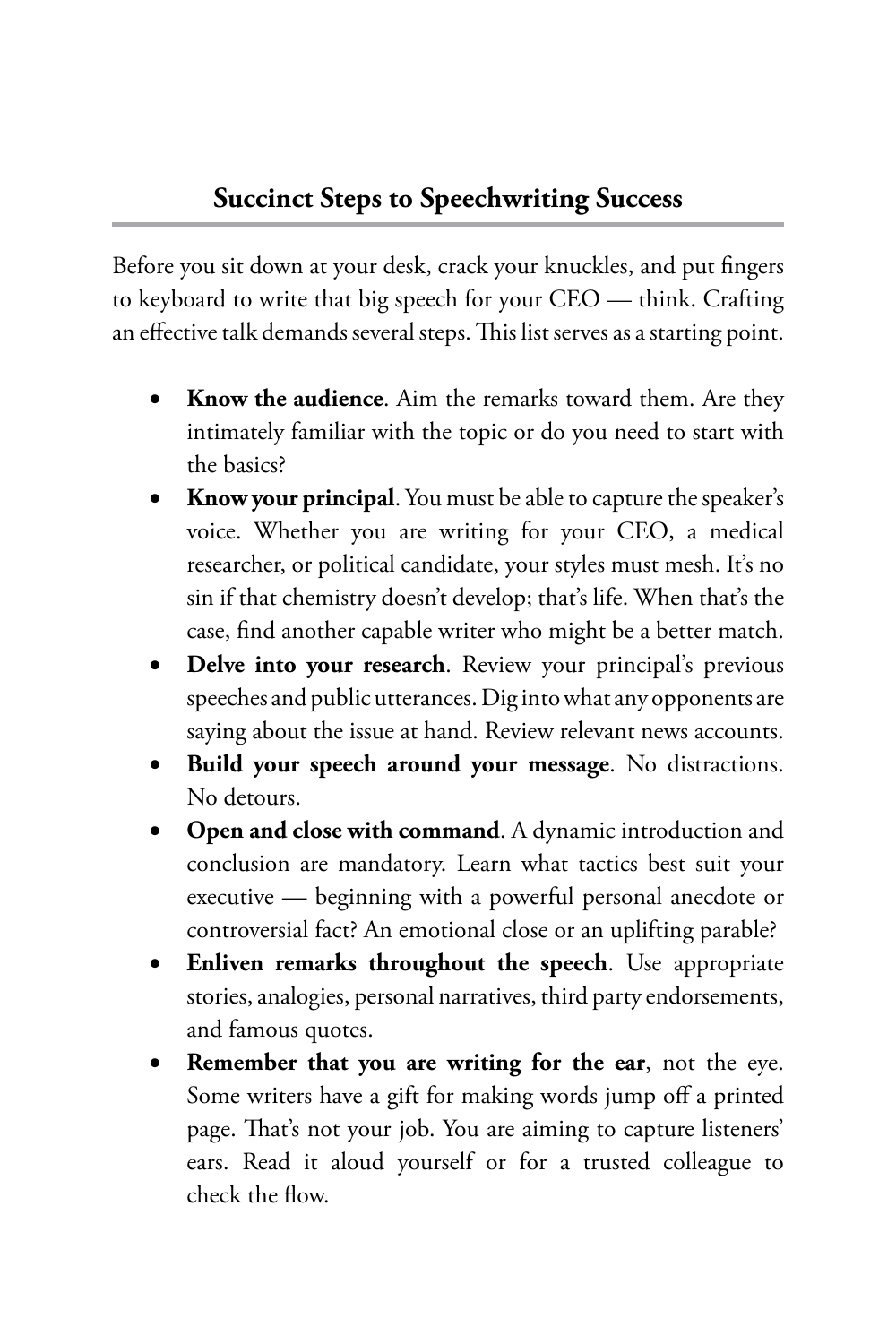- • **Decide on the best format for your speaker**. Do they work best from full text, notes, slides, or extemporaneously? Whenever possible, place them in the format that best suits them.
- • **Sit in on practice sessions**. This is mandatory. Never let anyone else try to bigfoot you out of this vital step. Redraft the speech as needed based on what you observe.
- **Never default to slides**. It is nothing more than an occasionally useful visual tool. If you have strong visuals, great. If not, stick to the script.

You may find yourself tasked with drafting a full text speech that your C-suite officer reads verbatim. That demands some special attention, so read on.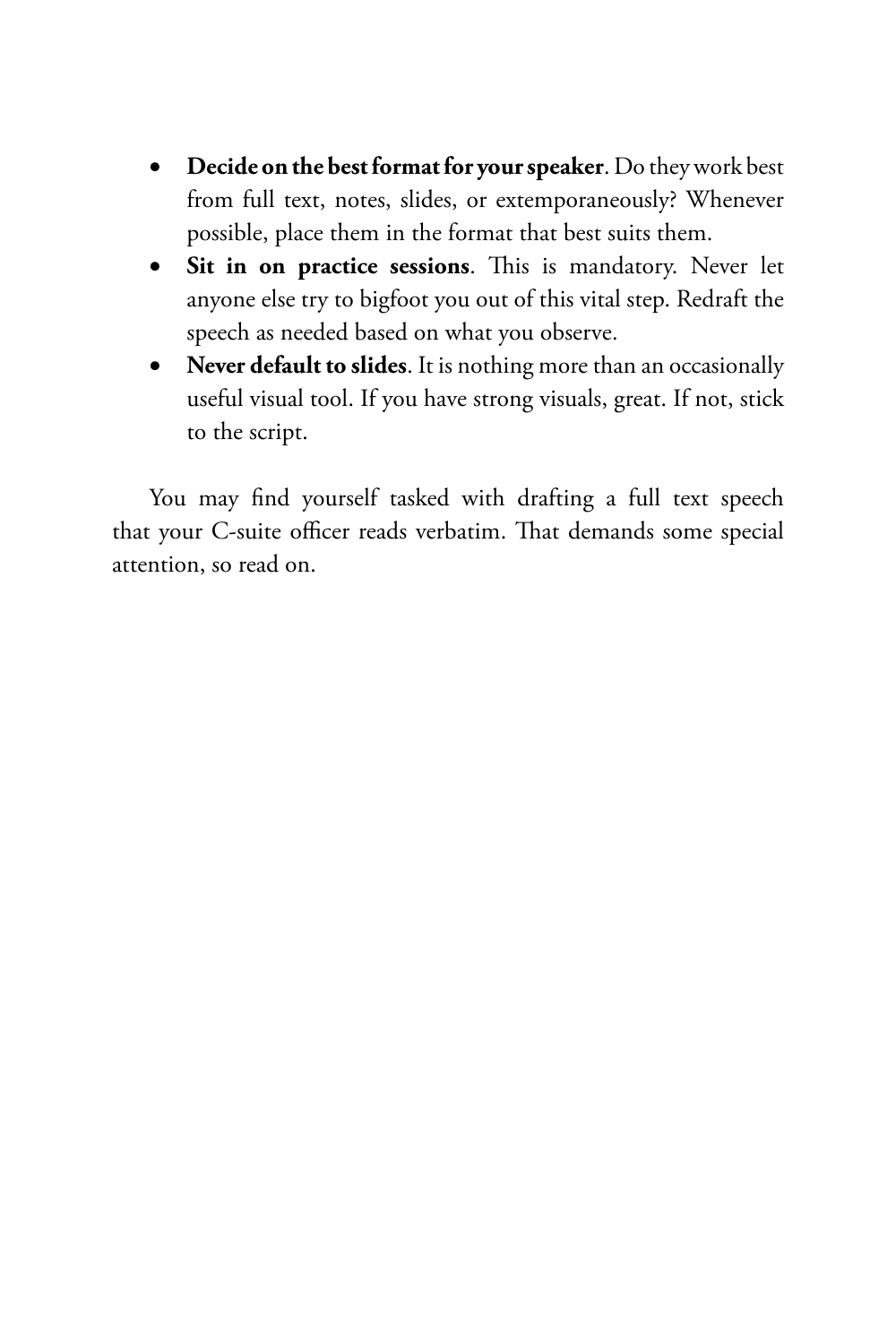#### **A Simple System to Streamline Your Full Text Speech**

Four score and seven years ago, speakers wrote their remarks in longhand. Today you have numerous advantages to help format the text of your remarks when deciding to deliver a full text speech.

These ideas can make the script easier to follow in front of any audience, whether presenting in person or via video:

- • **Move in the left and right margins**. This makes it easier to follow since the eye does not need to scan back and forth across the entire page. It also helps with the illusion of eye contact, especially when dealing with remote audiences.
- • **Use a larger font than normal to follow your text more easily**. The specific size depends on the presenter. Test a few options to see which one proves most comfortable.
- • **Give each sentence its own paragraph** for two reasons. One, it breaks up the text on the page, making it easier to scan. Two, it alerts you to long, run-on sentences that can be a problem when presenting the speech.
- • **Insert section headers as a reminder** when a shift in topic is imminent. You can also insert reminder notes such as "pause here," "slow down," or "breathe."
- • **Leave the bottom third of each page blank** when reading from a hard copy. That means the eyes don't need to scan so far down the page, facilitating better eye contact with the audience.
- • **Include page numbers on every sheet** to keep your pages in order.

You may find this format works for you or you may decide some adjustments better suit your needs. That's fine. There is no single right way to format your script. For instance, some people with vision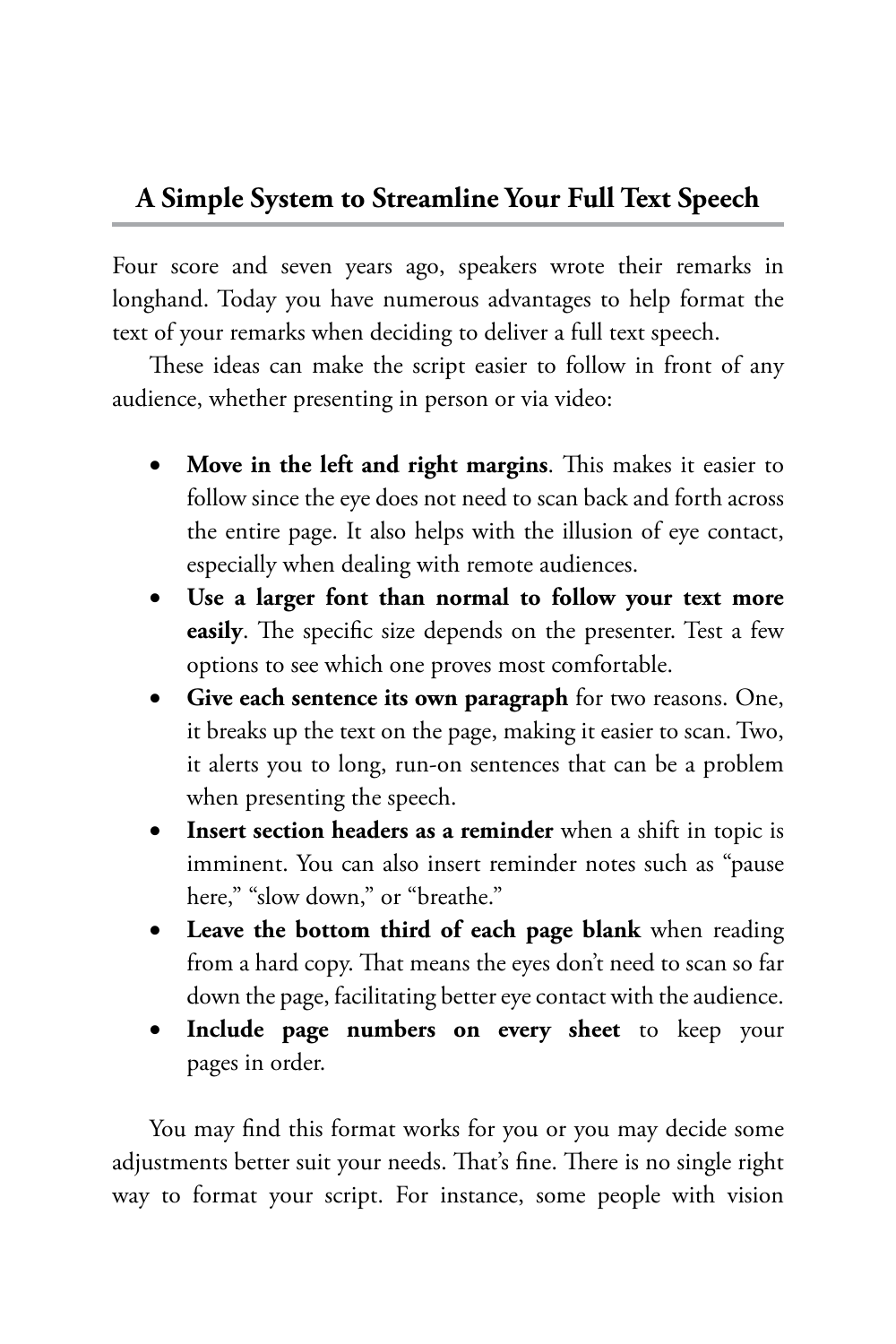difficulties might prefer a much larger font. The important thing is to devise a means that maximizes your ability to deliver a powerful speech. Go with the system that is most comfortable for you.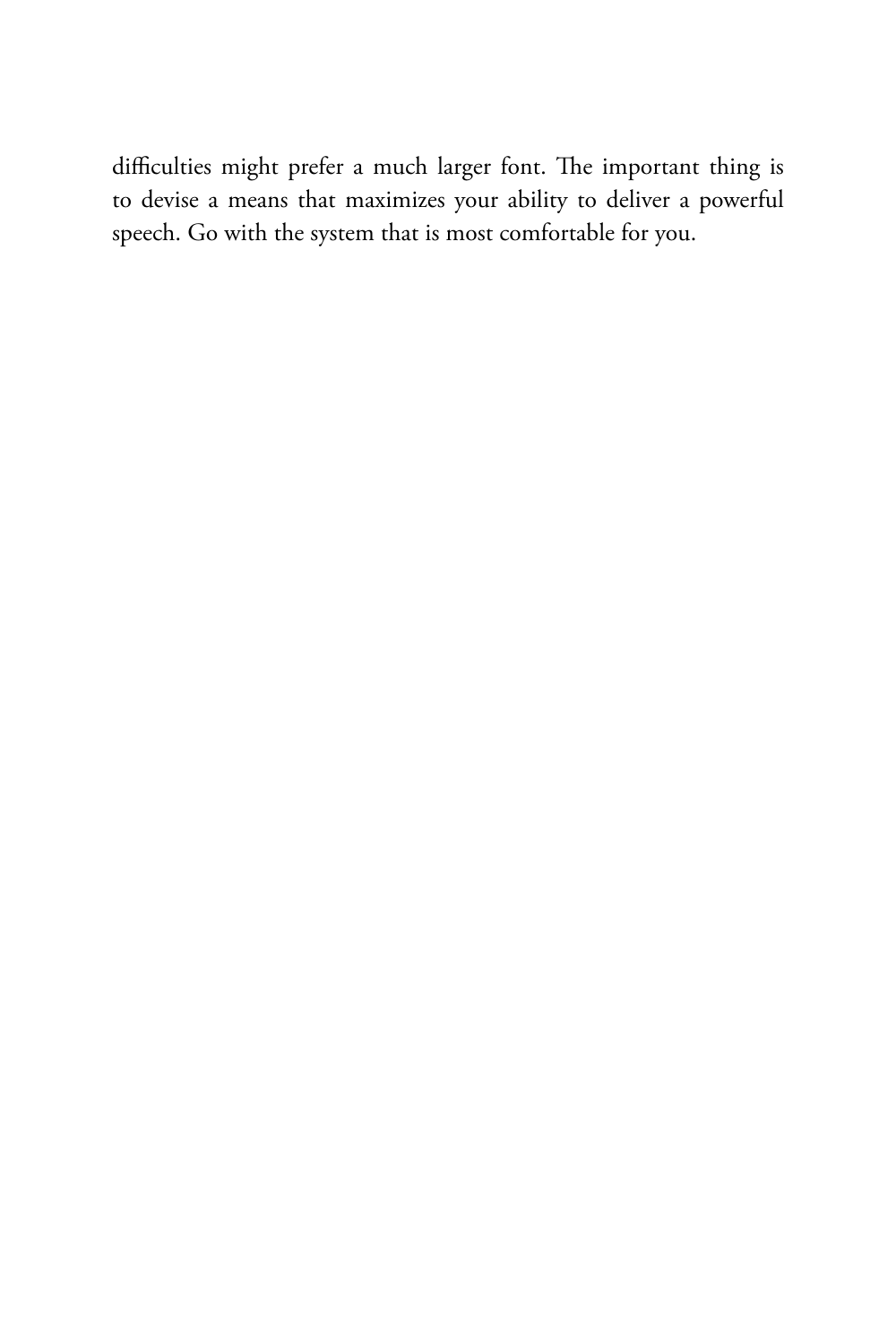## CHAPTER 2

# **Media Relations Strategies**

The doctor lacked confidence. Oh, not in his scientific knowledge. He was a preeminent medical researcher who took the lead in developing a groundbreaking new therapy. Why was he so shaky? knowledge. He was a preeminent medical researcher who took the lead in developing a groundbreaking new therapy. Why was he so shaky?

His native language is French, and, as the lead researcher on the study, he needed to interact with English speaking reporters. He understood the language well enough. Speaking it was another matter.

He spoke with a thick accent and, as with many who speak a nonnative language, it took a few beats for him to understand fully what his conversational partner was saying.

How to give him that needed dose of self-assurance? We fine tuned his message and developed a quotable quote to use with the English language press. The relief on his face was palpable.

Best of all, it resulted in that very quote appearing nearly verbatim in *The Financial Times*, one of the campaign's primary targets.

Our doctor put into play many of the principles covered in the previous section on public speaking since they apply to exchanges with reporters, too. However, media interviews exhibit some unique characteristics. Anyone who speaks to the press must be familiar with these tenets if they have any hope of advancing their business and public policy goals. We're going to dig into that doctrine next, beginning with advice on how to ace that big interview.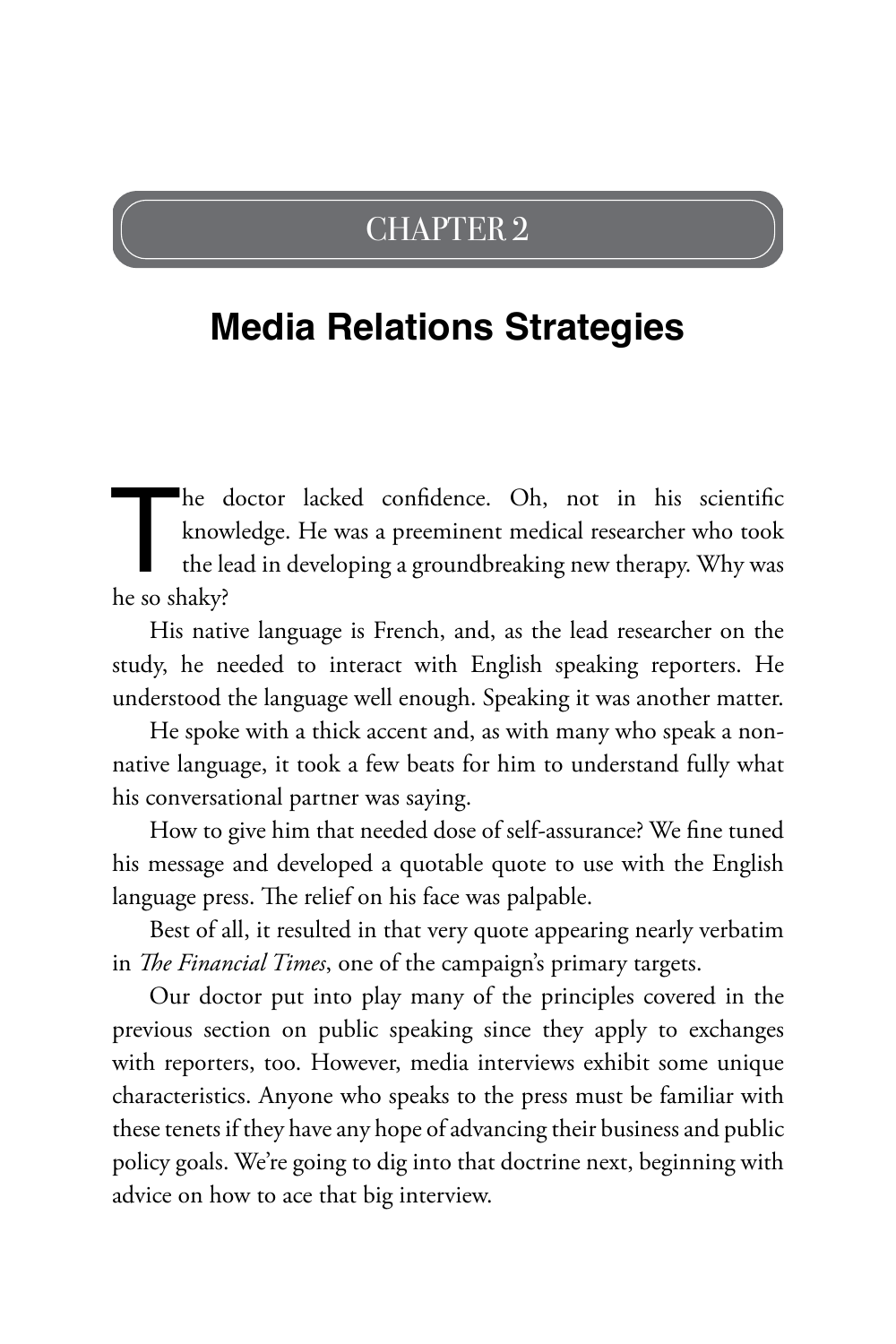When the reporter opens a notebook, fires the third degree at you under the klieg lights, or poses questions over Zoom, it's your job to deliver your company's magnetic message powerfully and succinctly using these rules:

- 1. **Stick to your message throughout the interview**. Return to it in response to every single question. Different portions of your message should be responsive to any query they can come up with. Important note: Remember that your job is to deliver your message, not to let the reporter lead you astray with random questions.
- 2. **Utilize your Message, Audio tools, and Video tools effectively**. This mix of verbal and nonverbal devices leads to success. To be sure, your words matter. So, too, does your body language; use it to maximum effect.
- 3. **Serve up answers that are concise and to the point**, neither too short nor too long. Avoid any lengthy diatribes unless you want to see the scribe's eyes glaze over. Also keep away from monosyllabic replies that add no value to the interview.
- 4. **Maintain your professionalism**. No matter how ruffled you become or how rude the reporter, let civility rule the day. If the reporter acts in a juvenile manner, it's up to you to remain the adult in the room.
- 5. **Disseminate your message in an engaging fashion**. A good story, a fun fact, a critical number, or a key endorsement stands a better chance of appearing in print or on the air than a dry recitation of words.
- 6. **Never guess at an answer**. At the same time, don't leave your response at "I don't know." Add some value by offering to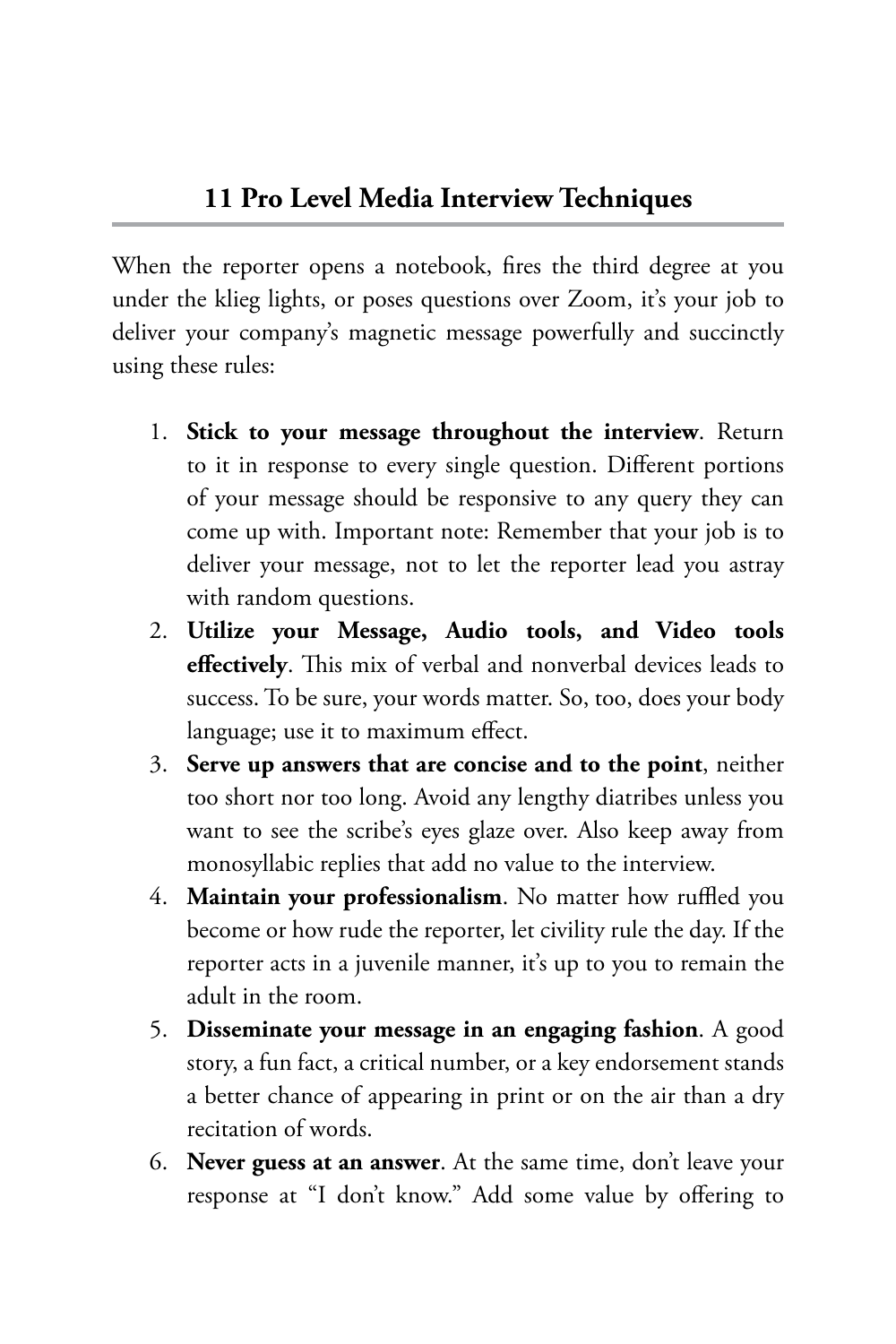supply the information later or referring the reporter to the proper source.

- 7. **Avoid talking in jargon**. Plain language is a virtue, even with the wonkiest trade reporter. Begin with the basics. If you then sense the reporter is familiar with your concepts, you can go a bit deeper. Just bear in mind that jargon-laced phrases are unlikely to show up as quotes in their story.
- 8. **Monitor your rate of speech**. Some people tend to speed up to the point of incomprehensibility when the lights shine and the nerves surface.
- 9. **Remain honest at all times**. If you lie, you lose your credibility. Your days as a news source are over, and rightly so.
- 10. **Speak in quotable quotes**. Colorful stories, action verbs, and clear images rule the day. Create these bon mots as part of your message development preparations, then sprinkle them throughout your interviews.
- 11. **Bridge to your message** in response to challenging questions. Here's how: First, acknowledge the query. Second, build the bridge with a transitional phrase like, "The main point here is … Finally, dive right into your message. Think of that message as your "safe harbor" when the grilling gets hot.

Next, let's dig deeper to discover how you can better gain control of your exchanges with the press.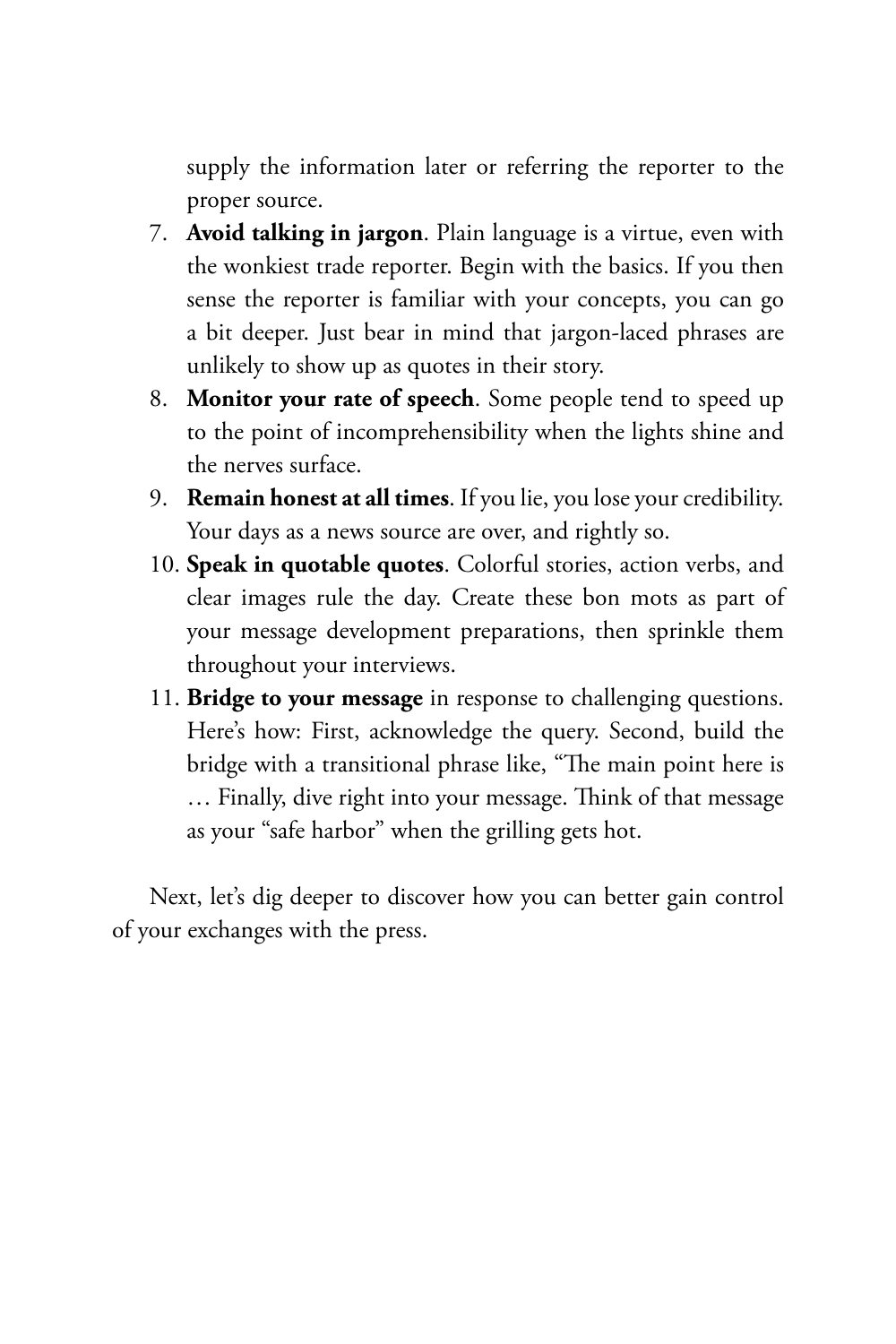### **10 Steps to Gaining Control of Your Media Interviews**

Positive media interviews don't just happen. Even experienced news sources prepare for their business deals with reporters. Here's how:

- 1. **Build your magnetic message on four solid points**. Put your story into context for readers and listeners, then educate them, entertain them, or motivate them to take action — whatever your objective may be.
- 2. **Practice diligently and resolutely for every interview**. There is no substitute. This is by far the best way to sharpen your skills.
- 3. **Stage simulated interviews to prepare for the real thing**. Involve former reporters now on your communications staff or, if you lack that vital expertise, ensure your consultant has a newsroom background.
- 4. **Insist upon a sustained media training program for all spokespeople**. A one-and-done session will not do the job. Ongoing professional development is mandatory if you hope to attain your business and public policy goals. Your business benefits when spokespeople internalize effective messaging and communications skills.
- 5. **Record all of your media training exercises to video**. Play back and critique immediately afterward and as a refresher in weeks and months ahead. Never let those simulations go unwatched.
- 6. **Anticipate and prepare for both tough and routine questions**. Decide which part of your message best applies to each, then practice volleying questions at your spokespeople. They must become accustomed to the back and forth.
- 7. **Search out insights on the reporters who cover your issue**. Learn what beat they typically cover and how well they know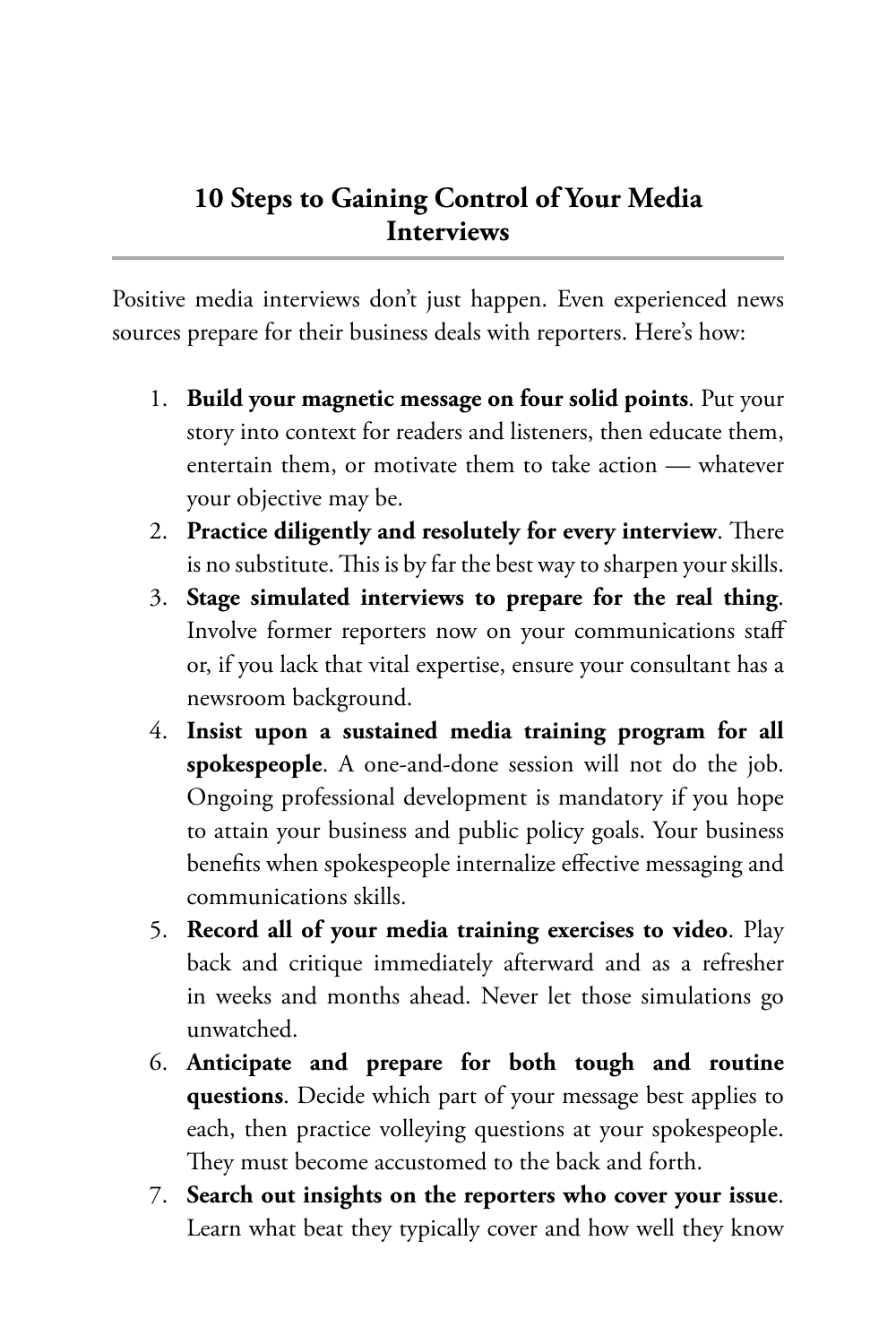your situation. Have they been dealing with the topic for years? Or are they new to the beat?

- 8. **Think in terms of your ideal headline first**. That's how a reporter's mind works. Cut to the chase right away. Then share that ideal lead paragraph, followed by the facts and figures that back your contention.
- 9. **Target your media opportunities**. There are only so many hours in the day, so prioritize methodically. Bottom line: You want to reach out to those outlets that your target audience heeds.
- 10. **Set time limits in advance of your interview** and charge the communications advisor who accompanies you with enforcing them. Open-ended interviews encourage aimless wandering destined to get you off your chosen path and into trouble.

Taking charge of your business deals with the press doesn't mean taking a heavy-handed approach. It's important to realize that you do have certain customary rights when talking to the media. Let's review them.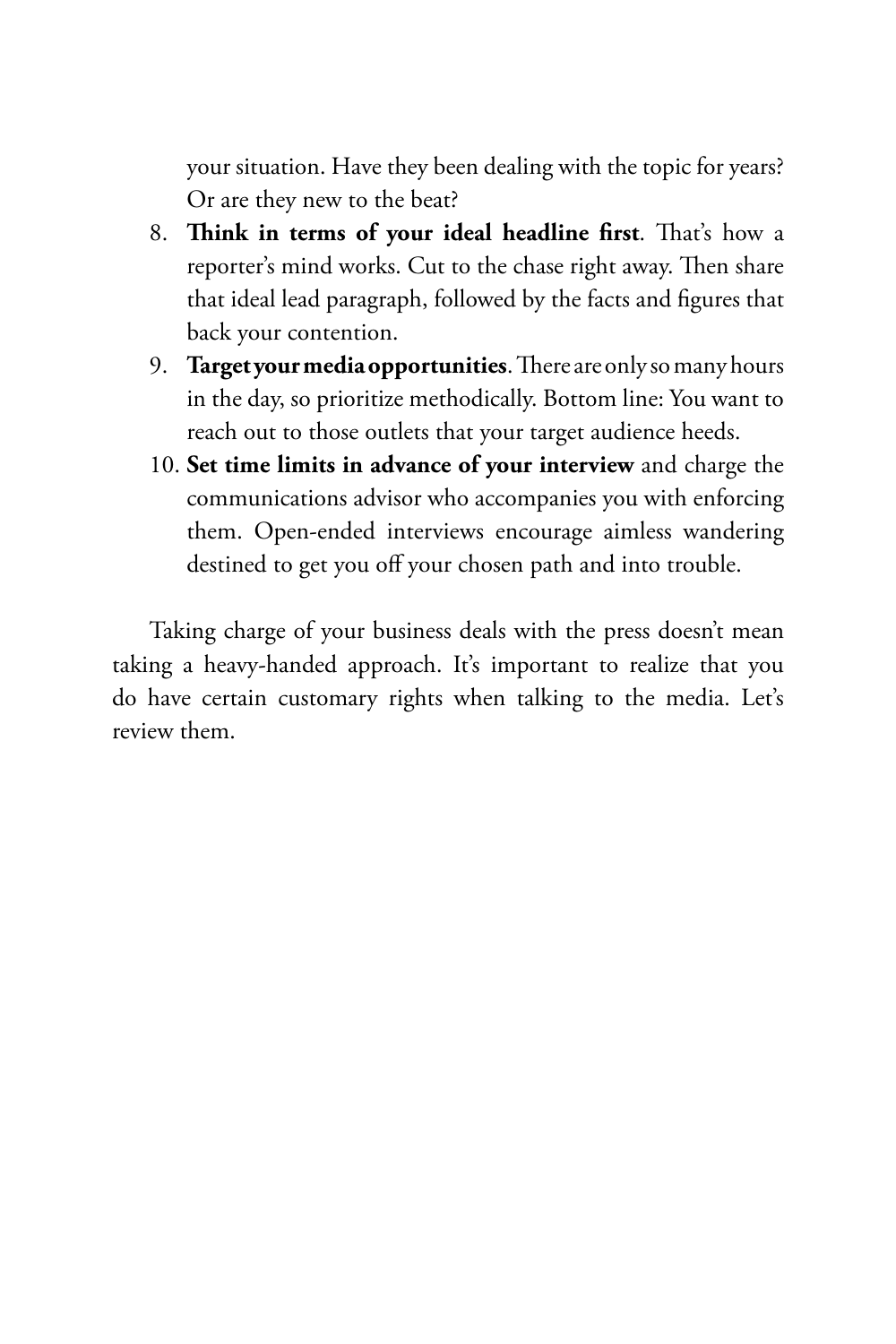In any interview situation, you have certain rights to which you are entitled during your business deal with a reporter. At the same time, you have responsibilities — standards to which you must adhere if you are to be viewed as a valued source. Here's a checklist of those rights and responsibilities.

#### **Your Rights**

- To know the subject of the interview and what areas the reporter might cover
- To set time limits in advance of the interview
- To ask clarifying questions during the interview
- To record the interview for your records
- • To abide by any ground rules to which you and the reporter agreed
- To ask who else the reporter is interviewing

#### **Your Responsibilities**

- To be honest
- To respond to reporters in a timely manner
- To learn about the reporter and their media outlet
- • To foster a civil atmosphere
- To say you don't know rather than guess at an answer
- • To maintain a sense of professionalism at all times

If you violate any of these rights, you are likely to create an adversarial relationship. In fact, there are plenty of ways to get off on the wrong foot. Take a look at some of them now.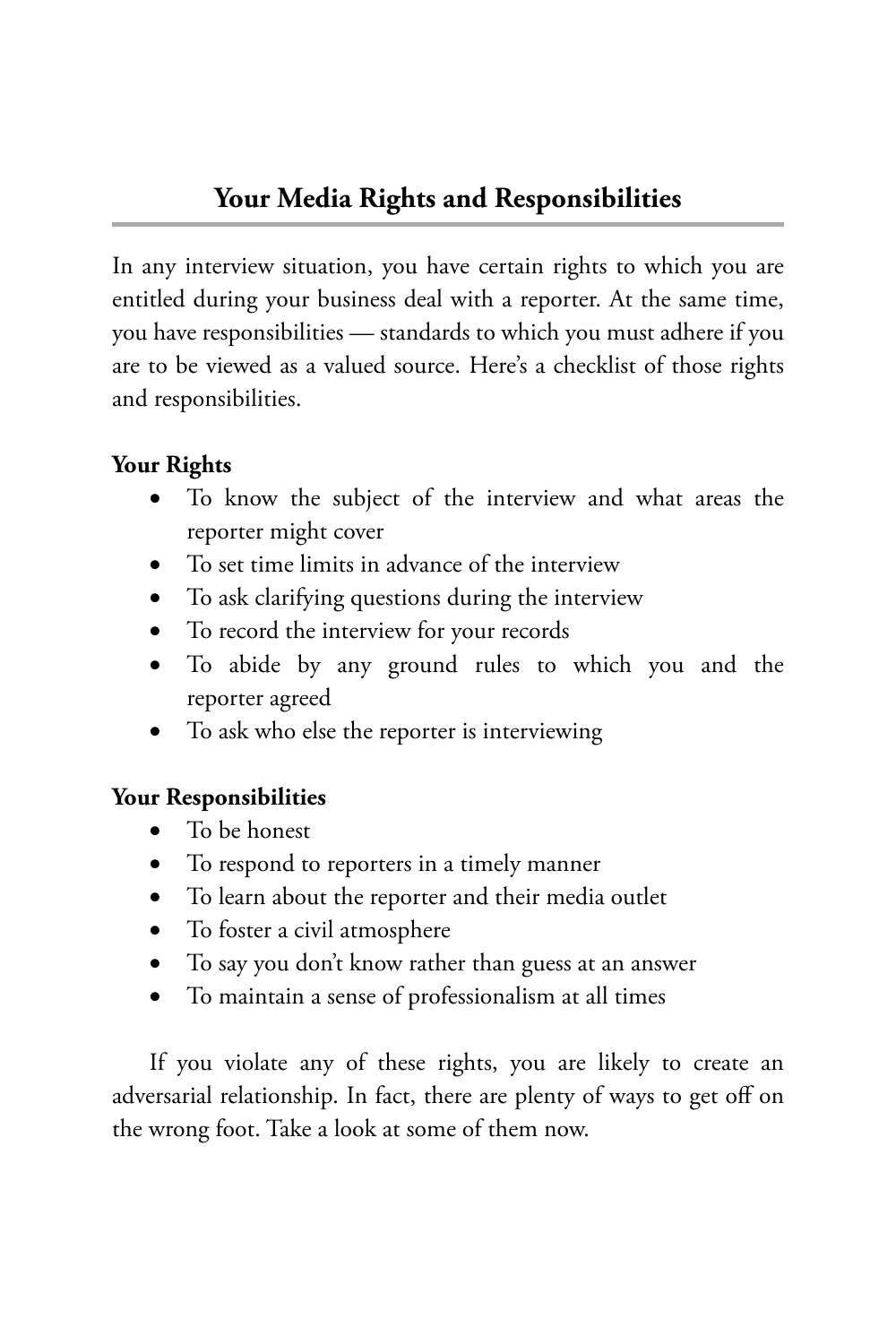There are certain expressions guaranteed to grate on any credible journalist. Utter any of these code words and you will bear responsibility for turning the interview into a negative experience:

- "*No comment.*" Picture yourself waving a red cape in a bull ring. These two small yet inflammatory words convince reporters that you have something to hide.
- "Why are you asking that?" It doesn't matter why they delve into an issue. If the question is hostile or off-point, it is up to you to skillfully redirect the interview.
- *"The earliest I can get back to you is next week."* **Rapid** response to media inquiries separates the pros from the wannabes. Unless the reporter has indicated their deadline is, in fact, next week, reply quickly.
- • *Take the long route to answer a short question*. Like the rest of us, reporters are crunched for time. Give them your headline right up front. Make your answers succinct; avoid a wandering tour of your issue.
- • *"Our end-to-end solutions create functionality for enterprises using IT platforms across all vertical channels."* You might as well be speaking Martian. Use everyday language and leave the jargon back at the office.
- "I'm not sure, but I would guess ..." You are now in the process of digging a deep hole. Don't speculate. If you don't know, say so, offer to get back to them with the information, then move on to familiar territory.
- "I can't tell you that." You may not be able to discuss certain issues due to legal, personnel, or proprietary concerns. Reporters understand this, but you need to tell them why you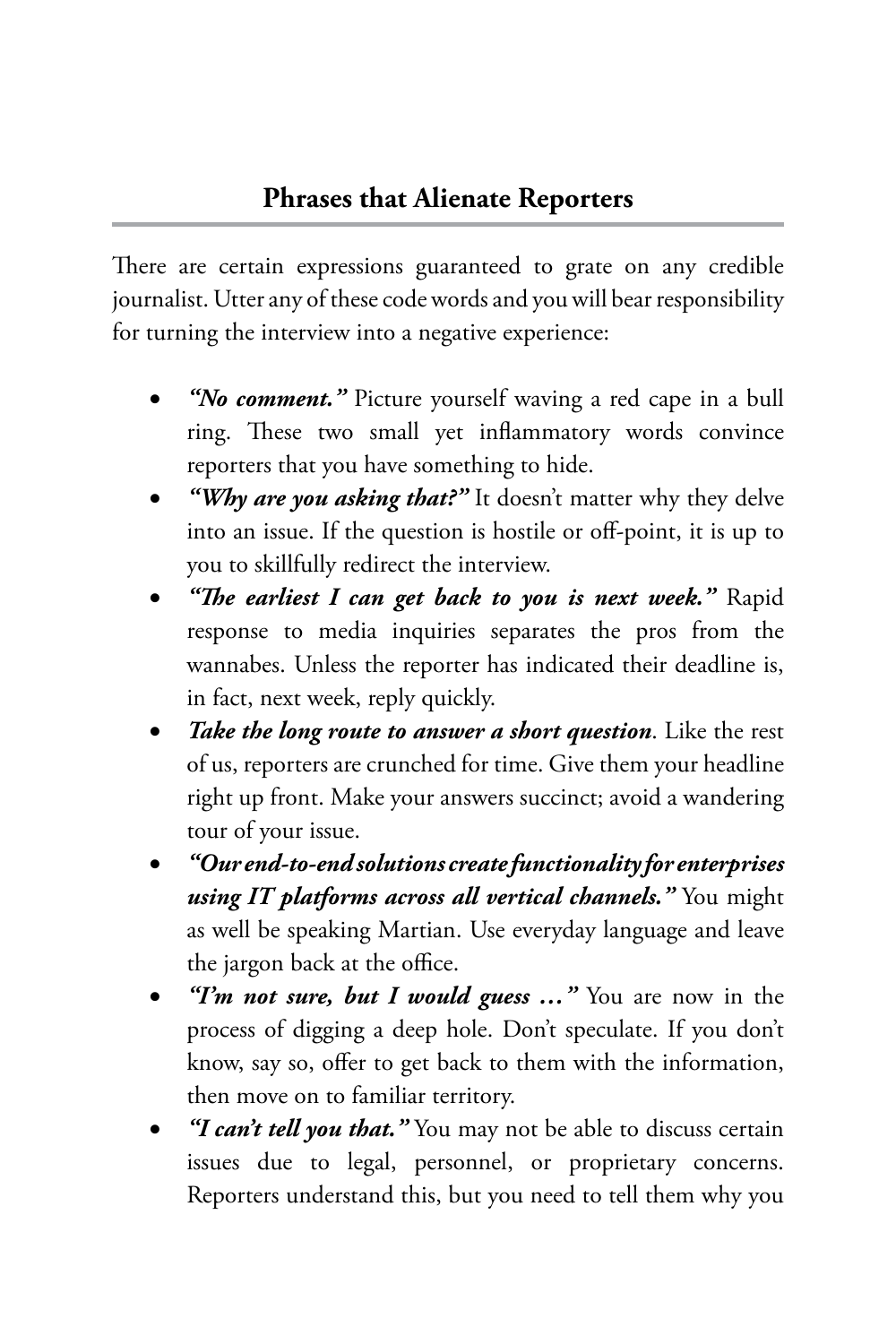cannot discuss a specific issue while remaining open to talking about other areas.

- "You're not going to misquote me, are you?" This is akin to asking your doctor if they prescribed the wrong medication. Questioning a journalist's professionalism is a sure way to get on their bad side.
- "I don't have any background material on that." Reporters are always seeking to flesh out their stories. They may not write about all the in depth information you furnish, but your materials — contact lists, fact sheets, relevant data points, or specific URLs (since many corporate websites are difficult to navigate) — can help put matters into context for them from your point of view.
- *"You're publishing fake news.*" A desperate ploy and a refuge for scoundrels with something to hide.
- "That's a dumb question." There are few dumb questions. But plenty of media sources come up with dumb answers. Don't be one of them.
- "Tell me the name of your publication again." If you don't know this one, you haven't done your homework and don't deserve to qualify as an expert news source.
- • *"Call me back later; I'm too busy to talk to you now."* Don't sit by your phone waiting for that return call.
- "You're just playing gotcha journalism." If you can't stand the heat of Q&A, step out of the line of fire and let someone capable do the job.
- "I'm not the right person." If you leave it at that, you have left the reporter hanging and missed an opportunity to get your company's story out. Always be sure to give them the name and contact information of the appropriate individual.
- "But we bought advertising in your publication." The polite term for this is "conflict of interest." Another good expression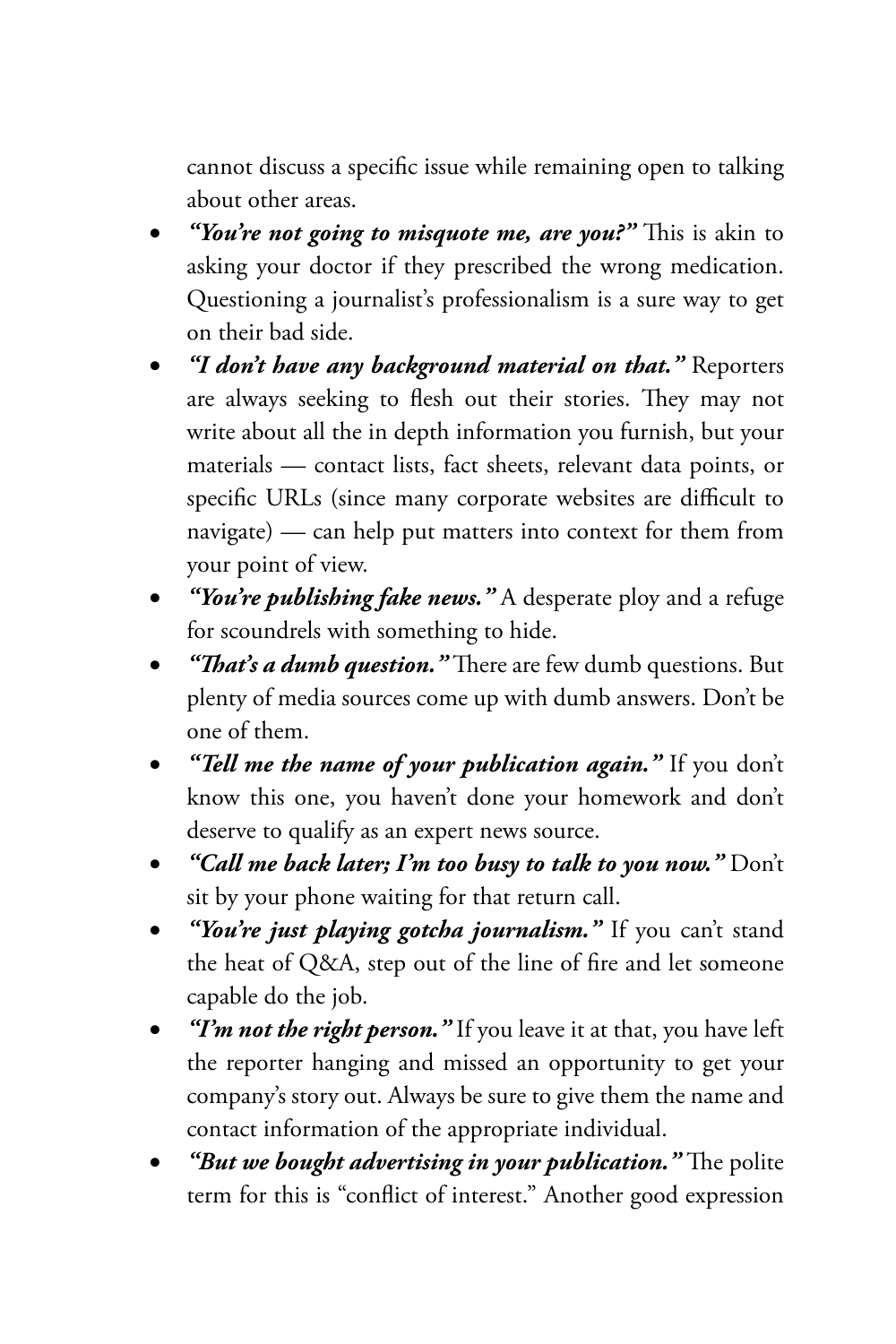is "stupid." Buy an ad if you want. But don't expect coverage or preferential treatment as a result.

- • *"I didn't realize you wanted an on camera interview."* When a TV producer sets up an interview, always assume it will be on camera. Dress accordingly.
- • *"I'd like to review a copy of your article before it is published."* You are not the editor. Standards of good journalism, at least in the U.S., dictate that news outlets have the final say. That is as it should be in a society with a free press.

When you opt to appear on a radio talk show or podcast, there are certain specific preparation steps to keep top of mind. For instance…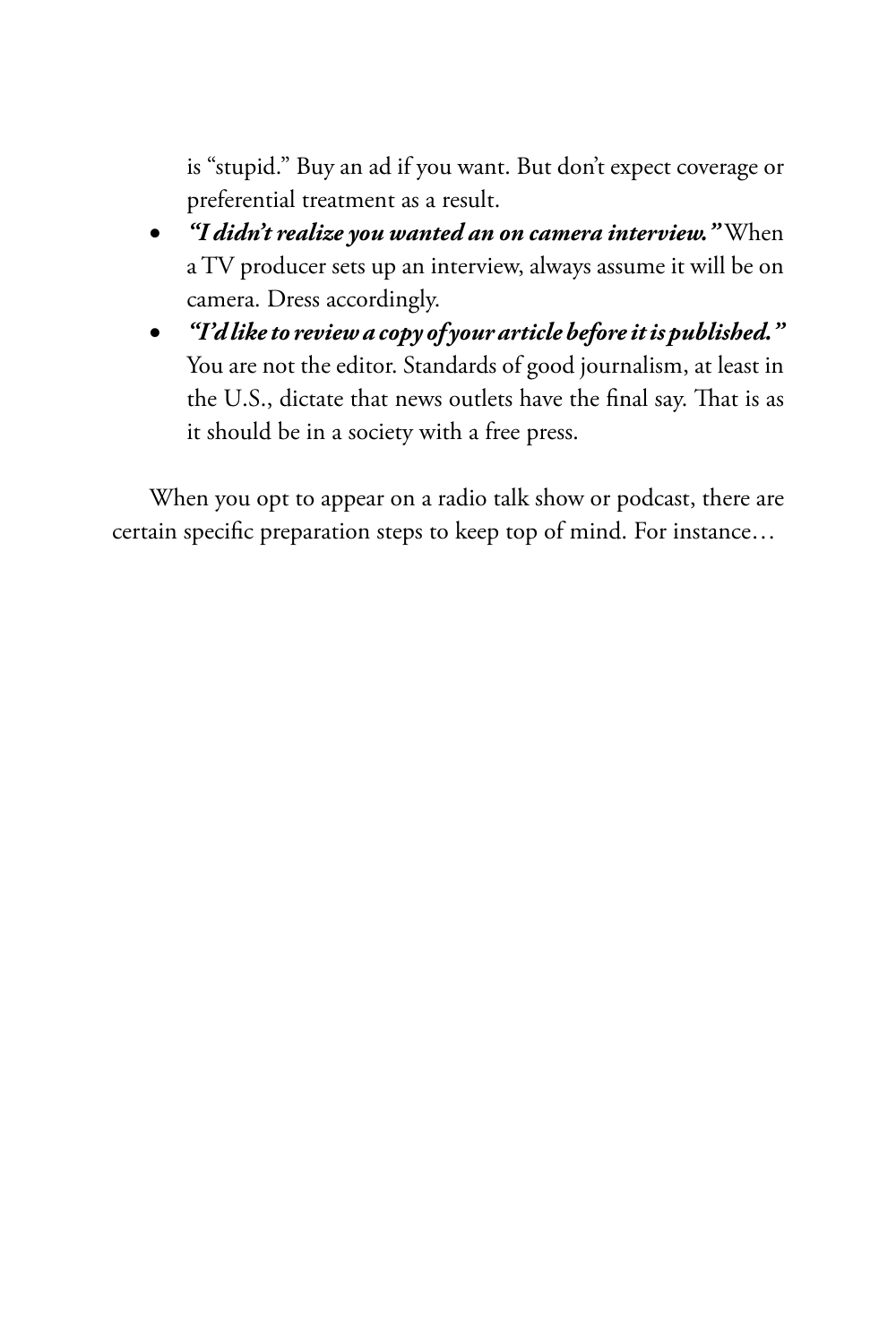#### **How to Prepare for Your Next Podcast or Radio Talk Show**

Radio talk shows and podcasts present valuable opportunities to get your message out to segmented, highly targeted audiences. Use the following preparation techniques to point you down the road to talk show success:

- Target producers at outlets that make sense for your issue and that your target audience listens to.
- Approach them with a succinct pitch for an interview that outlines why you are a good fit. Include links to past interviews so they can get an idea of your on-air presence.
- Give the producer your spokesperson's name, title, telephone number, and email address once the interview has been secured.
- **Listen to the program beforehand** to get a feel for the host's manner. Radio talk show hosts tend to be professional and wellprepared for the most part; podcast hosts' skills vary widely as most have neither broadcast training nor experience.
- • **Produce a mock talk show in your office** in which your "host" peppers the "guest" with tough questions. Do this a few times to ensure the guest attains a comfort level responding to questions.
- Send a confirmation to the producer. Include all pertinent facts such as the guest's name, the date and time agreed upon, and the location of the interview. If the interview is to be conducted in person, confirm the address including suite number if any. If you are connecting remotely, confirm the link.
- Forward concise background information that tells your **story**. Don't overload them with a data dump. And remember to append a brief biographical sketch.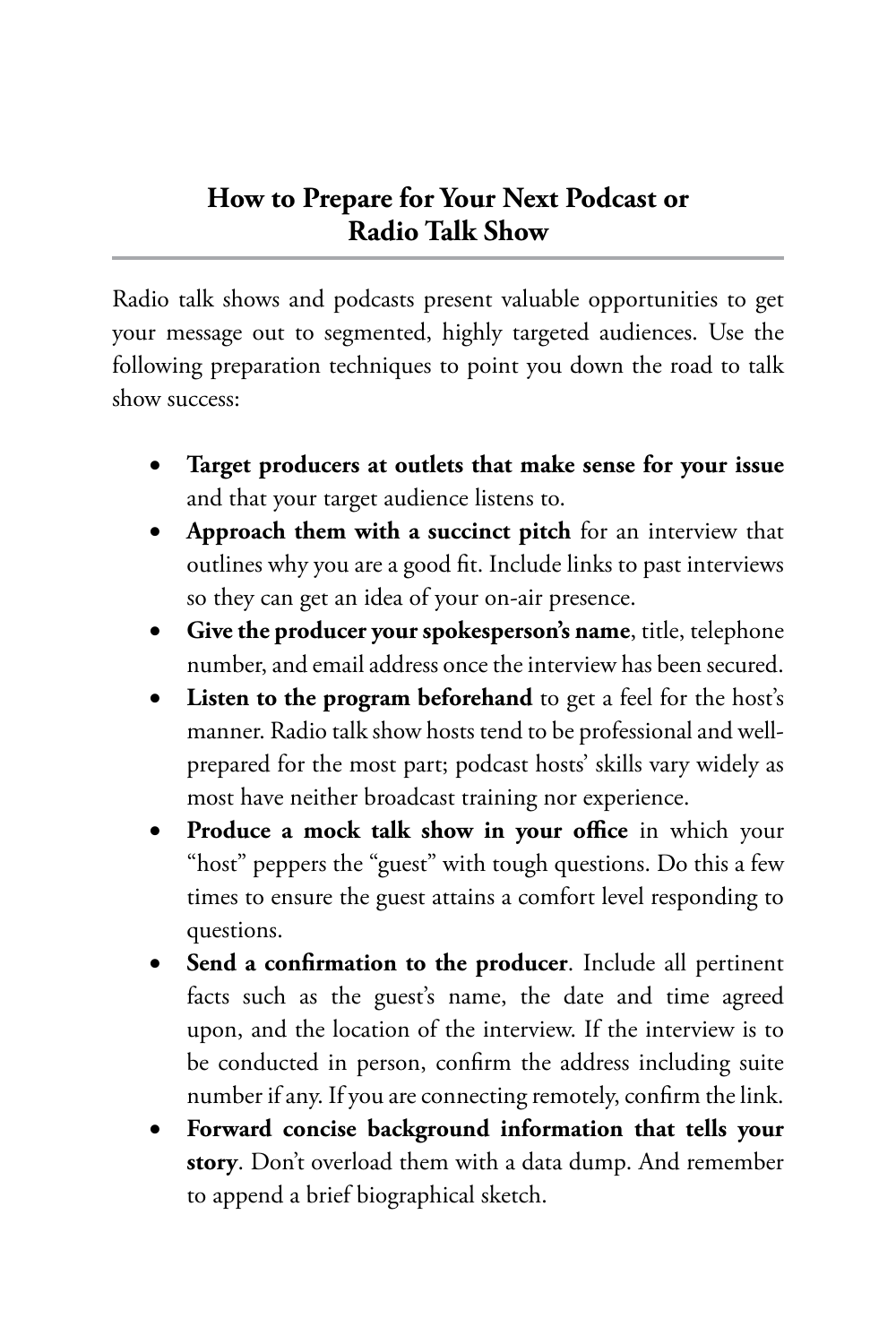- Submit a list of sample questions for the host. You will be pleasantly surprised how frequently these are used.
- • **Use the online recording of your program** to conduct a postinterview assessment so you can do an even better job next time.
- • **Confirm your booking 24 to 48 hours before air time**. Even once confirmed, prepare to be bumped from a radio program at the last minute should breaking news occur. Don't be offended; that's why they call it "news."

Now that you've prepared adequately, let's examine some advice for how to act in the studio or on your remote link.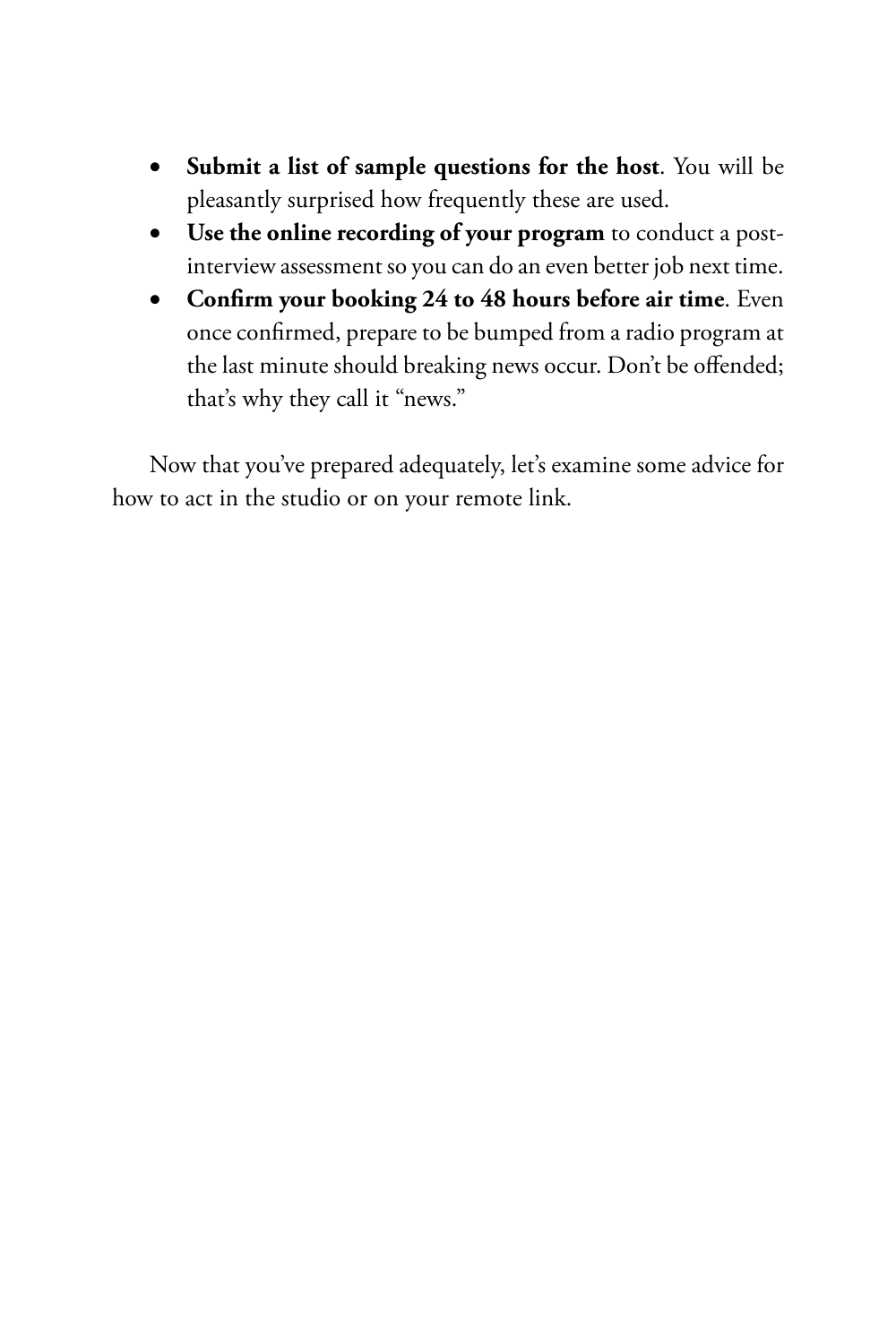#### **Perfecting Your Radio and Podcast Performances**

You are in the radio studio or on a podcast, ready to perform. There is nothing to be apprehensive about. Rest assured, your host wants the interview to go better than you do. Their professional standing depends on it. Here's what to do when the "On the Air" light clicks on:

- **Repeat your message numerous times**, even during a short interview since audiences tend to listen actively for only short bursts of time.
- Use notes if you like, but remember to keep them concise, containing the outline of your message. Otherwise, you risk sounding scripted.
- **Write your notes on index cards.** They make less noise than paper. On an audio podcast, it's okay to reference them on your device rather than on a hard copy.
- • **Write out the call letters of the station** or name of the podcast, and the name of your interviewer. Keep it in front of you for easy reference.
- • **Leave it up to the host and producer to initiate any small talk**. They may or may not be rushed for time, so let them dictate the pace.
- **Keep a glass of water nearby**. It will cut down on excessive mouth noise. Just don't sip loudly on mic.
- Ignore the beehive of activity. Most radio stations run at a frenetic pace. That hustle and bustle has nothing to do with you.
- If something of a technical nature goes wrong, ignore it. Don't get rattled. It is the producer's problem, not yours. Be of good cheer and patience, and hope the snafu is solved quickly.
- Don't call your host by name too often. Two or three times per half-hour is plenty so as not to sound obsequious. When you do, use their first name, and be sure you can pronounce it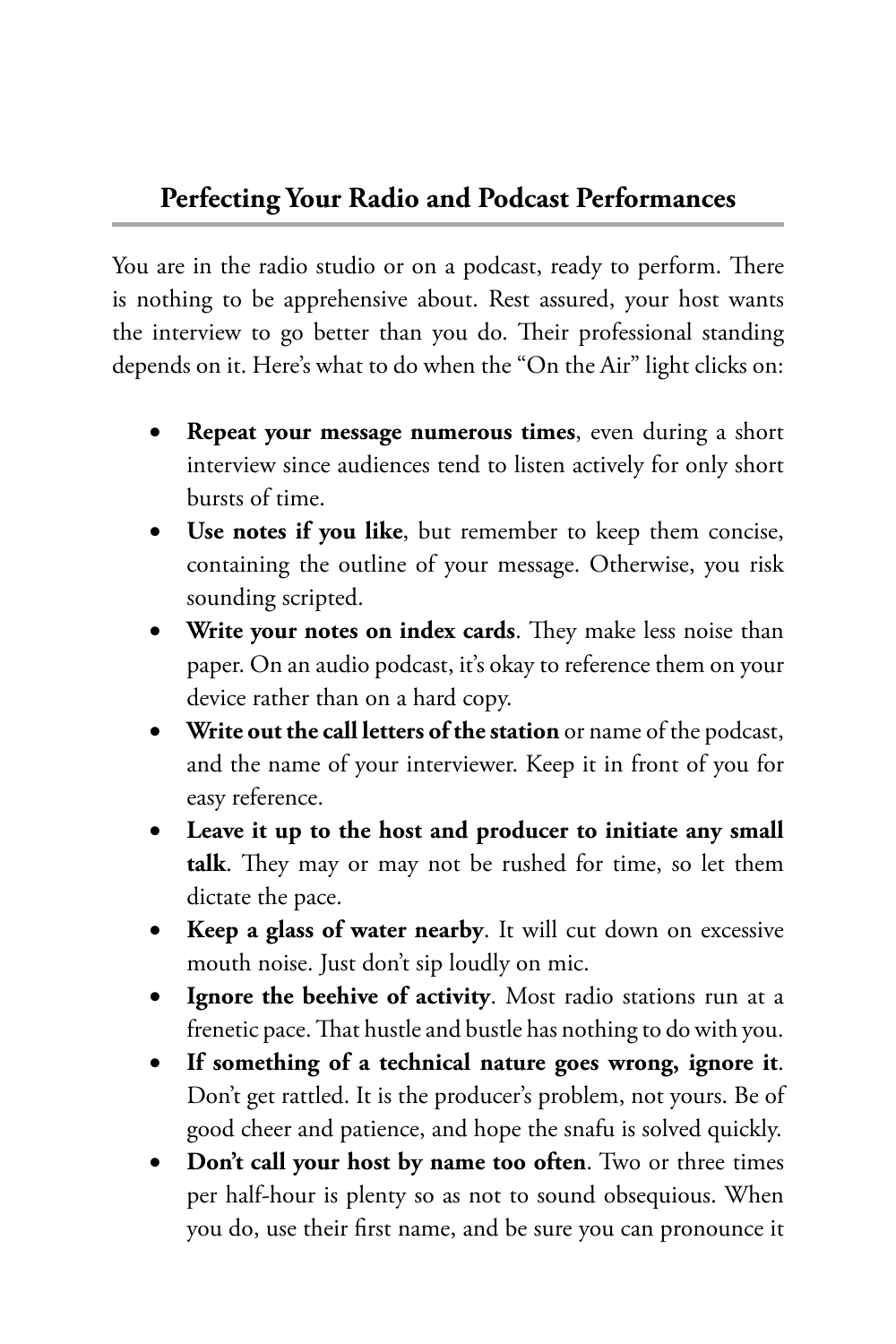properly. A mispronunciation can offend their loyal listeners as well as the host.

- • **Assume your microphone is always live**. Additionally, no snide remarks about your interviewer. Not only may the microphone still be on, the recording might still be in progress, even if you have exchanged thank yous and goodbyes.
- • **Leave the listeners with a phone number**, website URL, digital media handle, or email address so they can readily contact you for more information.

Radio talk shows and podcasts are not the only forms of specialized media relations tactics. What about the news conference?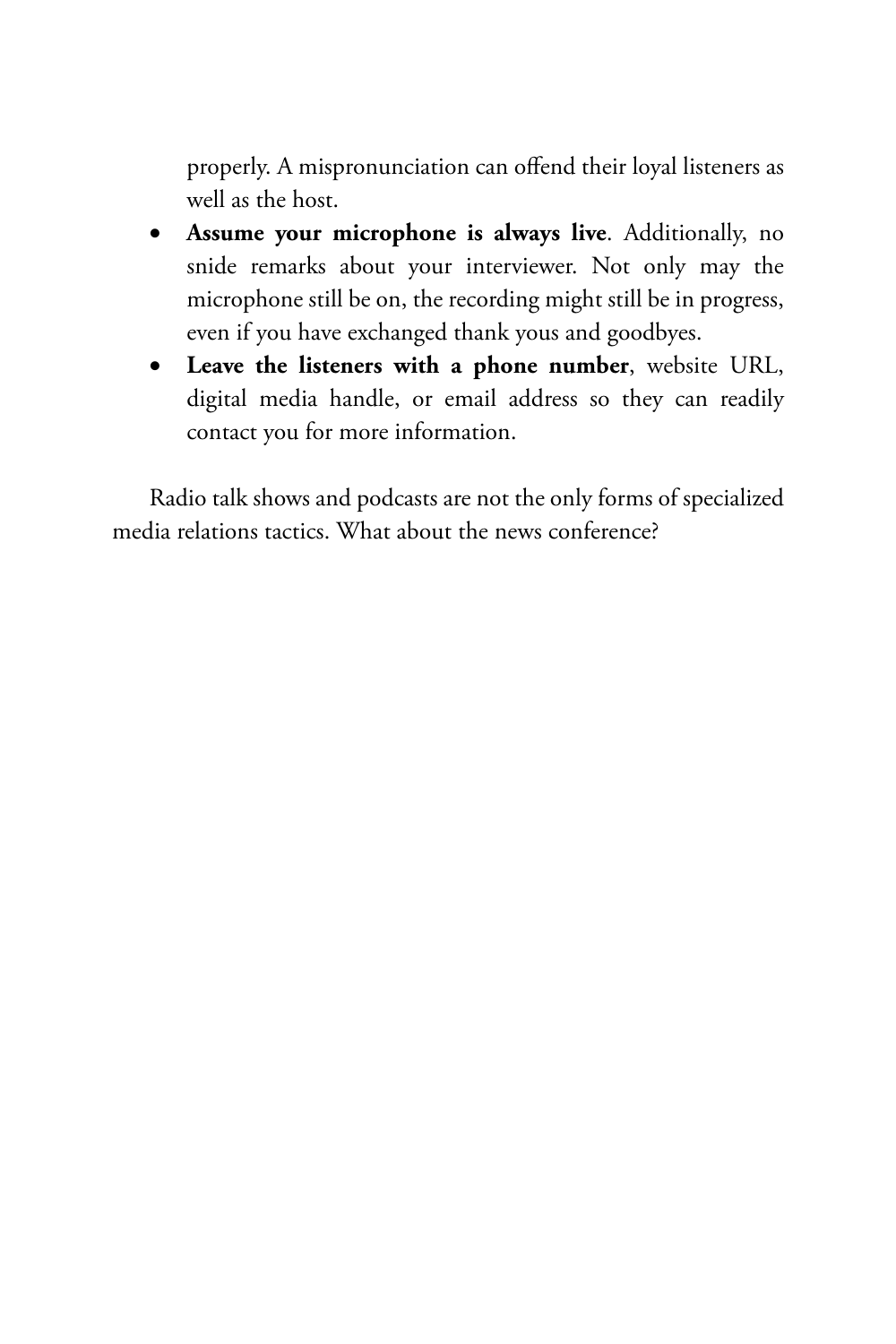News conferences often revolve around a high stakes issue. Use these techniques to help you and your company succeed during your next large scale press briefing:

- Choose your spokespeople wisely. Maybe it's your CEO, maybe not. It depends on the top dog's ability and what your bench strength looks like. And might you need issue experts on hand to speak to technical issues? If so, impress upon them that they are in attendance to speak to narrow issues only, not to serve as a prime mouthpiece.
- **Hammer out your magnetic message.** The importance of this cannot be overstated. It must be airtight, succinct, and easy to deliver if you hope to survive rigorous media scrutiny. Spend plenty of time getting it right. Your message is your most important ammunition.
- **Organize a media training program** to deal specifically with your upcoming news conference. Decide whether you have the expertise to handle this internally or need to bring a consultant on board. And recognize that a single workshop is unlikely to get the job done. Message refinement and skill sharpening require significant time and dedication.
- Make the rehearsal as authentic as possible. Bring in cameras and klieg lights, and a handful of co-workers to portray probing reporters. Set up your training facility as close to the real thing as you can.
- Fire questions at your spokespeople. Sprinkle in some expected issues and some real hardballs. Assess how they handle themselves. You'll need a number of run-throughs to fine tune performance.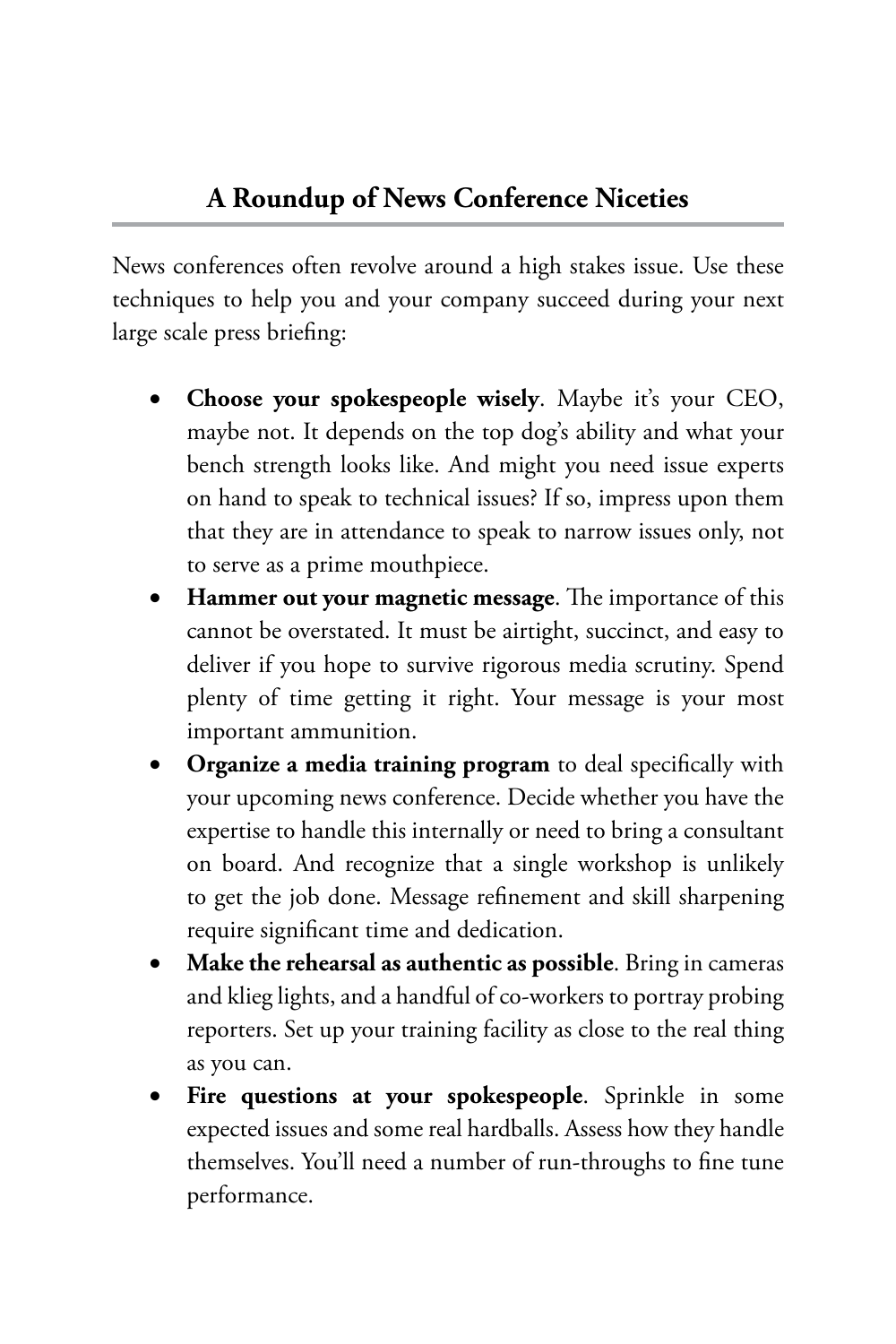- • **School your spokespeople in Q&A techniques**, such as bridging, flagging, deflections, and sneak peeks. If your internal communicators are unschooled in these terms of journalistic art, bring on board a communications strategy consultant experienced in walking your executives through them.
- • **Make sure you have access ahead of time** to the room where your event will take place. This gives you the chance to iron out any technical kinks, offers your spokespeople time to get acclimated, and allows for a dry run. Just be sure all the doors remain shut and no reporters can eavesdrop on the dress rehearsal.
- Instruct your spokespeople how to control the crowd **and direct the flow**. They should be the ones to call upon questioners and to bring the proceedings to a close (though you can have one of your media relations staff conclude matters with a simple "Thank you"). Practice this during your preparations. Some people feel uncomfortable if they are not skilled at taking control of a room.
- Spell out the ground rules for reporters in attendance. For instance, how long will the news conference last? Are follow up questions permitted? You can lean on those rules for more effective control when needed. Rely on your communications staff, not your spokespeople, to enforce them.
- **• Decide who gets in**. It's your event. You paid for the room. Should you restrict access to credentialed reporters? Or will you also admit bloggers and podcast hosts who may not comprehend or abide by journalistic norms or ethical principles?

Speaking of those rules of the road, what does it mean to go "off the record" with a reporter? When should you use that technique? That important discussion is up next.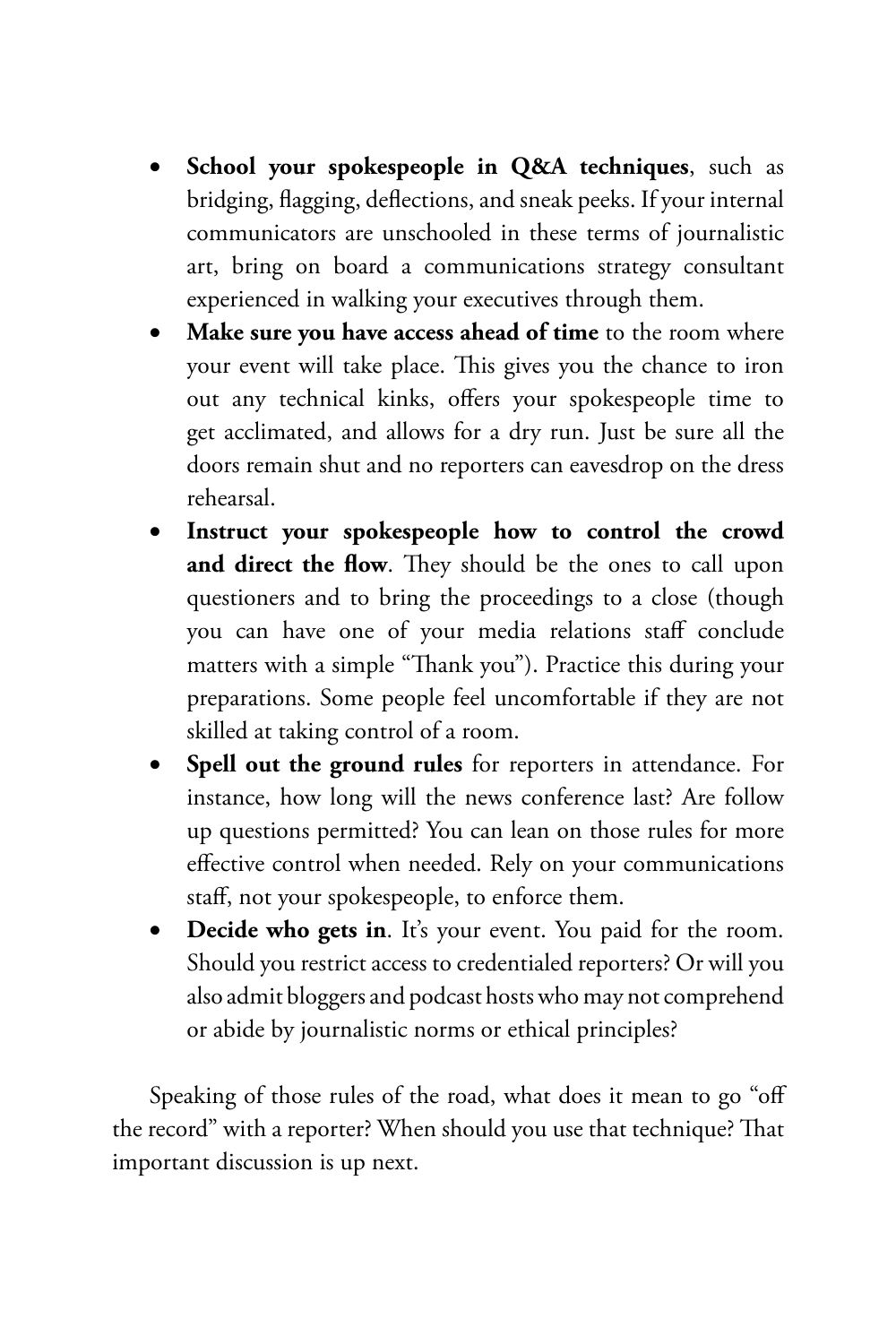#### **Can We Talk Off the Record? Definitions for Journalists and Media Relations Experts**

Reporters and media relations professionals can be hobbled by a lack of consistent definitions for frequently used journalistic terms. Much blurring of lines exists over such terms of art as off the record, "on background," and "not for attribution." Following are suggested standard definitions designed to help achieve consistency and avoid misunderstanding.

Note that only experienced media relations pros should negotiate these ground rules. Spokespeople who do not deal with the press routinely are tempting fate if they attempt to do so.

It is imperative to agree on a common perception of the definition each time you use any of the above techniques since different news outlets or reporters might have different interpretations. I've always found it useful to define it for the reporter by saying, "Here's what that term means to me." That is closely followed by the question, "Is that how you understand it, too?" Then you must wait for the reporter's assent before the ground rule takes effect. This all has to happen before your interview starts, or before answering the question you may not want fully on the record.

I encourage you to distribute these definitions to colleagues and professional organizations to which you belong:

**On the record**: This is the default position. Anything a source says can be quoted and any information supplied can be used with no restrictions. Documents and nonverbal signals are also fair game. Unless there is a compelling reason forbidding it, on the record interviews are the safest way to proceed.

**Off the record**: Nothing provided off the record can be used in print or broadcast. This is most frequently used to steer reporters in a particular direction while attempting to leave no fingerprints. Only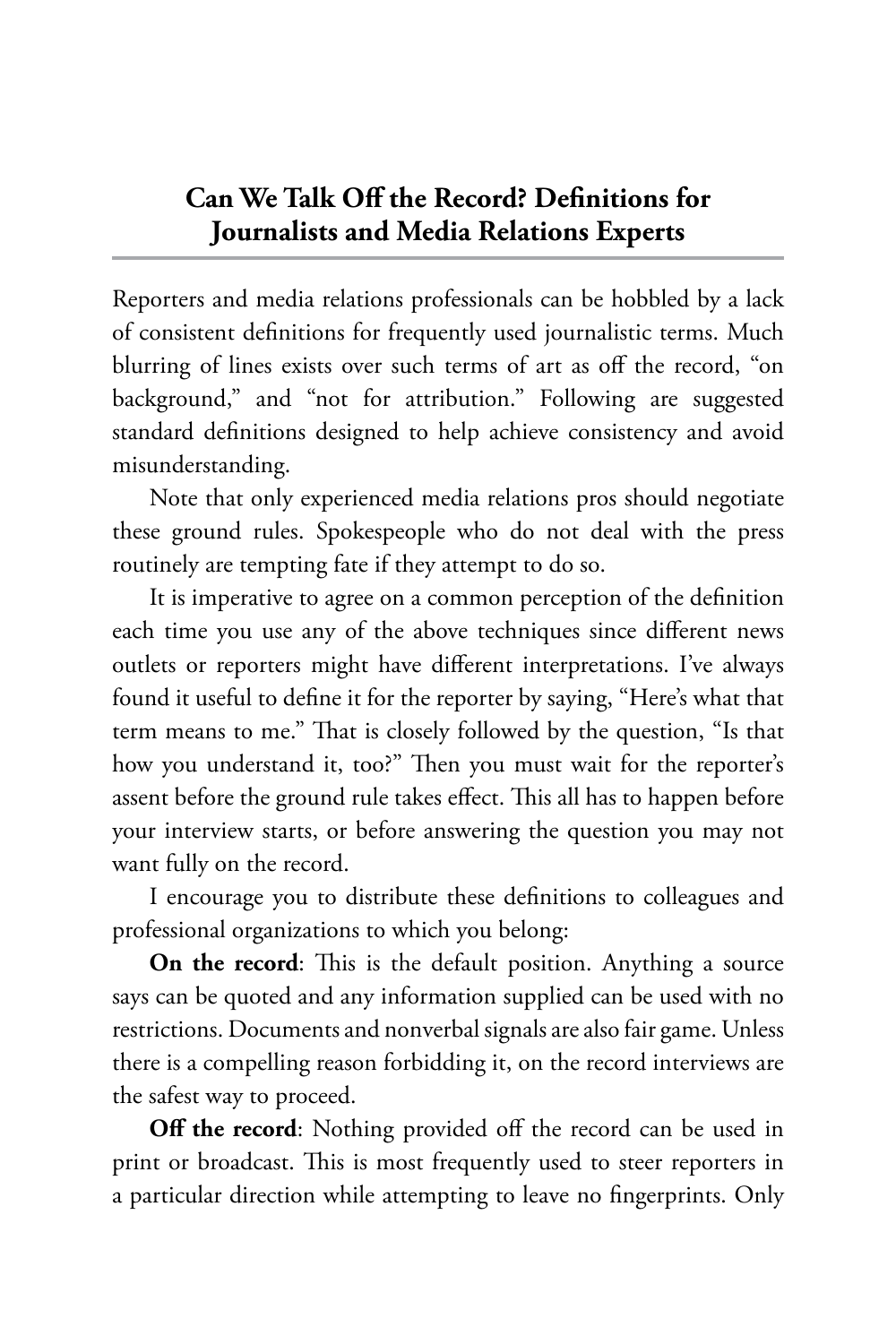experienced practitioners should go off the record, and then only if they know and trust the reporter and media outlet.

**On background**: The reporter can use freely any information a source provides orally or in writing. However, the reporter cannot quote the source either by name or by other identification. Going on background is useful for front-line media relations personnel who deal with the press but prefer that quotes come from others in the company.

**Not for attribution**: The reporter may publish information provided by a source. In addition, the source can be quoted, though not by name. The reporter and media relations practitioner must negotiate how the source is to be identified (e.g., a company vice president, a source familiar with the negotiations).

Now that we've defined these useful terms, let's dig into how to handle off the record interviews.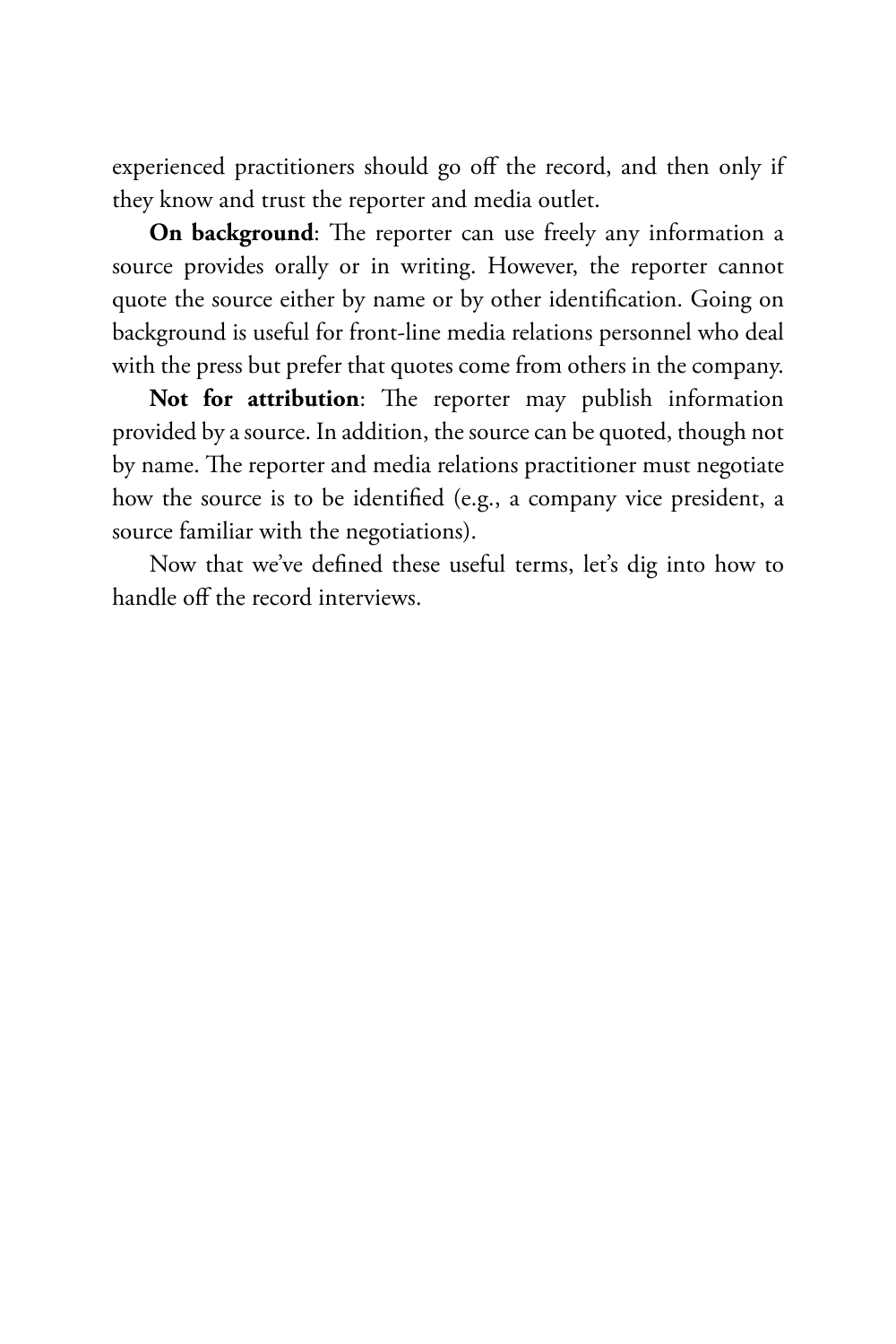## **Can We Talk Off the Record? Common Sense Recommendations**

Reporters and their sources deserve a system that resolves conflicts about the use of off the record media interviews. In doing so, it also seeks to foster understanding between journalists and communications practitioners, as well as within the communications profession. Here are recommendations to help achieve these goals:

- **Keep media interviews on the record unless** there is a compelling reason to do otherwise.
- Develop and adhere to recommended standard definitions of off the record and other media relations techniques (see previous section).
- • **Distribute those definitions to reporters, communications experts**, and to professional organizations to which they belong in an effort to achieve greater consistency and to minimize misunderstanding.
- • **Educate communications officers**, especially those with no media experience, on both the meaning and the value of conducting interviews off the record when warranted.
- **•** Enter into off the record arrangements only with trustworthy reporters and sources.
- Agree to ground rules before beginning an interview.
- • **Ensure that both parties explicitly agree** to abide by the ground rules.
- **Confirm that both parties are empowered** by their organizations to enforce the confidentiality of off the record interviews.
- Negotiate ground rules before every interview, even if simply renewing the conversation after a short break.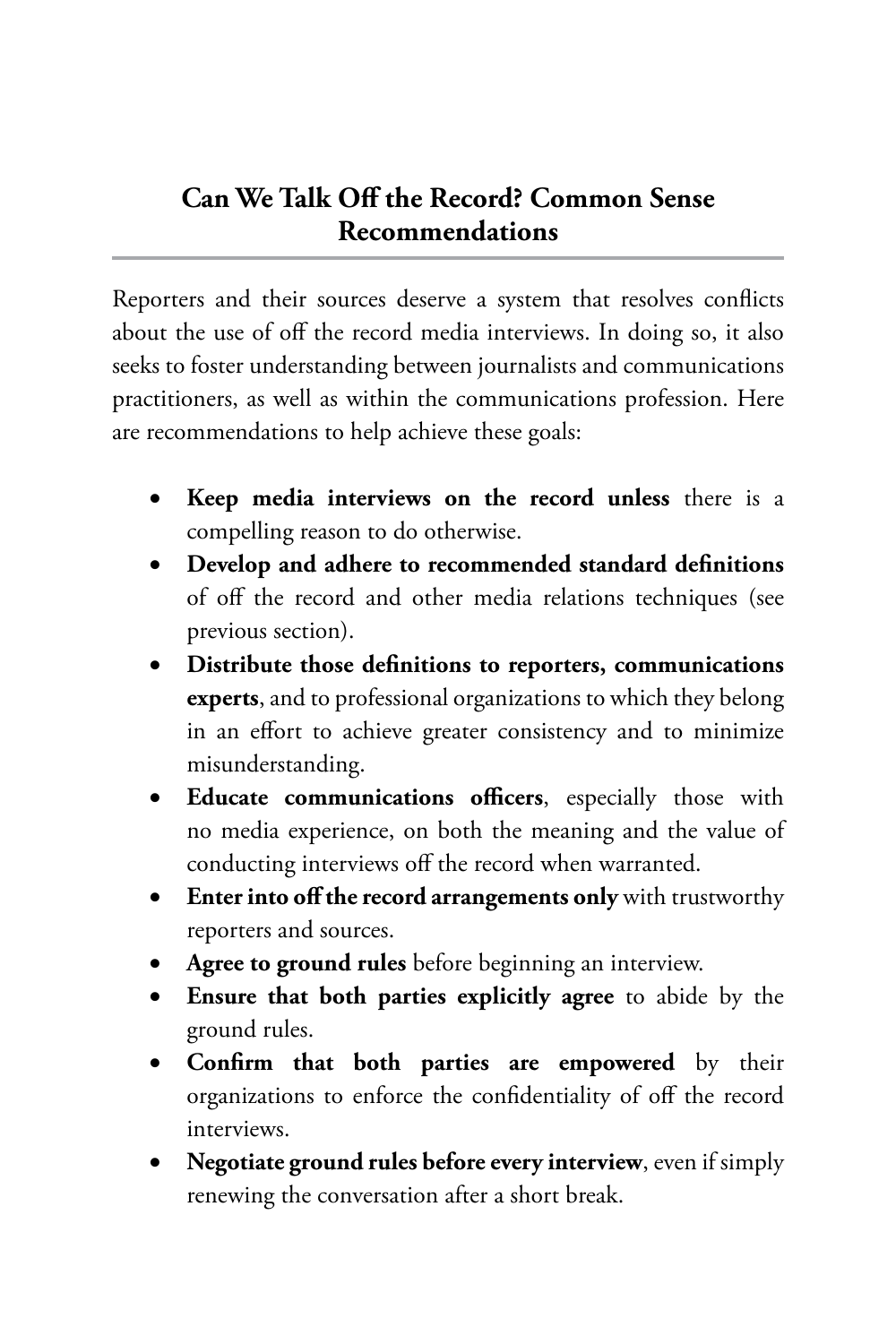• **Refrain from using such canards** as "there is no such thing as off the record" or "off the record is a lie."

You may need the services of a veteran communications strategy consultant if your in house staff proves unfamiliar or unfit to bring your executives up to speed as media spokespeople.

Some businesses are flummoxed when it comes to finding the right expert. Read on to learn how you can secure the advice you need.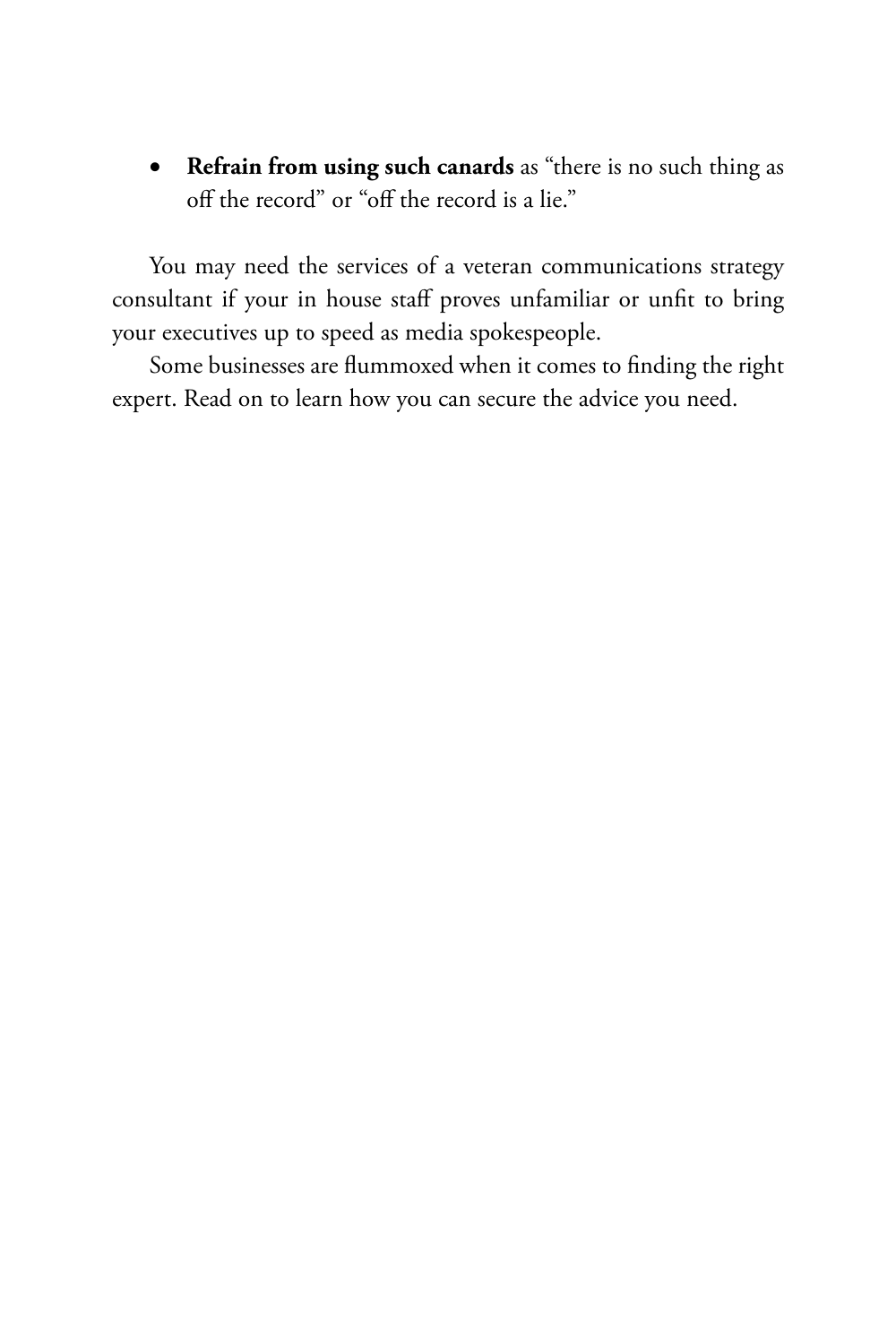#### **What to Look for in Your Media Strategy Consultant**

You need a sustained professional development program capable of teaching your C-suite and other spokespeople the essentials of acing media interviews. When you decide it's time to call in a veteran media strategy consultant, what should you look for?

- Secure the right consultant for your specific situation. For instance, some may be good at message development and discipline; others not so much. Some specialize in working with large enterprises, others with small non-profits. Some try to get away with teaching only acting techniques, neglecting the message. Smooth media relations requires the full range of proficiency.
- Collaborate with a pro who emphasizes your company's **long-term business and public policy goals**. Consultants need to have the big picture in mind, and that goes beyond simply making your executives talk pretty.
- • **Work solely with experienced consultants who have been in the game for a good number of years**. Otherwise, you are likely dealing with a freelancing job seeker who will leave you high and dry when a job offer materializes.
- Go for consultants who are thought leaders in their field. They should offer content such as research reports, articles, blogs, and the like. Bonus tip: You give yourself a real advantage when you work with an authority who has published books specific to dealing with the media.
- Treat your consultant as a respected advisor, not a vendor. You need an adult with gravitas capable of telling hard truths to your executives. If you insist on pinching pennies, go ahead and risk your business goals by hiring an inferior freelancer; see how that works out for you.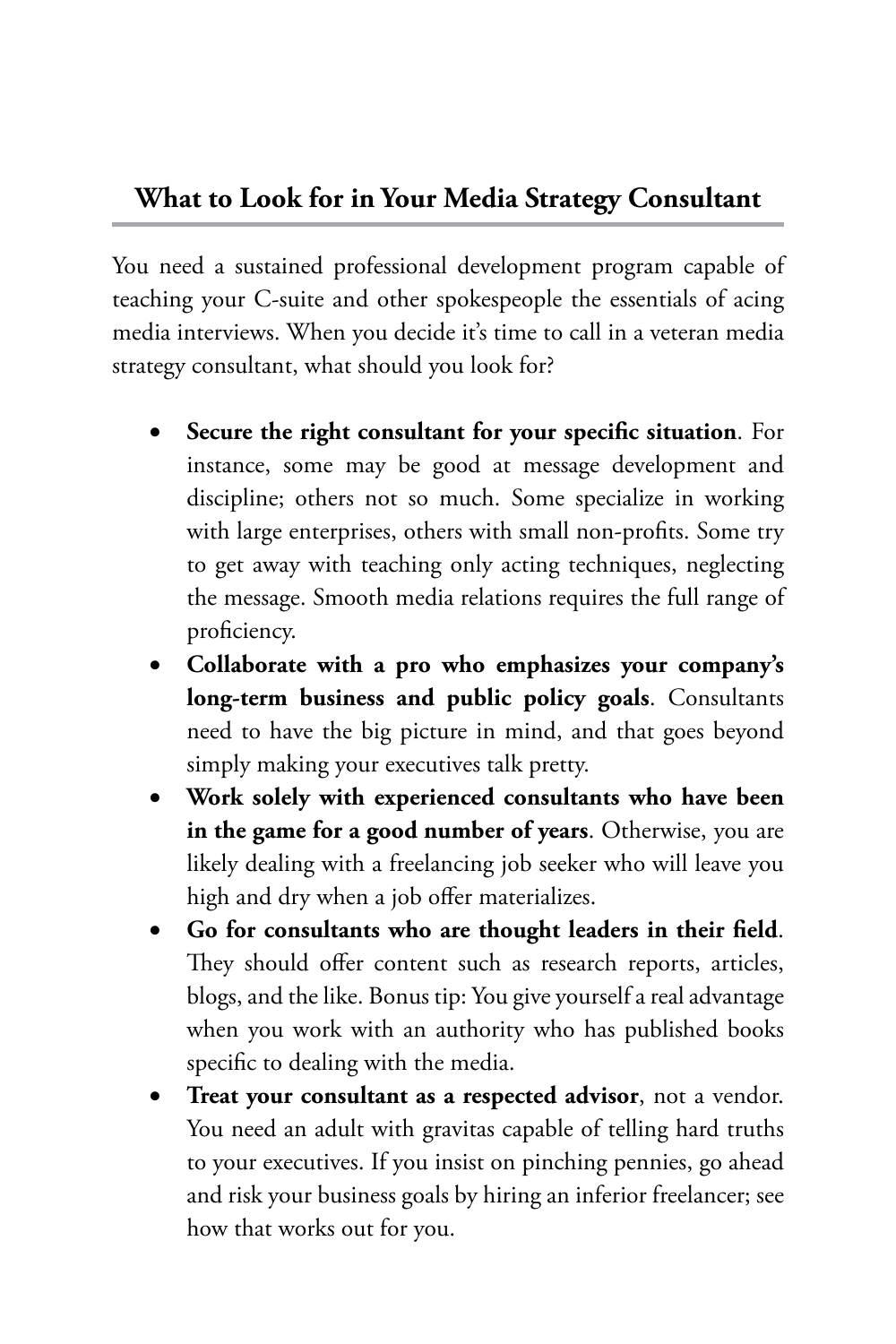- Find someone with reporting experience. It is simply impossible to grasp the media's job without having been there. Your consultant needs to know firsthand the rhythms and norms of a newsroom.
- • **Visit their website**. No website or meaningful online presence? You're looking at a fly-by-night (no, a simple LinkedIn page isn't enough). Things to look for on their site include their background, philosophy, ethical approach, and links to their books, blog, etc.
- • **Seek a proper fit with your company** and those executives your consultant will work with (cautionary note: That seemingly perfect fit can still do you harm if the individual lacks the expertise you need).
- Avoid generalists, no matter their level of seniority. And watch out for "PR" agencies that use the big guns to win your business, then turn you over to untested substitutes.

For more detail on how you can find the right consultant for your project, see my report titled ["A Buyer's Guide to Communications](https://www.barkscomm.com/wp-content/uploads/2021/02/Buyers-Guide-to-Communications-Strategy-Consultants.pdf) [Training Consultants."](https://www.barkscomm.com/wp-content/uploads/2021/02/Buyers-Guide-to-Communications-Strategy-Consultants.pdf) The publication also features a comprehensive series of questions to help you select the individual who best suits your needs.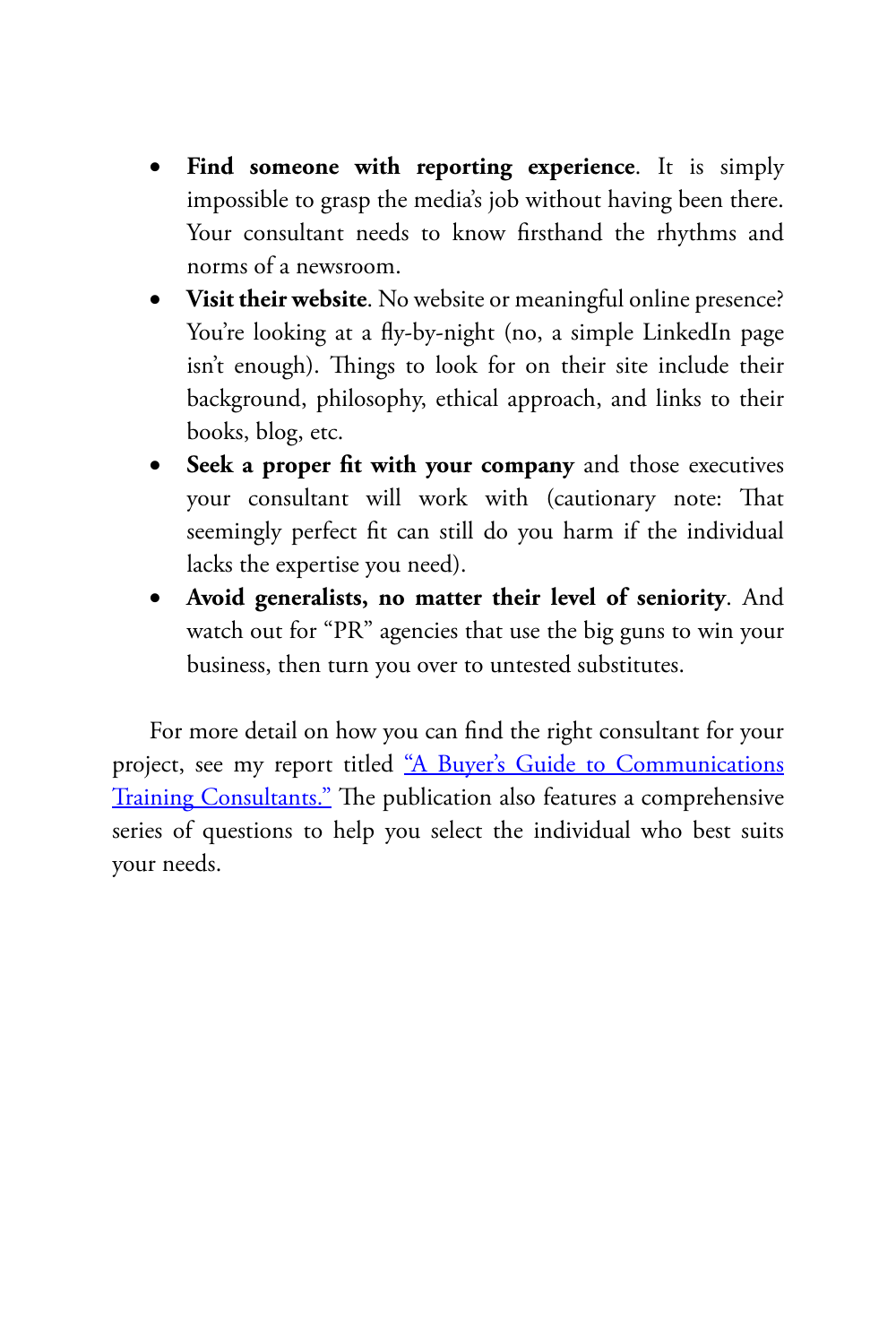## CHAPTER 3

# **Advocacy Strategies**

The of my all-time favorite exchanges during a Congressional<br>hearing occurred some years ago when an association I was<br>advising went up against one of Capitol Hill's legendary<br>inquisitors. We were in for a grilling featuri hearing occurred some years ago when an association I was advising went up against one of Capitol Hill's legendary inquisitors. We were in for a grilling featuring plenty of pointed questioning.

Our panel generally held its own, but one witness in particular demonstrated an aptitude for standing toe-to-toe with the hard-edged chairman. He gave no ground, consistently delivering the message we had crafted no matter the question posed.

Many would think the chairman took umbrage. That wasn't the case. Although the differences of opinion were not resolved, a sense of civility prevailed. Our star witness, in fact, approached the chairman at the hearing's conclusion. The two spoke congenially for several minutes with smiles and chuckles prevailing, wrapping up with a warm handshake.

The other witnesses were gobsmacked. How could their peer be so bold as to approach the sworn enemy, especially in light of their tense Q&A exchanges?

The lesson they learned? Never back down. Remain diplomatic and polite (understanding that in today's toxic political climate you may be tossed into a maelstrom not exclusively of your own making). These may be the most important business meetings you will ever have, so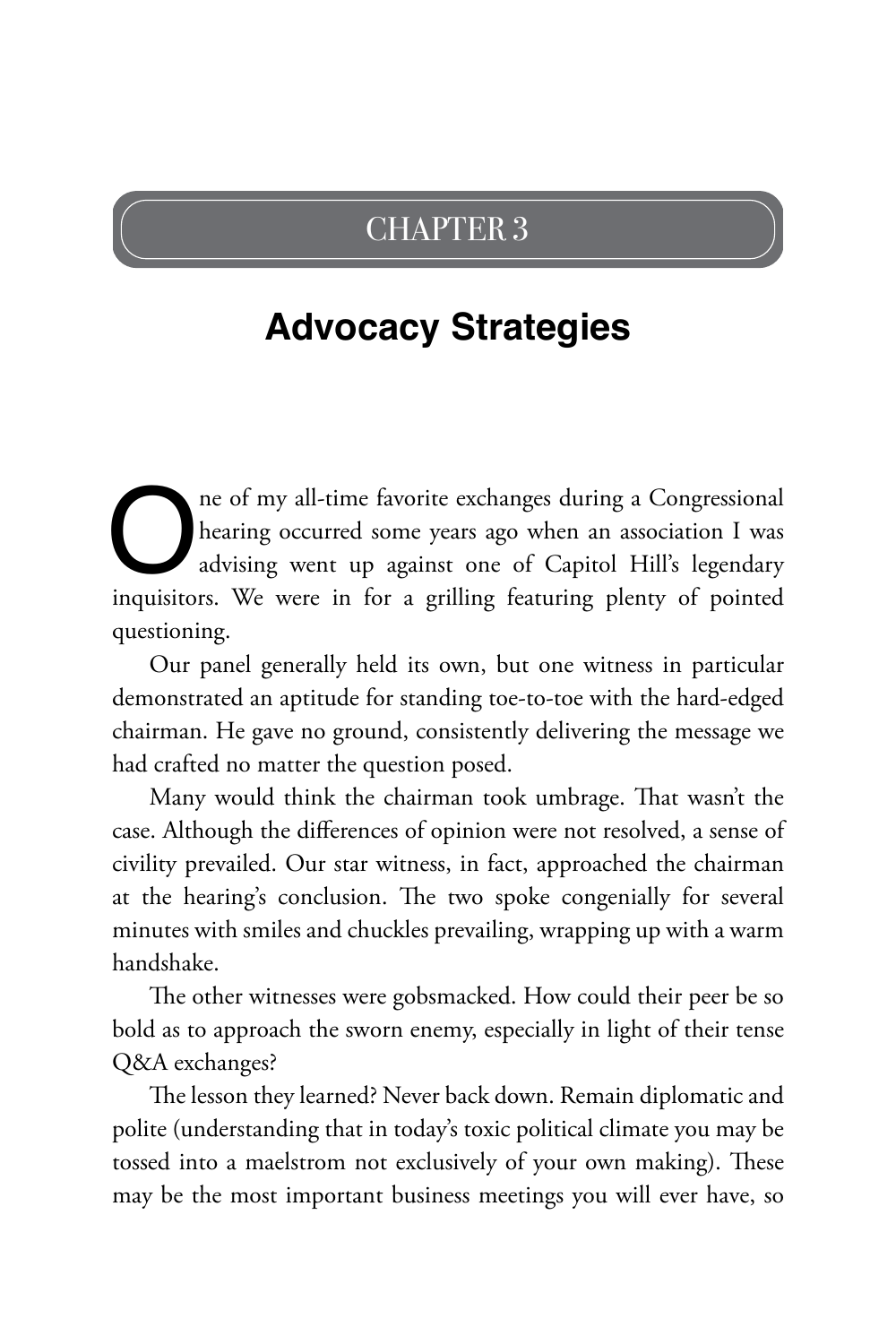stick to your message and the good manners Mom taught you (I hope) even when under blistering interrogation.

There are several elements to consider when it comes to advancing your public policy goals — testifying before Congress and state legislatures and regulatory bodies, and Capitol Hill fly-ins (and Zoomins) among them.

First and foremost, you must have a strategy in place. That's what we investigate now.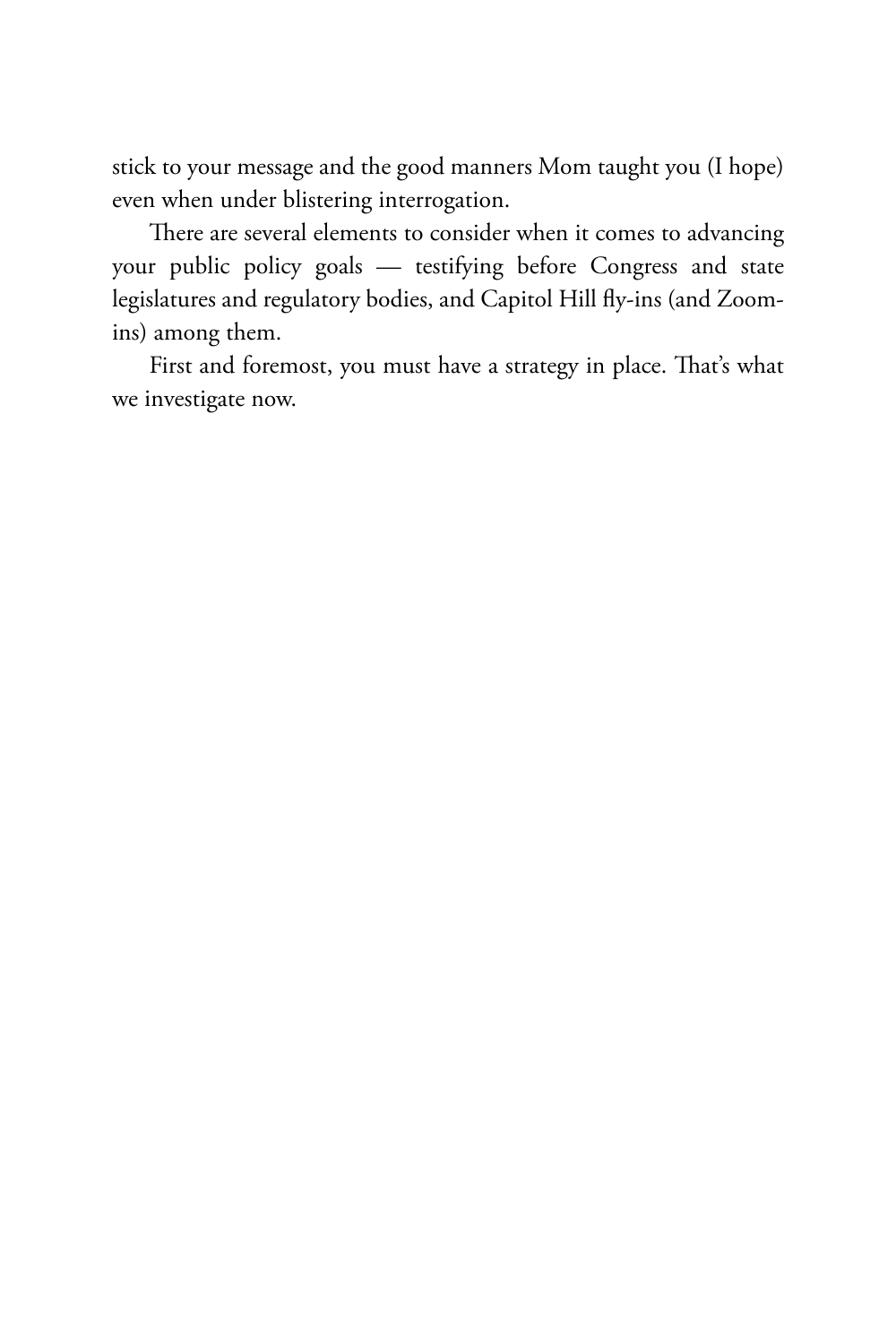Mapping out a Congressional strategy is no easy task. There are lots of moving parts in the ever-changing field of play known as Capitol Hill. The current toxic political stew adds an even trickier dynamic.

While your messaging must be clear and your government relations staff and grassroots advocates must be prepared, you should also take into account logistics like these:

- Devote time and energy to effectively targeting critical **members of Congress**. You don't have the bandwidth to pursue 535 offices. Be selective and be precise.
- **Sort targeted members into numeric categories**. The 1s support your contention and are with you no matter what. You'll never win over the 5s so don't waste time with them.
- • **Concentrate on the fence-sitters** (the 3s) since these are the members you need to sway if you hope to achieve victory. Determine as best you can what might tip them in your direction.
- • **Develop professional relationships with key Congressional staffers**, both in a member's personal office and on committees. Senior Capitol Hill staff, in particular, has likely earned the trust of the member. While meetings with the officeholder get all the glory, contacting staffers who deal with your issue can prove golden. These are the people who do the actual work and should know the issue intimately. In fact, you may find sitting down with staff even more productive at times, depending on your issue and the member at hand.
- **Remember that Congress is not a behemoth**, rather a collection of 535 distinct offices with their own policies and procedures (h/t [Tommy Goodwin\)](https://twitter.com/tommygoodwin). How offices are structured often has little to do with party affiliation.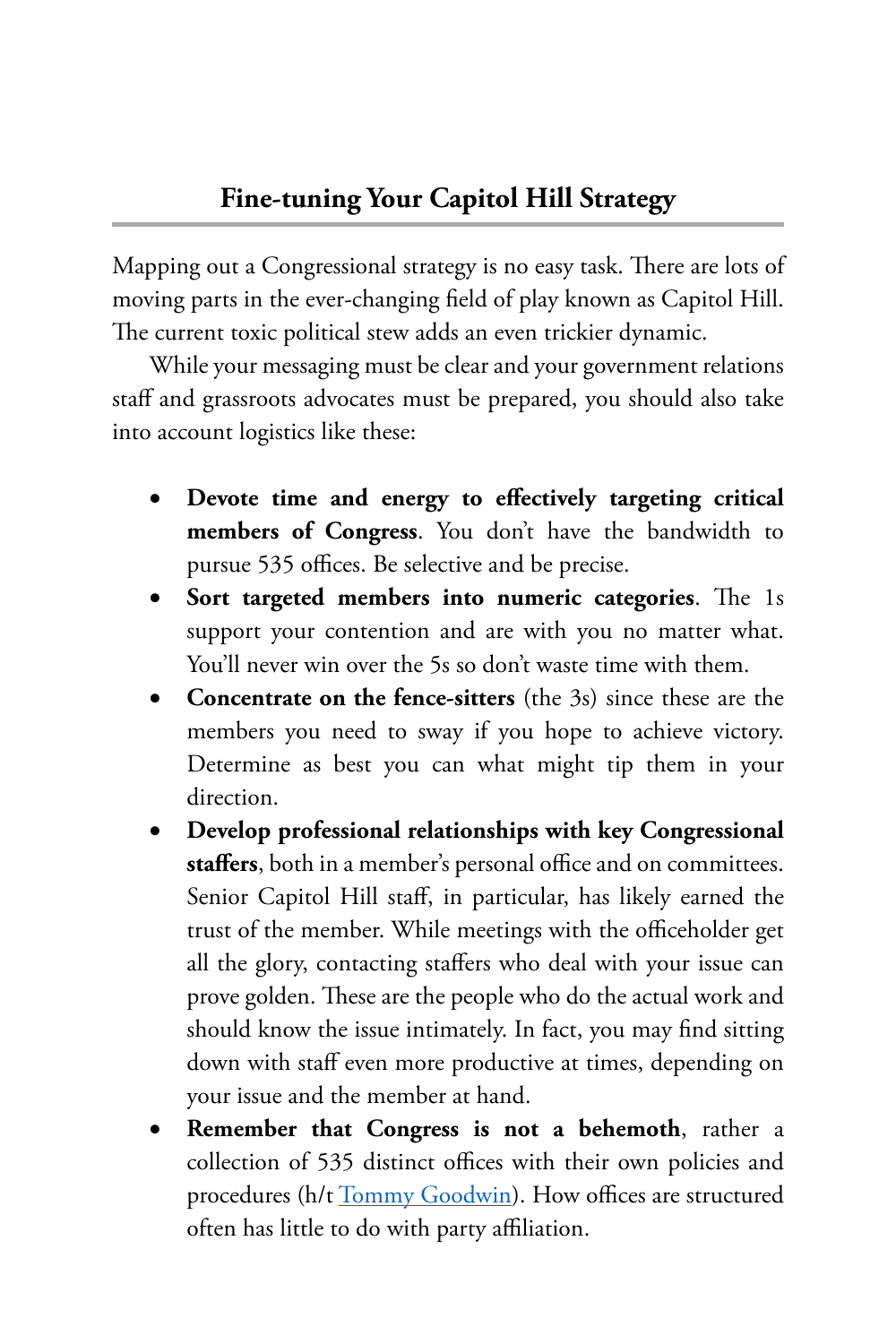- • **Understand that House and Senate offices have different staffing levels**. Senate offices feature more legislative assistants, meaning those individuals are more specialized and often (though not always) more steeped in the issues than their House counterparts.
- • **Get a grasp on which offices have a hospitable attitude** and which are impenetrable (one senator, for example, is famous for keeping the door to his office closed even before the pandemic).
- • **Monitor the level of public access to Capitol Hill**. The complex is, for all intents and purposes, closed to visitors as of this writing. Things are likely to open up as we adjust to the pandemic (though Congress did use the September 2001 attacks as an excuse to permanently shut down parts of the campus to the public). Stay abreast of these shifts.

The ability to buttonhole members of Congress and their staffs will continue to evolve as the pandemic recedes and surges. Keeping the above guidelines in mind no matter the level of accessibility can keep your public affairs plan on the right track.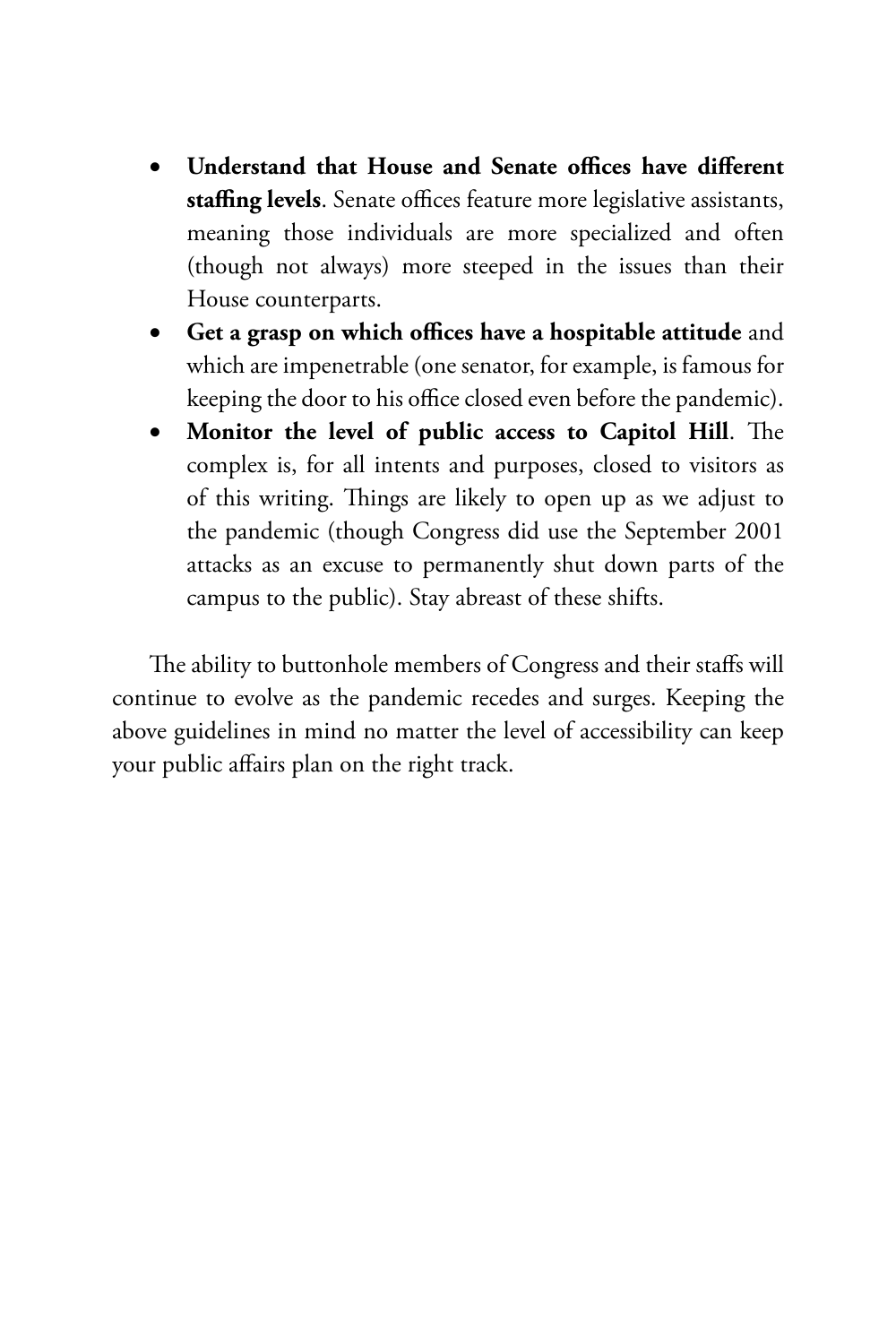Your organization's success — as well as the success of your grassroots advocates — hinges on your public policy efforts. Washington flyins, in which your troops visit Capitol Hill either live or via video conference (which I've come to call a Zoom-in), represent one of the most powerful means for delivering your message to policymakers. Equip your officers, executives, and rank-and-file with this advice:

- Arrange a training session that includes advocates participating in mock Hill visits. Your intent is to familiarize them with pertinent legislation, messaging, and logistics.
- Conduct and record to video a round of mock Hill visits starring some of your senior members. Review the video in front of all participants, pointing out learning moments.
- Supply bios and photos of the legislators your team plans to **meet**, and inform your advocates of any love/hate relationships with lawmakers or Hill staff. Your troops need to know if they are walking into a love fest or a snake pit.
- • **Show up on time and get right to the point**. That scheduled 15-minute meeting may be cut to a 15-second trot to the elevator with the lawmaker or a brief cameo appearance on Zoom.
- Assign roles beforehand so you know who will talk about **what**. In potentially contentious meetings, assign one person to be the "cooler heads prevail" designee. If things get heated, it's their job to bring the temperature down.
- Find someone aligned with the member's politics whenever **possible**. Which of your advocates has the best connections in the home district? How can you leverage them to advance your public policy objectives?
- Prepare them for the fact they may meet with staffers who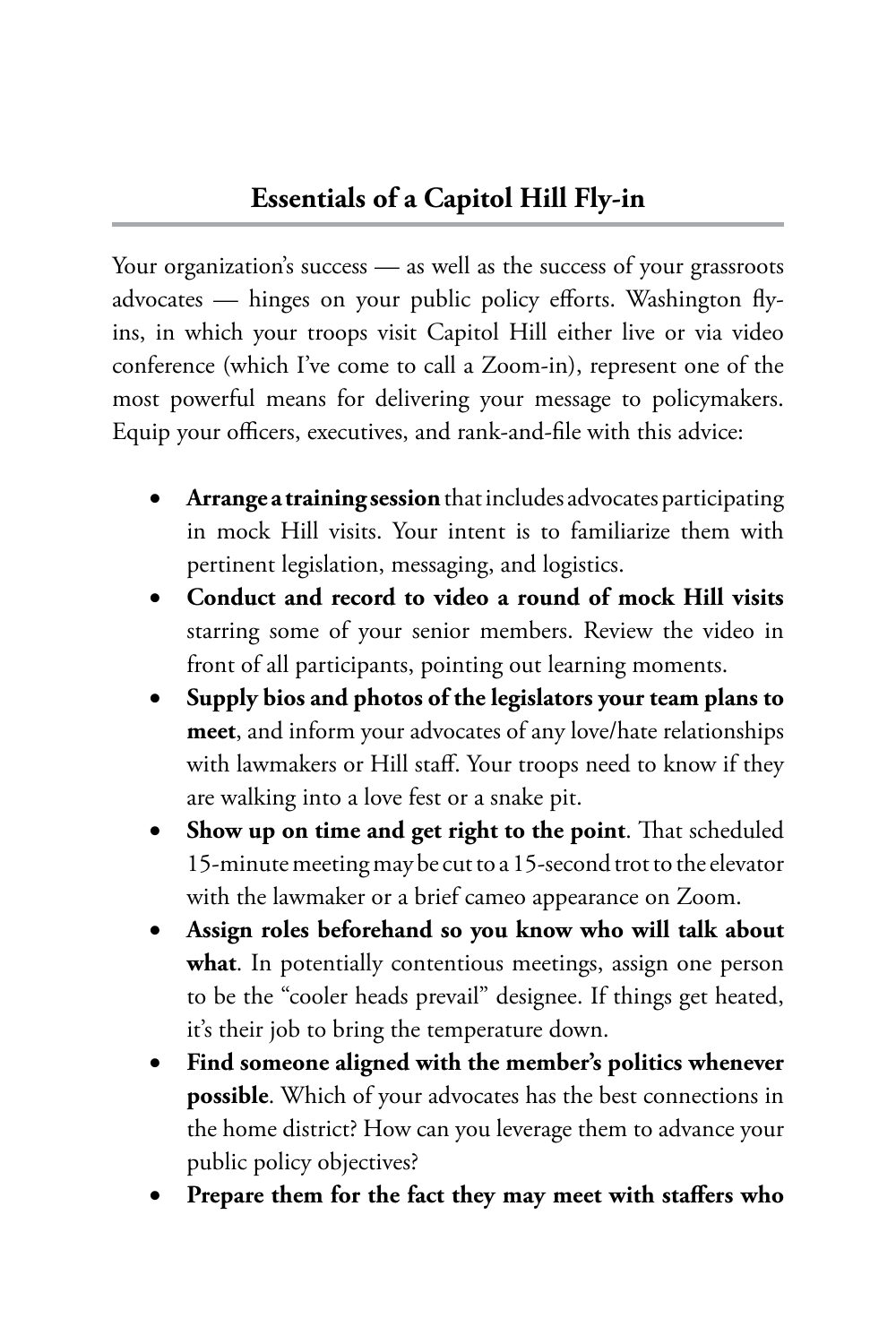**are quite young**. Explain that these folks have the boss' ear and must be treated with respect.

- **Always "make the ask."** Politely force your elected official to take a stance. Be realistic about your request. It may vary from member to member. List one minor ask you can use even with staunch opponents.
- • **Provide a one-page leave behind** that succinctly delivers your message.
- • **Take a moment to jot down notes** immediately after each visit. Do this after you leave the room and get to a relatively private location.
- • **Afterward, assess the effectiveness of both your efforts and your advocates**. Was someone a bad fit with one member for whatever reason? Change it up next time. And assign someone else to follow up with that office.
- • **If you advocate on a Zoom-in rather than an in person flyin**, hold a separate call using a different link to review matters. Do not do this on the same link as your meeting with the member. Take no chances that someone who doesn't belong is eavesdropping.
- • **Coordinate your follow up actions and next steps**. Staff who knows you plan to see things through are likely to pay more attention to you and your issue.
- • **Send a thank you note both via surface mail and email**. Remember that civility rules, so be gracious in your follow up despite any contentious meetings or ideological differences.
- • **Leverage your efforts back home** by inviting your elected representatives to site tours, remote meetings, ribbon cuttings, luncheons, and the like.

When your issue's status rates a high profile, your top executives may be invited to testify before a Congressional committee or subcommittee. Next, how to best take advantage of that top of the line opportunity.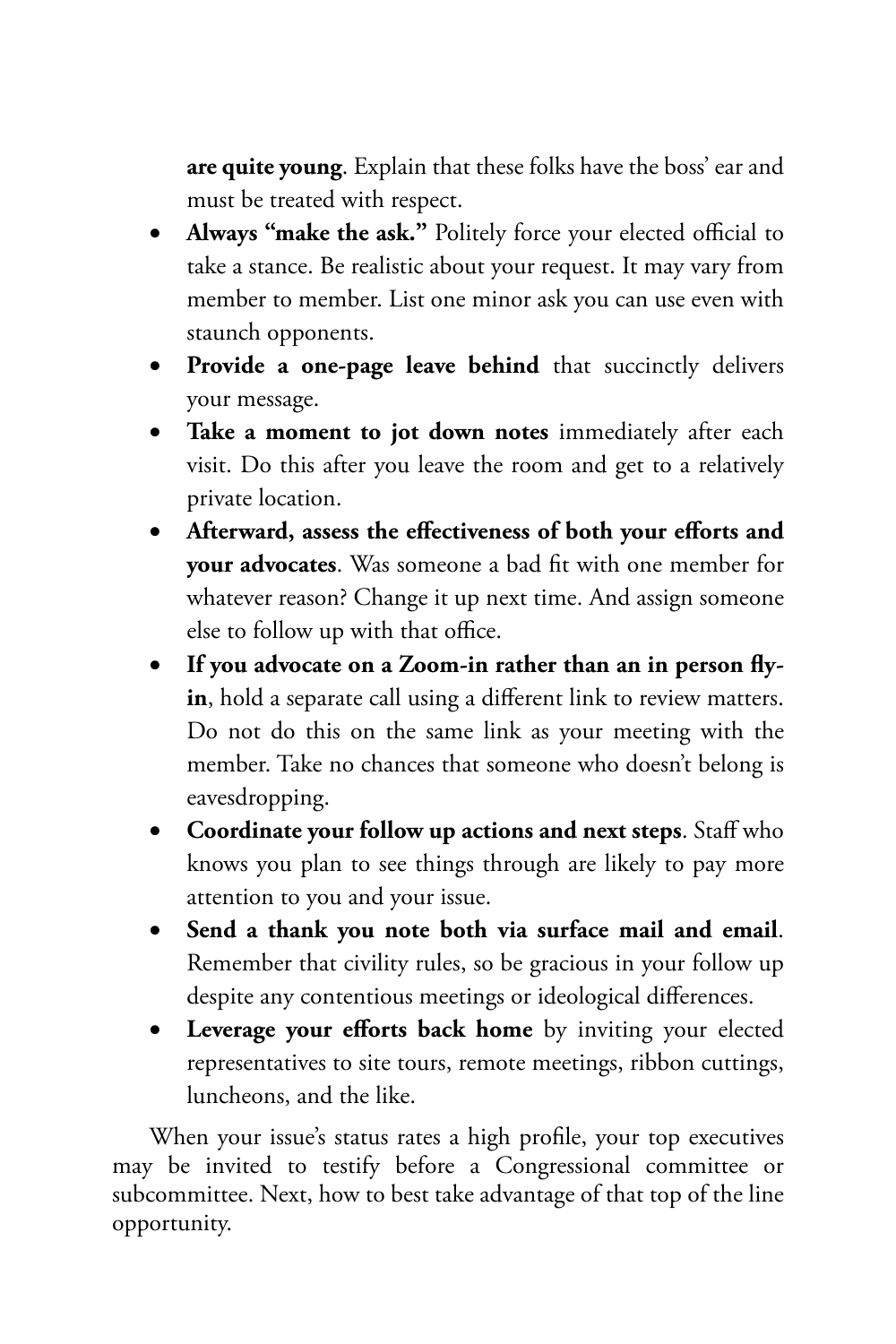#### **No-nonsense Steps for Congressional Testimony**

Congressional hearings — whether held in a Capitol Hill hearing room or via remote video link — directly impact laws and regulations that stand to make or break your business. You have a scant five minutes to deliver your message in most cases. Take advantage of the following steps to help you achieve your public policy objectives:

- **Devote plenty of time to framing key messages**. What you develop in these messaging sessions not only forms the core of your oral statement — it also serves as your lodestar during Q&A. Importantly, it also gives you a roadmap on the issue for media outreach and executive speeches on the issue.
- Insist that your communicators write your oral statement. They should be skilled at weaving a coherent message and at writing for the ear. If they are not, farm it out to a consultant, then move to hire staff capable of doing the job next time.
- **Stage a mock hearing workshop** to infuse your witness with your message, familiarize them with the mechanics of testifying, and provide a needed shot of confidence.
- • **Perfect your five-minute oral statement during your practice**  sessions — whether conducted in person or remote — to ascertain that you have both your message and your timing at the witness table down pat.
- Never speak off the cuff. You worked long and hard on that oral statement in order to nail your five-minute time limit. Don't waste that effort by neglecting your meticulously crafted words.
- Use your main message points in response to every question lawmakers toss your way. Not only does this buttress your argument, it also prevents aimless, wandering responses.
- **Treat members of Congress with due deference**. At the same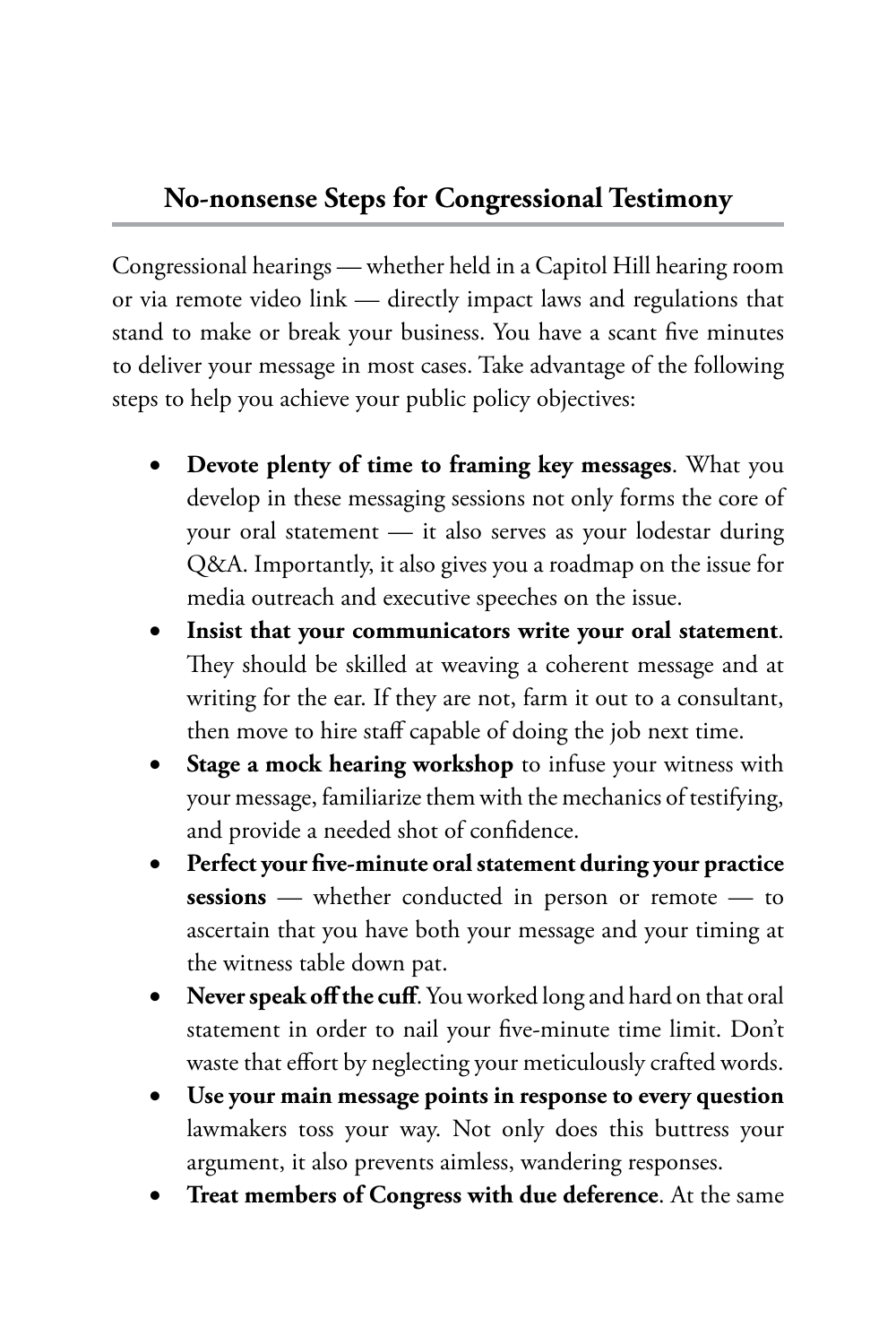time, refuse to be intimidated. Say what you have to say with firmness and conviction, and do so respectfully.

- • **Leverage your testimony after your appearance**. Broadcast your message through print and broadcast media, your website, executive speeches, digital media tools such as Twitter and Instagram (obviously, use channels that best reach your target audience), your newsletters (both external and internal), and other public forums.
- Regularly update members of the Congressional committee, committee and personal staff, and key constituency groups. This helps keep your issue front and center in their minds.
- Send thank you notes to the chair, ranking member, any home state members, and other key lawmakers. Courtesy counts.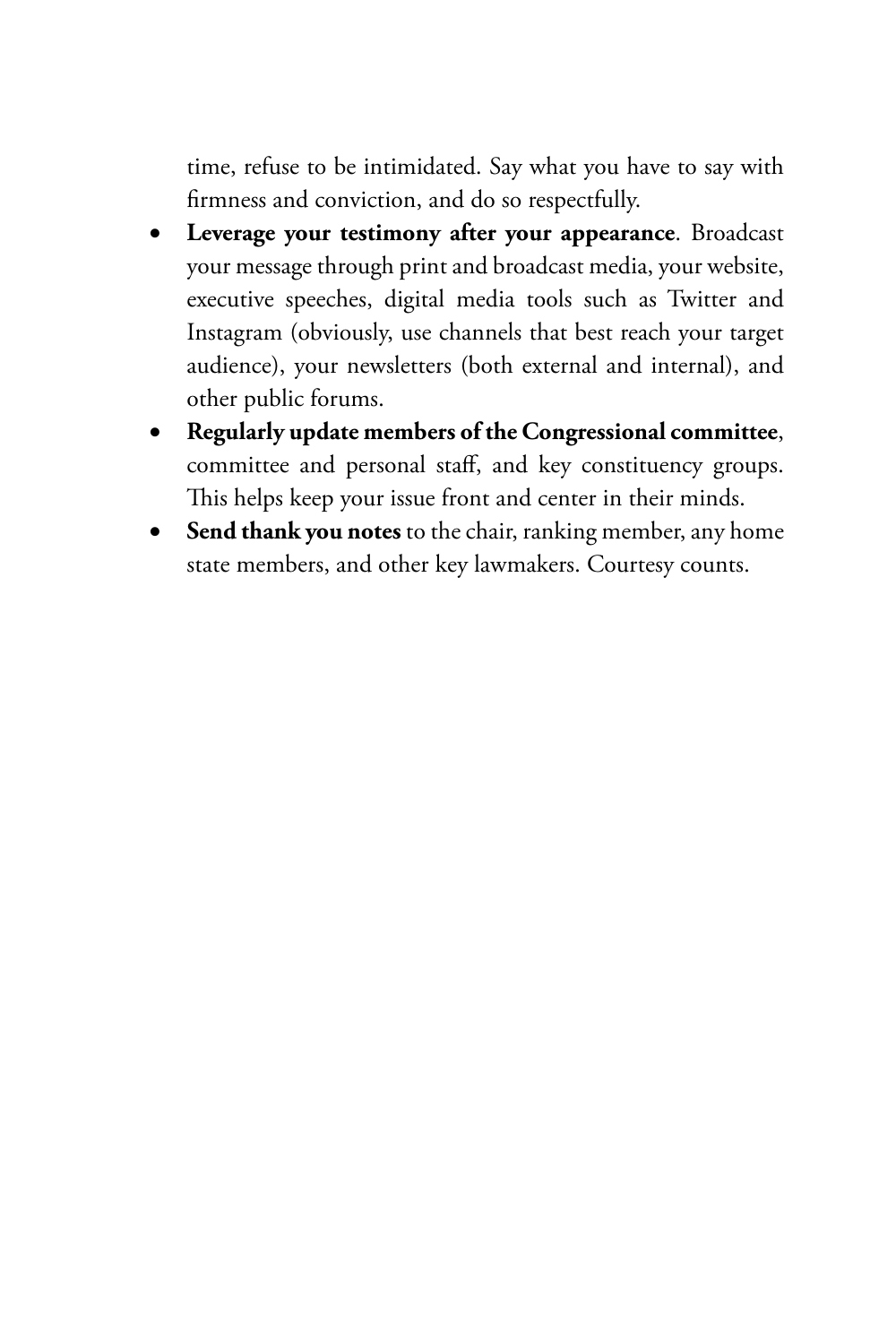### CHAPTER 4

## **Remote Communications Strategies**

e've all been subjected to it.<br>The Zoom meeting we their tablet on a table, offer<br>The TV interview where the subject The Zoom meeting where one participant positions their tablet on a table, offering you a view up their nose. The TV interview where the subject piped in on a video link is lit so poorly you can't tell who it is. The remote Congressional hearing where one senator goes off on a cuss-filled tirade when his technology baffles him.

Granted, the deal with the senator was entertaining. Still, you do not want to be the person yammering away with your microphone on mute (yes, I've done it, too) or muffled on that key media interview because you try to get by with the cheap microphone that came with your device.

The coronavirus pandemic has tested us all (in oh-so-many ways). Most of us had to adjust our communications styles on the fly. The fact is some are still not quite comfortable with the tools.

Success in remote exchanges involves more than logging on and hoping for the best. Whether you are an observer or participant, the organizer of a video program, or the session's moderator, you want to exude a professional profile.

These standards also apply to those specialized occasions that require you to put your best foot forward, such as when dealing with the media during remote broadcasts.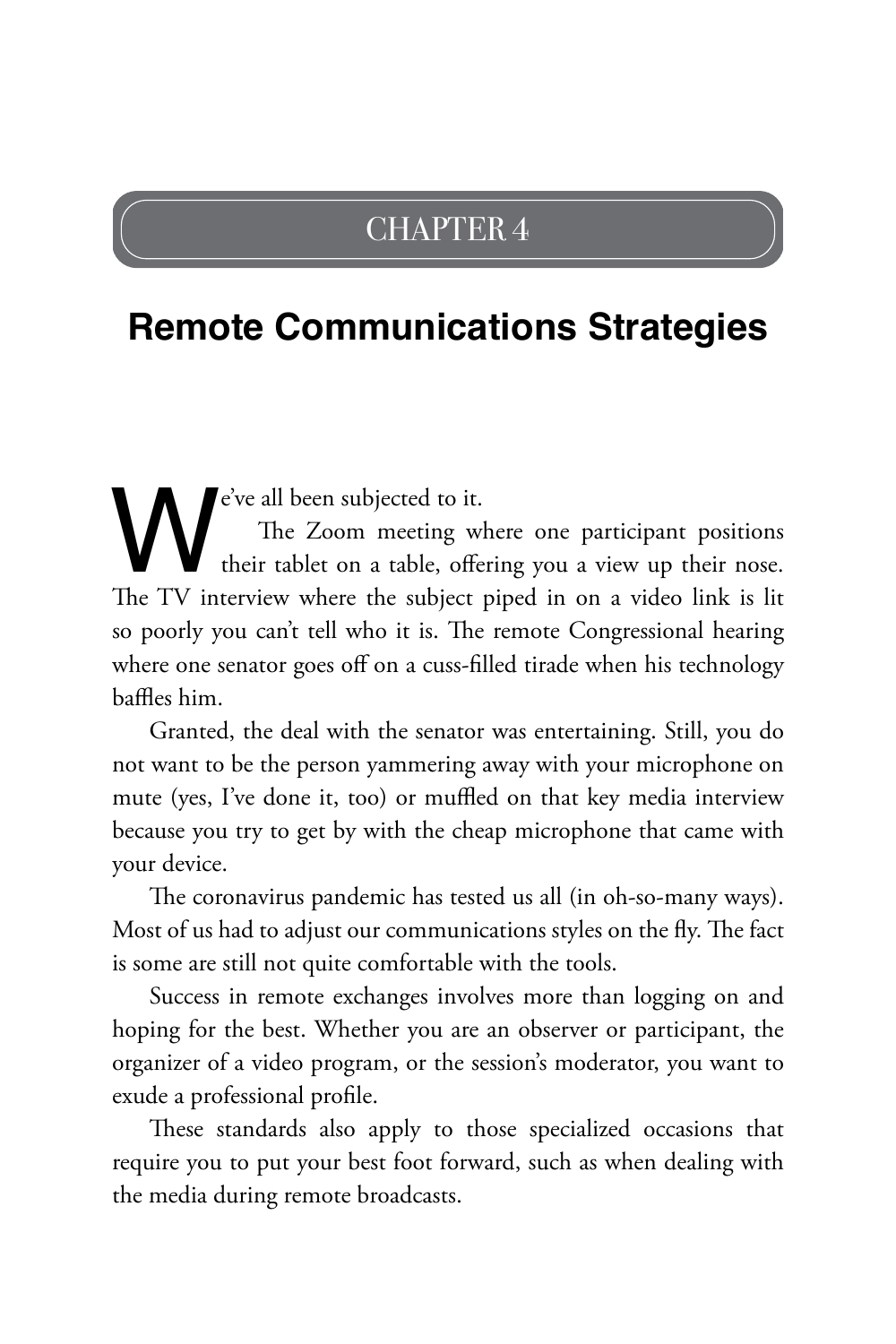This section sheds light on the strategies and tactics capable of helping you look and sound your best. Let's get underway with a look at what to do when you go live before your camera and microphone.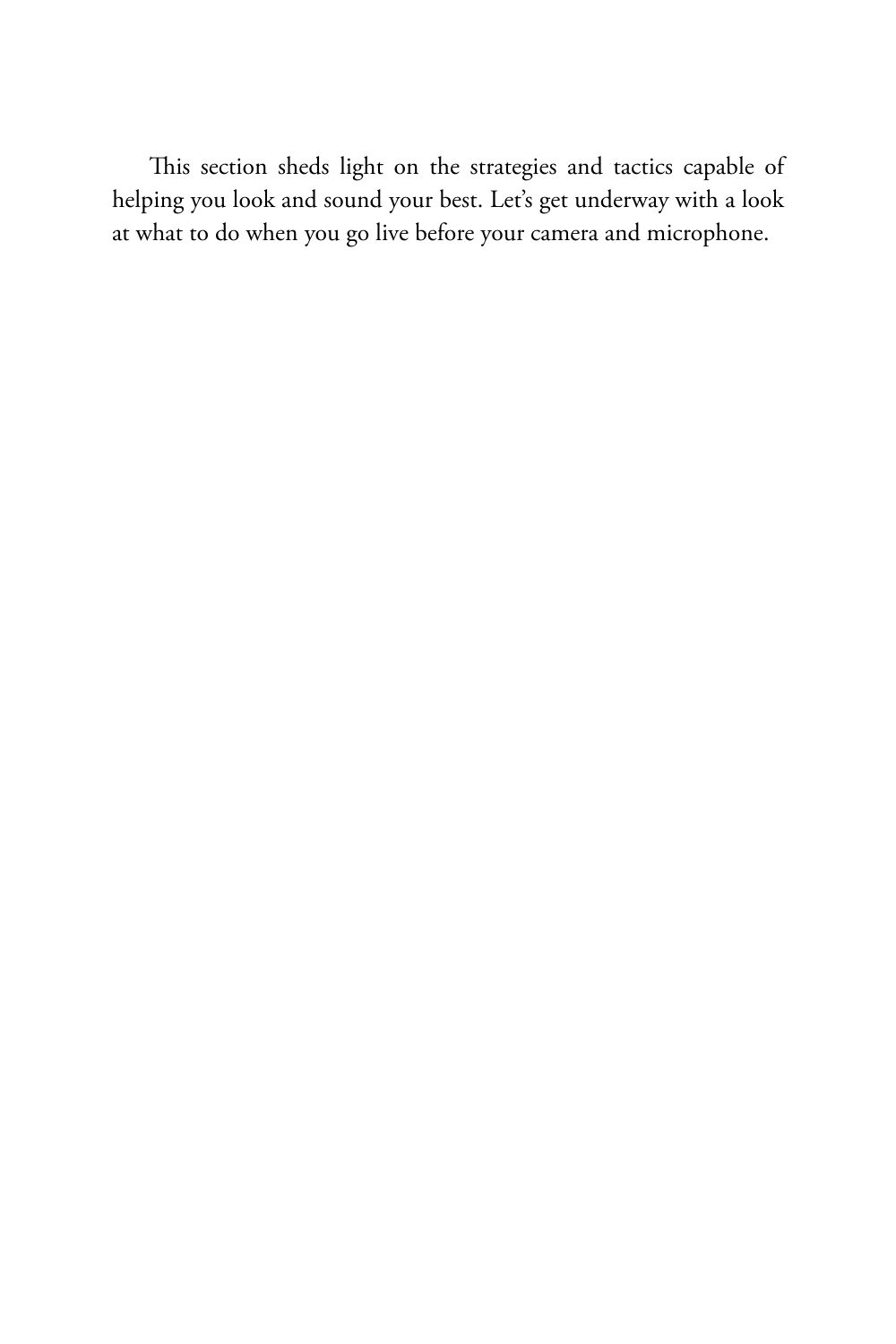Video conferencing services like Skype, Teams, Webex, and Zoom are now everyday meeting tools. Yet some workers still feel a bit uneasy on screen. What steps should you take to exude a professional persona when participating in a remote session from home or elsewhere?

- Familiarize yourself ahead of time with such logistics as how to log in, mute and unmute your audio, turn your video on and off, ask questions, and use the chat box.
- **Record a practice session** and play it back to ensure you look and sound your best.
- Sign on at least 10 minutes before the start time to give yourself a few moments to sort out any technical snafus (this assumes you are an attendee; if you are the organizer or speaker, give yourself a minimum of 30 minutes; see subsequent sections for more detail).
- **Dress and groom like a grownup**. Mussed hair and ratty t-shirts are no-nos. Business attire, a shave, and makeup convey a professional look and feel. Easy to remember rule of thumb: Sport the same wardrobe you would if you were attending in person.
- • **Keep kids, dogs, etc., at bay throughout**. Some background noise may be inevitable, but minimize it as much as possible.
- Silence all noisemakers. This includes phones (mobile and landline) and other devices.
- **Inform family members and roommates** when you plan to participate in a video call so they can avoid hollering across the house, traipsing across the background, etc.
- Mute your microphone when you are not actively **participating**. That way, no ringing phones, doorbells, street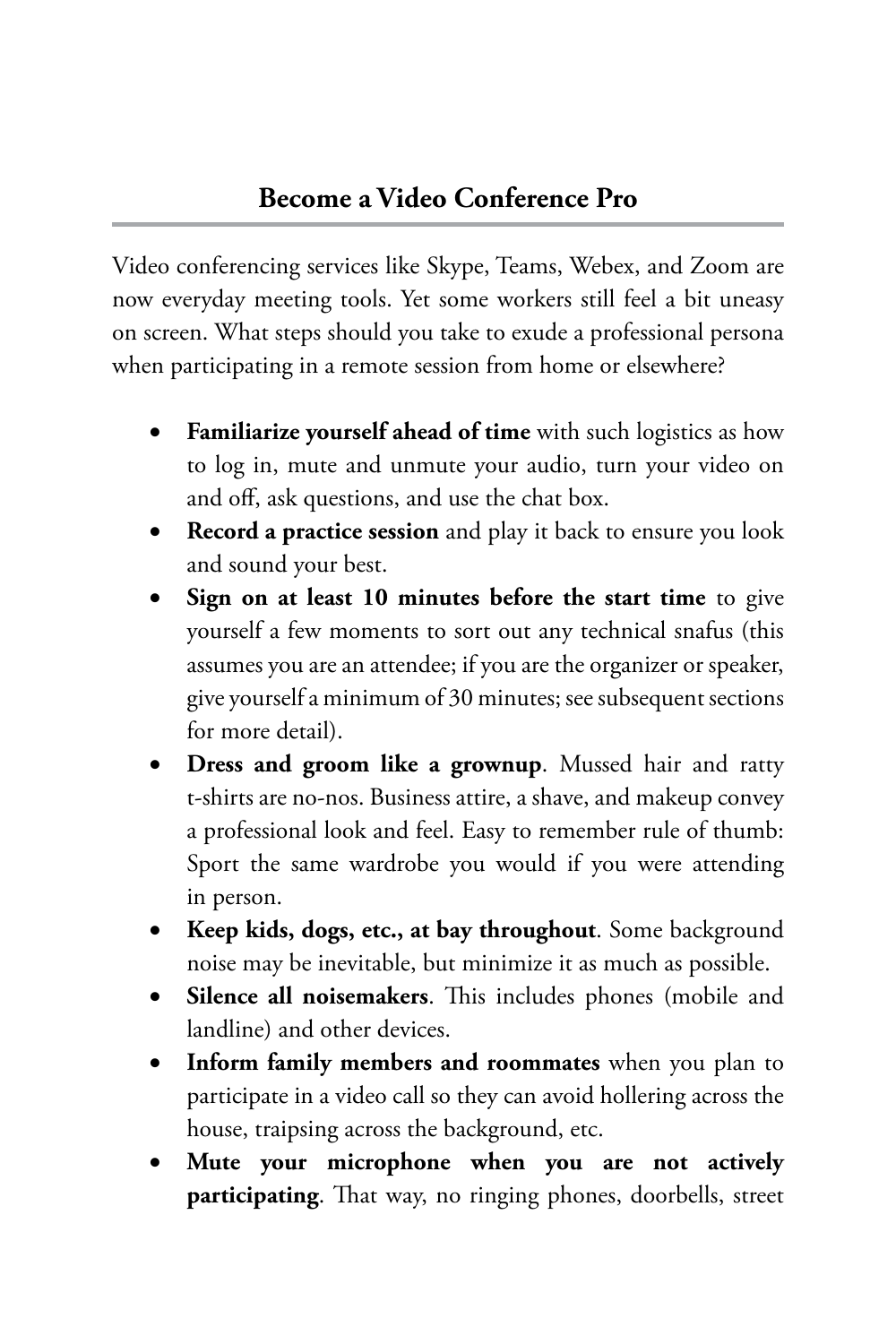noise, or lawn mowers (or those gawd-awful leaf blowers) disturb the proceedings.

- • **Remember to unmute yourself** when you want to speak. We are all guilty of this on occasion.
- **Leave your video camera open** if you are an active participant in the meeting. Otherwise, you come across as a lurker or someone with no genuine interest in the program.
- • **Corollary to the above: It's okay to turn off your video temporarily** if background disturbances occur or you need a moment to take care of personal business.
- Position your camera so that it is level with your eyes. Set your monitor, laptop, or tablet on a stack of books if need be. No one wants a view up your nose.
- • **Look into the camera, not your screen**. The temptation is to stare at your image or the image of the speaker. That skews your eye contact, diminishing your connection with viewers. Find your camera's lens and fix your gaze there 100 percent of the time.
- • **Understand that you may be on camera for the entire meeting**, so avoid incessantly touching your face and any embarrassing actions or camera shots that may display more of you than you wish.
- • **Aim for an attractive, professional looking background**. Green screens can work if you have a physical backdrop. Take a pass on those virtual backgrounds and blurred effects offered by some services. The technology isn't good enough yet, making it too easy for you to merge into the background with comical results.
- • **Lighting is important**. Avoid glaring bare bulbs that make you look ghostly. And don't keep things too dark. Place a soft light in front of you and, when possible, a soft backlight on the floor behind you. A ring light or umbrella light can get the job done.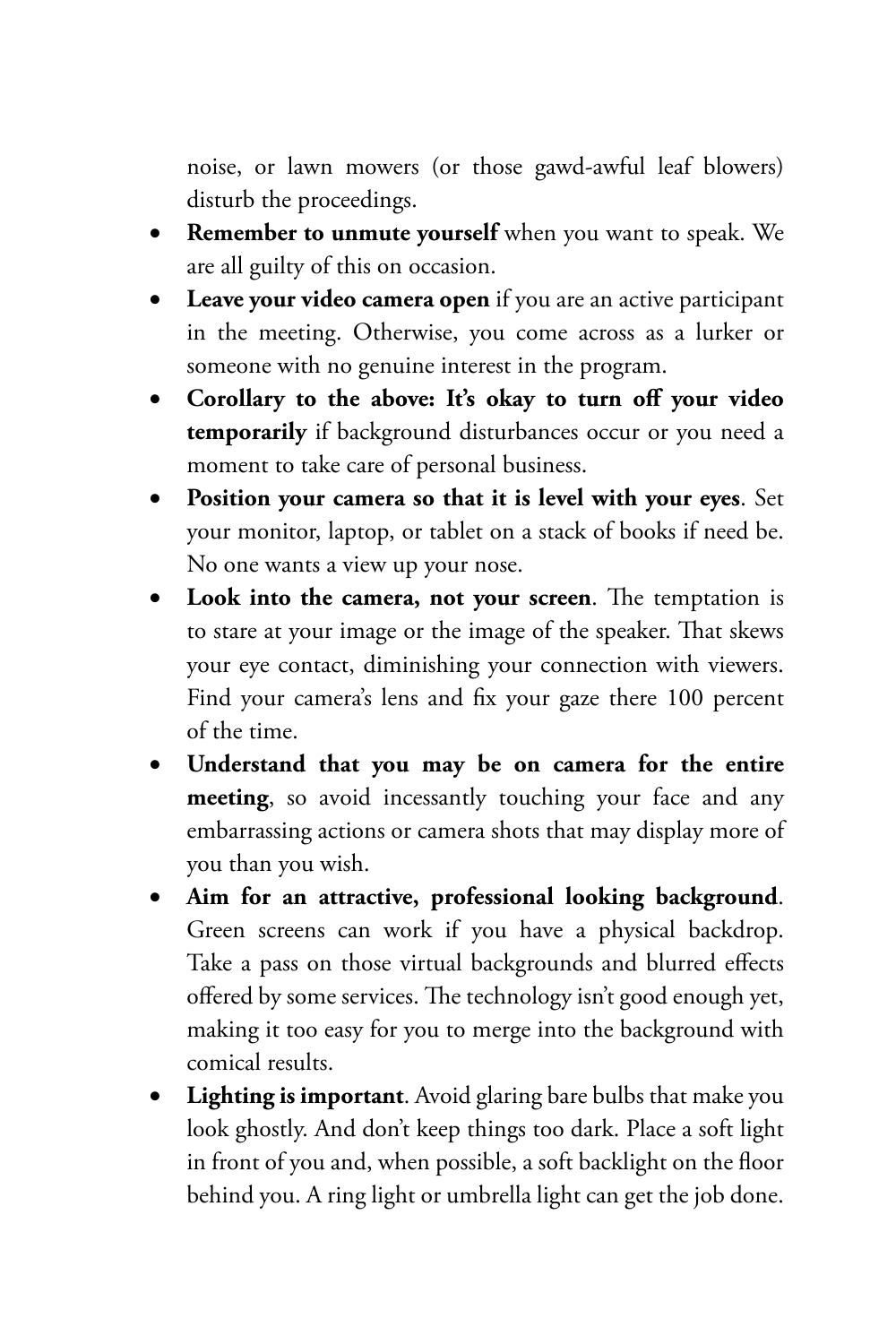- • **Do not sit in front of windows**. The glare during daylight hours leaves you looking like a dark shadow. Plus, the dazzling brightness proves taxing to viewers.
- • **Similarly, do not sit in front of a mirror**. Activity across the room or elsewhere in your house could be clearly visible.
- • **Prepare for conversational delays**. Connections are not always rock solid, so realize that you may have to wait a beat or two before hearing the next question or jumping into the conversation.
- • **Avoid the temptation to switch task** (often erroneously called multi-tasking). Remember, you are likely to be on camera. Plus, it's just good manners.

That covers the territory of what to do when participating in a video call. There are extra layers involved when you are the organizer. That's next.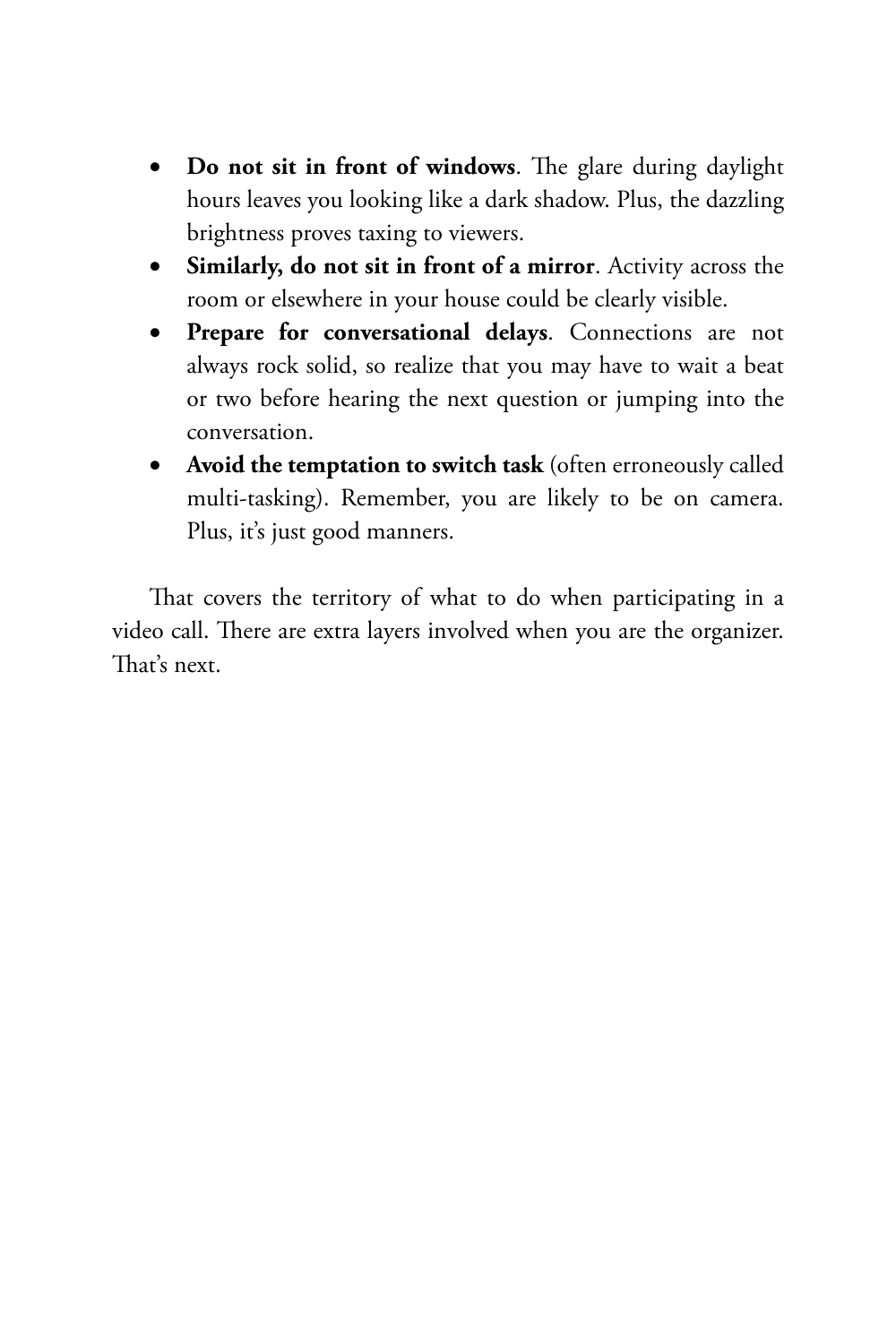Participating is one thing. Arranging and managing a video conference is quite another. It encompasses added preparation and responsibility. Here are some best practices to keep in mind when coordinating a remote session:

- Log on at least 30 minutes before your scheduled start time. This gives you a few moments to deal with any snafus that may rear their ugly head. Also insist that your technical crew and any guest speakers or panelists join early, too.
- • **As with any meeting, have the courtesy to begin promptly**. None of this nonsense of giving people a few extra minutes to join. They were informed of the start time. It's their obligation to show up on time.
- • **Inform participants at the beginning** of such logistics as how to mute their audio, ask questions, and use the chat box. While most of us are acclimated to such matters by now, not everyone gets it.
- • **Again, as with any meeting, get to the speakers and their content quickly**. Stay away from windy introductions and idle chit chat.
- • **Restate your main messages frequently**. Despite your best efforts, you can count on listeners distracting themselves with email, text messages, paperwork, side conversations, Facebook, and other diversions.
- Ask your viewers meaningful questions that help keep them engaged. It's not easy to keep everyone's rapt attention on a video call. Having them enter replies in the chat box or speak up vocally helps.
- Use a moderator to keep the flow moving, maintain track of time, and organize participant questions. Note that the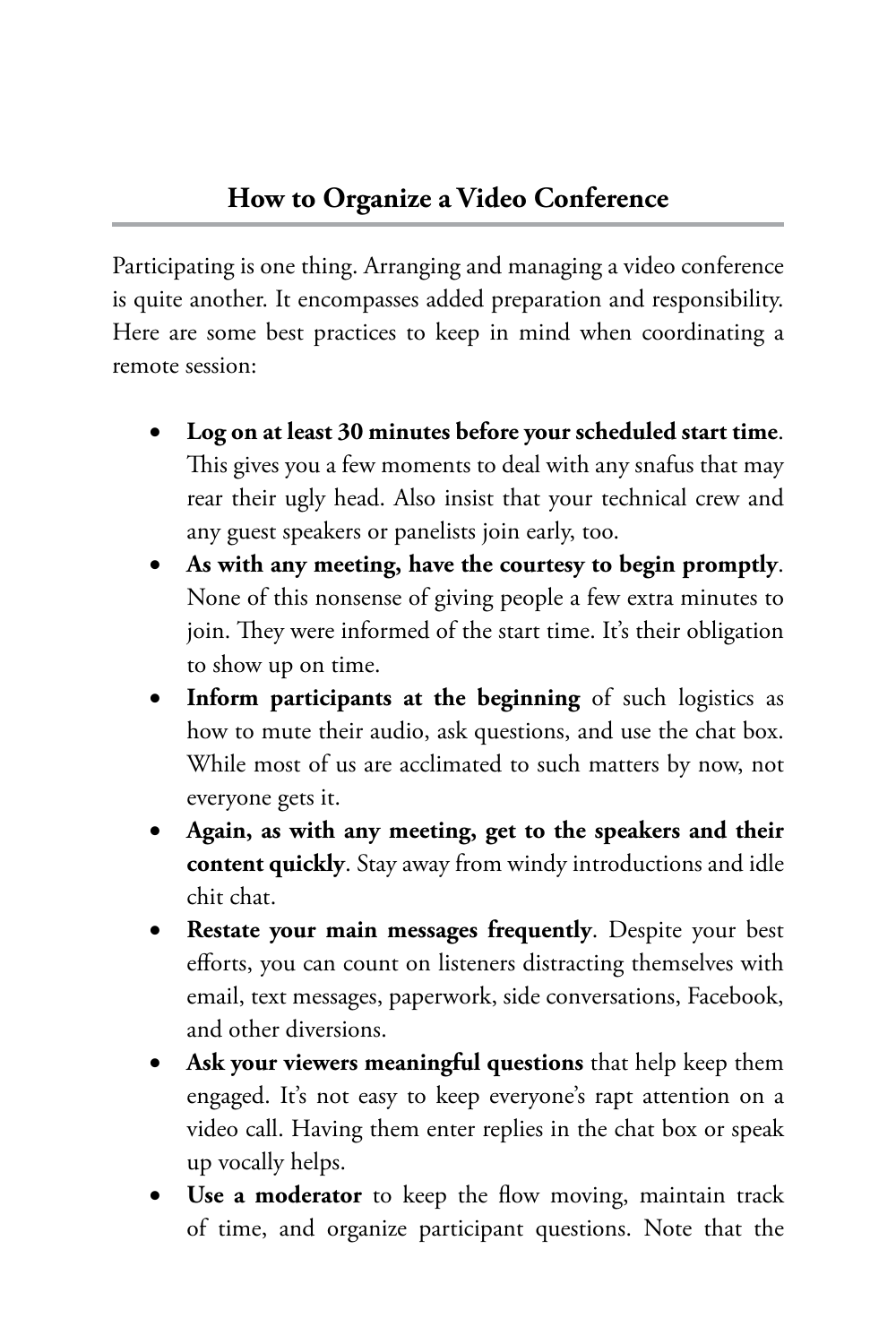moderator should not be responsible for technical matters. That could represent a major distraction, leaving the session in disarray.

- • **If you notice people leaving**, raise your energy level, switch gears, or go interactive.
- **Keep a backup plan in mind.** What happens if you or one of the speakers loses power? Do you have a backup power source or battery powered device to use in a pinch? Is there an alternate way of connecting to the internet, perhaps using your mobile phone's hotspot?
- • **If you use slides (by no means mandatory)**: a) develop teaser slides to display while people are joining; b) post your subject matter expert's bio and photo to help humanize things; and c) include photos, screen shots, video, quotable quotes, and easy-to-read charts instead of dull slides with humdrum bullet points.
- • **Advise whether a recording of your program will be available** for later viewing. For legal and courtesy reasons, notify participants in advance if you plan to record.
- • **ALWAYS leave your audience with a call to action** such as a website, landing page to subscribe to your newsletter, petition to sign, phone number, or some other meaningful step.

An earlier section dealt with the specifics of moderating a meeting. Are there special considerations when doing so for a remote session? You bet.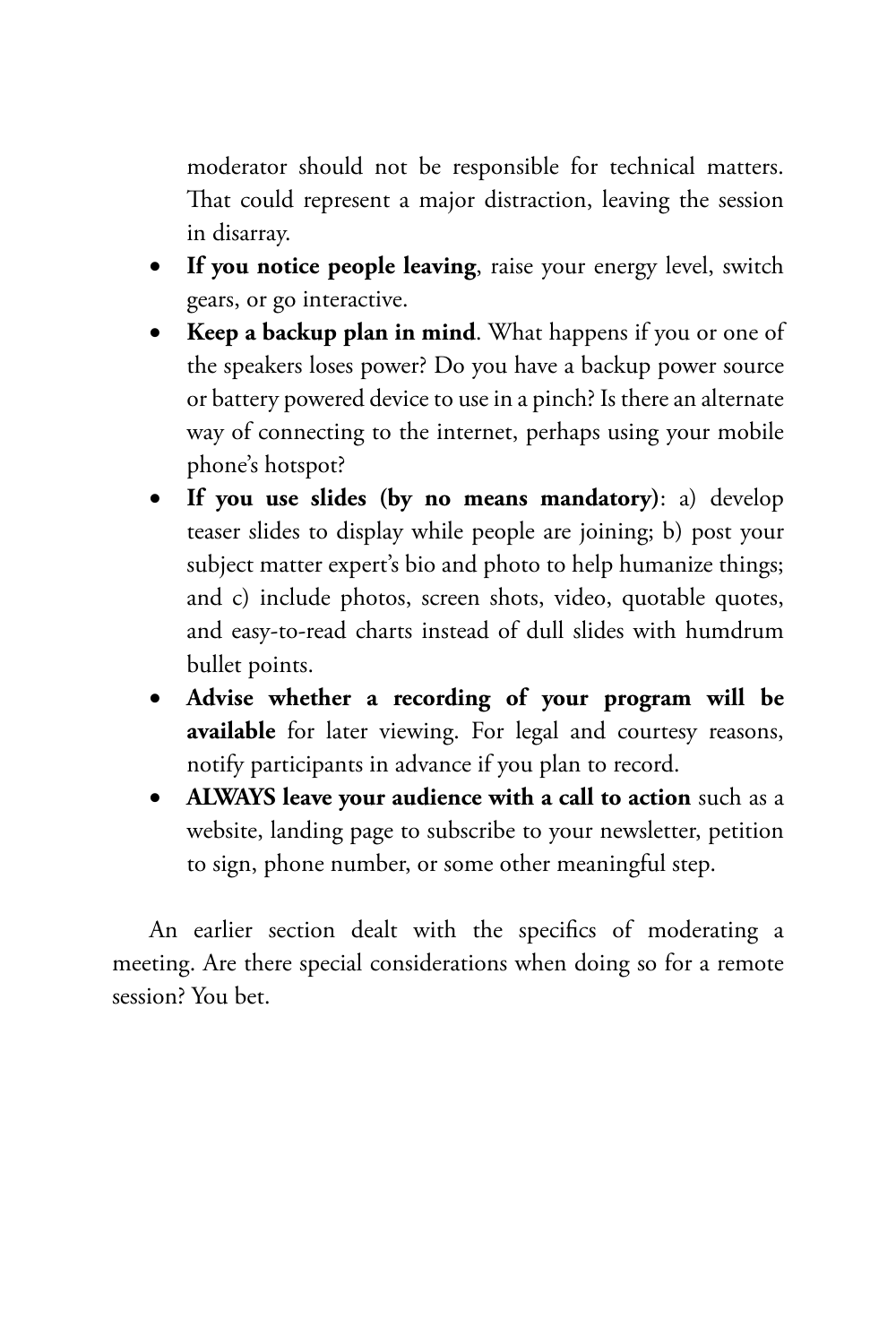Not everyone has been charged with moderating duties for a remote meeting. Here's what you need to heed when orchestrating such a discussion:

- If you have invited a guest speaker, add them to the call 15 to 20 minutes ahead of time for a technical check and to address any last minute questions or concerns.
- **Hold all attendees in the waiting room or lobby**, assuming your service offers one. Make sure everyone there belongs before you allow them in to your meeting. Optional: Monitor the waiting room for a few minutes for any latecomers. You are under no obligation to watch for anyone trying to join if they arrive late.
- **Orient viewers as to where they can find controls** for mute, stop video, chat, etc.
- Let participants know that your eye contact may stray on **occasion** as you check the chat box and monitor for any new participants. That way, they'll know you're paying attention and not obsessively checking email or text messages.
- • **Instruct everyone to turn off phone ringers and email chimes**, and to refrain from dealing with email, texts, digital media alerts, web searches, and the like.
- Be prepared to mute those who do not know how to do so **themselves**. This alleviates noisy background distractions such as coughs, sneezes, chirping birds, and the like.
- **Explain how participants can comment or ask questions** by raising their hand or using the chat box.
- If you or another speaker have made a conscious decision **to use slides**, acquaint yourself with that function. And don't feel the need to keep slides on the screen throughout the talk.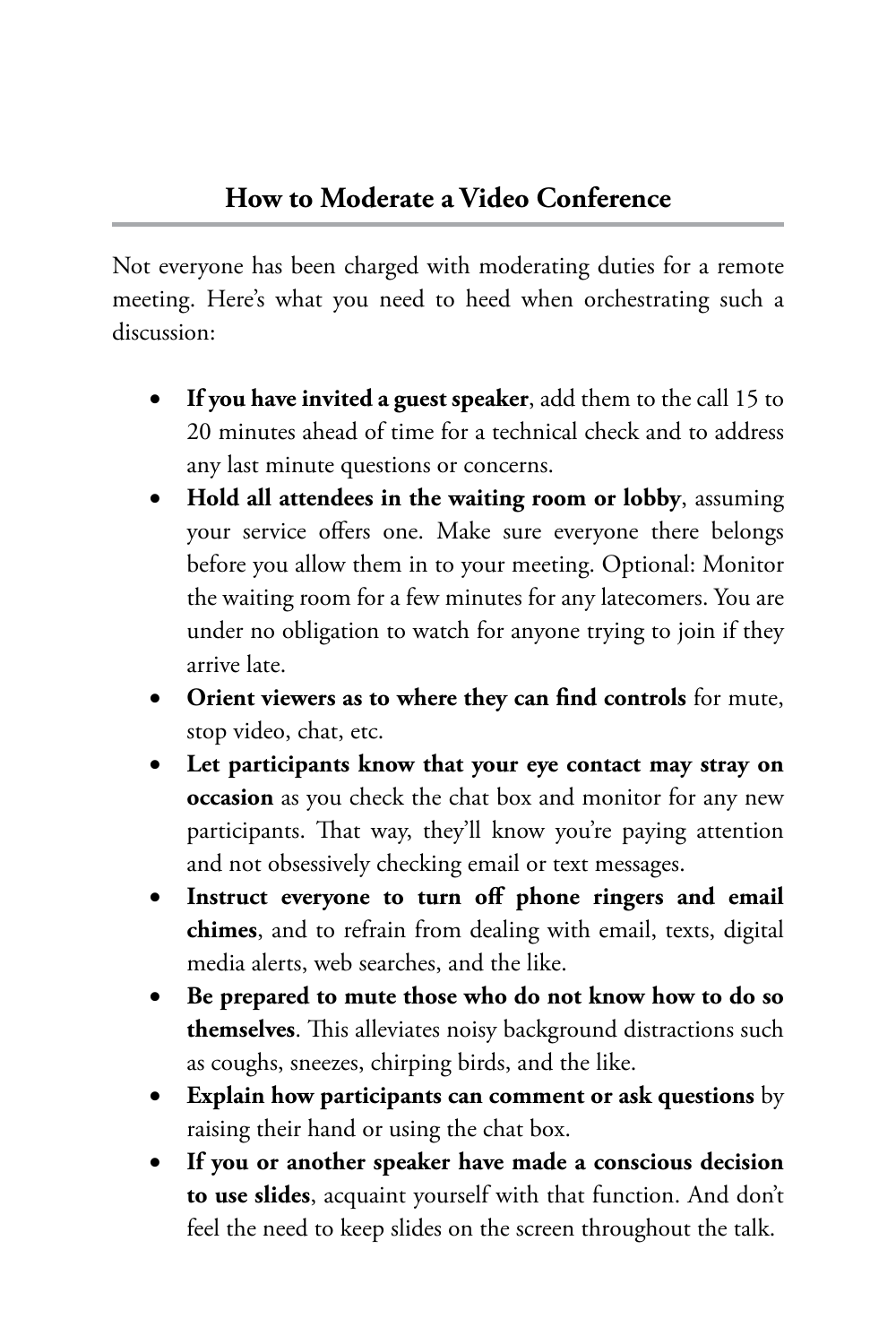- • **Pay attention to the chat and Q&A boxes** as the meeting progresses. Deal with any individual issues as best you can, remembering that your prime duty rests with the larger audience.
- • **If you're doing a round of introductions** for the entire group, go down your participant list to ensure everyone speaks. When you think you've gotten around to everyone, confirm by asking who hasn't yet spoken.
- • **If you opt to record**, tell the group at the start and ask if anyone dissents. Some may choose not to be recorded, so give them the option of departing.

Now let's turn to some special video conference cases — dealing with the media.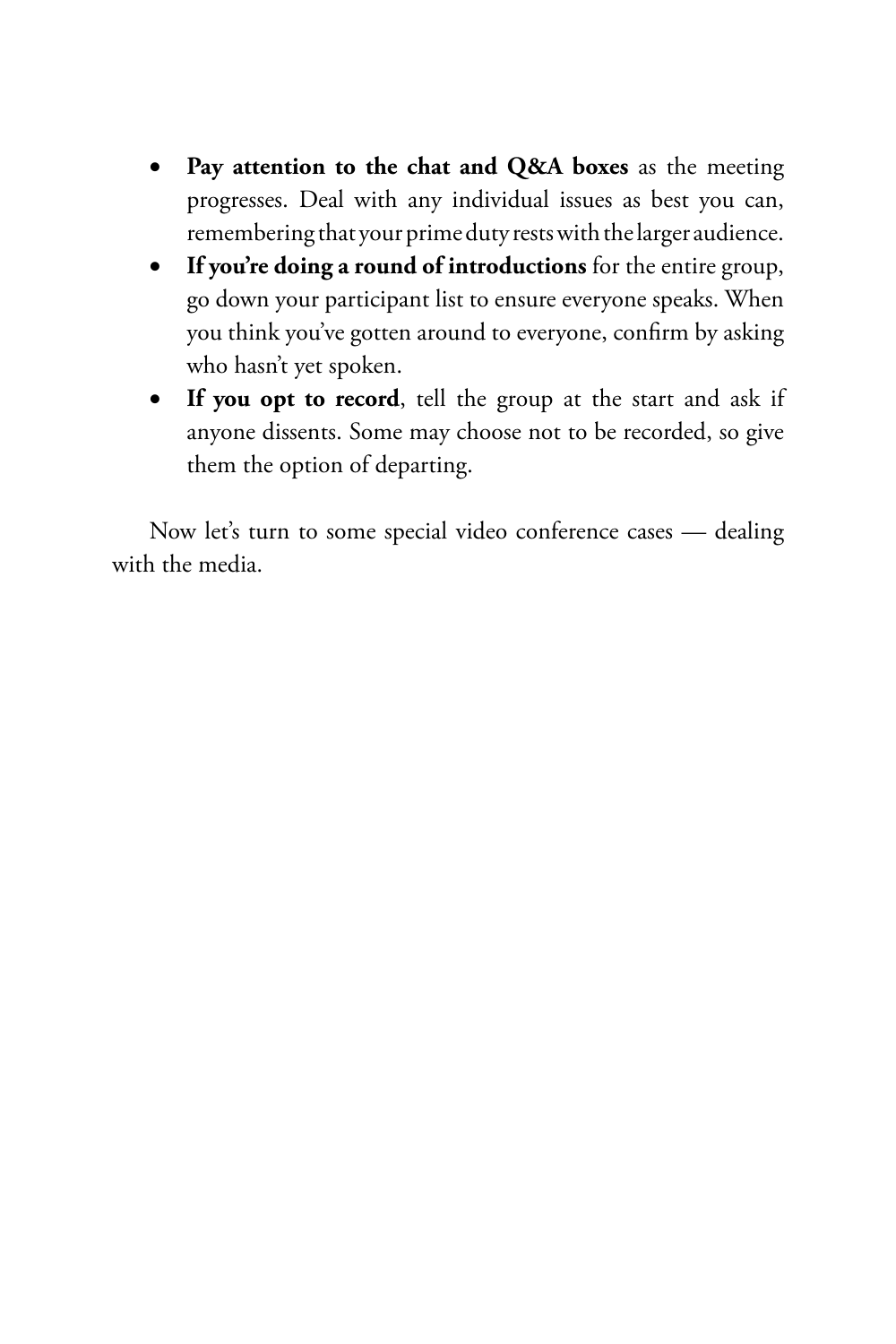Even the highest profile media outlets now hold interviews using online video services like Skype and Zoom. The quality isn't the best, yet when we are isolated from one another it offers a reasonable option. It's a different ballgame for news sources asked to participate in this type of remote exchange.

Granted, some of this advice is similar to remote presentations. It bears reinforcing here so that you keep these points in mind when you're on the receiving end of a remote interview with the press:

- **Practice a lot**. Unless you have been a regular on the news/ talk shows since the pandemic slammed our shores, this format mandates a few more simulated interviews before you engage in the real thing. Rehearse with a colleague on the platform you will be using during the real thing.
- **Look into the camera of your PC or mobile device**. Some interviewees tend to look at their monitor instead of the camera. Wrong. Eye contact with the viewers is what matters, so know where your camera lens is and keep your eye contact locked there. This is one of the few times you should look directly into the camera.
- • **Place your camera at eye level**. Use an adjustable stand, a stack of books, or a box to elevate your device if necessary. No one cares what your ceiling looks like.
- Assume you are always on camera. You will likely have no way of knowing what is being broadcast at the moment, so avoid any embarrassing acts (yawning, scratching, rolling your eyes, cleaning your teeth, etc.).
- Stage your backdrop. Decide on a proper background. Something with your company logo or product or your book is fine, for example.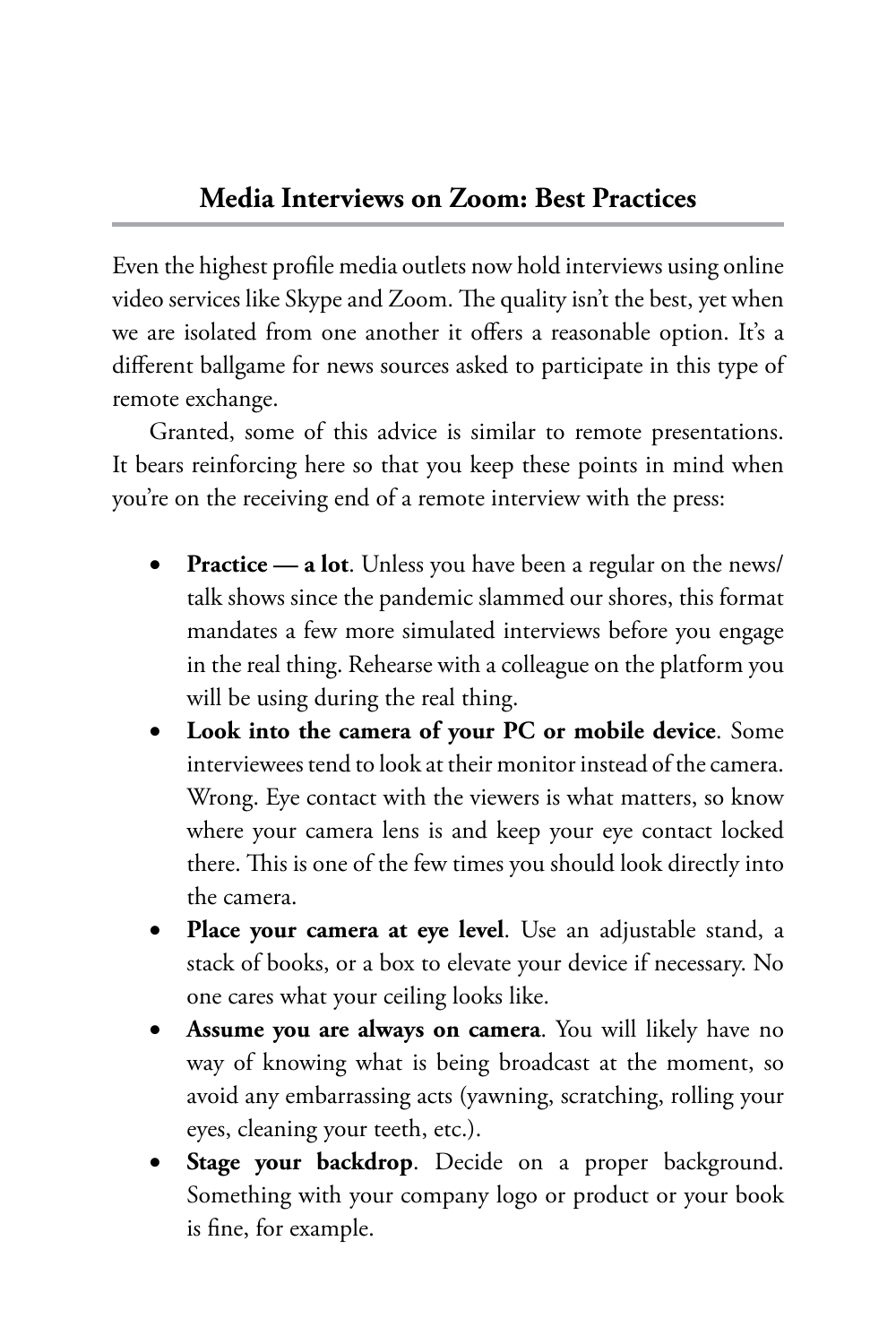- **Dress professionally** as if you were going to an interview in the studio. Although you may be at home, image still matters.
- **Heed your lighting**. Be sure you are adequately lit from a source in front of you. This allows you to be seen on TV and avoids plaguing your viewers with background glare.
- **Check your audio quality.** Viewers are more likely to tune you out if your sound quality is poor. Invest in a decent microphone.
- **Keep the background noise down**. Mute all devices and landline phones, and do your best to keep children and animals out of the picture.
- **• Prepare for delays in the feed**. You may experience a second or two of lag time, so be ready to wait for a brief blip before you hear the next question.

Video interviews are nothing new. Satellite links have been used for years for both TV and radio spots. While the above advice is helpful for such a format, there are some special wrinkles. We look at those now.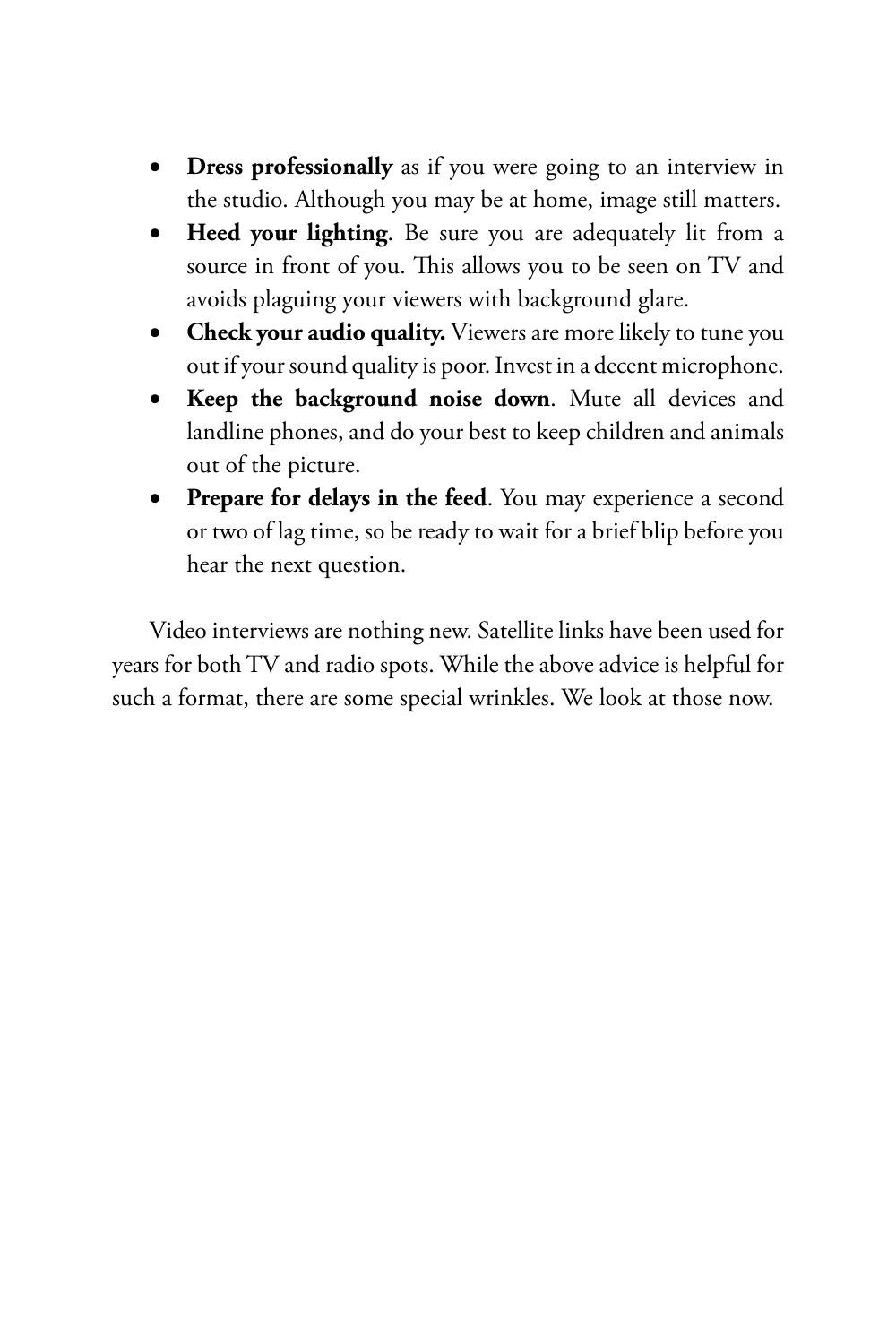The time may come when you sit in a studio and talk to a series of TV or radio news anchors in far-flung cities via satellite. These is known as satellite media tours (SMT) or radio media tours (RMT). You may be talking to dozens of stations for quick-hitting interviews in rapid succession during a single half-day sitting. Make use of the following strategies when participating in this special type of format:

- 1. **Expect to be in a studio or room with a TV camera**. It may be anything from a grand studio, hotel function room, or broom closet-size space. Arrive early and get acclimated to your surroundings.
- 2. **Keep your replies short and succinct**. These interviews are quick hitters, so you are unlikely to have time to reinforce more than two or three high-level points in brief fashion.
- 3. **Focus on your message**. Allow the technicians to deal with the technical aspects.
- 4. **Share anecdotes and examples** that are appropriate to the cities in which you will appear.
- 5. **Remind your floor director to write on a cue card** a) the city you are talking to at the moment and b) the name of the reporter interviewing you. This prevents you from citing an example from Phoenix when you're addressing Chicago, or from calling the reporter by the wrong name.
- 6. **Look at the camera**. The lens is your viewership for all intents and purposes. This is one of the very few times you should look straight into the lens. Do not deviate your eye contact. Do not shift your eyes. Period.
- 7. **Smile and nod** as you are being introduced provided you are not discussing a solemn topic such as a disaster or the death of a notable individual.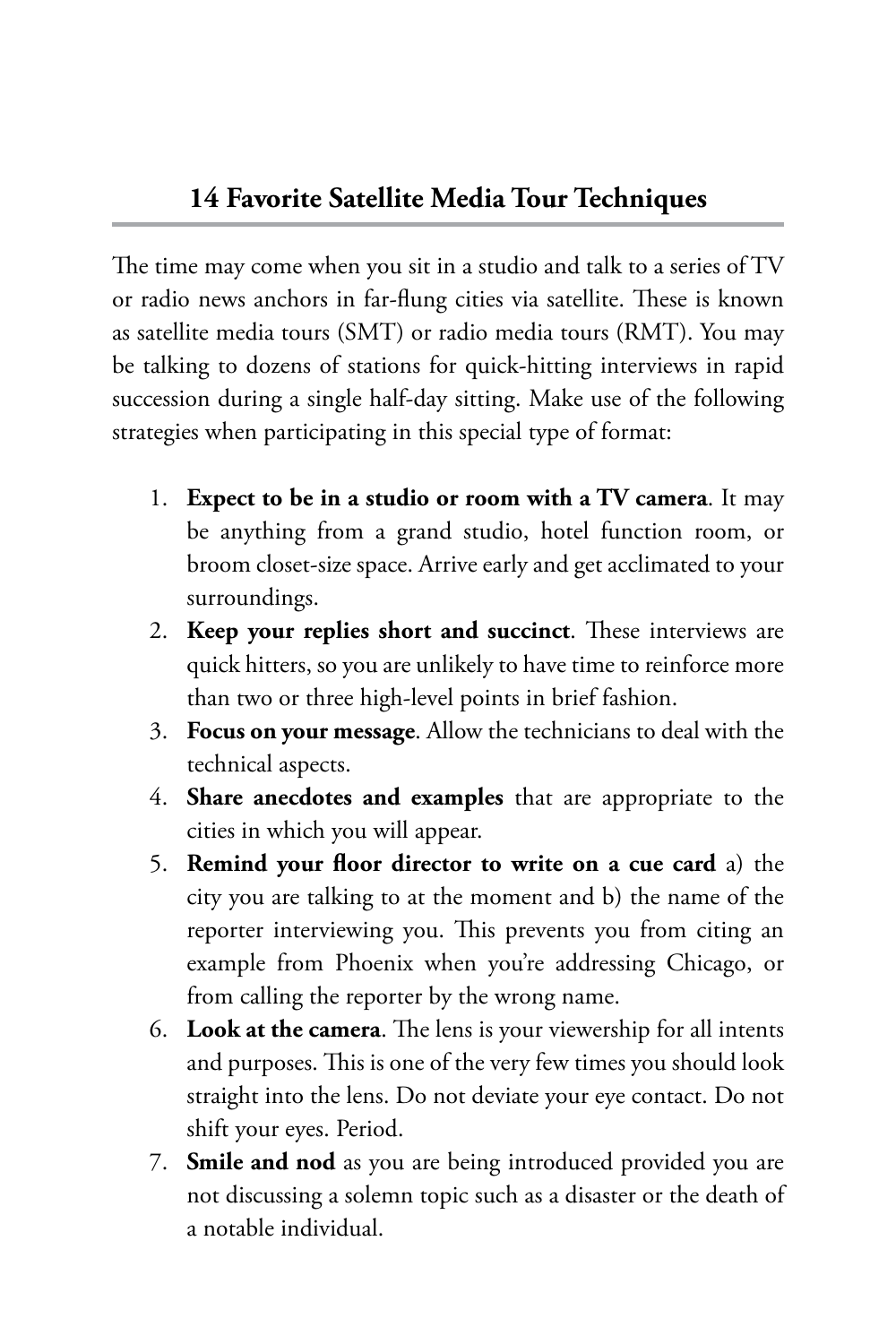- 8. **Realize that you will be using an earpiece** (known as an IFB) to hear the reporters on the other end. It's not the most comfortable device. To get used to it, wear one during your practice rounds. You don't necessarily need the audio running through it then; you just want a sense of what it feels like.
- 9. **If your earpiece falls out mid-interview**, replace it as best you can. Although the technical crew will do its best, it's not always a perfect fit. If they see that you are off the shot for a moment, they may try to help you re-insert it, but don't count on that being possible.
- 10. **Remember that the mic is always hot**. No fussin', no cussin' allowed.
- 11. **Practice your technique during your media training session** since this is not a format most spokespeople use on an everyday basis.
- 12. **Review ahead of time the list of media outlets** you are scheduled to contact. Things will be moving fast during your SMT, so the more advance preparation you undertake, the better your odds for success.
- 13. **Drink lots of water the day before your SMT or RMT**. These interviews are both mentally and physically demanding. And you don't want to be squirming uncomfortably mid-interview yearning for a trot to the restroom if you try to hydrate during the session.
- 14. **Be sure to schedule a good night's sleep** the night before. Also, consider an afternoon nap the previous day. Why? SMTs typically take place early in the morning to hit morning drive newscasts at stations across the country. They tend to be marathon sessions with many interviews in rapid succession packed into three or four hours. You don't want to find yourself nodding off in the midst of the festivities.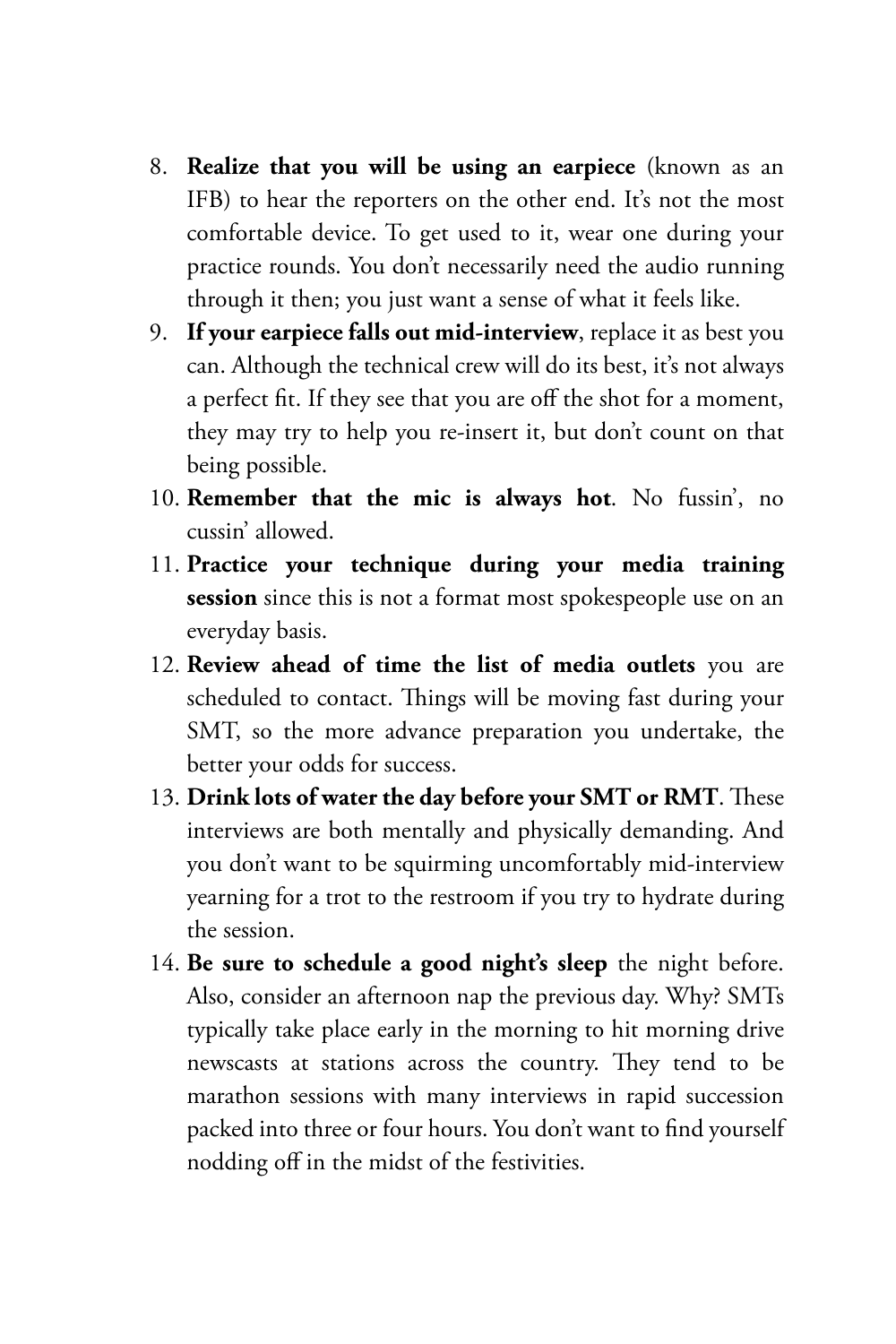### CHAPTER 5

## **Bonus Communications Strategies**

t hit me as I was plotting out this book. Some scenarios just don't fit no matter how much you try to shoehorn them in.

t hit me as I was plotting out this book. Some scenarios just don't fit<br>no matter how much you try to shoehorn them in.<br>Presentation skills, media relations, and advocacy all have<br>relatively well-defined lanes. Then there' Presentation skills, media relations, and advocacy all have across all of those disciplines. At the other end of the spectrum, some tactics prove not specific to any one aspect of that triad.

My clients might ask how to shape sound bites or slow their rate of speech or steel themselves for a crisis. Some may be first-timers when hiring a communications strategy or training consultant, seeking guidance on how to locate and negotiate with such an individual.

That's what this section contains — a catch-all (though I thought "bonus" sounded much more sophisticated) compendium of issues important to your communications abilities.

Your foundation should consist of a strong, coherent communications strategy, so that's where we begin.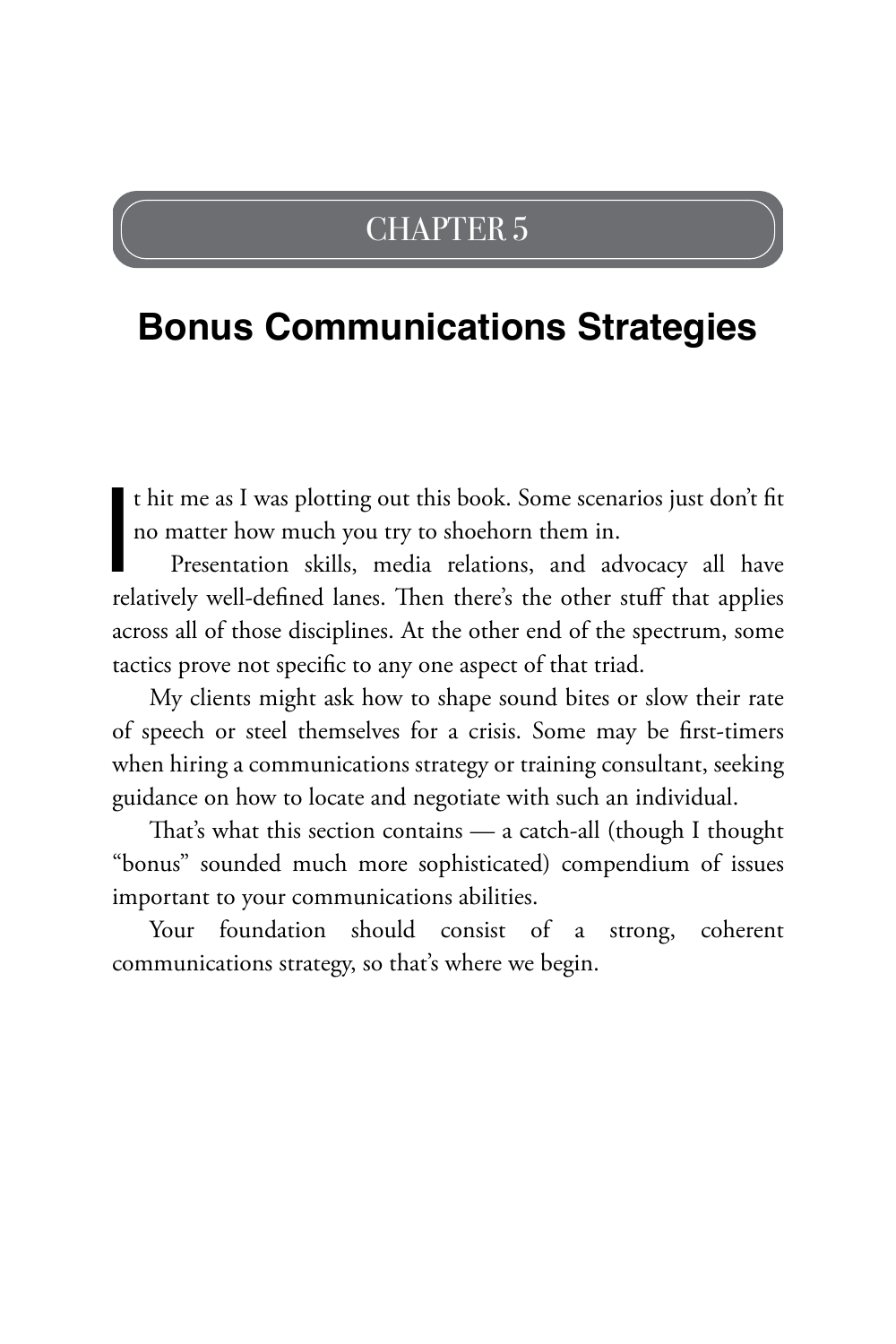#### **Your Communications Strategy: 10 Warning Signs**

An effective communications strategy takes into account your company's bottom line, whether it relates to financial, reputational, or public policy objectives. Smart businesses avoid the pitfalls that come with a lack of attention to their communications and government relations endeavors. They know their public image, business goals, and executives' careers are at stake.

Does your communications strategy need a tune up? Maybe so if your company faces these hurdles:

- 1. **A CEO dissatisfied** with the company's message development and delivery capabilities. If you sense doubt from the C-suite, it's past time to reinforce your efforts, either using internal talent or securing a capable communications strategy consultant (more on this in a few moments).
- 2. **Communications staff who trembles** when trying to counsel the C-suite. Your in house experts should not fear to speak truth to power. It's time to clean house in the communications shop if they prove incapable or unwilling.
- 3. **The need for an unbiased point of view** to ascertain where your communications risks and rewards lurk. Dig deep into your capabilities. Be honest. It may be a good idea to seek external viewpoints, perhaps from a trusted communications colleague or a C-suite leader your top executives admire.
- 4. **The corporate leader frustrated** with getting their legal, finance, and marketing staffs to deliver concise, consistent messages. It takes practice to internalize, then verbalize, the news you want to emphasize. Ongoing practice can unlock this dilemma.
- 5. **The firm seeking to strengthen its professional development**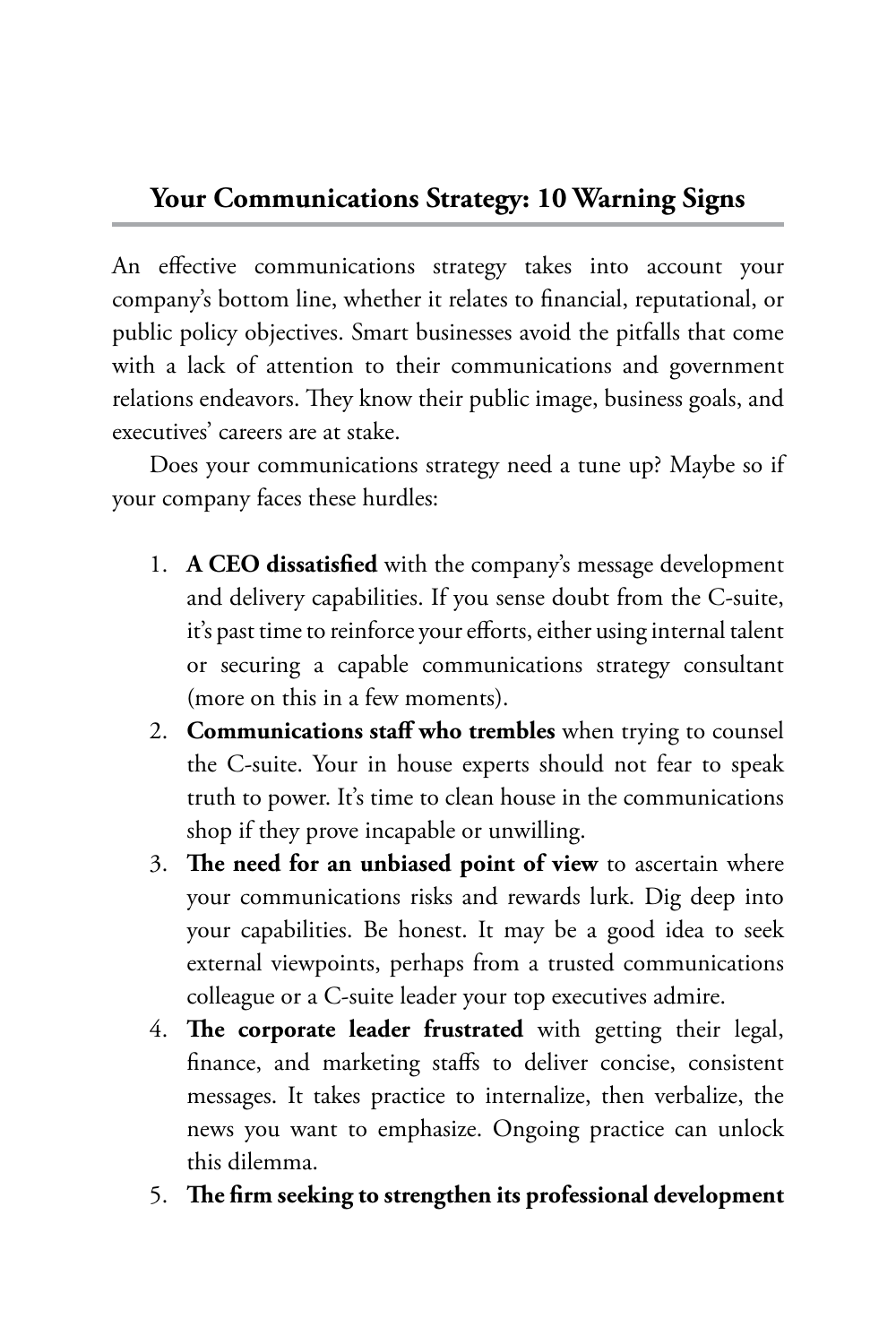**choices**. Remember, the key to communicating with impact is sustained improvement over time.

- 6. **A technical expert who shies away from media interviews**. You have two choices here. First, sharpen the skills of reluctant authorities. Second, if they prove ineffective or hesitant, find someone else to deal with technical aspects when they arise.
- 7. **The C-suite leader trying to get their communications and government relations teams to play nice together**. There are bound to be tensions and differences of opinion among departments in any business. That's fine as you hash out matters internally. Once the direction is set, it is imperative that everyone pull in the same direction.
- 8. **The executive with an imminent high stakes speaking or advocacy opportunity**. Treat these showcases with care. You will not like the outcome if you fail to prepare and practice with a formal training program.
- 9. **The corporate leader struggling with onboarding communications and government relations staff**. You need a plan that inculcates new arrivals with such factors as your messaging, communications philosophy, and professional development options. Don't be shy about asking your communications strategy consultant to play a role here.
- 10. **The public affairs executive who needs to ramp up the performance of advocates** who deal with policymakers. This includes anyone from the CEO who testifies before Congress to the grassroots advocates who trek to Capitol Hill for a fly-in. Organize programs to enhance their capabilities.

As you can see above, messaging is crucial to the success of your business and public affairs initiatives. Once your message is squared away, you'll want to dress it up with quotable quotes. That's next.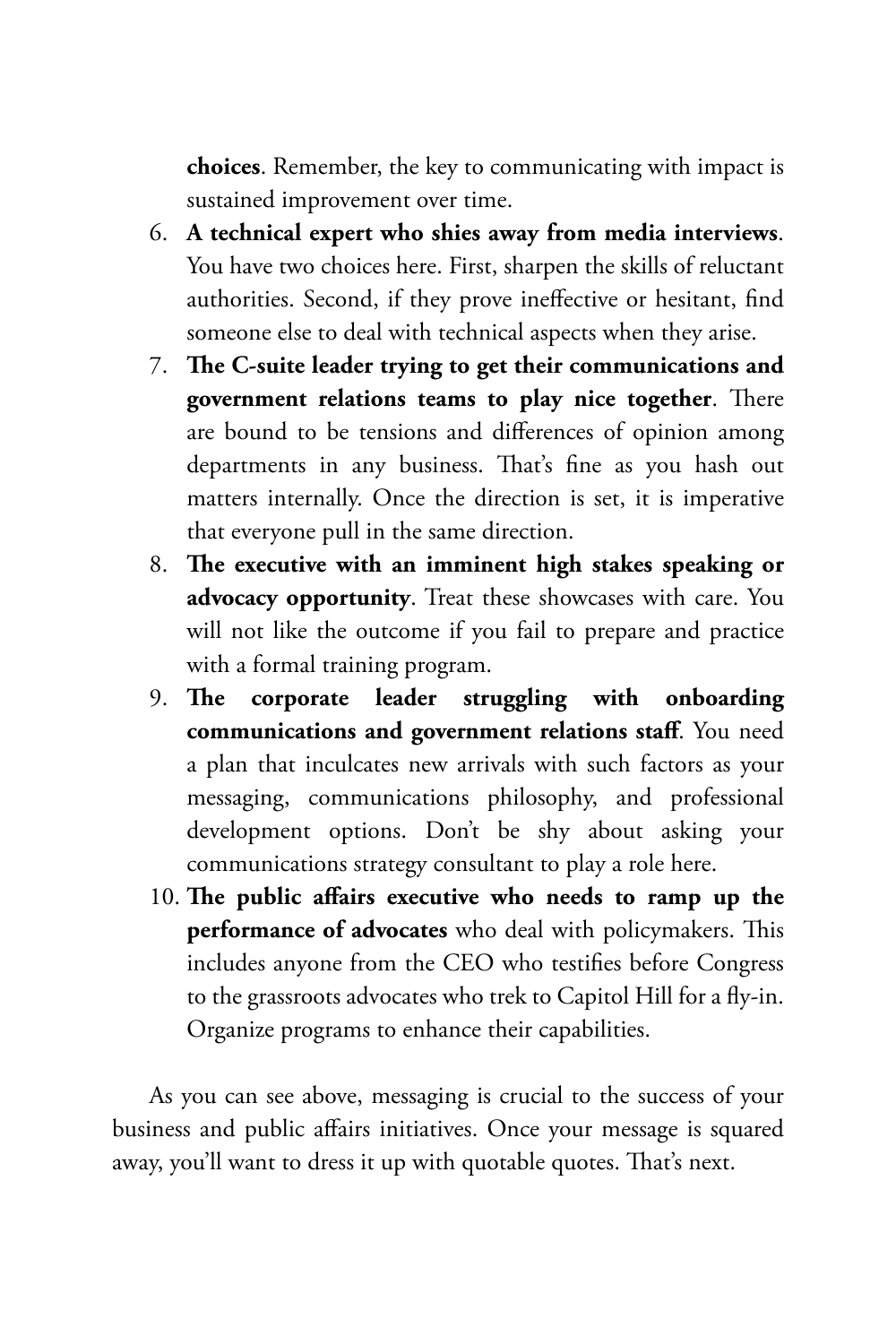Media interviews, presentations, and legislative testimony demand memorable quotes. By adding some spice to your phrasing, you can make your message rise above the competition. Here are a few favorite methods for crafting quotable quotes to add some punch:

- **Stories** Spinning an unforgettable tale makes your message more impressive. Despite the current fascination with storytelling, understand that not everyone has the talent to spin an entrancing yarn. Your strengths may reside in one of the following areas. That's fine.
- **Numbers** Help your listeners size up your message with mental pictures of millions, dozens, fractions, and percentages. Just don't overdo it or you risk lulling your audience to sleep.
- **Comparisons** Are your offerings better than? Bigger than? More reliable than those of your rivals? As with any claim, be sure you can back it up with solid proof points.
- **Extremes** Tell your listeners that you are the first, the best, or the only (and of experiences you've had with the last or the worst). Here, too, be prepared to offer ironclad evidence.
- • **Third party endorsements** Offer praise from external influencers. Noted experts in the field, luminaries who are universally respected, and celebrities (though vet them carefully as they are notorious for going off script) can add luster to your stance. This can be especially effective whenever you can cite agreement from someone who traditionally opposes you.
- Topics du Jour Sprinkle your conversation with references to current events and the latest in movies, TV, music, and sports. Keep these mentions current. Few in your audience are likely to be familiar with a random line or character from a 1980s book or film, for example.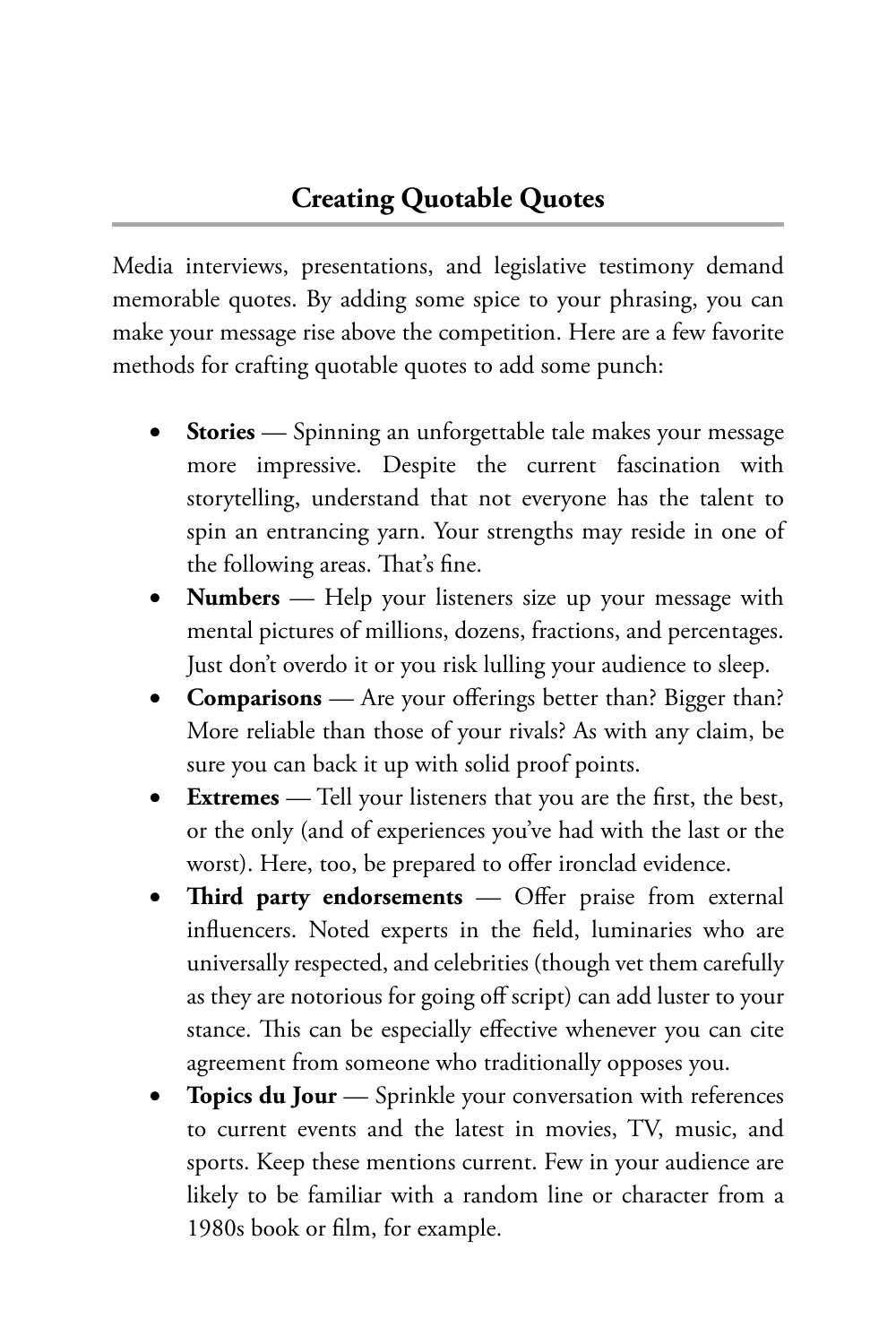- • **Famous Quotes** Leverage words of wisdom from those you admire. Do your due diligence and confirm that you can correctly attribute those words to that individual and that the quote is 100 percent accurate. The internet is rife with erroneous citations.
- **Surveys** Demonstrate why public opinion is on your side. Impartial third party surveys are the gold standard. If you commissioned the research, be prepared to address questions about its veracity and impartiality.
- • **Best case/worst case scenarios** Provide a glimpse into the future. How will the weeks, months, or years ahead gleam if you prevail? How will your industry collapse if you fail?

Quotable quotes become all the more important when calamity strikes. Now we'll examine what to do when a communications crisis impacts your business.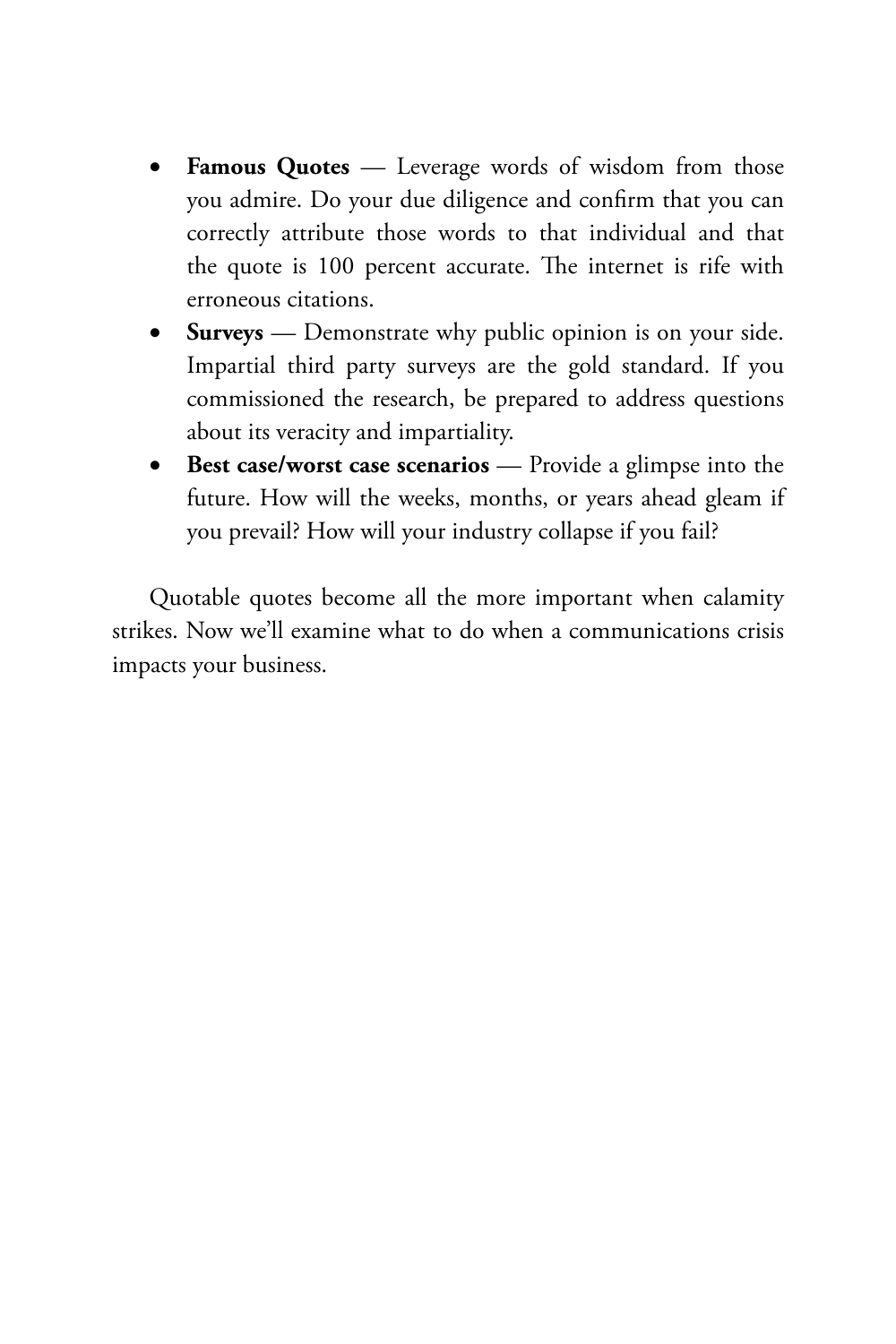Every business faces crises. Not every dilemma is as all-consuming as a global pandemic or an economic collapse. Your crisis may come in the form of the death or departure of a key executive, an employee's ill-advised quote in the press, failure of your product to perform as promised, or the effect of a government regulation. No matter the size and scope of your crisis, keep these top tips in mind as you work through the communications aspects:

- **Realize that you will not have perfect knowledge**. You may have little information initially, and random details may emerge in a flood or a drip. Continually feed the latest information to your prime spokesperson and your executives so they don't get blindsided by a reporter's question.
- **Always tell the truth**. Be prepared for the fact that you may need to disseminate developments that don't place you in the best light. While you can tell about the positive steps you are taking to ameliorate the problem, never sugarcoat what happened.
- • **Don't hide**. This has all the earmarks of a company that is afraid to be up front because it has something to conceal. Yes, you may need to take a proverbial beating. Swallow your medicine like a grownup.
- Never speculate. Do tell reporters and the public that you will get back to them as events unfold and as you obtain solid facts. You may need to hold briefings every day or every hour depending on the severity and the pace at which your crisis evolves.
- **Demonstrate empathy**. This does not necessarily imply an apology as that can have legal consequences. A caring attitude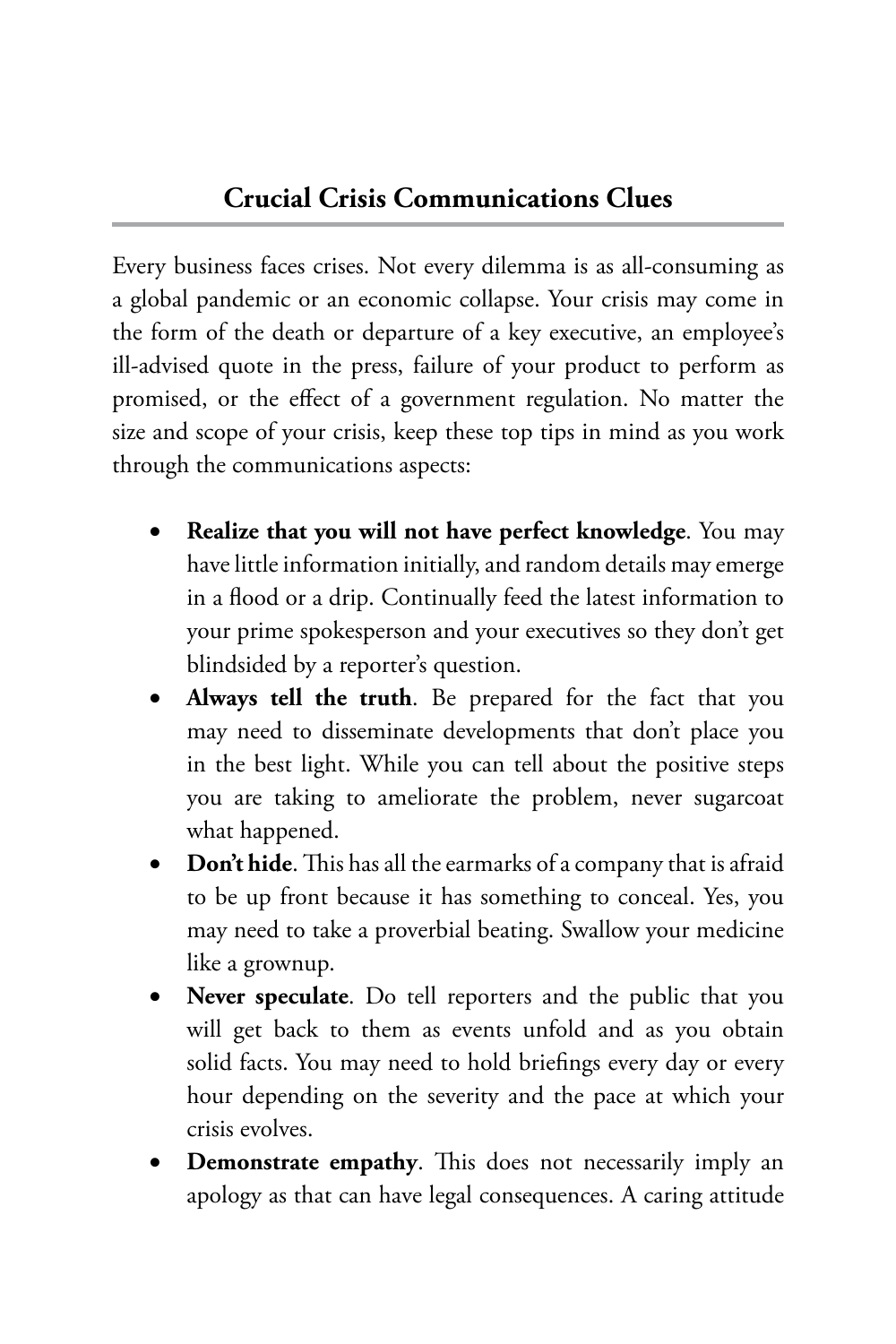and evidence that you are taking action to ease the burden on those affected can go a long way toward restoring your reputation.

- • **Work closely with your lawyers**. They are the experts in knowing how much legal exposure you might face. Just remember that your chief communications officer is the expert when it comes to shaping and delivering your message. Never delegate that responsibility.
- • **Prepare a crisis communications plan in advance**. Identify your spokespeople and steel them for dealings with a skeptical media and a potentially hostile public. Bear in mind that the CEO is not always the best or only option. You may need others to weigh in with technical comments or, in rare cases, take the lead (then again, if your CEO is inept, what are they doing there in the first place?). Make sure to set out your plan before any storm hits.
- • **Refuse to let others fill the news vacuum**. Some companies go into ostrich mode. If you don't furnish the news as you know it at the moment, the media will turn to other — perhaps antagonistic — sources. This means they, not you, are shaping the headlines.
- • **Explain what next steps you are taking**. You need to do more than clarify what happened. You need to provide a vision for how you intend to solve the problem and avoid its recurrence. This aspect of your message cannot be emphasized enough.

Whether you are communicating during a crisis or a run-of-themill occurrence, your nonverbal performance makes a difference. Read on for body language betterments.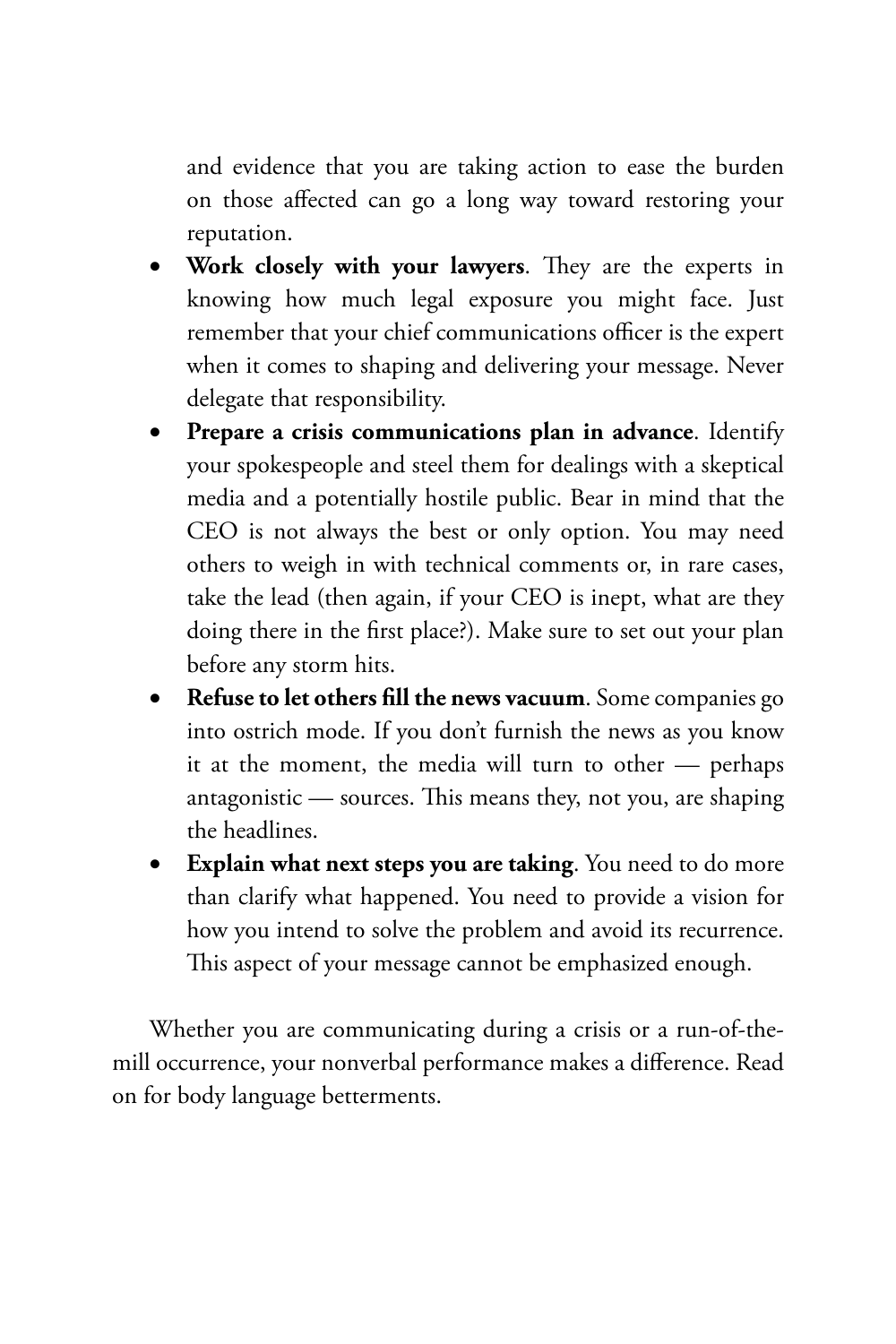We all hold inherent strengths and challenges when it comes to communicating in public. That's why mastering the use of your Video Tools — the way you look — and your Audio Tools — the way you sound — holds the key to improving your speaking abilities. Focus first on emphasizing your strengths, then on either sharpening your challenges over time or deemphasizing them. This handy checklist serves as a guide to assessing your nonverbal performance:

#### **Video Tools**

- Action: Everything from your movement on stage or on the screen to your gestures to how you stand or sit says something about you. Be deliberate about your actions.
- **Facial expression:** Smiles, frowns, nostril flares, widening of the eyes, and more reveal how you feel, whether intentional or not.
- • **Eye contact**: Solid eye contact with your audience is a must if you want to come across as trustworthy.
- • **Wardrobe**: Take some pride in how you dress. Wearing crisp business attire fosters an image of expertise. I aim to dress slightly more "formal" than the audience as a show of respect for them.
- • **Props**: This category covers anything you deal with physically, such as a new product, a remote control device, or a book. Know when to bring these items into play and when and how you will set them aside.

#### **Audio Tools**

- Pitch: Vary your vocal range to avoid a monotone delivery.
- Articulation: Talk clearly in order to be understood, particularly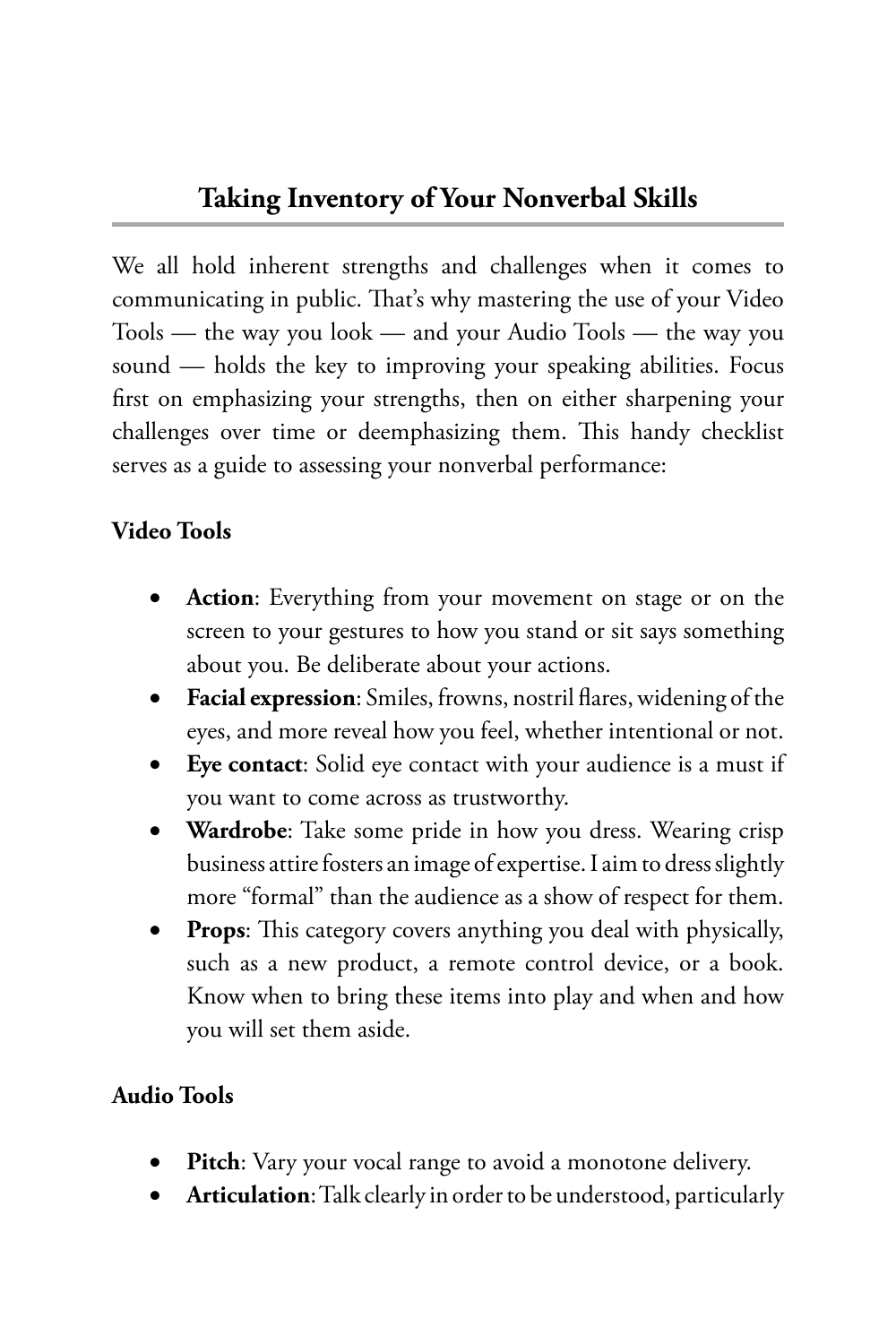if you speak internationally or need to communicate while wearing a mask.

- • **Volume**: Alternate between loud and soft tones throughout your presentation or interview.
- **Emotion**: Show audience members that you care about your topic. If you don't, why should they?
- • **Rate**: Alter your rate of speech every now and then to add a dash of spice. And avoid talking too fast or slow.

Assess your performance on each of the above traits. Set your results aside for a few weeks as you practice and gain some real world experience. Then reassess to see where you've improved and where you still have work to do.

The importance of nonverbal skills was drummed into me by several program directors during my days in radio broadcasting. Phrases like "Ed, sound excited" or "Pump it up" still ring in my ears. It's something I still monitor to this day.

Simulated exercises represent one tried and true method of assessing your nonverbal qualities as well as your other communications capabilities. Following are some tips for creating stimulating simulations.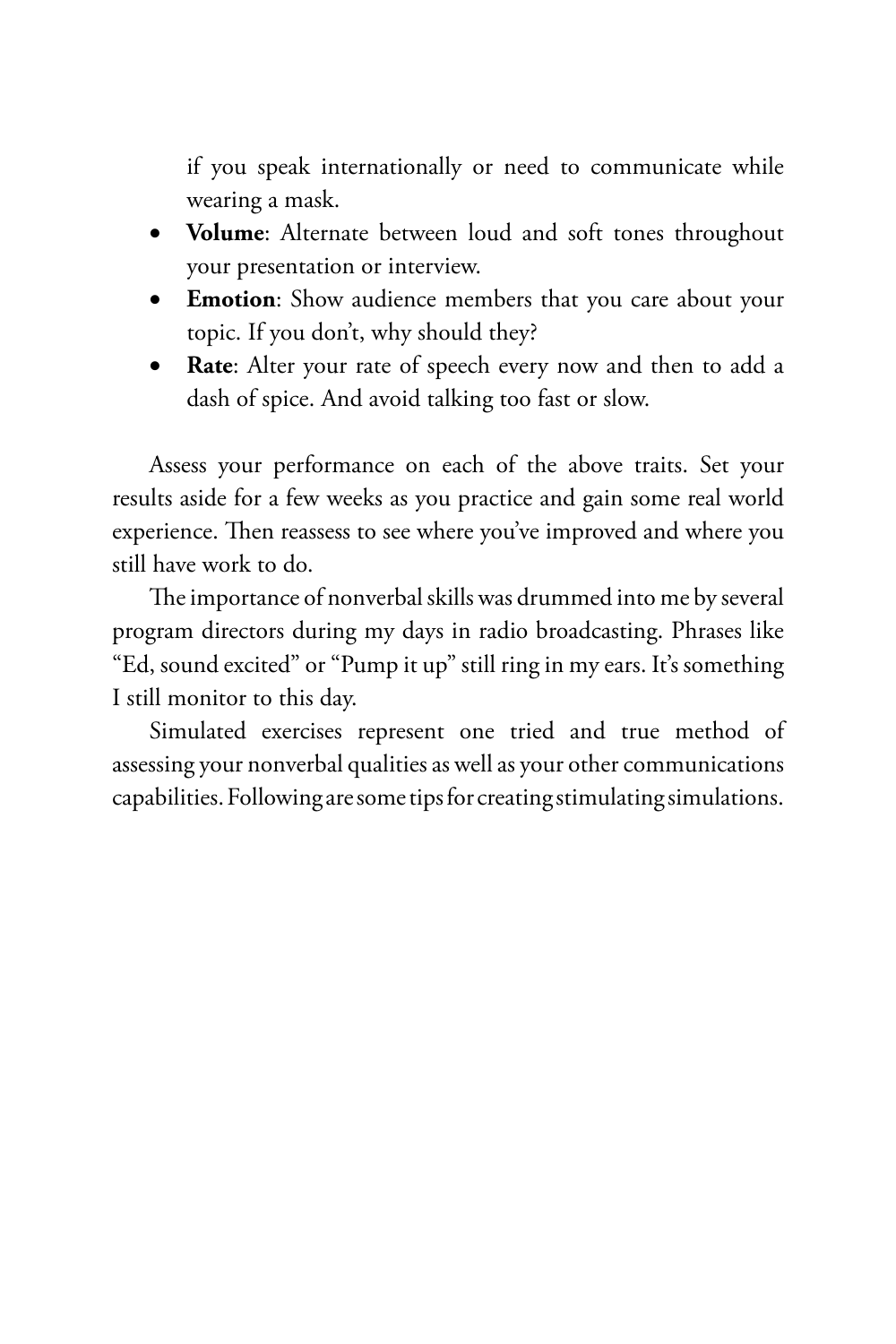#### **Simulations Generate Communications Success**

Do you want to improve your company's media interview and public speaking potential? Try conducting simulations that allow spokespeople to practice what and how they communicate, using the following suggestions:

- Set firm learning objectives. For example, is this session for new learners who need more guidance or for experienced pros who need a refresher? Perhaps your executives need to prepare for hostile fire from reporters?
- Tell any observers what you expect from them. Do you want them to come up with a headline after a practice media interview? Ask questions as audience members? Offer feedback based on performance? Sit quietly and take notes?
- • **Keep these observers to a minimum** to avoid distractions. Bar the door to anyone without a compelling reason for attending.
- Anticipate real world questions that might arise when dealing with reporters, members of Congress, or other audiences. Pepper your spokespeople with routine, friendly, and hostile questions.
- • **Familiarize yourself with the reporters or policymakers** your organization will face, and assign members of your staff to assume their personalities as you role play.
- Give adequate instructions for each exercise. Make sure learners get enough to understand and execute the drill. At the same time, don't overwhelm and confuse them.
- **Rehearse one skill at a time** to avoid overload. For example, use separate exercises whenever possible to practice such issues as message delivery, Q&A techniques, and nonverbal tools.
- Always assess feedback immediately after each practice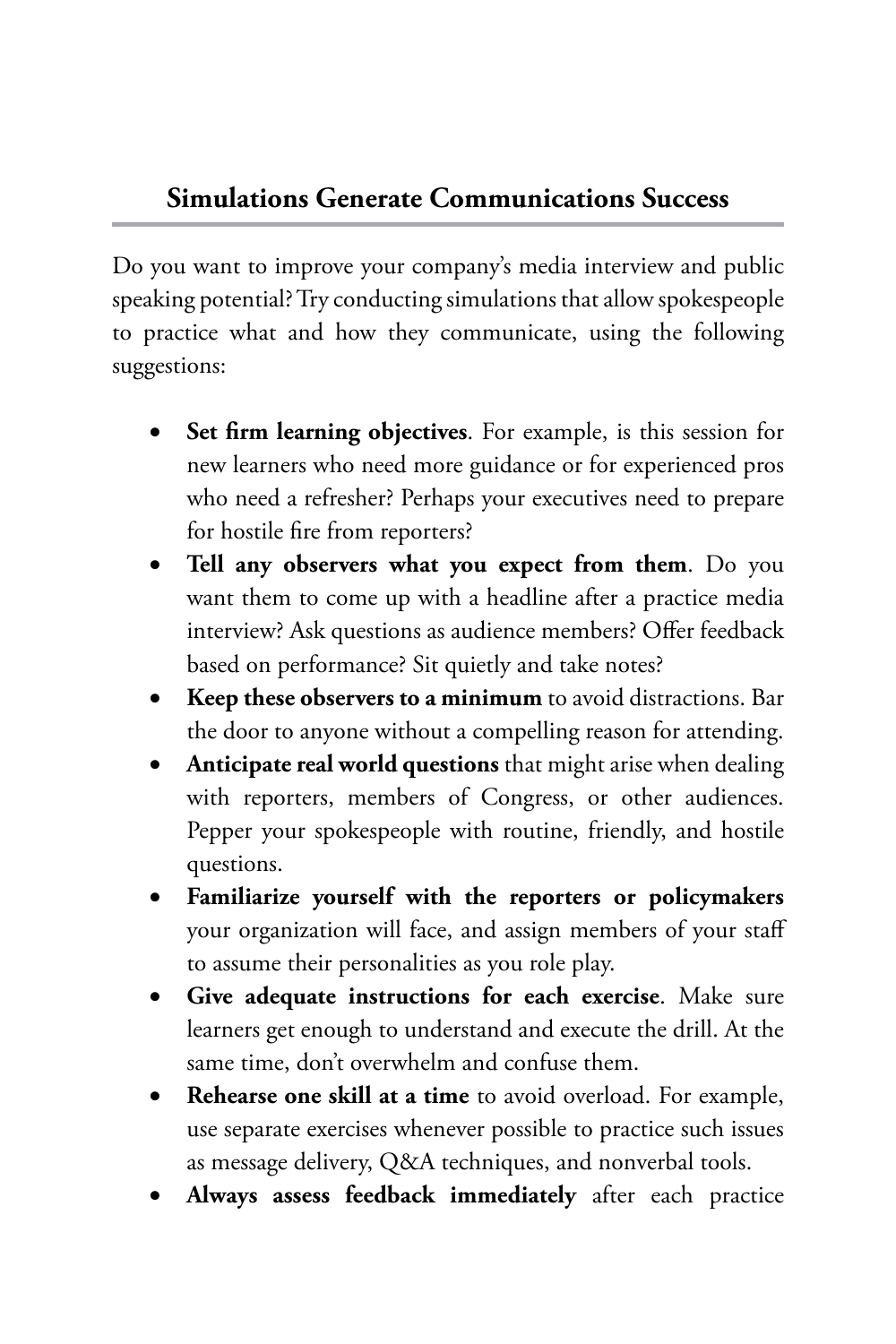round. It is mandatory to conduct this "after action review" while the experience is still fresh.

• **Solicit feedback from participants first**. Have them focus on their strengths initially, then their challenges. Only after they have weighed in should you turn to others in the room.

While I don't consider digital media to be part of the traditional media landscape, it does bear some mention. That's up next.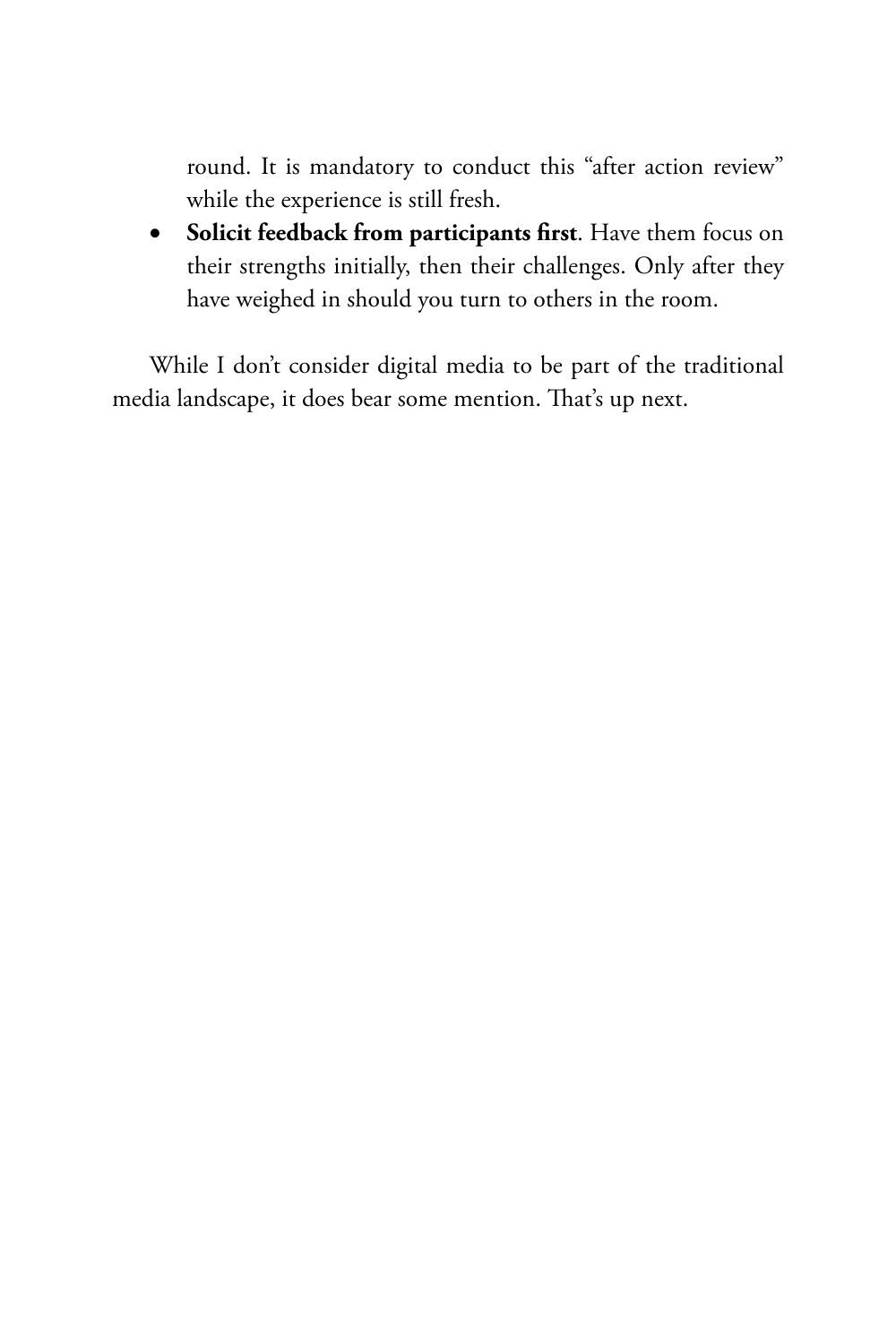#### **An 8-step Program for Your Digital Media Communications Plan**

How can you make the most of digital media tools to help you deal with reporters, speak in public, and persuade policymakers? This 8-step program points you down the right path:

**Step 1**: Realize that digital media are simply new communications tools — nothing more, nothing less. They still require both talking and listening in addition to a well-crafted and concise message.

**Step 2**: Familiarize yourself with the basics — blogs, Facebook, Instagram, LinkedIn, Twitter, YouTube, and any private networks you use, for starters.

**Step 3**: Learn the differences among digital media sites. For instance, Facebook offers a wide demographic range while LinkedIn leans toward business professionals.

**Step 4**: Think strategically by folding your digital media efforts into your communications plan. Never fashion these tactics in isolation.

**Step 5**: Decide which tools have the potential for reaching your target audience before you randomly tweet about your CEO's Congressional testimony or blog about your top initiatives.

**Step 6**: Connect your digital media outreach to the real world. Don't get so caught up with your device that you neglect face time with reporters, policymakers, and other important audiences.

**Step 7**: Budget your digital media time carefully. Posting obsessively leads others to wonder what you actually do for a living.

**Step 8**: Don't automatically assign responsibility for your digital media efforts to your youngest staffer. Good strategy requires more than simple knowledge of the tools. It demands solid communications experience.

We've now covered everything from public speaking to media relations to advocacy. And don't forget about the extra content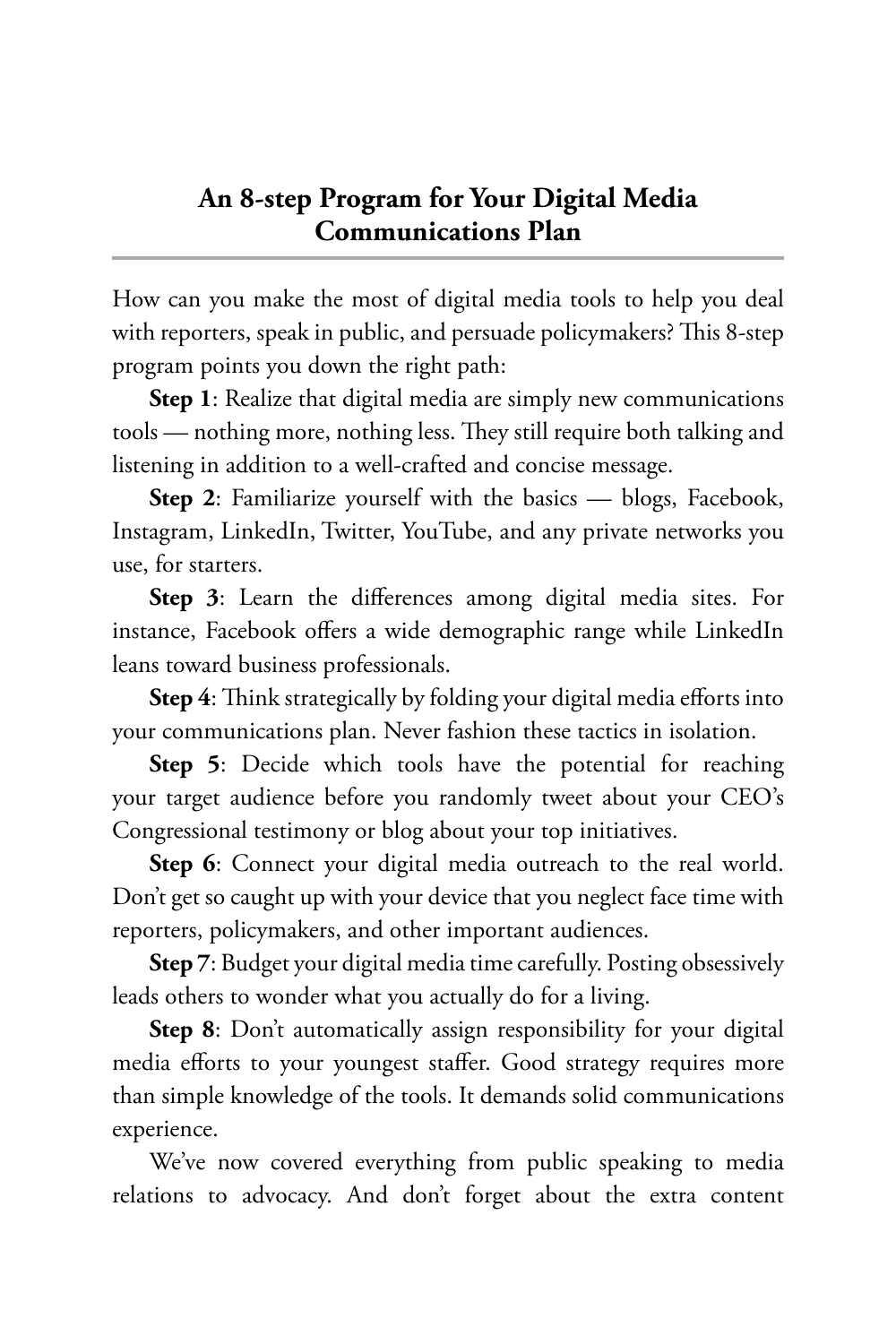dealing with remote communications strategy, crisis communications, nonverbal performance, and much more.

Let's wrap up with a look at what you should expect when working with an expert consultant.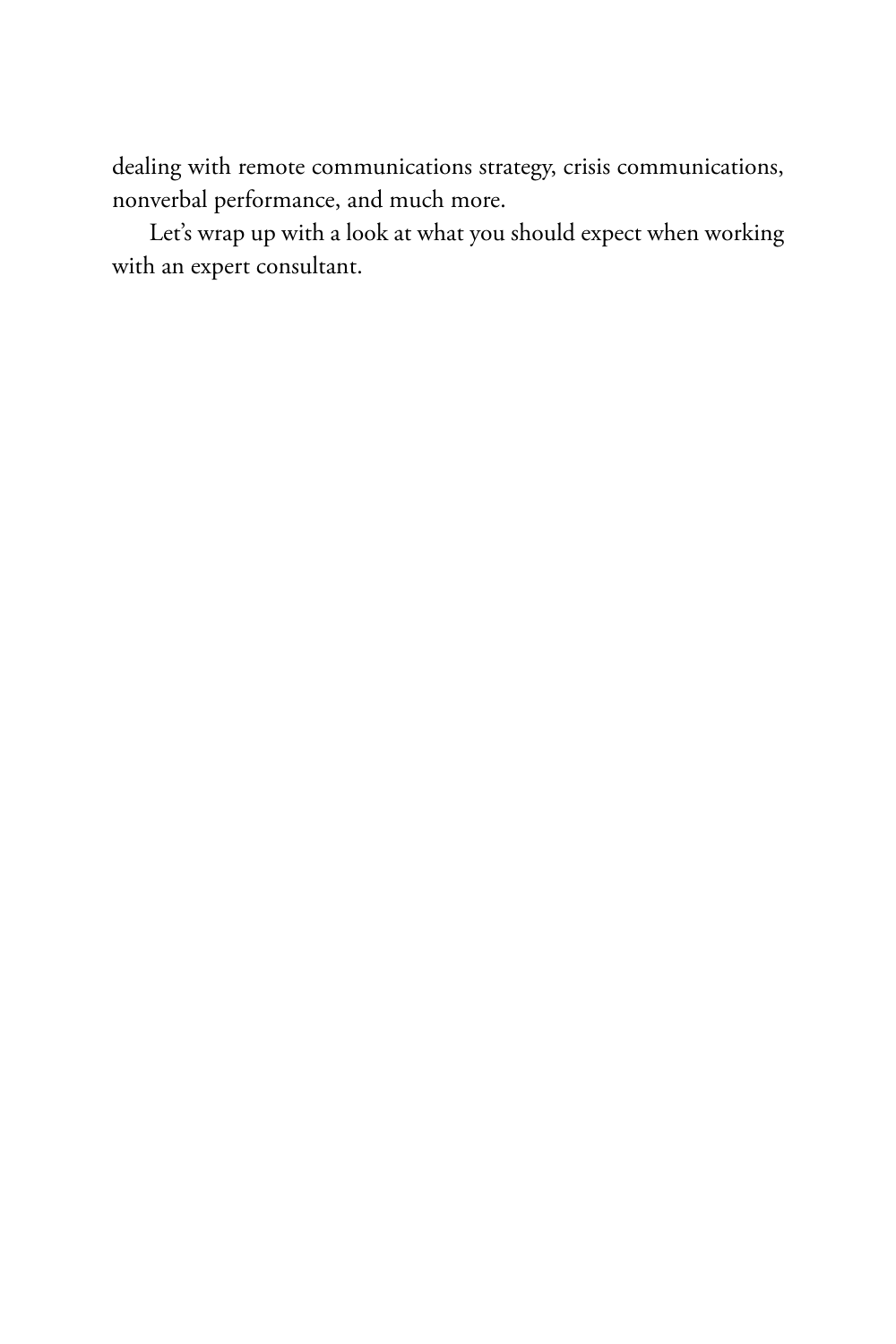#### **How to Work with Your Communications Strategy Consultant**

Smart companies understand that sporadic one-off media, public speaking, or legislative testimony training programs are not the answer for long-term growth. Successful firms commit to a sustained professional development regimen designed in concert with their consultant. This aids in the attainment of long-term business and public policy goals as well as their executives' career advancement.

To learn how you can find the consultant who most closely meets your needs, download ["A Buyer's Guide to Communications Training](https://www.barkscomm.com/wp-content/uploads/2021/02/Buyers-Guide-to-Communications-Strategy-Consultants.pdf) [Consultants."](https://www.barkscomm.com/wp-content/uploads/2021/02/Buyers-Guide-to-Communications-Strategy-Consultants.pdf) It even contains an extensive list of questions to help you choose the professional who represents the best match for your business.

Here's a look at the steps your consultant should take to raise the odds for your program's success:

- • **At the very beginning of your relationship**, be sure that they emphasize the importance of a continuing professional development program, and present you with options for implementing it.
- • **They ask questions that center on your long-term business and public policy goals**. You should find yourself doing most of the talking in your initial conversations to give them a clear sense of your needs and objectives.
- They make it clear that they are not a "here today, gone **tomorrow"** freelancer or job hunter unconcerned with your long-range well-being.
- The options they outline include such aspects as:
	- Multiple and varied learning opportunities spread out over an extended time frame.
	- Several options that make it convenient for you to select the one that best suits your current situation.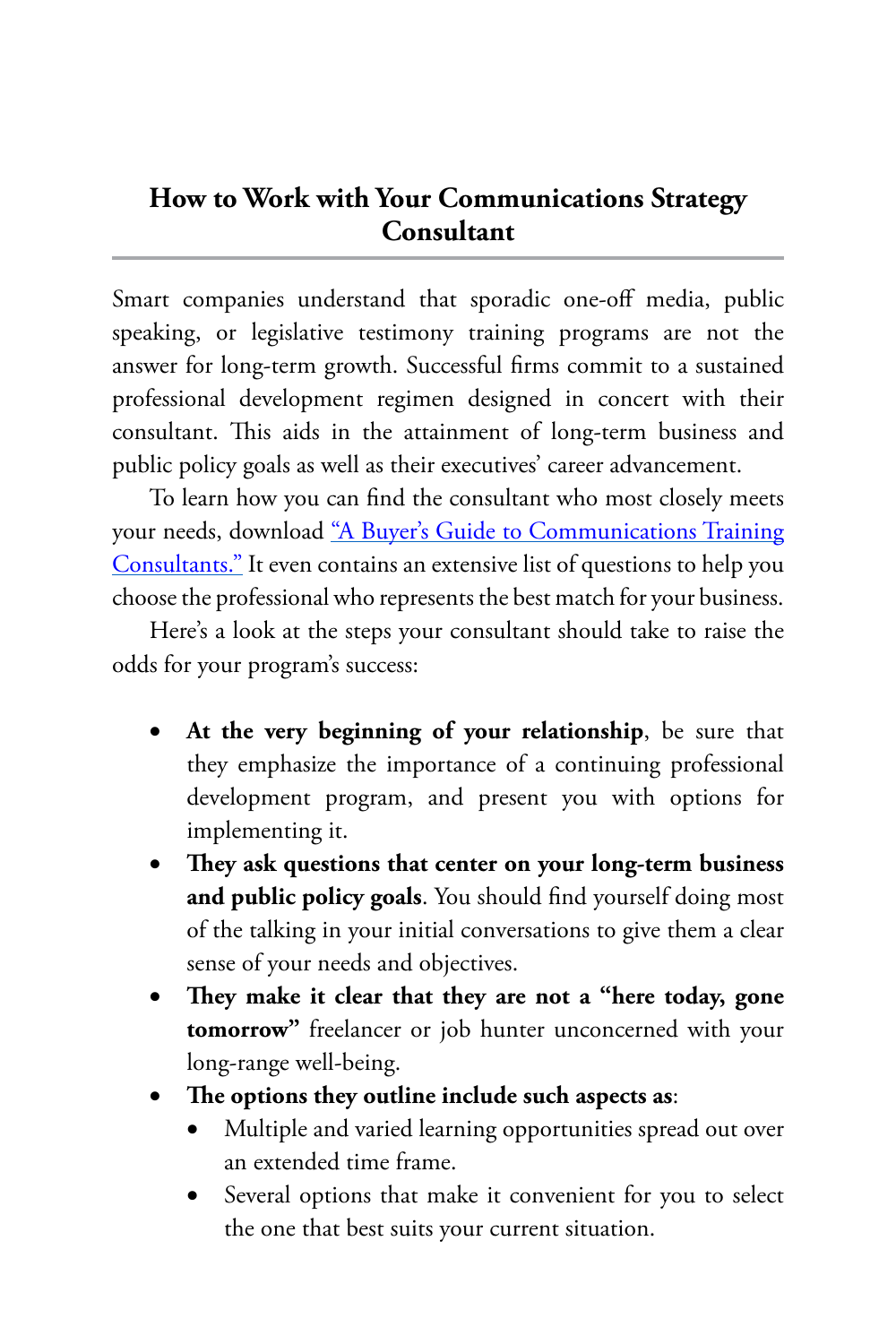- • A comprehensive professional development plan that covers as many of your spokespeople as necessary.
- • Strategic consultations with your C-suite officers, senior staff, and board of directors.
- • Regularly scheduled telephone or video check-ins with program participants.
- Ongoing email support.
- An assessment of your current communications plan and efforts.
- Learning resources that fortify your staff's growth (consultants who have authored books on communications topics score bonus points).
- An inculcation program to onboard new staff members.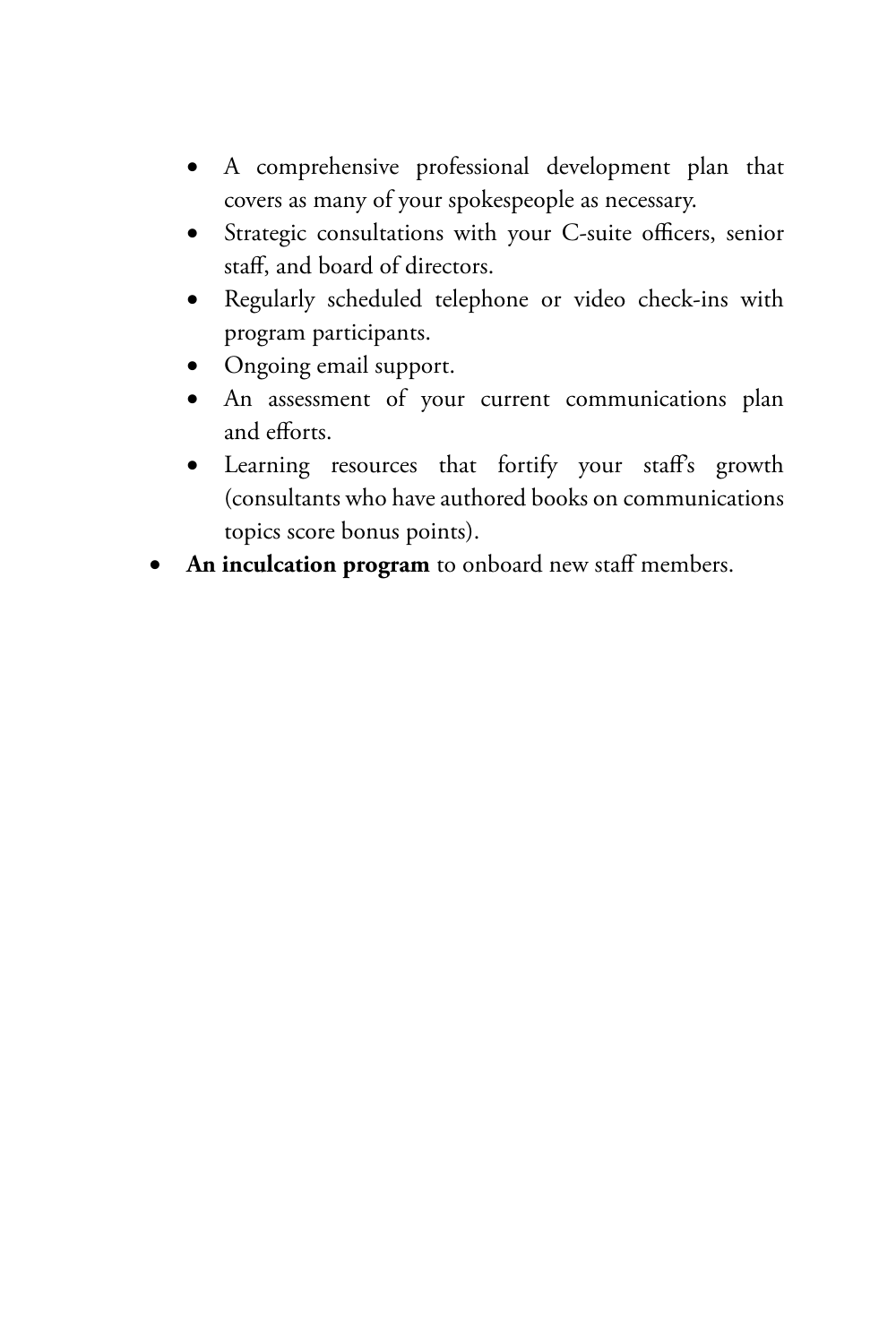# **About the Author**

d Barks is an author and communications strategy consultant.<br>He has authored <u>three previous books for communications</u><br>and government relations experts, and for executives who<br>represent the public face of their companies: He has authored [three previous](http://www.barkscomm.com/eds-books) [books for communications](http://www.barkscomm.com/eds-books) [and government relations experts](http://www.barkscomm.com/eds-books), and for executives who represent the public face of their companies:

- • *Reporters Don't Hate You: 100+ Amazing Media Relations Strategies*
- • *A+ Strategies for C-Suite Communications: Turning Today's Leaders into Tomorrow's Influencers*
- The Truth About Public Speaking: The Three Keys to Great *Presentations*

His corporate and association clients hire him to provide them with the messages and everyday communications skills their executives need. He shows them how to gain an enhanced reputation, greater confidence, added opportunities for career advancement, and realization of longterm business and public policy goals.

Clients who turn to him for strategic advice say he "knows how to elicit peak performance." They call him "a master at connecting with his audience" and "an effective educator," and give his counsel "two thumbs up!"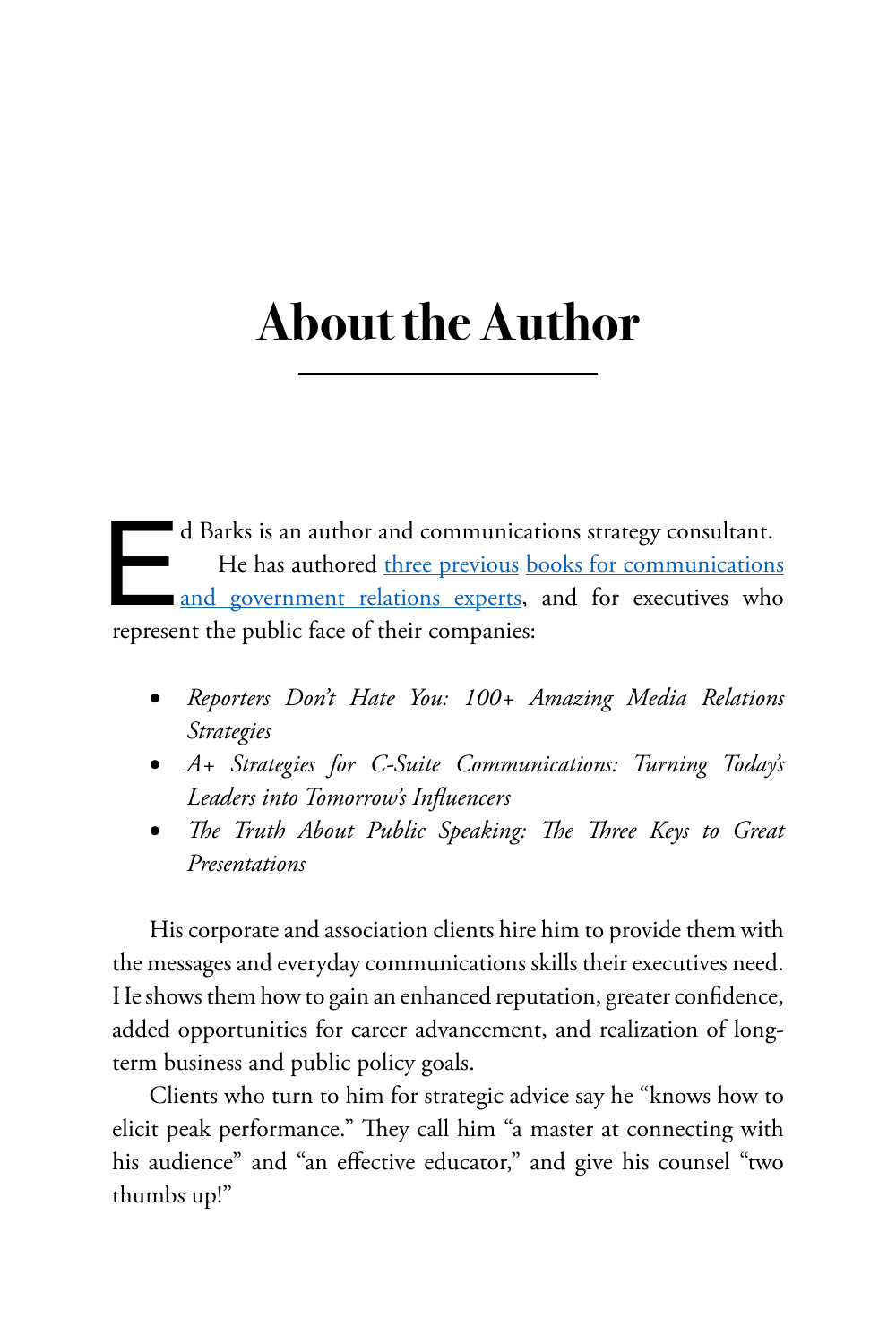As President of Barks Communications since its founding in 1997, Ed has guided more than 5500 business leaders, association executives, thought leaders, and communications and government relations professionals toward a sharper message and enhanced communications skills.

He is also the founder and community leader of the [C-suite](http://bit.ly/CsuiteBlueprint) [Blueprint blog](http://bit.ly/CsuiteBlueprint).

Keep up with the latest news from Ed when you [join his](https://bit.ly/CommsCommunityRemoteInterviews) *[Communications Community](https://bit.ly/CommsCommunityRemoteInterviews)*. Subscribe today and get a special bonus: His position paper "Remote Media Interviews Are Here to Stay: How Your Spokespeople Can Thrive."

Visit him online at [www.barkscomm.com.](http://www.barkscomm.com) He enjoys hearing from readers, so contact him at (703) 533-0403 or [ebarks@barkscomm.com](mailto:ebarks@barkscomm.com).